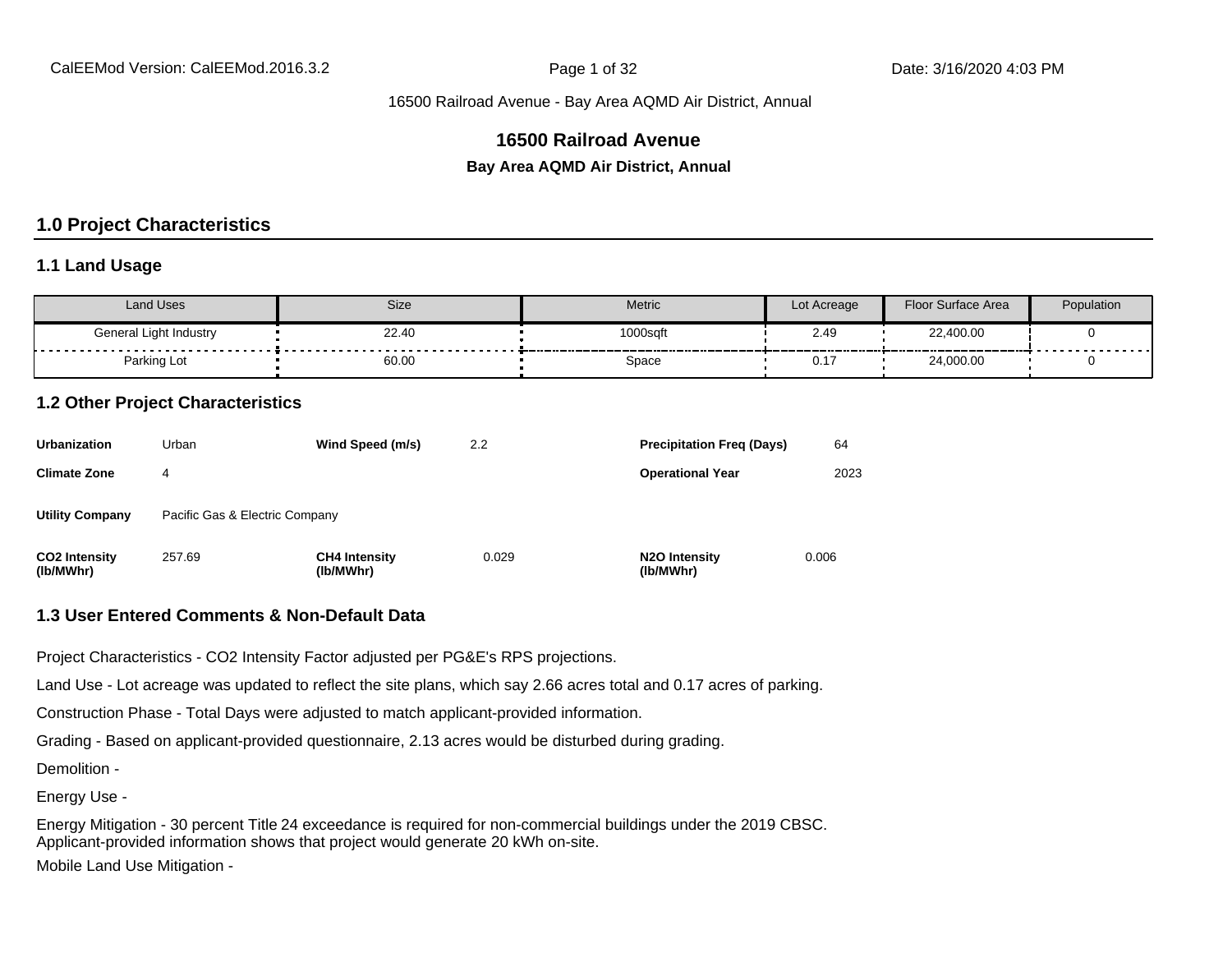| <b>Table Name</b>         | Column Name        | Default Value | <b>New Value</b> |
|---------------------------|--------------------|---------------|------------------|
| tblConstructionPhase      | NumDays            | 10.00         | 120.00           |
| tblConstructionPhase      | NumDays            | 220.00        | 120.00           |
| tblConstructionPhase      | NumDays            | 20.00         | 30.00            |
| tblConstructionPhase      | NumDays            | 6.00          | 20.00            |
| tblConstructionPhase      | NumDays            | 10.00         | 40.00            |
| tblConstructionPhase      | NumDays            | 3.00          | 10.00            |
| tblConstructionPhase      | PhaseEndDate       | 12/10/2021    | 10/18/2021       |
| tblConstructionPhase      | PhaseEndDate       | 11/12/2021    | 10/4/2021        |
| tblConstructionPhase      | PhaseEndDate       | 12/28/2020    | 1/11/2021        |
| tblConstructionPhase      | PhaseEndDate       | 1/8/2021      | 2/22/2021        |
| tblConstructionPhase      | PhaseEndDate       | 11/26/2021    | 4/19/2021        |
| tblConstructionPhase      | PhaseEndDate       | 12/31/2020    | 1/25/2021        |
| tblConstructionPhase      | PhaseStartDate     | 11/27/2021    | 5/4/2021         |
| tblConstructionPhase      | PhaseStartDate     | 1/9/2021      | 4/20/2021        |
| tblConstructionPhase      | PhaseStartDate     | 1/1/2021      | 1/26/2021        |
| tblConstructionPhase      | PhaseStartDate     | 11/13/2021    | 2/23/2021        |
| tblConstructionPhase      | PhaseStartDate     | 12/29/2020    | 1/12/2021        |
| tblGrading                | AcresOfGrading     | 10.00         | 0.00             |
| tblGrading                | AcresOfGrading     | 15.00         | 2.13             |
| tblGrading                | MaterialExported   | 0.00          | 40.00            |
| tblLandUse                | LotAcreage         | 0.51          | 2.49             |
| tblLandUse                | LotAcreage         | 0.54          | 0.17             |
| tblProjectCharacteristics | CO2IntensityFactor | 641.35        | 257.69           |

# **2.0 Emissions Summary**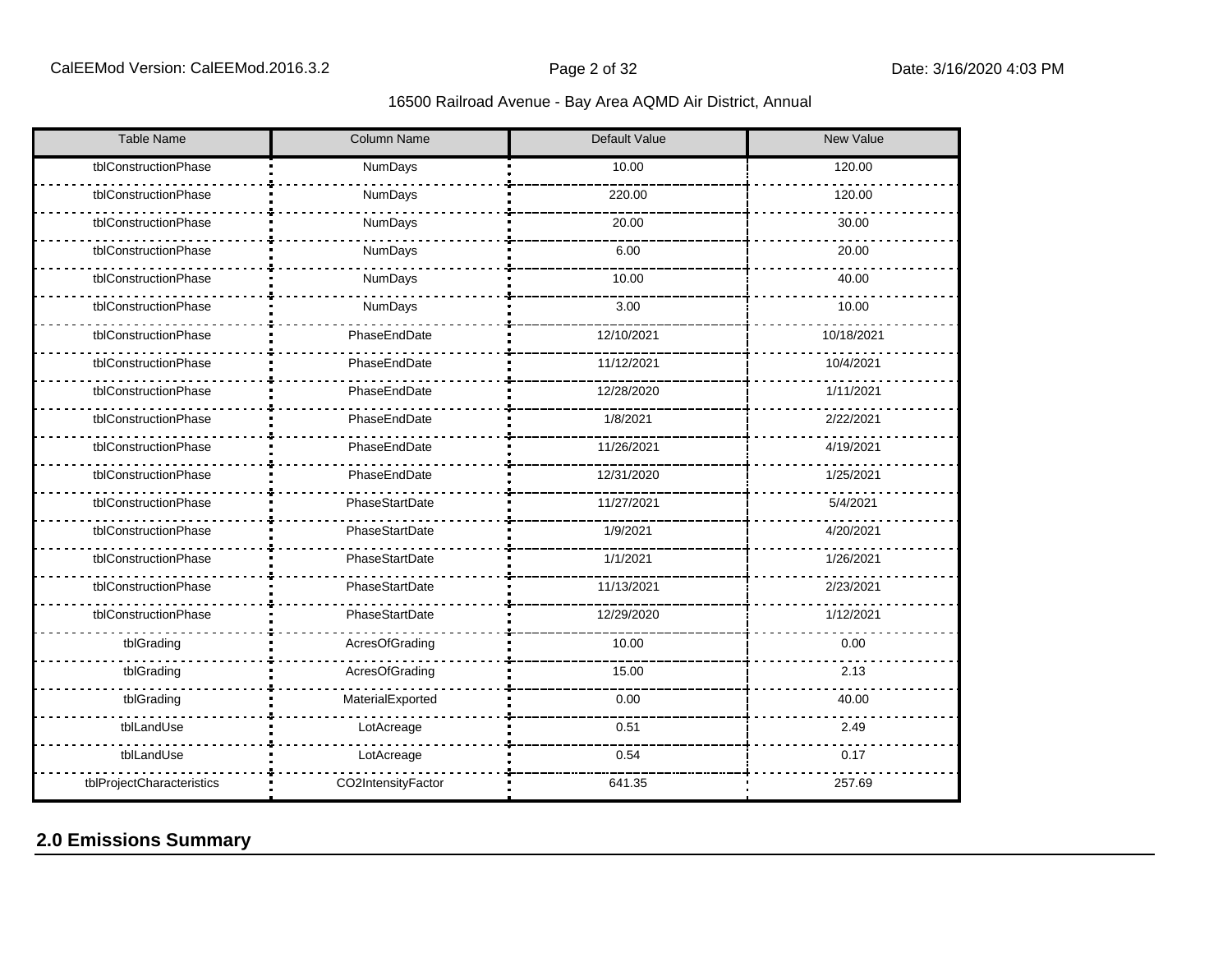# **2.1 Overall Construction**

# **Unmitigated Construction**

|                | <b>ROG</b>    | <b>NO<sub>x</sub></b> | <b>CO</b> | SO <sub>2</sub> | Fugitive<br><b>PM10</b> | Exhaust<br><b>PM10</b> | <b>PM10</b><br>Total | Fugitive<br>PM2.5 | Exhaust<br>PM2.5 | PM2.5 Total Bio- CO2 NBio- CO2 Total CO2 |        |                                   |          | CH <sub>4</sub> | <b>N2O</b> | CO <sub>2e</sub> |
|----------------|---------------|-----------------------|-----------|-----------------|-------------------------|------------------------|----------------------|-------------------|------------------|------------------------------------------|--------|-----------------------------------|----------|-----------------|------------|------------------|
| Year           |               |                       |           |                 | tons/yr                 |                        |                      |                   |                  |                                          |        |                                   | MT/yr    |                 |            |                  |
| 2020           | 0.0250        | 0.2423                | 0.1724    | 2.9000e-<br>004 | 2.0100e-<br>003         | 0.0133                 | 0.0153               | 4.5000e-<br>004   | 0.0124           | 0.0128                                   | 0.0000 | 25.5272 ·                         | 25.5272  | 6.2700e-<br>003 | 0.0000     | 25.6838          |
| 2021           | 0.3194<br>. . | 1.6838                | 1.4750    | 2.7200e-<br>003 | 0.0796                  | 0.0829                 | 0.1624               | 0.0381            | 0.0786           | 0.1167                                   | 0.0000 | $\cdot$ 232.3389 $\cdot$ 232.3389 |          | 0.0475          | 0.0000     | 233.5268         |
| <b>Maximum</b> | 0.3194        | 1.6838                | 1.4750    | 2.7200e-<br>003 | 0.0796                  | 0.0829                 | 0.1624               | 0.0381            | 0.0786           | 0.1167                                   | 0.0000 | 232.3389                          | 232.3389 | 0.0475          | 0.0000     | 233.5268         |

### **Mitigated Construction**

|                             | <b>ROG</b> | <b>NO<sub>x</sub></b> | CO     | SO <sub>2</sub> | Fugitive<br><b>PM10</b>        | Exhaust<br><b>PM10</b>        | <b>PM10</b><br>Total        | Fugitive<br>PM2.5               | Exhaust<br>PM2.5               | PM2.5<br>Total               | Bio-CO <sub>2</sub>             | NBio-CO <sub>2</sub> | Total CO <sub>2</sub>  | CH <sub>4</sub> | <b>N2O</b> | CO <sub>2e</sub> |
|-----------------------------|------------|-----------------------|--------|-----------------|--------------------------------|-------------------------------|-----------------------------|---------------------------------|--------------------------------|------------------------------|---------------------------------|----------------------|------------------------|-----------------|------------|------------------|
| Year                        |            |                       |        |                 |                                | tons/yr                       |                             |                                 |                                |                              |                                 |                      |                        | MT/yr           |            |                  |
| 2020                        | 0.0250     | 0.2423                | 0.1724 | 2.9000e-<br>004 | 2.0100e-<br>003                | 0.0133                        | 0.0153                      | 4.5000e-<br>004                 | 0.0124                         | 0.0128                       | 0.0000                          | 25.5272              | 25.5272                | 6.2700e-<br>003 | 0.0000     | 25.6838          |
| 2021                        | 0.3194     | 1.6838                | 1.4750 | 2.7200e-<br>003 | 0.0796                         | 0.0829                        | 0.1624                      | 0.0381                          | 0.0786                         | 0.1167                       | 0.0000                          |                      | $-232.3386 - 232.3386$ | 0.0475          | 0.0000     | 233.5266         |
| <b>Maximum</b>              | 0.3194     | 1.6838                | 1.4750 | 2.7200e-<br>003 | 0.0796                         | 0.0829                        | 0.1624                      | 0.0381                          | 0.0786                         | 0.1167                       | 0.0000                          | 232.3386             | 232.3386               | 0.0475          | 0.0000     | 233.5266         |
|                             | <b>ROG</b> | <b>NO<sub>x</sub></b> | co     | <b>SO2</b>      | <b>Fugitive</b><br><b>PM10</b> | <b>Exhaust</b><br><b>PM10</b> | <b>PM10</b><br><b>Total</b> | <b>Fugitive</b><br><b>PM2.5</b> | <b>Exhaust</b><br><b>PM2.5</b> | <b>PM2.5</b><br><b>Total</b> | Bio- CO2   NBio-CO2   Total CO2 |                      |                        | CH4             | <b>N20</b> | CO <sub>2e</sub> |
|                             |            |                       |        |                 |                                |                               |                             |                                 |                                |                              |                                 |                      |                        |                 |            |                  |
| Percent<br><b>Reduction</b> | 0.00       | 0.00                  | 0.00   | 0.00            | 0.00                           | 0.00                          | 0.00                        | 0.00                            | 0.00                           | 0.00                         | 0.00                            | 0.00                 | 0.00                   | 0.00            | 0.00       | 0.00             |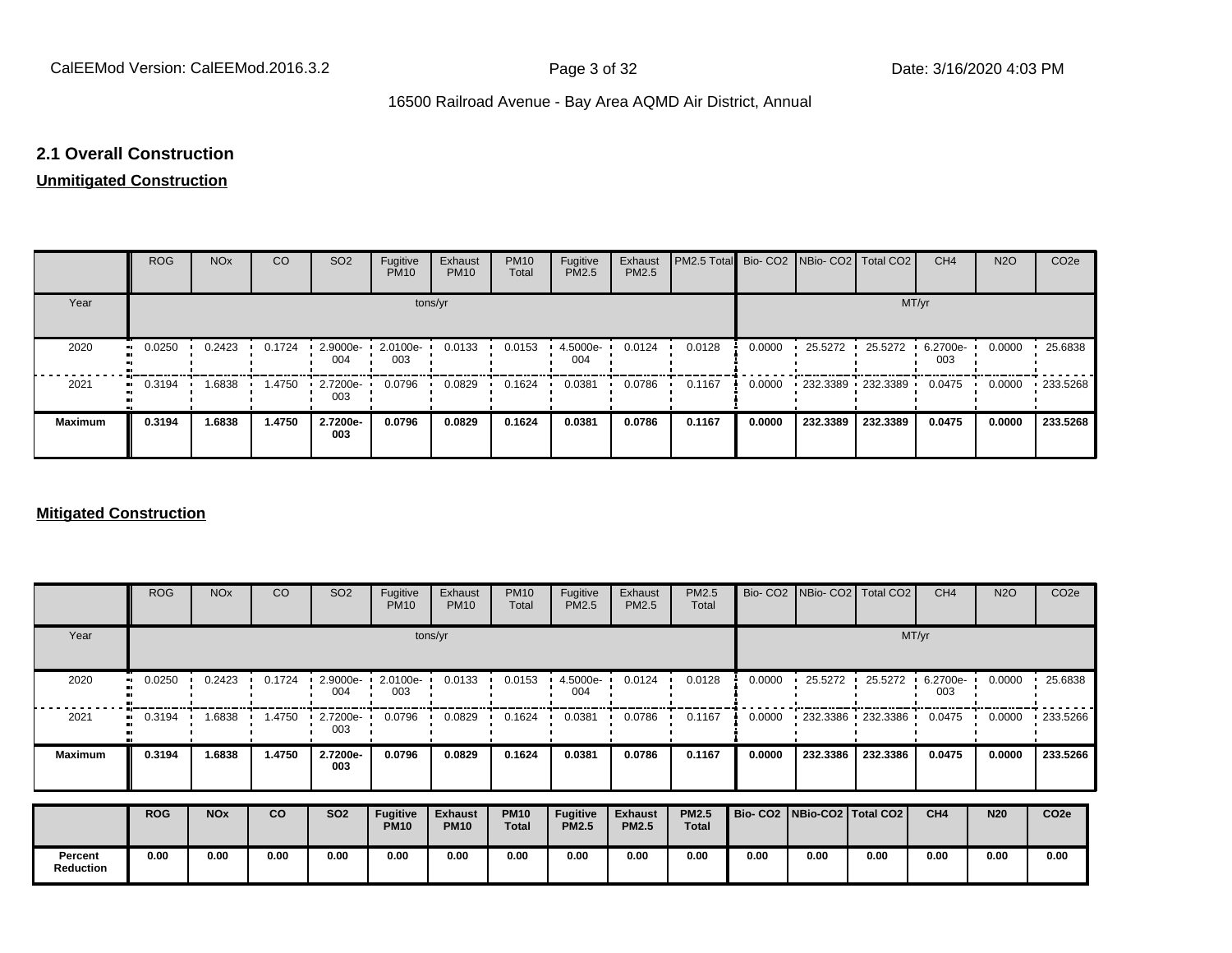| Quarter | <b>Start Date</b> | <b>End Date</b> | Maximum Unmitigated ROG + NOX (tons/quarter) | Maximum Mitigated ROG + NOX (tons/quarter) |
|---------|-------------------|-----------------|----------------------------------------------|--------------------------------------------|
|         | 12-1-2020         | 2-28-2021       | 0.6896                                       | 0.6896                                     |
| 2       | 3-1-2021          | 5-31-2021       | 0.5341                                       | 0.5341                                     |
| 3       | 6-1-2021          | 8-31-2021       | 0.7497                                       | 0.7497                                     |
|         | $9 - 1 - 2021$    | 9-30-2021       | 0.2445                                       | 0.2445                                     |
|         |                   | Highest         | 0.7497                                       | 0.7497                                     |

# **2.2 Overall Operational**

# **Unmitigated Operational**

|          | <b>ROG</b>                                   | <b>NO<sub>x</sub></b> | CO              | SO <sub>2</sub>  | Fugitive<br><b>PM10</b> | Exhaust<br><b>PM10</b> | <b>PM10</b><br>Total         | Fugitive<br><b>PM2.5</b> | Exhaust<br>PM2.5 | PM2.5 Total Bio- CO2 NBio- CO2 Total CO2 |        |                 |                            | CH <sub>4</sub>    | <b>N2O</b>      | CO <sub>2e</sub> |
|----------|----------------------------------------------|-----------------------|-----------------|------------------|-------------------------|------------------------|------------------------------|--------------------------|------------------|------------------------------------------|--------|-----------------|----------------------------|--------------------|-----------------|------------------|
| Category |                                              |                       |                 |                  |                         | tons/yr                |                              |                          |                  |                                          |        |                 | MT/yr                      |                    |                 |                  |
| Area     | 0.1013                                       | 1.0000e-<br>005       | 7.6000e-<br>004 | 0.0000           |                         | 0.0000                 | 0.0000                       |                          | 0.0000           | 0.0000                                   | 0.0000 | 1.4700e-<br>003 | .4700e-<br>003             | 0.0000             | 0.0000          | 1.5700e-<br>003  |
| Energy   | $\blacksquare$ 3.1900e $\blacksquare$<br>003 | 0.0290                | 0.0243          | .7000e-<br>004   |                         | 003                    | 2.2000e- 1 2.2000e- 1<br>003 |                          | 2.2000e-<br>003  | 2.2000e-<br>003                          | 0.0000 | 54.1419 •       | 54.1419 ·                  | $3.1500e -$<br>003 | 1.1000e-<br>003 | 54.5498          |
| Mobile   | 0.0293                                       | 0.1340                | 0.3636          | -4100e- ا<br>003 | 0.1281                  | $1.1400e -$<br>003     | 0.1293                       | 0.0344                   | .0700e-<br>003   | 0.0355                                   | 0.0000 |                 | 129.5320 129.5320 4.3100e- | 003                | 0.0000          | 129.6396         |
| Waste    |                                              |                       |                 |                  |                         | 0.0000                 | 0.0000                       |                          | 0.0000           | 0.0000                                   | 5.6391 | 0.0000          | 5.6391                     | 0.3333             | 0.0000          | 13.9706          |
| Water    |                                              |                       |                 |                  |                         | 0.0000                 | 0.0000                       |                          | 0.0000           | 0.0000                                   | 1.6434 | 3.2762          | 4.9196                     | 0.1692             | 4.0600e-<br>003 | 10.3590          |
| Total    | 0.1338                                       | 0.1630                | 0.3887          | 1.5800e-<br>003  | 0.1281                  | 3.3400e-<br>003        | 0.1315                       | 0.0344                   | 3.2700e-<br>003  | 0.0377                                   | 7.2825 | 186.9516        | 194.2340                   | 0.5099             | 5.1600e-<br>003 | 208.5206         |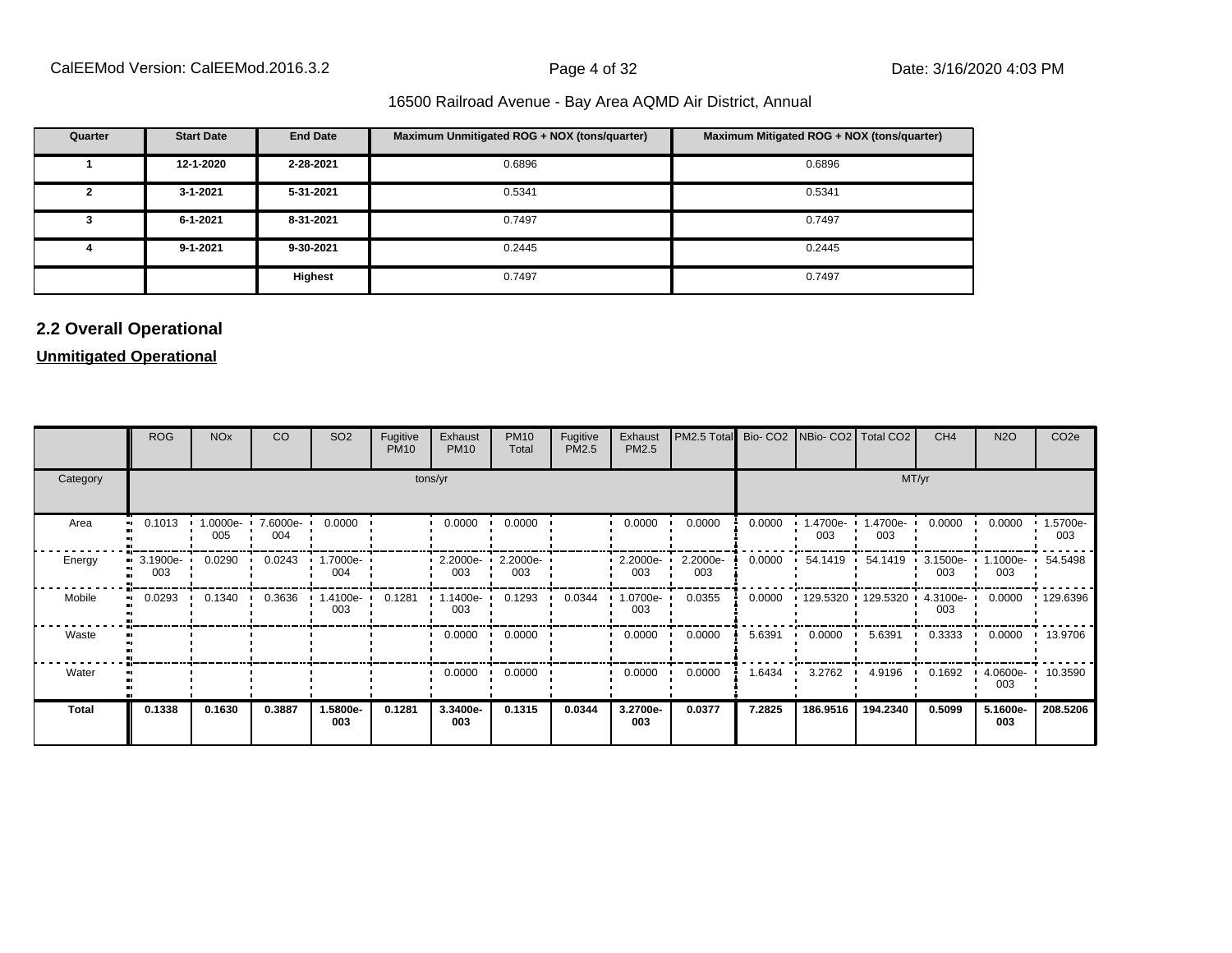# **2.2 Overall Operational**

# **Mitigated Operational**

|                             | <b>ROG</b>                 | <b>NO<sub>x</sub></b> | <b>CO</b>                           |      | SO <sub>2</sub>                                                   | Fugitive<br><b>PM10</b> |                                | Exhaust<br><b>PM10</b>                   | <b>PM10</b><br>Total          |                             | Fugitive<br><b>PM2.5</b> |                                 | Exhaust<br><b>PM2.5</b> | PM2.5<br>Total                 |                              | Bio-CO <sub>2</sub> |                                 | NBio- CO2   Total CO2                     |                 |                | CH <sub>4</sub>         |                 | <b>N2O</b>      | CO <sub>2e</sub>          |                  |
|-----------------------------|----------------------------|-----------------------|-------------------------------------|------|-------------------------------------------------------------------|-------------------------|--------------------------------|------------------------------------------|-------------------------------|-----------------------------|--------------------------|---------------------------------|-------------------------|--------------------------------|------------------------------|---------------------|---------------------------------|-------------------------------------------|-----------------|----------------|-------------------------|-----------------|-----------------|---------------------------|------------------|
| Category                    |                            |                       |                                     |      |                                                                   |                         | tons/yr                        |                                          |                               |                             |                          |                                 |                         |                                |                              |                     |                                 |                                           |                 | MT/yr          |                         |                 |                 |                           |                  |
| Area                        | 0.1013<br>$\bullet\bullet$ | 005                   | $1.0000e - 7.6000e - 0.0000$<br>004 |      |                                                                   |                         |                                | 0.0000                                   | 0.0000                        |                             |                          |                                 | 0.0000                  | 0.0000                         |                              | 0.0000              |                                 | $1.4700e -$<br>003                        | 1.4700e-<br>003 |                | $0.0000$ $\blacksquare$ |                 |                 | 0.0000 1.5700e-<br>003    |                  |
| Energy                      | 2.4700e- '<br>003          | 0.0225                | 0.0189                              |      | $1.3000e-$<br>004                                                 |                         |                                | $\cdot$ 1.7100e- $\cdot$ 1.7100e-<br>003 | 003                           |                             |                          |                                 | $1.7100e-$<br>003       | 1.7100e-<br>003                |                              | 0.0000              |                                 | 45.9090 ·                                 | 45.9090         | $\blacksquare$ | 2.8800e-<br>003         |                 | 004             | 9.5000e- 1 46.2635        |                  |
| Mobile                      | 0.0284<br>$\bullet$        |                       |                                     |      | $0.1283$ $0.3415$ $1.3100e$ 0.1181 $1.0600e$ 0.1191 0.0317<br>003 |                         |                                | 003                                      |                               |                             |                          | $\blacksquare$                  | 9.9000e-<br>004         | 0.0327                         |                              | 0.0000              |                                 | 119.9920 119.9920 4.0500e 0.0000 120.0932 |                 |                | 003                     |                 |                 |                           |                  |
| Waste                       |                            |                       |                                     |      |                                                                   |                         |                                |                                          | $0.0000 \cdot 0.0000$         |                             |                          |                                 | $0.0000$ $\blacksquare$ | 0.0000                         |                              | 5.6391              |                                 | 0.0000                                    | 5.6391          | $\blacksquare$ |                         |                 |                 | 0.3333   0.0000   13.9706 |                  |
| Water                       |                            |                       |                                     |      |                                                                   |                         |                                | $0.0000$ $\cdot$                         | 0.0000                        |                             |                          |                                 | 0.0000                  | 0.0000                         |                              | 1.6434              |                                 | 3.2762                                    | 4.9196          | - 11           | 0.1692                  |                 | 003             | $4.0600e - 10.3590$       |                  |
| <b>Total</b>                | 0.1322                     | 0.1508                | 0.3611                              |      | 1.4400e-<br>003                                                   | 0.1181                  |                                | 2.7700e-<br>003                          | 0.1209                        |                             | 0.0317                   |                                 | 2.7000e-<br>003         | 0.0344                         |                              | 7.2825              |                                 | 169.1786                                  | 176.4611        |                | 0.5094                  |                 | 5.0100e-<br>003 | 190.6878                  |                  |
|                             | <b>ROG</b>                 |                       | <b>NOx</b>                          | co   |                                                                   | <b>SO2</b>              | <b>Fugitive</b><br><b>PM10</b> |                                          | <b>Exhaust</b><br><b>PM10</b> | <b>PM10</b><br><b>Total</b> |                          | <b>Fugitive</b><br><b>PM2.5</b> |                         | <b>Exhaust</b><br><b>PM2.5</b> | <b>PM2.5</b><br><b>Total</b> |                     | Bio- CO2   NBio-CO2   Total CO2 |                                           |                 |                |                         | CH <sub>4</sub> | <b>N20</b>      |                           | CO <sub>2e</sub> |
| Percent<br><b>Reduction</b> | 1.24                       |                       | 7.50                                | 7.09 |                                                                   | 8.86                    | 7.84                           |                                          | 17.07                         | 8.07                        |                          | 7.82                            |                         | 17.43                          | 8.66                         |                     | 0.00                            | 9.51                                      |                 | 9.15           |                         | 0.10            | 2.91            |                           | 8.55             |

# **3.0 Construction Detail**

**Construction Phase**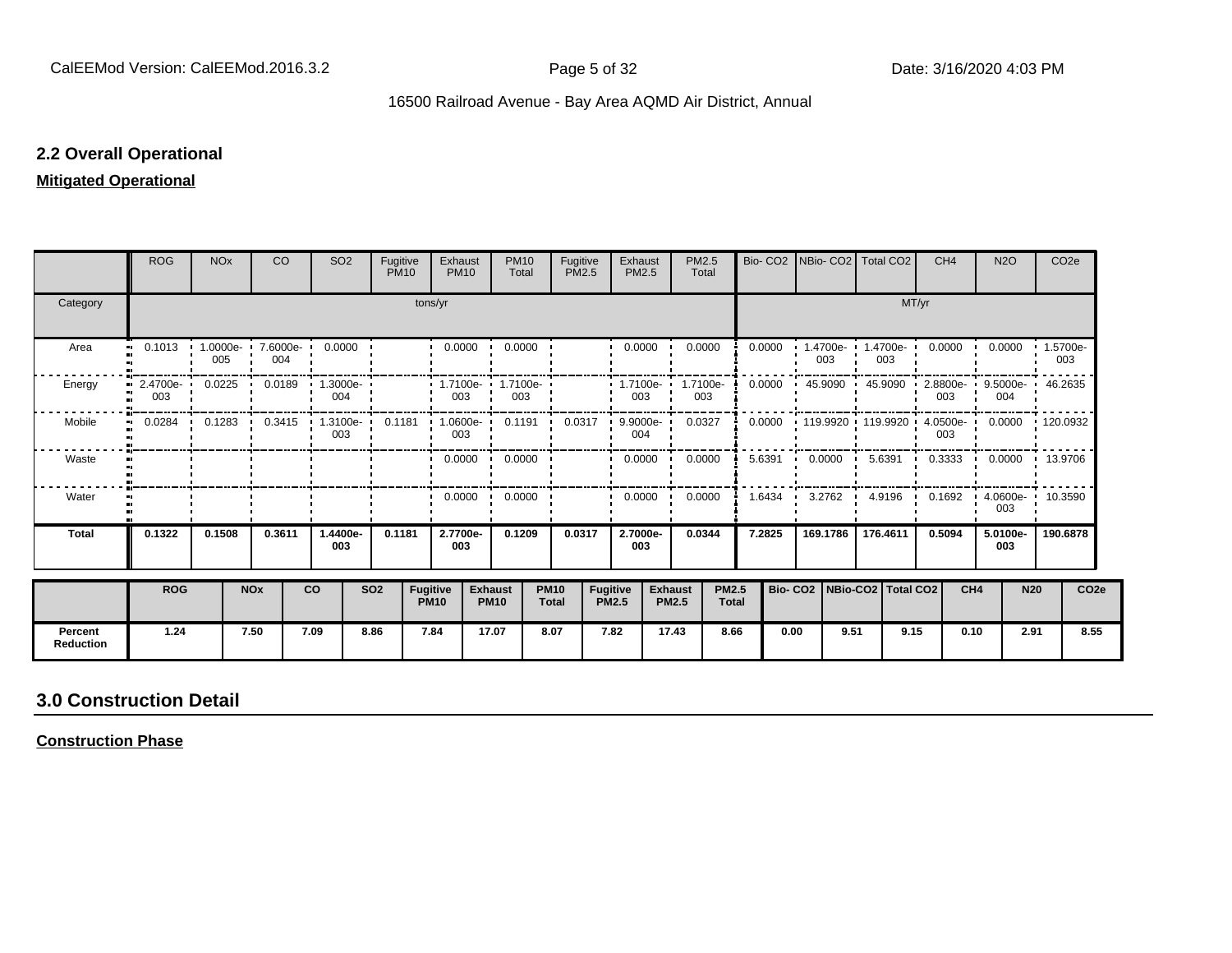| Phase<br>Number | <b>Phase Name</b>            | Phase Type                   | <b>Start Date</b> | End Date    | Week | Num Days Num Days | <b>Phase Description</b> |
|-----------------|------------------------------|------------------------------|-------------------|-------------|------|-------------------|--------------------------|
|                 | •Demolition                  | •Demolition                  | 12/1/2020         | !1/11/2021  |      | 30 <sub>1</sub>   |                          |
|                 | Site Preparation             | Site Preparation             | 1/12/2021         | !1/25/2021  |      | 10!               |                          |
| I3              | <b>Crading</b>               | •Grading                     | 1/26/2021         | !2/22/2021  |      | 20!               |                          |
| 14              | <b>Building Construction</b> | <b>Building Construction</b> | 14/20/2021        | !10/4/2021  |      | 120!              |                          |
| 15              | • Paving                     | • Paving                     | 2/23/2021         | !4/19/2021  |      | 40!               |                          |
| 16              | • Architectural Coating      | Architectural Coating        | .5/4/2021         | '10/18/2021 | 5.   | $120 -$           |                          |

**Acres of Grading (Site Preparation Phase): 2.13**

**Acres of Grading (Grading Phase): 0**

**Acres of Paving: 0.17**

**Residential Indoor: 0; Residential Outdoor: 0; Non-Residential Indoor: 33,600; Non-Residential Outdoor: 11,200; Striped Parking Area: 1,440 (Architectural Coating - sqft)** 

**OffRoad Equipment**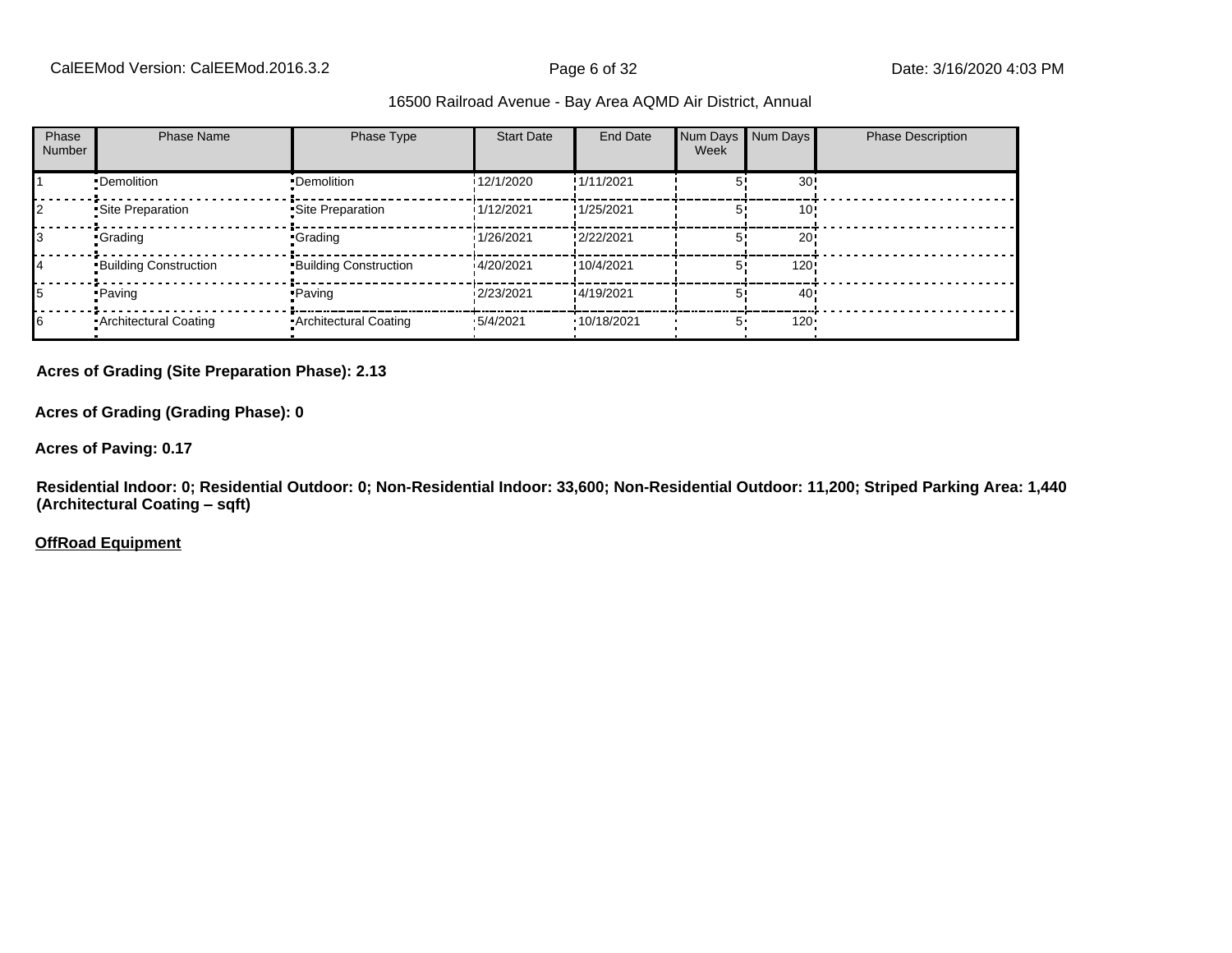| Phase Name                   | Offroad Equipment Type           | Amount         | <b>Usage Hours</b> | <b>Horse Power</b> | Load Factor |
|------------------------------|----------------------------------|----------------|--------------------|--------------------|-------------|
| <b>Architectural Coating</b> | Air Compressors                  |                | $6.00$ !           | 78!                | 0.48        |
| Paving                       | Cement and Mortar Mixers         |                | 8.00               | 9                  | 0.56        |
| Demolition                   | <b>•Concrete/Industrial Saws</b> |                | 8.00               | 81                 | 0.73        |
| <b>Building Construction</b> | <b>Generator Sets</b>            |                | 8.00 <sup>1</sup>  | 84 <sub>1</sub>    | 0.74        |
| <b>Building Construction</b> | •Cranes                          |                | 8.00               | 231                | 0.29        |
| <b>Building Construction</b> | -Forklifts                       | 2i             | 7.00               | 89 <sub>1</sub>    | 0.20        |
| Site Preparation             | <b>Graders</b>                   |                | 8.00               | 187                | 0.41        |
| Paving                       | ·Pavers                          | 11             | 8.00               | 130                | 0.42        |
| Paving                       | -Rollers                         | 2              | 8.00               | 80 <sub>1</sub>    | 0.38        |
| Demolition                   | Rubber Tired Dozers              |                | 8.00               | 247                | 0.40        |
| Grading                      | Rubber Tired Dozers              |                | 8.00               | 247                | 0.40        |
| <b>Building Construction</b> | ·Tractors/Loaders/Backhoes       | 1 i            | 6.00               | 97                 | 0.37        |
| Demolition                   | •Tractors/Loaders/Backhoes       | Зi             | 8.00 <sup>1</sup>  | 97                 | 0.37        |
| Grading                      | Tractors/Loaders/Backhoes        | 2 <sub>1</sub> | 7.00 <sub>1</sub>  | 97!                | 0.37        |
| Paving                       | Tractors/Loaders/Backhoes        | 1 i            | 8.00 <sub>1</sub>  | 97                 | 0.37        |
| Site Preparation             | Tractors/Loaders/Backhoes        | 1 i            | 7.00               | 97'                | 0.37        |
| Grading                      | <b>Graders</b>                   | 1 i            | 8.00               | 187                | 0.41        |
| Paving                       | Paving Equipment                 |                | 8.00               | 132                | 0.36        |
| Site Preparation             | Scrapers <sup>-</sup>            |                | 8.00               | 367                | 0.48        |
| <b>Building Construction</b> | ·Welders                         | 3 <sub>1</sub> | 8.00               | 46                 | 0.45        |

**Trips and VMT**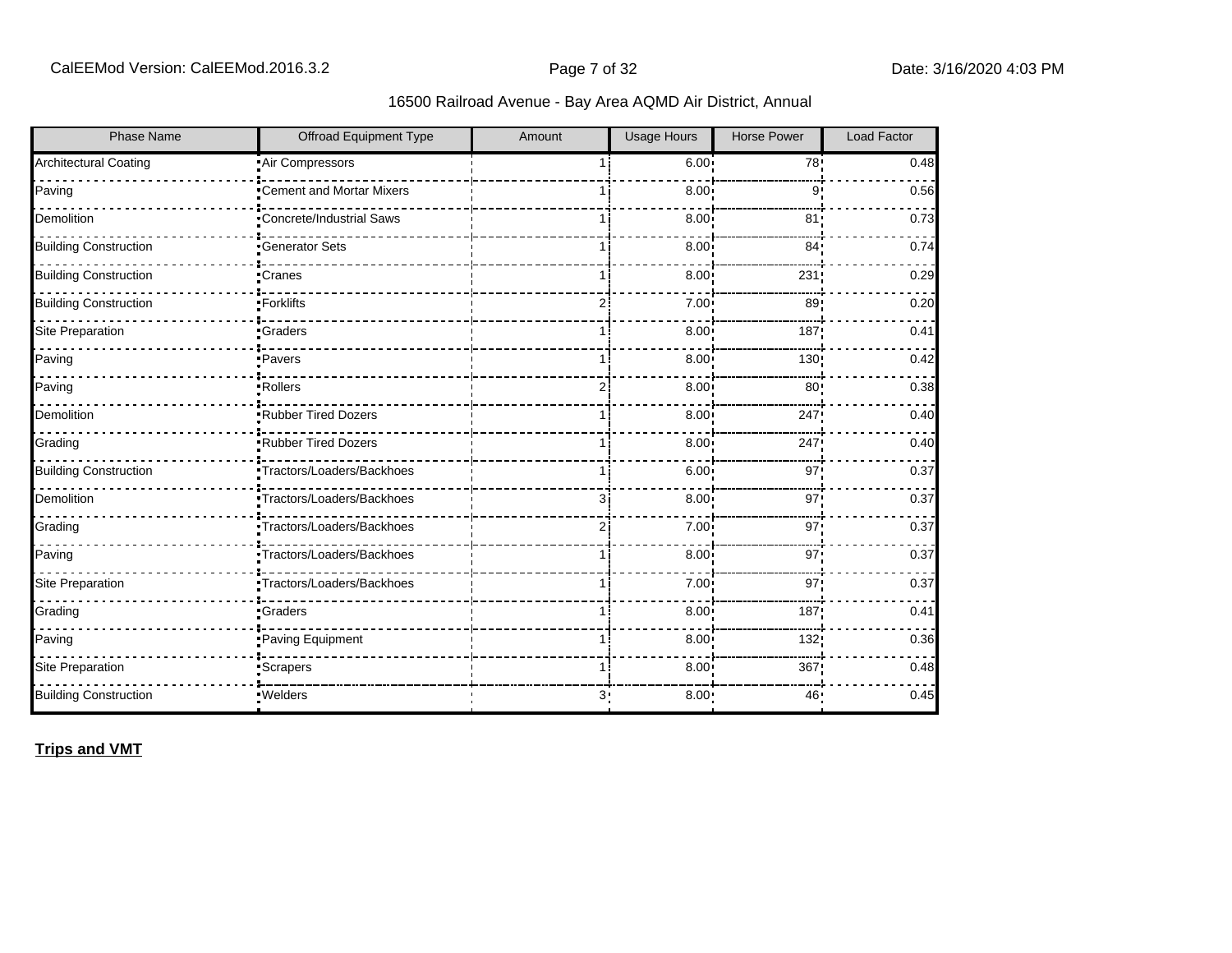|  | 16500 Railroad Avenue - Bay Area AQMD Air District, Annual |  |  |  |  |  |  |
|--|------------------------------------------------------------|--|--|--|--|--|--|
|--|------------------------------------------------------------|--|--|--|--|--|--|

| <b>Phase Name</b>            | <b>Offroad Equipment</b><br>Count | <b>Worker Trip</b><br><b>Number</b> | Vendor Trip<br>Number | Hauling Trip<br>Number | <b>Worker Trip</b><br>Length | <b>Vendor Trip</b><br>Length | <b>Hauling Trip</b><br>Length | <b>Worker Vehicle</b><br>Class | Vendor         | Hauling<br>Vehicle Class Vehicle Class |
|------------------------------|-----------------------------------|-------------------------------------|-----------------------|------------------------|------------------------------|------------------------------|-------------------------------|--------------------------------|----------------|----------------------------------------|
| Demolition                   | 51                                | 13.00                               | 0.00                  | $9.00 \cdot$           | 10.80i                       | 7.30!                        |                               | 20.00 LD Mix                   | <b>HDT Mix</b> | !HHDT                                  |
| Site Preparation             |                                   | $8.00 -$                            | 0.00                  | $5.00 \cdot$           | 10.80i                       | 7.30!                        |                               | 20.00 LD Mix                   | <b>HDT Mix</b> | !HHDT                                  |
| Grading                      |                                   | 10.00                               | 0.00                  | $0.00 \cdot$           | 10.80i                       | 7.30!                        |                               | 20.00 LD Mix                   | <b>HDT Mix</b> | <b>!HHDT</b>                           |
| <b>Building Construction</b> | 81                                | 19.00                               | 8.00                  | $0.00 \cdot$           | 10.80i                       | 7.30!                        |                               | 20.00 LD Mix                   | <b>HDT Mix</b> | <b>!HHDT</b>                           |
| Paving                       | 61                                | 15.00                               | 0.00                  | $0.00 \cdot$           | 10.80i                       | 7.30!                        |                               | 20.00 LD Mix                   | <b>HDT Mix</b> | !HHDT                                  |
| Architectural Coating        |                                   | $4.00 \cdot$                        | $0.00 -$              | 0.00                   | 10.80                        | $7.30 -$                     |                               | 20.00 LD Mix                   | <b>HDT Mix</b> | <b>HHDT</b>                            |

# **3.1 Mitigation Measures Construction**

# **3.2 Demolition - 2020**

# **Unmitigated Construction On-Site**

|                      | <b>ROG</b> | <b>NO<sub>x</sub></b> | CO     | SO <sub>2</sub> | Fugitive<br><b>PM10</b> | Exhaust<br><b>PM10</b> | <b>PM10</b><br>Total | Fugitive<br><b>PM2.5</b> | Exhaust<br>PM2.5 | PM2.5 Total Bio- CO2 NBio- CO2 Total CO2 |        |         |         | CH <sub>4</sub> | <b>N2O</b> | CO <sub>2e</sub> |
|----------------------|------------|-----------------------|--------|-----------------|-------------------------|------------------------|----------------------|--------------------------|------------------|------------------------------------------|--------|---------|---------|-----------------|------------|------------------|
| Category             |            |                       |        |                 |                         | tons/yr                |                      |                          |                  |                                          |        |         | MT/yr   |                 |            |                  |
| <b>Fugitive Dust</b> |            |                       |        |                 | 7.5000e-<br>004         | 0.0000                 | 7.5000e-<br>004      | 1.1000e-<br>004          | 0.0000           | 1.1000e-<br>004                          | 0.0000 | 0.0000  | 0.0000  | 0.0000          | 0.0000     | 0.0000           |
| Off-Road             | 0.0245<br> | 0.2409                | 0.1686 | 2.8000e-<br>004 |                         | 0.0133                 | 0.0133               |                          | 0.0124           | 0.0124                                   | 0.0000 | 24.2278 | 24.2278 | 6.2300e-<br>003 | 0.0000     | 24.3835          |
| <b>Total</b>         | 0.0245     | 0.2409                | 0.1686 | 2.8000e-<br>004 | 7.5000e-<br>004         | 0.0133                 | 0.0140               | 1.1000e-<br>004          | 0.0124           | 0.0125                                   | 0.0000 | 24.2278 | 24.2278 | 6.2300e-<br>003 | 0.0000     | 24.3835          |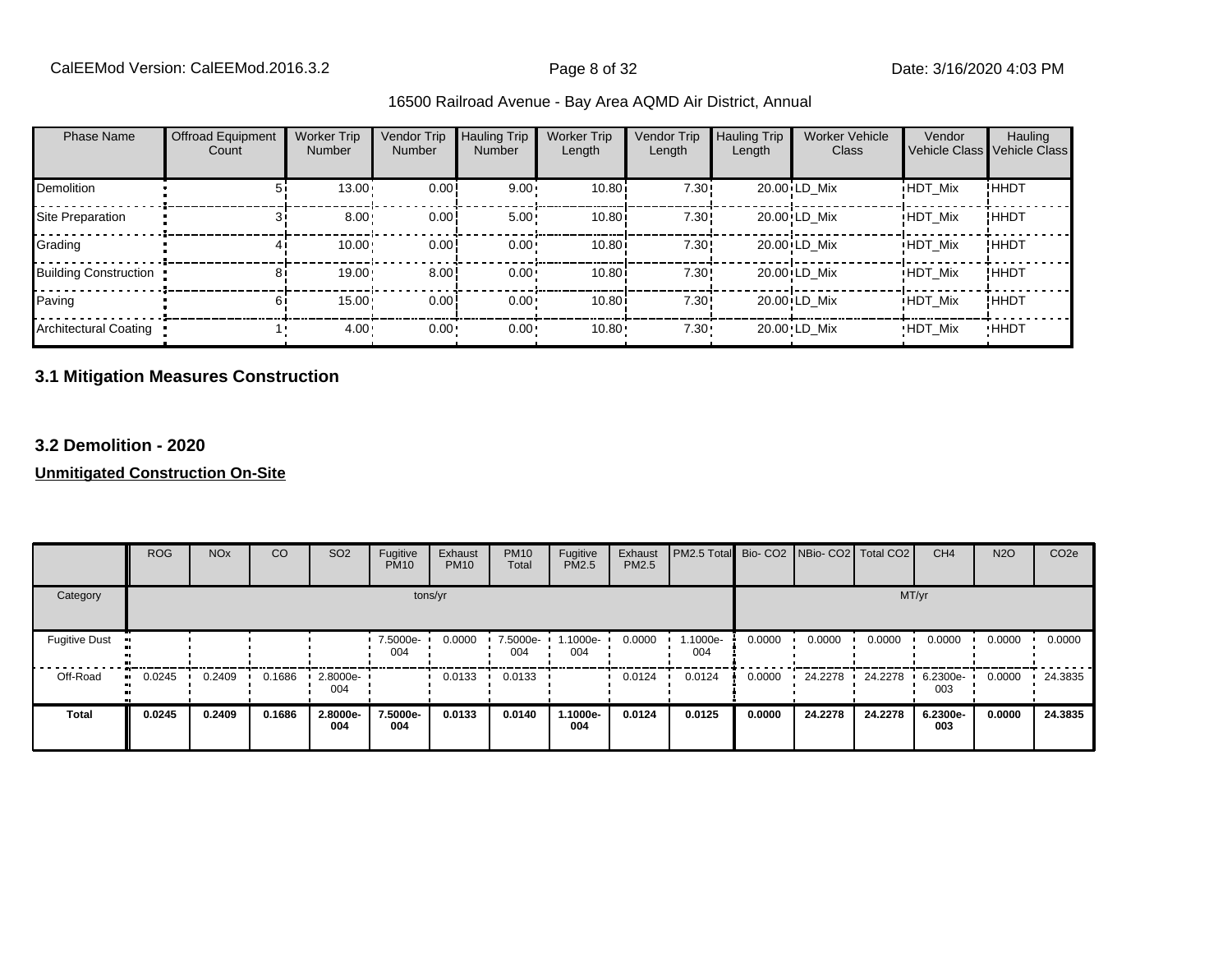# **3.2 Demolition - 2020**

# **Unmitigated Construction Off-Site**

|              | <b>ROG</b>             | <b>NO<sub>x</sub></b> | CO              | SO <sub>2</sub> | Fugitive<br><b>PM10</b> | Exhaust<br><b>PM10</b> | <b>PM10</b><br>Total | Fugitive<br>PM2.5 | Exhaust<br><b>PM2.5</b> | PM2.5 Total Bio- CO2 NBio- CO2 Total CO2 |        |        |        | CH <sub>4</sub> | <b>N2O</b> | CO <sub>2e</sub> |
|--------------|------------------------|-----------------------|-----------------|-----------------|-------------------------|------------------------|----------------------|-------------------|-------------------------|------------------------------------------|--------|--------|--------|-----------------|------------|------------------|
| Category     |                        |                       |                 |                 |                         | tons/yr                |                      |                   |                         |                                          |        |        | MT/yr  |                 |            |                  |
| Hauling      | 3.0000e-<br>005        | 1.0100e-<br>003       | 2.0000e-<br>004 | 0.0000          | 7.0000e-<br>005         | 0.0000                 | 7.0000e-<br>005      | 2.0000e-<br>005   | 0.0000                  | 2.0000e-<br>005                          | 0.0000 | 0.2644 | 0.2644 | 1.0000e-<br>005 | 0.0000     | 0.2647           |
| Vendor       | 0.0000<br>$\mathbf{u}$ | 0.0000                | 0.0000          | 0.0000          | 0.0000                  | 0.0000                 | 0.0000               | 0.0000            | 0.0000                  | 0.0000                                   | 0.0000 | 0.0000 | 0.0000 | 0.0000          | 0.0000     | 0.0000           |
| Worker       | 5.0000e-<br>m<br>004   | 3.5000e-<br>004       | 3.6700e-<br>003 | 1.0000e-<br>005 | 1800e-<br>003           | 1.0000e-<br>005        | .1900e-<br>003       | 3.1000e-<br>004   | -:0000e<br>005          | 3.2000e-<br>004                          | 0.0000 | 1.0350 | 1.0350 | 3.0000e-<br>005 | 0.0000     | 1.0356           |
| <b>Total</b> | 5.3000e-<br>004        | 1.3600e-<br>003       | 3.8700e-<br>003 | 1.0000e-<br>005 | 1.2500e-<br>003         | 1.0000e-<br>005        | 1.2600e-<br>003      | 3.3000e-<br>004   | 1.0000e-<br>005         | 3.4000e-<br>004                          | 0.0000 | 1.2994 | 1.2994 | 4.0000e-<br>005 | 0.0000     | 1.3003           |

# **Mitigated Construction On-Site**

|                      | <b>ROG</b> | <b>NO<sub>x</sub></b> | CO     | SO <sub>2</sub> | Fugitive<br><b>PM10</b> | Exhaust<br><b>PM10</b> | <b>PM10</b><br>Total | Fugitive<br><b>PM2.5</b> | Exhaust<br><b>PM2.5</b> | PM2.5 Total Bio- CO2 NBio- CO2 Total CO2 |        |         |         | CH <sub>4</sub> | <b>N2O</b> | CO <sub>2e</sub> |
|----------------------|------------|-----------------------|--------|-----------------|-------------------------|------------------------|----------------------|--------------------------|-------------------------|------------------------------------------|--------|---------|---------|-----------------|------------|------------------|
| Category             |            |                       |        |                 |                         | tons/yr                |                      |                          |                         |                                          |        |         |         | MT/yr           |            |                  |
| <b>Fugitive Dust</b> |            |                       |        |                 | 7.5000e-<br>004         | 0.0000                 | 7.5000e-<br>004      | -.1000e<br>004           | 0.0000                  | 1.1000e-<br>004                          | 0.0000 | 0.0000  | 0.0000  | 0.0000          | 0.0000     | 0.0000           |
| Off-Road             | 0.0245     | 0.2409                | 0.1686 | 2.8000e-<br>004 |                         | 0.0133                 | 0.0133               |                          | 0.0124                  | 0.0124                                   | 0.0000 | 24.2278 | 24.2278 | 6.2300e-<br>003 | 0.0000     | 24.3835          |
| <b>Total</b>         | 0.0245     | 0.2409                | 0.1686 | 2.8000e-<br>004 | 7.5000e-<br>004         | 0.0133                 | 0.0140               | 1.1000e-<br>004          | 0.0124                  | 0.0125                                   | 0.0000 | 24.2278 | 24.2278 | 6.2300e-<br>003 | 0.0000     | 24.3835          |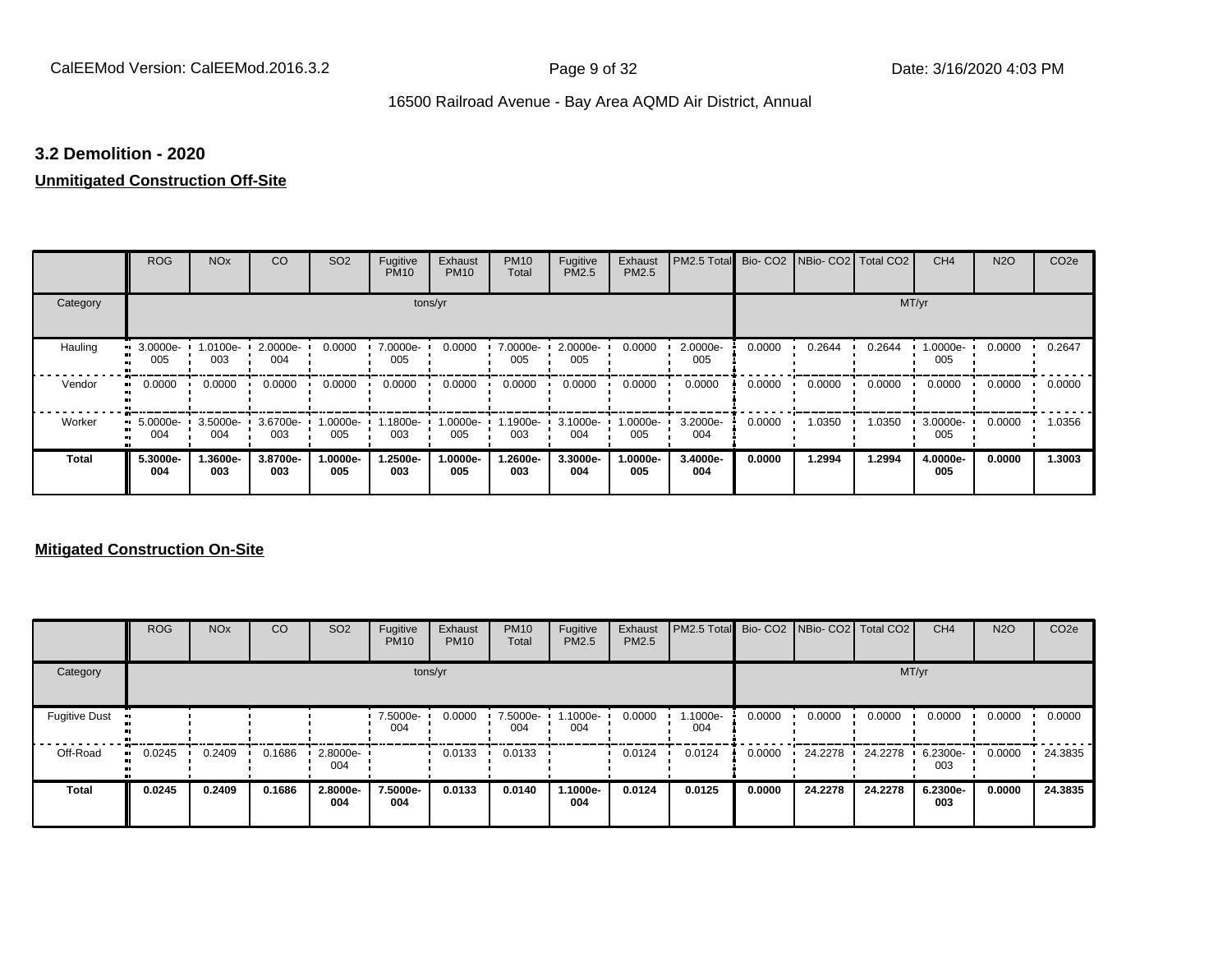# **3.2 Demolition - 2020**

### **Mitigated Construction Off-Site**

|                     | <b>ROG</b>      | <b>NO<sub>x</sub></b> | CO              | SO <sub>2</sub> | Fugitive<br><b>PM10</b> | Exhaust<br><b>PM10</b> | <b>PM10</b><br>Total | Fugitive<br>PM2.5 | Exhaust<br>PM2.5 | PM2.5<br>Total  |        | Bio- CO2   NBio- CO2   Total CO2 |        | CH <sub>4</sub> | <b>N2O</b> | CO <sub>2e</sub> |
|---------------------|-----------------|-----------------------|-----------------|-----------------|-------------------------|------------------------|----------------------|-------------------|------------------|-----------------|--------|----------------------------------|--------|-----------------|------------|------------------|
| Category            |                 |                       |                 |                 | tons/yr                 |                        |                      |                   |                  |                 |        |                                  | MT/yr  |                 |            |                  |
| Hauling             | 3.0000e-<br>005 | 1.0100e-<br>003       | 2.0000e-<br>004 | 0.0000          | 7.0000e-<br>005         | 0.0000                 | 7.0000e-<br>005      | 2.0000e-<br>005   | 0.0000           | 2.0000e-<br>005 | 0.0000 | 0.2644                           | 0.2644 | 1.0000e-<br>005 | 0.0000     | 0.2647           |
| Vendor<br>$\bullet$ | 0.0000          | 0.0000                | 0.0000          | 0.0000          | 0.0000                  | 0.0000                 | 0.0000               | 0.0000            | 0.0000           | 0.0000          | 0.0000 | 0.0000                           | 0.0000 | 0.0000          | 0.0000     | 0.0000           |
| Worker<br>$\bullet$ | 5.0000e-<br>004 | $3.5000e -$<br>004    | 3.6700e-<br>003 | 1.0000e-<br>005 | 1.1800e-<br>003         | 1.0000e-<br>005        | 1.1900e-<br>003      | 3.1000e-<br>004   | .0000e-<br>005   | 3.2000e-<br>004 | 0.0000 | 1.0350                           | 1.0350 | 3.0000e-<br>005 | 0.0000     | 1.0356           |
| <b>Total</b>        | 5.3000e-<br>004 | 1.3600e-<br>003       | 3.8700e-<br>003 | 1.0000e-<br>005 | -2500e.<br>003          | 1.0000e-<br>005        | 1.2600e-<br>003      | 3.3000e-<br>004   | .0000e-<br>005   | 3.4000e-<br>004 | 0.0000 | 1.2994                           | 1.2994 | 4.0000e-<br>005 | 0.0000     | 1.3003           |

**3.2 Demolition - 2021**

**Unmitigated Construction On-Site**

|                      | <b>ROG</b>         | <b>NO<sub>x</sub></b> | CO     | SO <sub>2</sub> | Fugitive<br><b>PM10</b> | Exhaust<br><b>PM10</b> | <b>PM10</b><br>Total | Fugitive<br>PM2.5 | Exhaust<br><b>PM2.5</b> | PM2.5 Total     |        | Bio- CO2 NBio- CO2 | Total CO <sub>2</sub> | CH <sub>4</sub> | <b>N2O</b> | CO <sub>2e</sub> |
|----------------------|--------------------|-----------------------|--------|-----------------|-------------------------|------------------------|----------------------|-------------------|-------------------------|-----------------|--------|--------------------|-----------------------|-----------------|------------|------------------|
| Category             |                    |                       |        |                 |                         | tons/yr                |                      |                   |                         |                 |        |                    |                       | MT/yr           |            |                  |
| <b>Fugitive Dust</b> |                    |                       |        |                 | 2.3000e-<br>004         | 0.0000                 | 2.3000e-<br>004      | 3.0000e-<br>005   | 0.0000                  | 3.0000e-<br>005 | 0.0000 | 0.0000             | 0.0000                | 0.0000          | 0.0000     | 0.0000           |
| Off-Road             | $-6.9800e-$<br>003 | 0.0689                | 0.0507 | 8.0000e-<br>005 |                         | 3.6400e-<br>003        | 3.6400e-<br>003      |                   | 3.4000e-<br>003         | 3.4000e-<br>003 | 0.0000 | 7.3750             | 7.3750                | 1.8900e-<br>003 | 0.0000     | 7.4221           |
| <b>Total</b>         | 6.9800e-<br>003    | 0.0689                | 0.0507 | 8.0000e-<br>005 | 2.3000e-<br>004         | 3.6400e-<br>003        | 3.8700e-<br>003      | 3.0000e-<br>005   | 3.4000e-<br>003         | 3.4300e-<br>003 | 0.0000 | 7.3750             | 7.3750                | 1.8900e-<br>003 | 0.0000     | 7.4221           |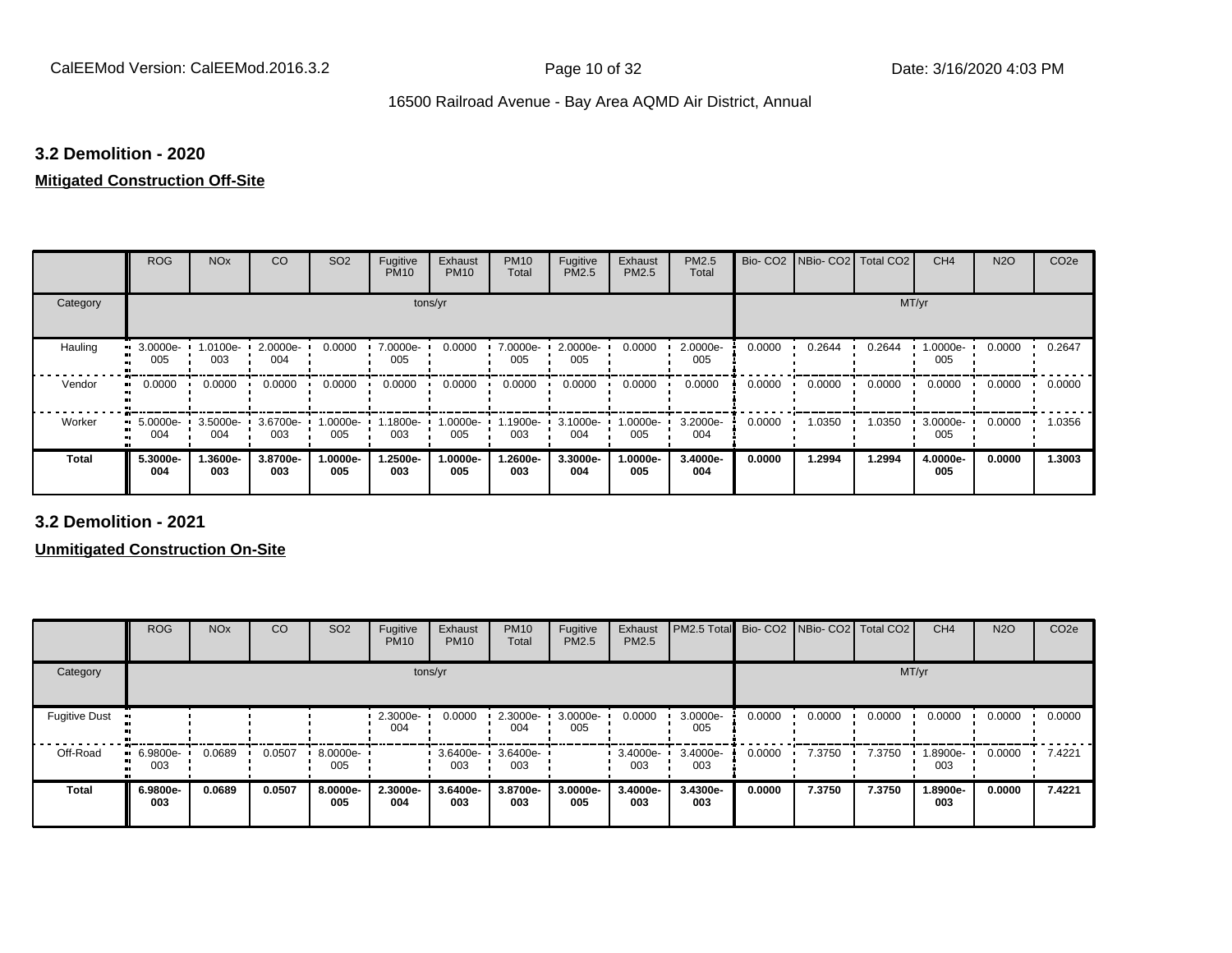# **3.2 Demolition - 2021**

# **Unmitigated Construction Off-Site**

|              | <b>ROG</b>          | <b>NO<sub>x</sub></b> | CO              | SO <sub>2</sub> | Fugitive<br><b>PM10</b> | Exhaust<br><b>PM10</b> | <b>PM10</b><br>Total | Fugitive<br>PM2.5 | Exhaust<br>PM2.5 | PM2.5 Total Bio- CO2 NBio- CO2 Total CO2 |        |        |        | CH <sub>4</sub> | <b>N2O</b> | CO <sub>2e</sub> |
|--------------|---------------------|-----------------------|-----------------|-----------------|-------------------------|------------------------|----------------------|-------------------|------------------|------------------------------------------|--------|--------|--------|-----------------|------------|------------------|
| Category     |                     |                       |                 |                 | tons/yr                 |                        |                      |                   |                  |                                          |        |        | MT/yr  |                 |            |                  |
| Hauling      | 1.0000e-<br>005     | 2.8000e-<br>004       | 6.0000e-<br>005 | 0.0000          | 6.0000e-<br>005         | 0.0000                 | 6.0000e-<br>005      | 2.0000e-<br>005   | 0.0000           | 2.0000e-<br>005                          | 0.0000 | 0.0794 | 0.0794 | 0.0000          | 0.0000     | 0.0795           |
| Vendor       | 0.0000<br>$\bullet$ | 0.0000                | 0.0000          | 0.0000          | 0.0000                  | 0.0000                 | 0.0000               | 0.0000            | 0.0000           | 0.0000                                   | 0.0000 | 0.0000 | 0.0000 | 0.0000          | 0.0000     | 0.0000           |
| Worker       | 1.4000e-<br>004     | 1.0000e-<br>004       | 1.0200e-<br>003 | 0.0000          | 3.6000e-<br>004         | 0.0000                 | 3.6000e-<br>004      | 1.0000e-<br>004   | 0.0000           | 1.0000e-<br>004                          | 0.0000 | 0.3039 | 0.3039 | 1.0000e-<br>005 | 0.0000     | 0.3041           |
| <b>Total</b> | 1.5000e-<br>004     | 3.8000e-<br>004       | 1.0800e-<br>003 | 0.0000          | 4.2000e-<br>004         | 0.0000                 | 4.2000e-<br>004      | 1.2000e-<br>004   | 0.0000           | 1.2000e-<br>004                          | 0.0000 | 0.3834 | 0.3834 | 1.0000e-<br>005 | 0.0000     | 0.3837           |

# **Mitigated Construction On-Site**

|                      | <b>ROG</b>             | <b>NO<sub>x</sub></b> | CO     | SO <sub>2</sub> | Fugitive<br><b>PM10</b> | Exhaust<br><b>PM10</b> | <b>PM10</b><br>Total | Fugitive<br>PM2.5 | Exhaust<br>PM2.5 | PM2.5 Total Bio- CO2 NBio- CO2 Total CO2 |        |        |        | CH <sub>4</sub> | <b>N2O</b> | CO <sub>2e</sub> |
|----------------------|------------------------|-----------------------|--------|-----------------|-------------------------|------------------------|----------------------|-------------------|------------------|------------------------------------------|--------|--------|--------|-----------------|------------|------------------|
| Category             |                        |                       |        |                 |                         | tons/yr                |                      |                   |                  |                                          |        |        | MT/yr  |                 |            |                  |
| <b>Fugitive Dust</b> |                        |                       |        |                 | 2.3000e-<br>004         | 0.0000                 | 2.3000e-<br>004      | 3.0000e-<br>005   | 0.0000           | 3.0000e-<br>005                          | 0.0000 | 0.0000 | 0.0000 | 0.0000          | 0.0000     | 0.0000           |
| Off-Road             | $-6.9800e-$<br><br>003 | 0.0689                | 0.0507 | 8.0000e-<br>005 |                         | 3.6400e-<br>003        | 3.6400e-<br>003      |                   | 3.4000e-<br>003  | 3.4000e-<br>003                          | 0.0000 | 7.3750 | 7.3750 | 1.8900e-<br>003 | 0.0000     | 7.4221           |
| <b>Total</b>         | 6.9800e-<br>003        | 0.0689                | 0.0507 | 8.0000e-<br>005 | 2.3000e-<br>004         | 3.6400e-<br>003        | 3.8700e-<br>003      | 3.0000e-<br>005   | 3.4000e-<br>003  | 3.4300e-<br>003                          | 0.0000 | 7.3750 | 7.3750 | 1.8900e-<br>003 | 0.0000     | 7.4221           |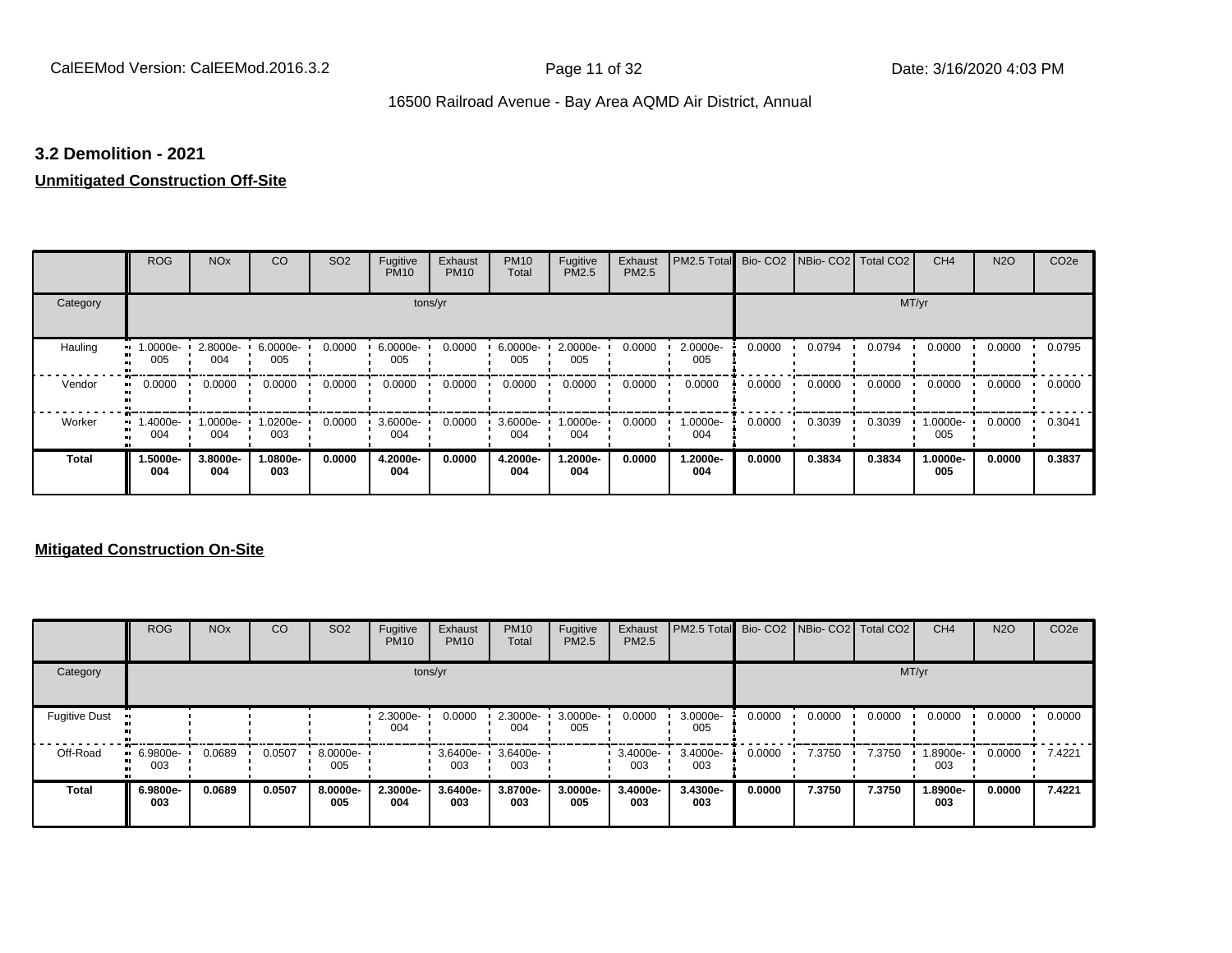# **3.2 Demolition - 2021**

# **Mitigated Construction Off-Site**

|                     | <b>ROG</b>      | <b>NO<sub>x</sub></b> | CO              | SO <sub>2</sub> | Fugitive<br><b>PM10</b> | Exhaust<br><b>PM10</b> | <b>PM10</b><br>Total | Fugitive<br>PM2.5 | Exhaust<br>PM2.5 | PM2.5 Total Bio- CO2 NBio- CO2 Total CO2 |        |        |        | CH <sub>4</sub> | <b>N2O</b> | CO <sub>2e</sub> |
|---------------------|-----------------|-----------------------|-----------------|-----------------|-------------------------|------------------------|----------------------|-------------------|------------------|------------------------------------------|--------|--------|--------|-----------------|------------|------------------|
| Category            |                 |                       |                 |                 | tons/yr                 |                        |                      |                   |                  |                                          |        |        | MT/yr  |                 |            |                  |
| Hauling             | -0000e-<br>005  | 2.8000e-<br>004       | 6.0000e-<br>005 | 0.0000          | $6.0000e-$<br>005       | 0.0000                 | 6.0000e-<br>005      | 2.0000e-<br>005   | 0.0000           | 2.0000e-<br>005                          | 0.0000 | 0.0794 | 0.0794 | 0.0000          | 0.0000     | 0.0795           |
| Vendor<br>$\bullet$ | 0.0000          | 0.0000                | 0.0000          | 0.0000          | 0.0000                  | 0.0000                 | 0.0000               | 0.0000            | 0.0000           | 0.0000                                   | 0.0000 | 0.0000 | 0.0000 | 0.0000          | 0.0000     | 0.0000           |
| Worker<br>$\bullet$ | 1.4000e-<br>004 | 1.0000e-<br>004       | 1.0200e-<br>003 | 0.0000          | 3.6000e-<br>004         | 0.0000                 | 3.6000e-<br>004      | 1.0000e-<br>004   | 0.0000           | 1.0000e-<br>004                          | 0.0000 | 0.3039 | 0.3039 | 1.0000e-<br>005 | 0.0000     | 0.3041           |
| <b>Total</b>        | -.5000e<br>004  | 3.8000e-<br>004       | 1.0800e-<br>003 | 0.0000          | 4.2000e-<br>004         | 0.0000                 | 4.2000e-<br>004      | 1.2000e-<br>004   | 0.0000           | 1.2000e-<br>004                          | 0.0000 | 0.3834 | 0.3834 | 1.0000e-<br>005 | 0.0000     | 0.3837           |

**3.3 Site Preparation - 2021**

**Unmitigated Construction On-Site**

|                      | <b>ROG</b>                     | <b>NO<sub>x</sub></b> | CO     | SO <sub>2</sub> | Fugitive<br><b>PM10</b> | Exhaust<br><b>PM10</b>   | <b>PM10</b><br>Total | Fugitive<br>PM2.5 | Exhaust<br><b>PM2.5</b> | PM2.5 Total Bio- CO2 NBio- CO2 Total CO2 |        |         |         | CH <sub>4</sub> | <b>N2O</b> | CO <sub>2e</sub> |
|----------------------|--------------------------------|-----------------------|--------|-----------------|-------------------------|--------------------------|----------------------|-------------------|-------------------------|------------------------------------------|--------|---------|---------|-----------------|------------|------------------|
| Category             |                                |                       |        |                 |                         | tons/yr                  |                      |                   |                         |                                          |        |         | MT/yr   |                 |            |                  |
| <b>Fugitive Dust</b> |                                |                       |        |                 | 1.1300e-<br>003         | 0.0000                   | 1.1300e-<br>003      | .2000e-<br>004    | 0.0000                  | 1.2000e-<br>004                          | 0.0000 | 0.0000  | 0.0000  | 0.0000          | 0.0000     | 0.0000           |
| Off-Road             | $\blacksquare$ 7.7300e-<br>003 | 0.0914                | 0.0538 | .2000e-<br>004  |                         | 3.5100e- 3.5100e-<br>003 | 003                  |                   | 3.2300e-<br>003         | 3.2300e-<br>003                          | 0.0000 | 10.7632 | 10.7632 | 3.4800e-<br>003 | 0.0000     | 10.8502          |
| <b>Total</b>         | 7.7300e-<br>003                | 0.0914                | 0.0538 | 1.2000e-<br>004 | 1.1300e-<br>003         | 3.5100e-<br>003          | 4.6400e-<br>003      | -.2000e<br>004    | 3.2300e-<br>003         | 3.3500e-<br>003                          | 0.0000 | 10.7632 | 10.7632 | 3.4800e-<br>003 | 0.0000     | 10.8502          |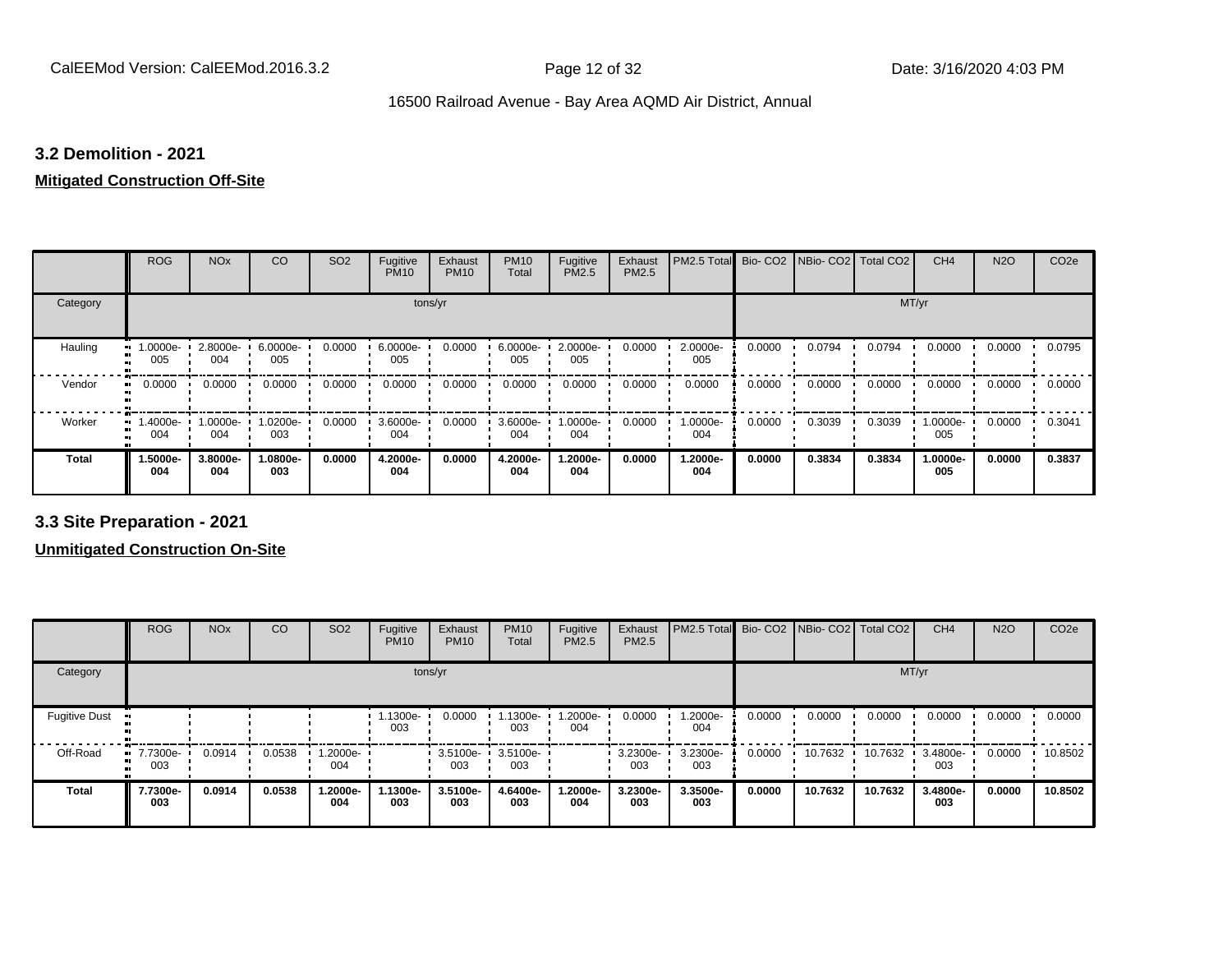# **3.3 Site Preparation - 2021**

# **Unmitigated Construction Off-Site**

|              | <b>ROG</b>          | <b>NO<sub>x</sub></b> | CO              | SO <sub>2</sub> | Fugitive<br><b>PM10</b> | Exhaust<br><b>PM10</b> | <b>PM10</b><br>Total | Fugitive<br>PM2.5 | Exhaust<br>PM2.5 | PM2.5 Total Bio- CO2 NBio- CO2 Total CO2 |        |        |        | CH <sub>4</sub> | <b>N2O</b> | CO <sub>2e</sub> |
|--------------|---------------------|-----------------------|-----------------|-----------------|-------------------------|------------------------|----------------------|-------------------|------------------|------------------------------------------|--------|--------|--------|-----------------|------------|------------------|
| Category     |                     |                       |                 |                 | tons/yr                 |                        |                      |                   |                  |                                          |        |        | MT/yr  |                 |            |                  |
| Hauling      | 2.0000e-<br>005     | 6.7000e<br>004        | -.4000e<br>004  | 0.0000          | 4.0000e-<br>005         | 0.0000                 | 4.0000e-<br>005      | 1.0000e-<br>005   | 0.0000           | 1.0000e-<br>005                          | 0.0000 | 0.1891 | 0.1891 | 1.0000e-<br>005 | 0.0000     | 0.1894           |
| Vendor       | 0.0000<br>$\bullet$ | 0.0000                | 0.0000          | 0.0000          | 0.0000                  | 0.0000                 | 0.0000               | 0.0000            | 0.0000           | 0.0000                                   | 0.0000 | 0.0000 | 0.0000 | 0.0000          | 0.0000     | 0.0000           |
| Worker<br>œ  | 1.2000e-<br>004     | 8.0000e-<br>005       | 9.0000e-<br>004 | 0.0000          | 3.2000e-<br>004         | 0.0000                 | 3.2000e-<br>004      | 8.0000e-<br>005   | 0.0000           | 9.0000e-<br>005                          | 0.0000 | 0.2672 | 0.2672 | 1.0000e-<br>005 | 0.0000     | 0.2674           |
| <b>Total</b> | -.4000e<br>004      | 7.5000e-<br>004       | 1.0400e-<br>003 | 0.0000          | 3.6000e-<br>004         | 0.0000                 | 3.6000e-<br>004      | 9.0000e-<br>005   | 0.0000           | 1.0000e-<br>004                          | 0.0000 | 0.4563 | 0.4563 | 2.0000e-<br>005 | 0.0000     | 0.4567           |

# **Mitigated Construction On-Site**

|                      | <b>ROG</b>                   | <b>NO<sub>x</sub></b> | CO     | SO <sub>2</sub>  | Fugitive<br><b>PM10</b> | Exhaust<br><b>PM10</b> | <b>PM10</b><br>Total | Fugitive<br><b>PM2.5</b> | Exhaust<br>PM2.5 | PM2.5 Total Bio- CO2 NBio- CO2 Total CO2 |        |         |         | CH <sub>4</sub> | <b>N2O</b> | CO <sub>2e</sub> |
|----------------------|------------------------------|-----------------------|--------|------------------|-------------------------|------------------------|----------------------|--------------------------|------------------|------------------------------------------|--------|---------|---------|-----------------|------------|------------------|
| Category             |                              |                       |        |                  |                         | tons/yr                |                      |                          |                  |                                          |        |         |         | MT/yr           |            |                  |
| <b>Fugitive Dust</b> |                              |                       |        |                  | 1.1300e-<br>003         | 0.0000                 | 1.1300e-<br>003      | .2000e-<br>004           | 0.0000           | 1.2000e-<br>004                          | 0.0000 | 0.0000  | 0.0000  | 0.0000          | 0.0000     | 0.0000           |
| Off-Road             | <b>u</b> 7.7300e-<br><br>003 | 0.0914                | 0.0538 | --2000e.l<br>004 |                         | $3.5100e -$<br>003     | 3.5100e-<br>003      |                          | 3.2300e-<br>003  | 3.2300e-<br>003                          | 0.0000 | 10.7632 | 10.7632 | 3.4800e-<br>003 | 0.0000     | 10.8502          |
| <b>Total</b>         | 7.7300e-<br>003              | 0.0914                | 0.0538 | 1.2000e-<br>004  | 1.1300e-<br>003         | 3.5100e-<br>003        | 4.6400e-<br>003      | 1.2000e-<br>004          | 3.2300e-<br>003  | 3.3500e-<br>003                          | 0.0000 | 10.7632 | 10.7632 | 3.4800e-<br>003 | 0.0000     | 10.8502          |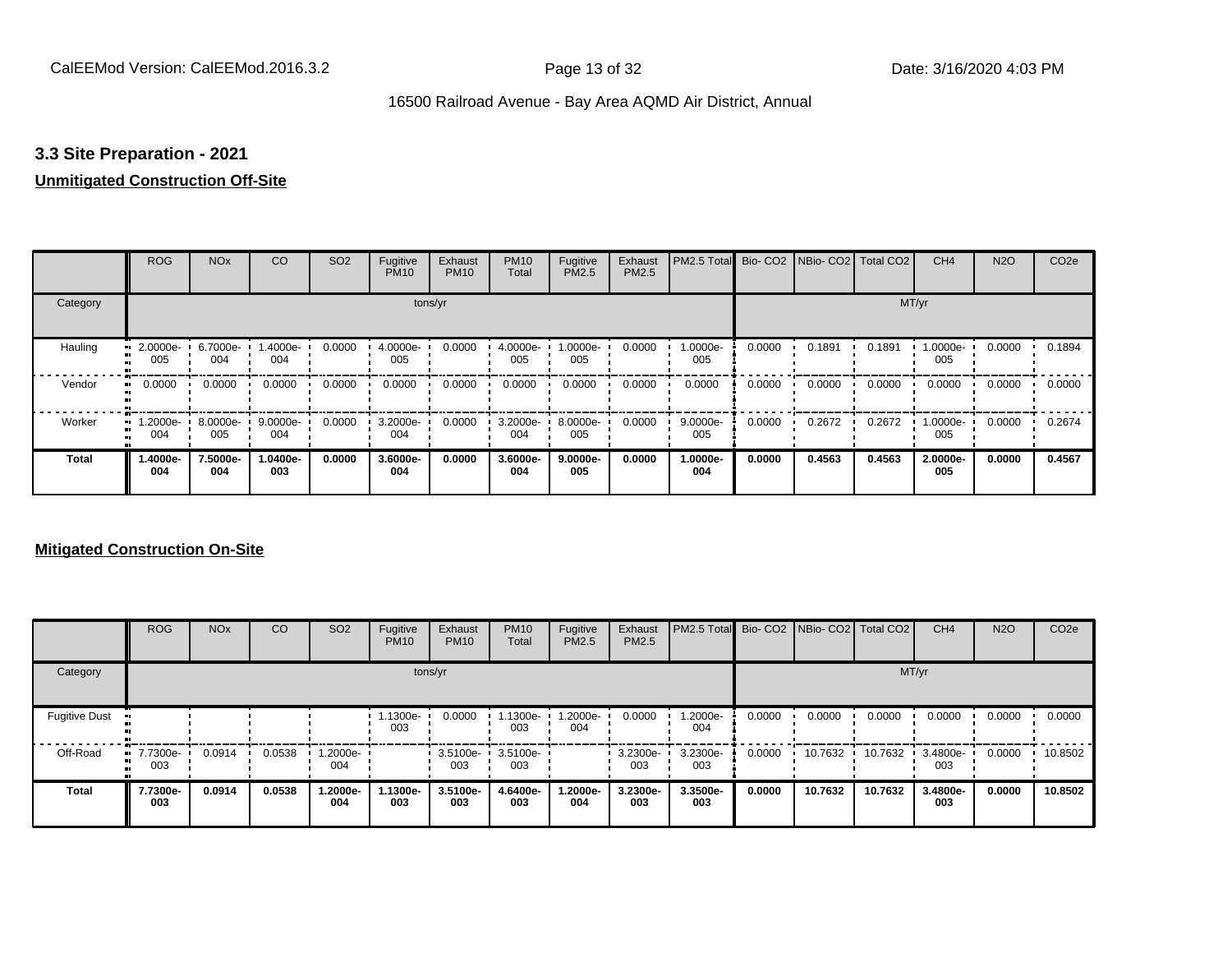# **3.3 Site Preparation - 2021**

# **Mitigated Construction Off-Site**

|              | <b>ROG</b>                 | <b>NO<sub>x</sub></b> | CO              | SO <sub>2</sub> | Fugitive<br><b>PM10</b> | Exhaust<br><b>PM10</b> | <b>PM10</b><br>Total | Fugitive<br>PM2.5 | Exhaust<br>PM2.5 | PM2.5 Total        |        | Bio- CO2   NBio- CO2   Total CO2 |        | CH <sub>4</sub> | <b>N2O</b> | CO <sub>2e</sub> |
|--------------|----------------------------|-----------------------|-----------------|-----------------|-------------------------|------------------------|----------------------|-------------------|------------------|--------------------|--------|----------------------------------|--------|-----------------|------------|------------------|
| Category     |                            |                       |                 |                 | tons/yr                 |                        |                      |                   |                  |                    |        |                                  | MT/yr  |                 |            |                  |
| Hauling      | 2.0000e-<br>005            | 6.7000e-<br>004       | 1.4000e-<br>004 | 0.0000          | 4.0000e-<br>005         | 0.0000                 | 4.0000e-<br>005      | 1.0000e-<br>005   | 0.0000           | 1.0000e-<br>005    | 0.0000 | 0.1891                           | 0.1891 | 1.0000e-<br>005 | 0.0000     | 0.1894           |
| Vendor       | 0.0000<br>$\bullet\bullet$ | 0.0000                | 0.0000          | 0.0000          | 0.0000                  | 0.0000                 | 0.0000               | 0.0000            | 0.0000           | 0.0000             | 0.0000 | 0.0000                           | 0.0000 | 0.0000          | 0.0000     | 0.0000           |
| Worker       | 1.2000e-<br>004            | 8.0000e-<br>005       | 9.0000e-<br>004 | 0.0000          | 3.2000e-<br>004         | 0.0000                 | 3.2000e-<br>004      | 8.0000e-<br>005   | 0.0000           | $9.0000e -$<br>005 | 0.0000 | 0.2672                           | 0.2672 | 1.0000e-<br>005 | 0.0000     | 0.2674           |
| <b>Total</b> | -.4000e<br>004             | 7.5000e-<br>004       | 1.0400e-<br>003 | 0.0000          | 3.6000e-<br>004         | 0.0000                 | 3.6000e-<br>004      | 9.0000e-<br>005   | 0.0000           | 1.0000e-<br>004    | 0.0000 | 0.4563                           | 0.4563 | 2.0000e-<br>005 | 0.0000     | 0.4567           |

**3.4 Grading - 2021**

**Unmitigated Construction On-Site**

|                      | <b>ROG</b> | <b>NO<sub>x</sub></b> | CO     | SO <sub>2</sub>    | Fugitive<br><b>PM10</b> | Exhaust<br><b>PM10</b> | <b>PM10</b><br>Total | Fugitive<br>PM2.5 | Exhaust<br><b>PM2.5</b> | PM2.5 Total     |        | Bio- CO2 NBio- CO2 | Total CO <sub>2</sub> | CH <sub>4</sub> | <b>N2O</b> | CO <sub>2e</sub> |
|----------------------|------------|-----------------------|--------|--------------------|-------------------------|------------------------|----------------------|-------------------|-------------------------|-----------------|--------|--------------------|-----------------------|-----------------|------------|------------------|
| Category             |            |                       |        |                    |                         | tons/yr                |                      |                   |                         |                 |        |                    | MT/yr                 |                 |            |                  |
| <b>Fugitive Dust</b> |            |                       |        |                    | 0.0602                  | 0.0000                 | 0.0602               | 0.0331            | 0.0000                  | 0.0331          | 0.0000 | 0.0000             | 0.0000                | 0.0000          | 0.0000     | 0.0000           |
| Off-Road             | 0.0183     | 0.2021                | 0.0976 | $2.1000e -$<br>004 |                         | 9.1600e-<br>003        | 9.1600e-<br>003      |                   | 8.4200e-<br>003         | 8.4200e-<br>003 | 0.0000 | 18.1039            | 18.1039               | 5.8600e-<br>003 | 0.0000     | 18.2503          |
| <b>Total</b>         | 0.0183     | 0.2021                | 0.0976 | 2.1000e-<br>004    | 0.0602                  | 9.1600e-<br>003        | 0.0694               | 0.0331            | 8.4200e-<br>003         | 0.0415          | 0.0000 | 18.1039            | 18.1039               | 5.8600e-<br>003 | 0.0000     | 18.2503          |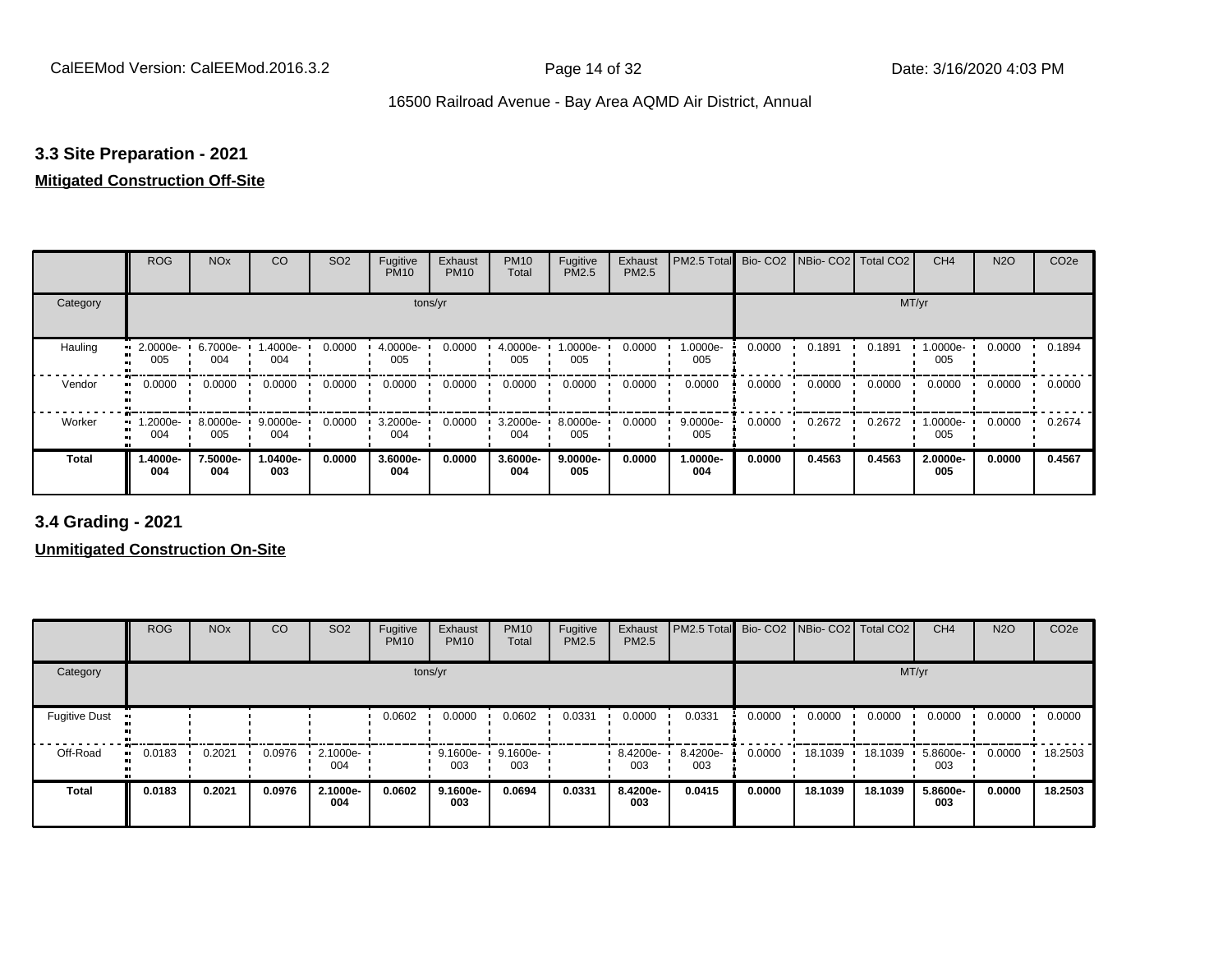# **3.4 Grading - 2021**

# **Unmitigated Construction Off-Site**

|              | <b>ROG</b>              | <b>NO<sub>x</sub></b> | CO              | SO <sub>2</sub> | Fugitive<br><b>PM10</b> | Exhaust<br><b>PM10</b> | <b>PM10</b><br>Total | Fugitive<br><b>PM2.5</b> | Exhaust<br>PM2.5 | PM2.5 Total Bio- CO2 NBio- CO2 Total CO2 |        |        |        | CH <sub>4</sub> | <b>N2O</b> | CO <sub>2e</sub> |
|--------------|-------------------------|-----------------------|-----------------|-----------------|-------------------------|------------------------|----------------------|--------------------------|------------------|------------------------------------------|--------|--------|--------|-----------------|------------|------------------|
| Category     |                         |                       |                 |                 | tons/yr                 |                        |                      |                          |                  |                                          |        |        | MT/yr  |                 |            |                  |
| Hauling<br>œ | 0.0000                  | 0.0000                | 0.0000          | 0.0000          | 0.0000                  | 0.0000                 | 0.0000               | 0.0000                   | 0.0000           | 0.0000                                   | 0.0000 | 0.0000 | 0.0000 | 0.0000          | 0.0000     | 0.0000           |
| Vendor       | 0.0000<br>$\bullet$     | 0.0000                | 0.0000          | 0.0000          | 0.0000                  | 0.0000                 | 0.0000               | 0.0000                   | 0.0000           | 0.0000                                   | 0.0000 | 0.0000 | 0.0000 | 0.0000          | 0.0000     | 0.0000           |
| Worker       | $\cdot$ 3.1000e-<br>004 | 2.1000e-<br>004       | 2.2400e-<br>003 | -:0000e<br>005  | 7.9000e-<br>004         | 1.0000e-<br>005        | 8.0000e-<br>004      | 2.1000e-<br>004          | 0.0000           | 2.1000e-<br>004                          | 0.0000 | 0.6680 | 0.6680 | 1.0000e-<br>005 | 0.0000     | 0.6684           |
| <b>Total</b> | 3.1000e-<br>004         | 2.1000e-<br>004       | 2.2400e-<br>003 | -.0000e<br>005  | 7.9000e-<br>004         | 1.0000e-<br>005        | 8.0000e-<br>004      | 2.1000e-<br>004          | 0.0000           | 2.1000e-<br>004                          | 0.0000 | 0.6680 | 0.6680 | 1.0000e-<br>005 | 0.0000     | 0.6684           |

# **Mitigated Construction On-Site**

|                      | <b>ROG</b>   | <b>NO<sub>x</sub></b> | CO     | SO <sub>2</sub> | Fugitive<br><b>PM10</b> | Exhaust<br><b>PM10</b> | <b>PM10</b><br>Total | Fugitive<br>PM2.5 | Exhaust<br>PM2.5 | PM2.5 Total Bio- CO2 NBio- CO2 Total CO2 |        |         |         | CH <sub>4</sub> | <b>N2O</b> | CO <sub>2e</sub> |
|----------------------|--------------|-----------------------|--------|-----------------|-------------------------|------------------------|----------------------|-------------------|------------------|------------------------------------------|--------|---------|---------|-----------------|------------|------------------|
| Category             |              |                       |        |                 |                         | tons/yr                |                      |                   |                  |                                          |        |         | MT/yr   |                 |            |                  |
| <b>Fugitive Dust</b> |              |                       |        |                 | 0.0602                  | 0.0000                 | 0.0602               | 0.0331            | 0.0000           | 0.0331                                   | 0.0000 | 0.0000  | 0.0000  | 0.0000          | 0.0000     | 0.0000           |
| Off-Road             | 0.0183<br>ш. | 0.2021                | 0.0976 | 2.1000e-<br>004 |                         | 9.1600e-<br>003        | 9.1600e-<br>003      |                   | 8.4200e-<br>003  | 8.4200e-<br>003                          | 0.0000 | 18.1039 | 18.1039 | 5.8600e-<br>003 | 0.0000     | 18.2502          |
| <b>Total</b>         | 0.0183       | 0.2021                | 0.0976 | 2.1000e-<br>004 | 0.0602                  | 9.1600e-<br>003        | 0.0694               | 0.0331            | 8.4200e-<br>003  | 0.0415                                   | 0.0000 | 18.1039 | 18.1039 | 5.8600e-<br>003 | 0.0000     | 18.2502          |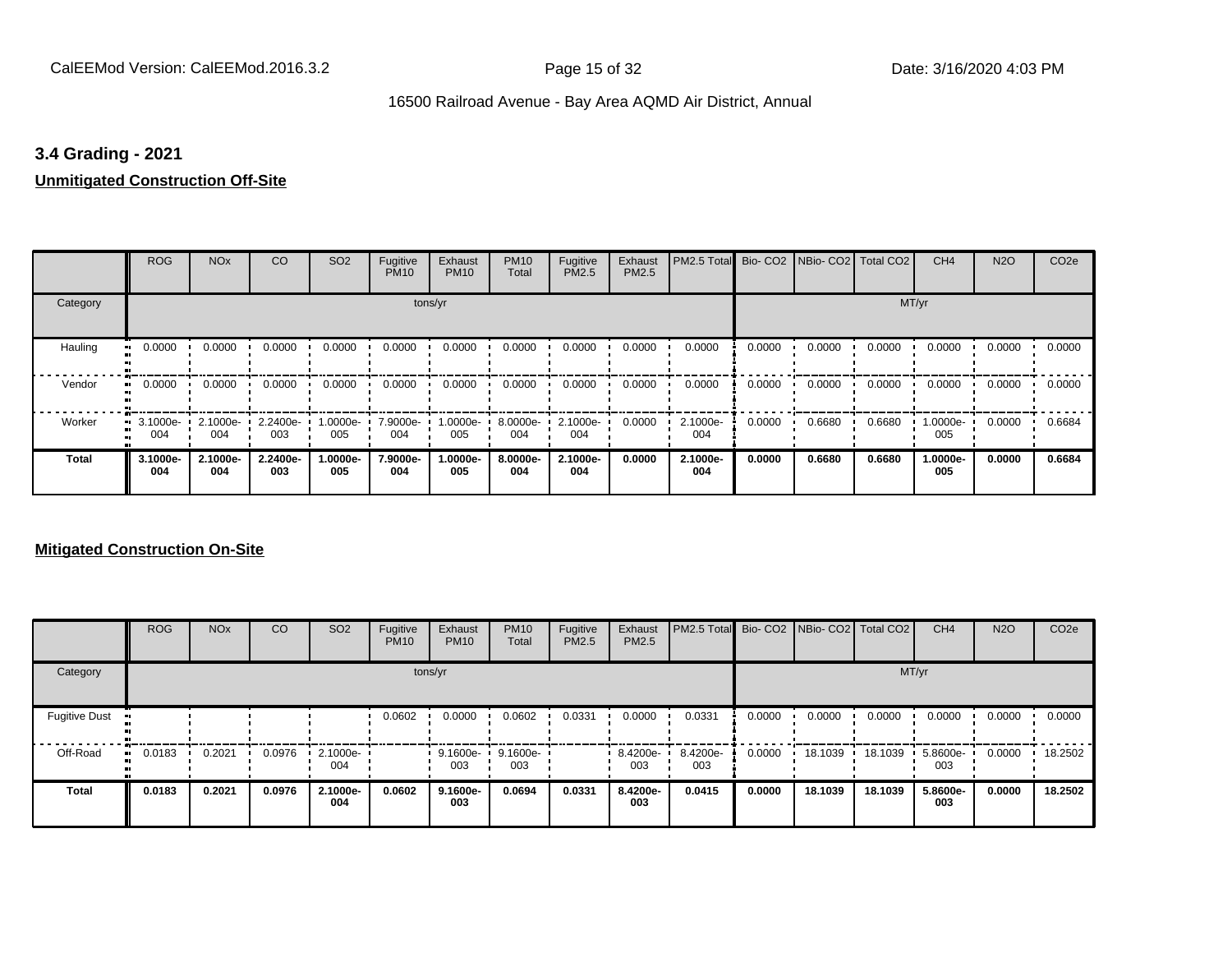# **3.4 Grading - 2021**

# **Mitigated Construction Off-Site**

|                          | <b>ROG</b>      | <b>NO<sub>x</sub></b>    | <b>CO</b>       | SO <sub>2</sub>   | Fugitive<br><b>PM10</b> | Exhaust<br><b>PM10</b> | <b>PM10</b><br>Total | Fugitive<br>PM2.5 | Exhaust<br>PM2.5 | PM2.5 Total     |        | Bio- CO2   NBio- CO2   Total CO2 |        | CH <sub>4</sub> | <b>N2O</b> | CO <sub>2e</sub> |
|--------------------------|-----------------|--------------------------|-----------------|-------------------|-------------------------|------------------------|----------------------|-------------------|------------------|-----------------|--------|----------------------------------|--------|-----------------|------------|------------------|
| Category                 |                 |                          |                 |                   | tons/yr                 |                        |                      |                   |                  |                 |        |                                  | MT/yr  |                 |            |                  |
| Hauling                  | 0.0000          | 0.0000                   | 0.0000          | 0.0000            | 0.0000                  | 0.0000                 | 0.0000               | 0.0000            | 0.0000           | 0.0000          | 0.0000 | 0.0000                           | 0.0000 | 0.0000          | 0.0000     | 0.0000           |
| Vendor<br>$\blacksquare$ | 0.0000          | 0.0000                   | 0.0000          | 0.0000            | 0.0000                  | 0.0000                 | 0.0000               | 0.0000            | 0.0000           | 0.0000          | 0.0000 | 0.0000                           | 0.0000 | 0.0000          | 0.0000     | 0.0000           |
| Worker                   | 004             | 3.1000e- 2.1000e-<br>004 | 2.2400e-<br>003 | 1.0000e- '<br>005 | 7.9000e-<br>004         | 1.0000e-<br>005        | 8.0000e-<br>004      | 2.1000e-<br>004   | 0.0000           | 2.1000e-<br>004 | 0.0000 | 0.6680                           | 0.6680 | 1.0000e-<br>005 | 0.0000     | 0.6684           |
| <b>Total</b>             | 3.1000e-<br>004 | 2.1000e-<br>004          | 2.2400e-<br>003 | -.0000e<br>005    | 7.9000e-<br>004         | 1.0000e-<br>005        | 8.0000e-<br>004      | 2.1000e-<br>004   | 0.0000           | 2.1000e-<br>004 | 0.0000 | 0.6680                           | 0.6680 | 1.0000e-<br>005 | 0.0000     | 0.6684           |

**3.5 Building Construction - 2021**

**Unmitigated Construction On-Site**

|              | <b>ROG</b>          | <b>NO<sub>x</sub></b> | CO     | SO <sub>2</sub> | Fugitive<br><b>PM10</b> | Exhaust<br><b>PM10</b> | <b>PM10</b><br>Total | Fugitive<br><b>PM2.5</b> | Exhaust<br>PM2.5 | <b>PM2.5 Total</b> Bio- CO2 NBio- CO2   Total CO2 |        |          |                     | CH <sub>4</sub> | <b>N2O</b> | CO <sub>2e</sub> |
|--------------|---------------------|-----------------------|--------|-----------------|-------------------------|------------------------|----------------------|--------------------------|------------------|---------------------------------------------------|--------|----------|---------------------|-----------------|------------|------------------|
| Category     |                     |                       |        |                 |                         | tons/yr                |                      |                          |                  |                                                   |        |          |                     | MT/yr           |            |                  |
| Off-Road     | 0.1227<br><b>BL</b> | 0.9617                | 0.8738 | 1.5000e-<br>003 |                         | 0.0490                 | 0.0490               |                          | 0.0470           | 0.0470                                            | 0.0000 |          | 124.5892 124.5892 1 | 0.0245          | 0.0000     | 125.2020         |
| <b>Total</b> | 0.1227              | 0.9617                | 0.8738 | 1.5000e-<br>003 |                         | 0.0490                 | 0.0490               |                          | 0.0470           | 0.0470                                            | 0.0000 | 124.5892 | 124.5892            | 0.0245          | 0.0000     | 125.2020         |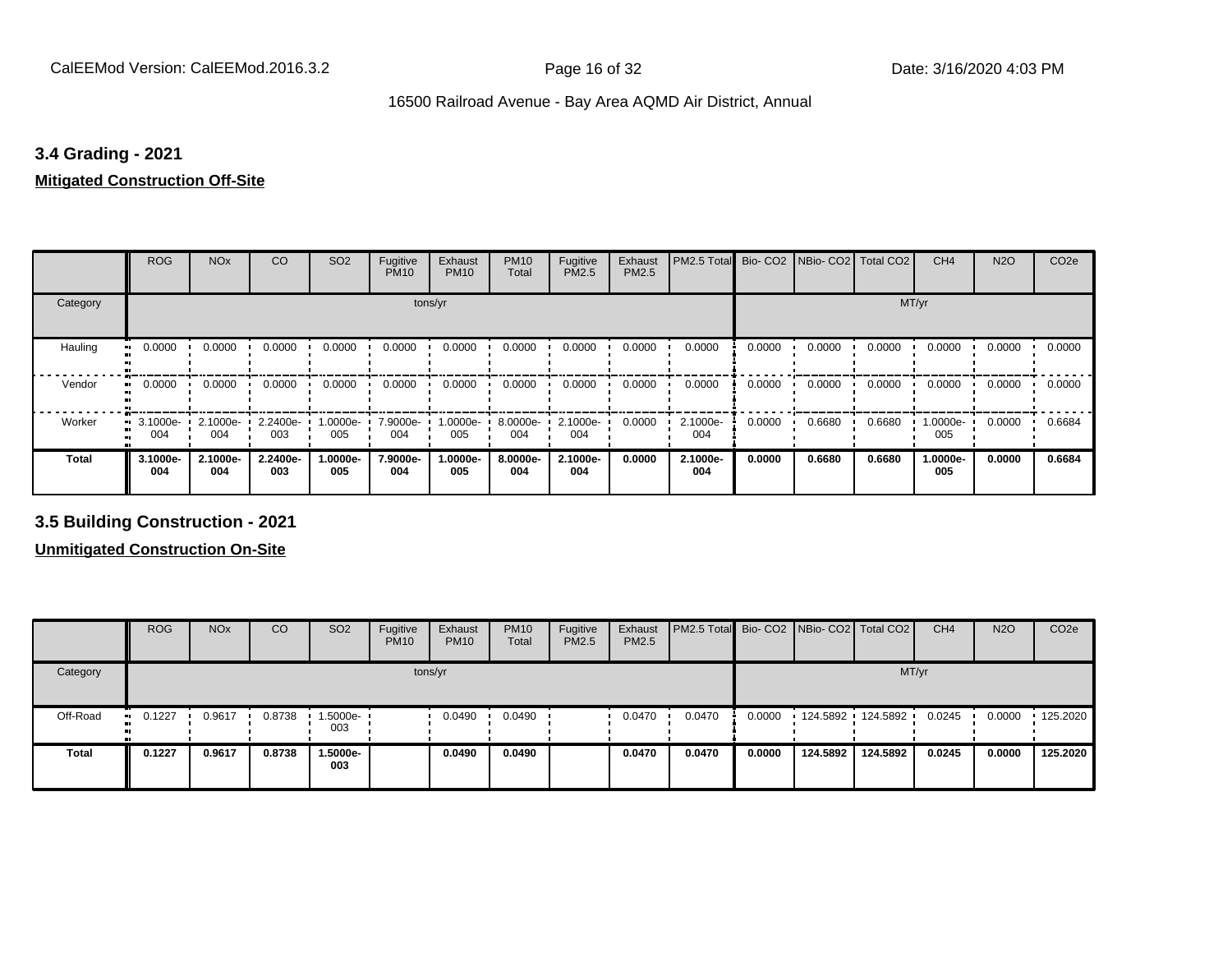# **3.5 Building Construction - 2021**

# **Unmitigated Construction Off-Site**

|          | <b>ROG</b>      | <b>NO<sub>x</sub></b> | CO     | SO <sub>2</sub>    | Fugitive<br><b>PM10</b> | Exhaust<br><b>PM10</b> | <b>PM10</b><br>Total | Fugitive<br><b>PM2.5</b> | Exhaust<br>PM2.5 | PM2.5 Total Bio- CO2 NBio- CO2 Total CO2 |        |         |         | CH <sub>4</sub> | <b>N2O</b> | CO <sub>2e</sub> |
|----------|-----------------|-----------------------|--------|--------------------|-------------------------|------------------------|----------------------|--------------------------|------------------|------------------------------------------|--------|---------|---------|-----------------|------------|------------------|
| Category |                 |                       |        |                    |                         | tons/yr                |                      |                          |                  |                                          |        |         |         | MT/yr           |            |                  |
| Hauling  | 0.0000          | 0.0000                | 0.0000 | 0.0000             | 0.0000                  | 0.0000                 | 0.0000               | 0.0000                   | 0.0000           | 0.0000                                   | 0.0000 | 0.0000  | 0.0000  | 0.0000          | 0.0000     | 0.0000           |
| Vendor   | 1.5200e-<br>003 | 0.0501                | 0.0125 | 1.3000e-<br>004    | $3.1500e -$<br>003      | 1.1000e-<br>004        | 3.2600e-<br>003      | 9.1000e-<br>004          | 1.0000e-<br>004  | 1.0100e-<br>003                          | 0.0000 | 12.4485 | 12.4485 | 6.1000e-<br>004 | 0.0000     | 12.4638          |
| Worker   | 3.5000e-<br>003 | 2.4100e-<br>003       | 0.0256 | $8.0000e -$<br>005 | 9.0100e-<br>003         | 6.0000e-<br>005        | 9.0700e-<br>003      | 2.4000e-<br>003          | 5.0000e-<br>005  | 2.4500e-<br>003                          | 0.0000 | 7.6151  | 7.6151  | 1.7000e-<br>004 | 0.0000     | 7.6194           |
| Total    | 5.0200e-<br>003 | 0.0526                | 0.0381 | 2.1000e-<br>004    | 0.0122                  | 1.7000e-<br>004        | 0.0123               | 3.3100e-<br>003          | 1.5000e-<br>004  | 3.4600e-<br>003                          | 0.0000 | 20.0636 | 20.0636 | 7.8000e-<br>004 | 0.0000     | 20.0832          |

# **Mitigated Construction On-Site**

|          | <b>ROG</b>            | <b>NO<sub>x</sub></b> | CO     | SO <sub>2</sub>    | Fugitive<br><b>PM10</b> | Exhaust<br><b>PM10</b> | <b>PM10</b><br><b>Total</b> | Fugitive<br>PM2.5 | Exhaust<br><b>PM2.5</b> | <b>PM2.5 Total</b> Bio- CO2 NBio- CO2 Total CO2 |        |                   |          | CH <sub>4</sub> | <b>N2O</b> | CO <sub>2e</sub> |
|----------|-----------------------|-----------------------|--------|--------------------|-------------------------|------------------------|-----------------------------|-------------------|-------------------------|-------------------------------------------------|--------|-------------------|----------|-----------------|------------|------------------|
| Category |                       |                       |        |                    |                         | tons/yr                |                             |                   |                         |                                                 |        |                   |          | MT/yr           |            |                  |
| Off-Road | $\blacksquare$ 0.1227 | 0.9617                | 0.8738 | $1.5000e -$<br>003 |                         | 0.0490                 | 0.0490                      |                   | 0.0470                  | 0.0470                                          | 0.0000 | 124.5891 124.5891 |          | 0.0245          | 0.0000     | $\cdot$ 125.2019 |
| Total    | 0.1227                | 0.9617                | 0.8738 | -.5000e<br>003     |                         | 0.0490                 | 0.0490                      |                   | 0.0470                  | 0.0470                                          | 0.0000 | 124.5891          | 124.5891 | 0.0245          | 0.0000     | 125.2019         |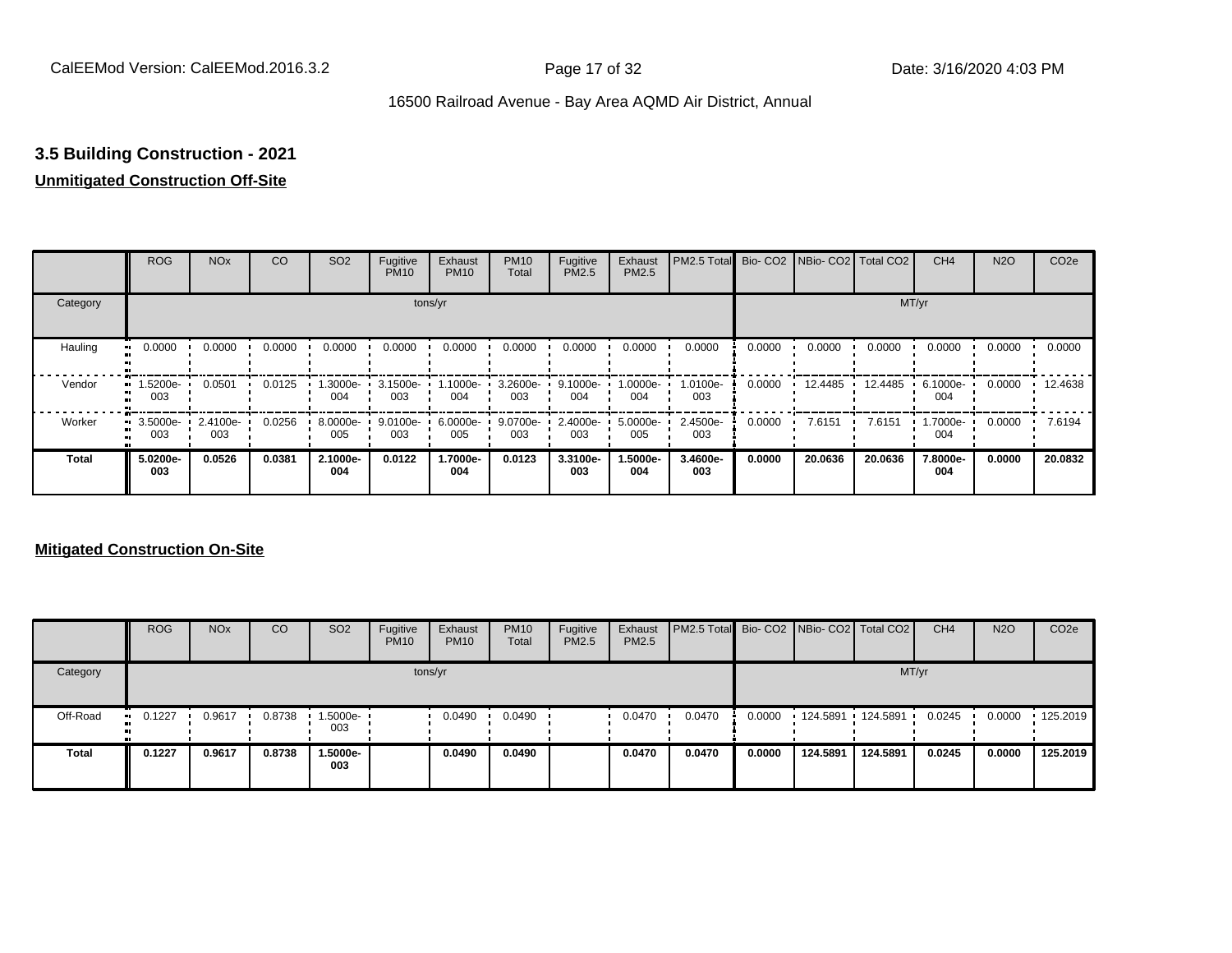# **3.5 Building Construction - 2021**

# **Mitigated Construction Off-Site**

|              | <b>ROG</b>                   | <b>NO<sub>x</sub></b> | CO     | SO <sub>2</sub> | Fugitive<br><b>PM10</b> | Exhaust<br><b>PM10</b> | <b>PM10</b><br>Total | Fugitive<br>PM2.5 | Exhaust<br>PM2.5 | PM2.5 Total     | Bio-CO <sub>2</sub> | NBio-CO2 Total CO2 |         | CH <sub>4</sub> | <b>N2O</b> | CO <sub>2e</sub> |
|--------------|------------------------------|-----------------------|--------|-----------------|-------------------------|------------------------|----------------------|-------------------|------------------|-----------------|---------------------|--------------------|---------|-----------------|------------|------------------|
| Category     |                              |                       |        |                 | tons/yr                 |                        |                      |                   |                  |                 |                     |                    | MT/yr   |                 |            |                  |
| Hauling      | 0.0000<br>$\blacksquare$     | 0.0000                | 0.0000 | 0.0000          | 0.0000                  | 0.0000                 | 0.0000               | 0.0000            | 0.0000           | 0.0000          | 0.0000              | 0.0000             | 0.0000  | 0.0000          | 0.0000     | 0.0000           |
| Vendor       | 1.5200e-<br>$\bullet$<br>003 | 0.0501                | 0.0125 | .3000e-<br>004  | 3.1500e-<br>003         | 1.1000e-<br>004        | 3.2600e-<br>003      | 9.1000e-<br>004   | .0000e-<br>004   | 1.0100e-<br>003 | 0.0000              | 12.4485            | 12.4485 | 6.1000e-<br>004 | 0.0000     | 12.4638          |
| Worker       | 3.5000e-<br>ш.<br>003        | 2.4100e-<br>003       | 0.0256 | 8.0000e-<br>005 | 9.0100e-<br>003         | $6.0000e-$<br>005      | 9.0700e-<br>003      | 2.4000e-<br>003   | 5.0000e-<br>005  | 2.4500e-<br>003 | 0.0000              | 7.6151             | 7.6151  | 1.7000e-<br>004 | 0.0000     | 7.6194           |
| <b>Total</b> | 5.0200e-<br>003              | 0.0526                | 0.0381 | 2.1000e-<br>004 | 0.0122                  | 1.7000e-<br>004        | 0.0123               | 3.3100e-<br>003   | -.5000e<br>004   | 3.4600e-<br>003 | 0.0000              | 20.0636            | 20.0636 | 7.8000e-<br>004 | 0.0000     | 20.0832          |

**3.6 Paving - 2021**

**Unmitigated Construction On-Site**

|              | <b>ROG</b>              | <b>NO<sub>x</sub></b> | <b>CO</b> | SO <sub>2</sub> | Fugitive<br><b>PM10</b> | Exhaust<br><b>PM10</b> | <b>PM10</b><br>Total | Fugitive<br><b>PM2.5</b> | Exhaust<br>PM2.5 | <b>PM2.5 Total</b> Bio- CO2 NBio- CO2 Total CO2 |        |         |         | CH <sub>4</sub> | <b>N2O</b> | CO <sub>2e</sub> |
|--------------|-------------------------|-----------------------|-----------|-----------------|-------------------------|------------------------|----------------------|--------------------------|------------------|-------------------------------------------------|--------|---------|---------|-----------------|------------|------------------|
| Category     |                         |                       |           |                 | tons/yr                 |                        |                      |                          |                  |                                                 |        |         |         | MT/yr           |            |                  |
| Off-Road     | 0.0213<br>              | 0.2130                | 0.2355    | 3.6000e-<br>004 |                         | 0.0117                 | 0.0117               |                          | 0.0107           | 0.0107                                          | 0.0000 | 31.0096 | 31.0096 | 9.8300e-<br>003 | 0.0000     | 31.2553          |
| Paving       | $\cdot$ 2.2000e-<br>004 |                       |           |                 |                         | 0.0000                 | 0.0000               |                          | 0.0000           | 0.0000                                          | 0.0000 | 0.0000  | 0.0000  | 0.0000          | 0.0000     | 0.0000           |
| <b>Total</b> | 0.0215                  | 0.2130                | 0.2355    | 3.6000e-<br>004 |                         | 0.0117                 | 0.0117               |                          | 0.0107           | 0.0107                                          | 0.0000 | 31.0096 | 31.0096 | 9.8300e-<br>003 | 0.0000     | 31.2553          |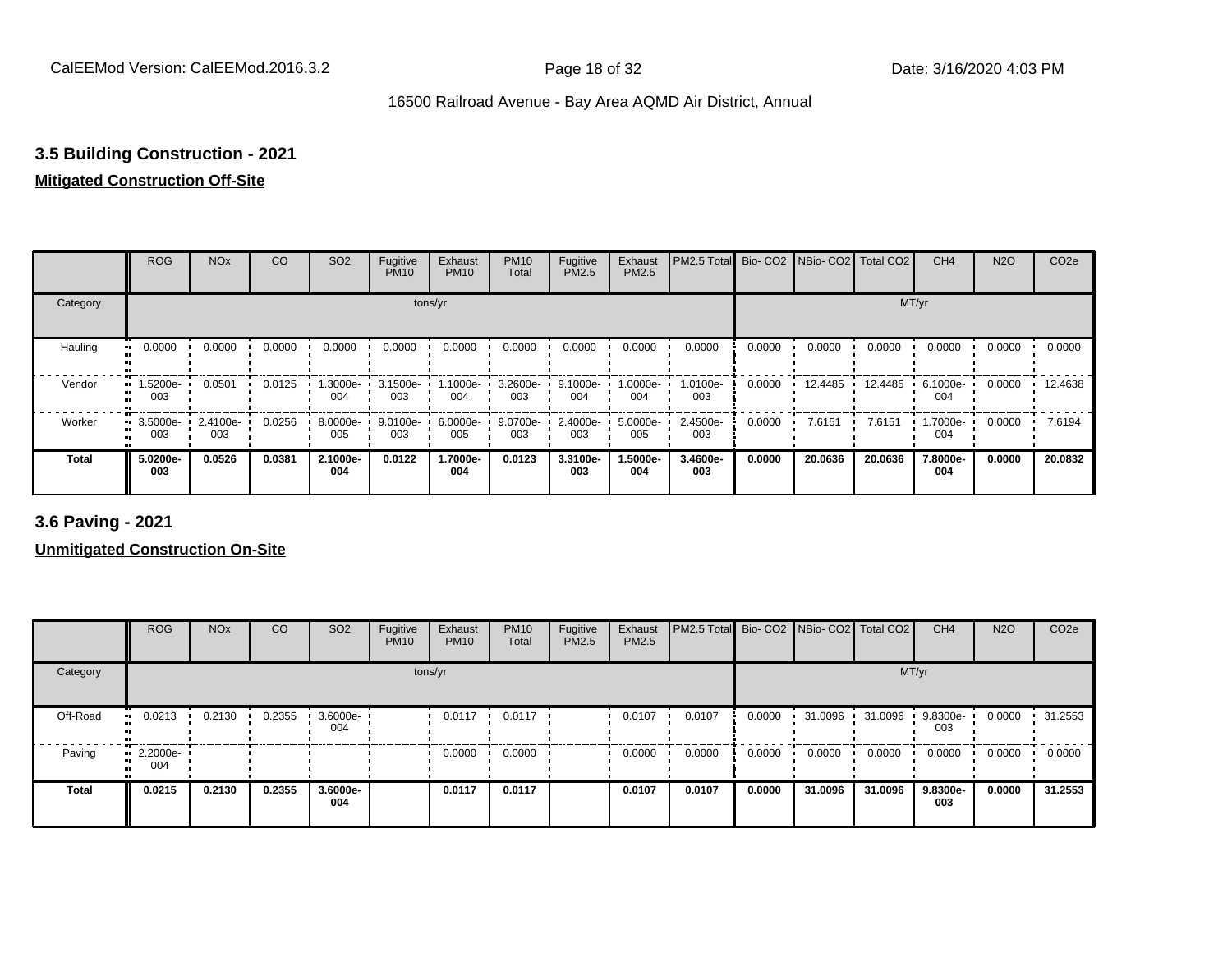# **3.6 Paving - 2021**

# **Unmitigated Construction Off-Site**

|              | <b>ROG</b>                   | <b>NO<sub>x</sub></b> | CO              | SO <sub>2</sub> | Fugitive<br><b>PM10</b> | Exhaust<br><b>PM10</b> | <b>PM10</b><br>Total | Fugitive<br><b>PM2.5</b> | Exhaust<br>PM2.5 | PM2.5 Total Bio- CO2 NBio- CO2 Total CO2 |        |        |        | CH <sub>4</sub> | <b>N2O</b> | CO <sub>2e</sub> |
|--------------|------------------------------|-----------------------|-----------------|-----------------|-------------------------|------------------------|----------------------|--------------------------|------------------|------------------------------------------|--------|--------|--------|-----------------|------------|------------------|
| Category     |                              |                       |                 |                 | tons/yr                 |                        |                      |                          |                  |                                          |        |        | MT/yr  |                 |            |                  |
| Hauling      | 0.0000<br>ш                  | 0.0000                | 0.0000          | 0.0000          | 0.0000                  | 0.0000                 | 0.0000               | 0.0000                   | 0.0000           | 0.0000                                   | 0.0000 | 0.0000 | 0.0000 | 0.0000          | 0.0000     | 0.0000           |
| Vendor       | 0.0000<br>$\bullet$          | 0.0000                | 0.0000          | 0.0000          | 0.0000                  | 0.0000                 | 0.0000               | 0.0000                   | 0.0000           | 0.0000                                   | 0.0000 | 0.0000 | 0.0000 | 0.0000          | 0.0000     | 0.0000           |
| Worker       | 9.2000e-<br>$\bullet$<br>004 | 6.4000e-<br>004       | 6.7300e-<br>003 | 2.0000e-<br>005 | 2.3700e-<br>003         | 2.0000e-<br>005        | 2.3900e-<br>003      | 6.3000e-<br>004          | 1.0000e-<br>005  | 6.4000e-<br>004                          | 0.0000 | 2.0040 | 2.0040 | 4.0000e-<br>005 | 0.0000     | 2.0051           |
| <b>Total</b> | 9.2000e-<br>004              | 6.4000e-<br>004       | 6.7300e-<br>003 | 2.0000e-<br>005 | 2.3700e-<br>003         | 2.0000e-<br>005        | 2.3900e-<br>003      | 6.3000e-<br>004          | -.0000e<br>005   | 6.4000e-<br>004                          | 0.0000 | 2.0040 | 2.0040 | 4.0000e-<br>005 | 0.0000     | 2.0051           |

# **Mitigated Construction On-Site**

|              | <b>ROG</b>                     | <b>NO<sub>x</sub></b> | CO     | SO <sub>2</sub>    | Fugitive<br><b>PM10</b> | Exhaust<br><b>PM10</b> | <b>PM10</b><br>Total | Fugitive<br>PM2.5 | Exhaust<br>PM2.5 | PM2.5 Total Bio- CO2 NBio- CO2 Total CO2 |        |         |         | CH <sub>4</sub> | <b>N2O</b> | CO <sub>2e</sub> |
|--------------|--------------------------------|-----------------------|--------|--------------------|-------------------------|------------------------|----------------------|-------------------|------------------|------------------------------------------|--------|---------|---------|-----------------|------------|------------------|
| Category     |                                |                       |        |                    | tons/yr                 |                        |                      |                   |                  |                                          |        |         | MT/yr   |                 |            |                  |
| Off-Road     | 0.0213<br>                     | 0.2130                | 0.2355 | $3.6000e -$<br>004 |                         | 0.0117                 | 0.0117               |                   | 0.0107           | 0.0107                                   | 0.0000 | 31.0096 | 31.0096 | 9.8300e-<br>003 | 0.0000     | 31.2552          |
| Paving       | $\blacksquare$ 2.2000e-<br>004 |                       |        |                    |                         | 0.0000                 | 0.0000               |                   | 0.0000           | 0.0000                                   | 0.0000 | 0.0000  | 0.0000  | 0.0000          | 0.0000     | 0.0000           |
| <b>Total</b> | 0.0215                         | 0.2130                | 0.2355 | 3.6000e-<br>004    |                         | 0.0117                 | 0.0117               |                   | 0.0107           | 0.0107                                   | 0.0000 | 31.0096 | 31.0096 | 9.8300e-<br>003 | 0.0000     | 31.2552          |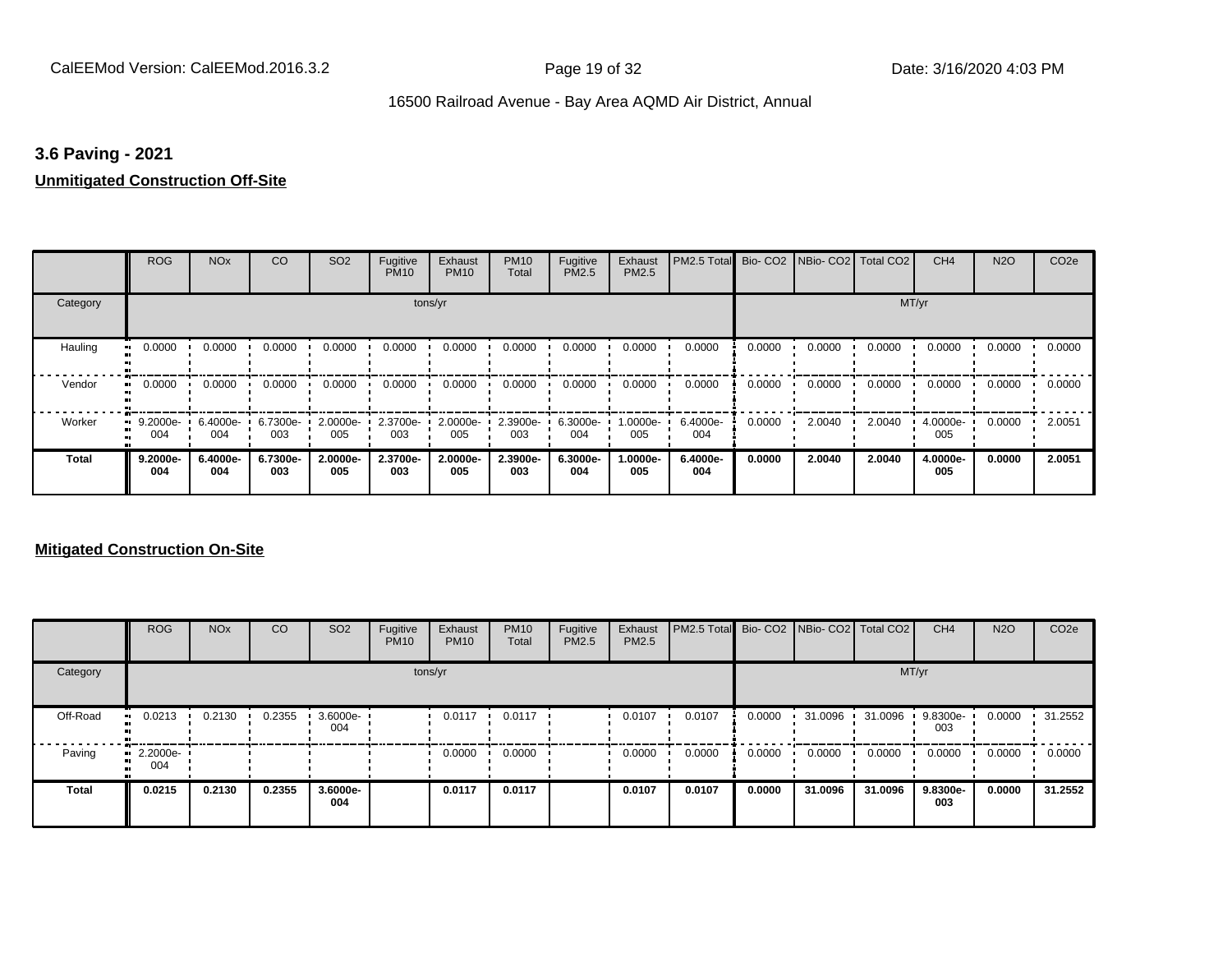# **3.6 Paving - 2021**

# **Mitigated Construction Off-Site**

|                     | <b>ROG</b>      | <b>NO<sub>x</sub></b> | CO              | SO <sub>2</sub> | Fugitive<br><b>PM10</b> | Exhaust<br><b>PM10</b> | <b>PM10</b><br>Total | Fugitive<br>PM2.5 | Exhaust<br>PM2.5 | PM2.5 Total     |        | Bio- CO2   NBio- CO2   Total CO2 |        | CH <sub>4</sub> | <b>N2O</b> | CO <sub>2e</sub> |
|---------------------|-----------------|-----------------------|-----------------|-----------------|-------------------------|------------------------|----------------------|-------------------|------------------|-----------------|--------|----------------------------------|--------|-----------------|------------|------------------|
| Category            |                 |                       |                 |                 | tons/yr                 |                        |                      |                   |                  |                 |        |                                  | MT/yr  |                 |            |                  |
| Hauling<br>81       | 0.0000          | 0.0000                | 0.0000          | 0.0000          | 0.0000                  | 0.0000                 | 0.0000               | 0.0000            | 0.0000           | 0.0000          | 0.0000 | 0.0000                           | 0.0000 | 0.0000          | 0.0000     | 0.0000           |
| Vendor<br>$\bullet$ | 0.0000          | 0.0000                | 0.0000          | 0.0000          | 0.0000                  | 0.0000                 | 0.0000               | 0.0000            | 0.0000           | 0.0000          | 0.0000 | 0.0000                           | 0.0000 | 0.0000          | 0.0000     | 0.0000           |
| Worker<br>$\bullet$ | 9.2000e-<br>004 | $6.4000e -$<br>004    | 6.7300e-<br>003 | 2.0000e-<br>005 | 2.3700e-<br>003         | 2.0000e-<br>005        | 2.3900e-<br>003      | 6.3000e-<br>004   | .0000e-<br>005   | 6.4000e-<br>004 | 0.0000 | 2.0040                           | 2.0040 | 4.0000e-<br>005 | 0.0000     | 2.0051           |
| <b>Total</b>        | 9.2000e-<br>004 | 6.4000e-<br>004       | 6.7300e-<br>003 | 2.0000e-<br>005 | 2.3700e-<br>003         | 2.0000e-<br>005        | 2.3900e-<br>003      | 6.3000e-<br>004   | .0000e-<br>005   | 6.4000e-<br>004 | 0.0000 | 2.0040                           | 2.0040 | 4.0000e-<br>005 | 0.0000     | 2.0051           |

**3.7 Architectural Coating - 2021**

**Unmitigated Construction On-Site**

|                 | <b>ROG</b> | <b>NO<sub>x</sub></b> | CO     | SO <sub>2</sub> | Fugitive<br><b>PM10</b> | Exhaust<br><b>PM10</b> | <b>PM10</b><br>Total | Fugitive<br><b>PM2.5</b> | Exhaust<br><b>PM2.5</b> | PM2.5 Total Bio- CO2 NBio- CO2 Total CO2 |        |         |         | CH <sub>4</sub> | <b>N2O</b> | CO <sub>2e</sub> |
|-----------------|------------|-----------------------|--------|-----------------|-------------------------|------------------------|----------------------|--------------------------|-------------------------|------------------------------------------|--------|---------|---------|-----------------|------------|------------------|
| Category        |            |                       |        |                 |                         | tons/yr                |                      |                          |                         |                                          |        |         | MT/yr   |                 |            |                  |
| Archit. Coating | 0.1218     |                       |        |                 |                         | 0.0000                 | 0.0000               |                          | 0.0000                  | 0.0000                                   | 0.0000 | 0.0000  | 0.0000  | 0.0000          | 0.0000     | 0.0000           |
| Off-Road        | 0.0131     | 0.0916                | 0.1091 | 1.8000e-<br>004 |                         | 5.6500e-<br>003        | 5.6500e-<br>003      |                          | 5.6500e-<br>003         | 5.6500e-<br>003                          | 0.0000 | 15.3195 | 15.3195 | 1.0500e-<br>003 | 0.0000     | 15.3458          |
| <b>Total</b>    | 0.1349     | 0.0916                | 0.1091 | 1.8000e-<br>004 |                         | 5.6500e-<br>003        | 5.6500e-<br>003      |                          | 5.6500e-<br>003         | 5.6500e-<br>003                          | 0.0000 | 15.3195 | 15.3195 | 1.0500e-<br>003 | 0.0000     | 15.3458          |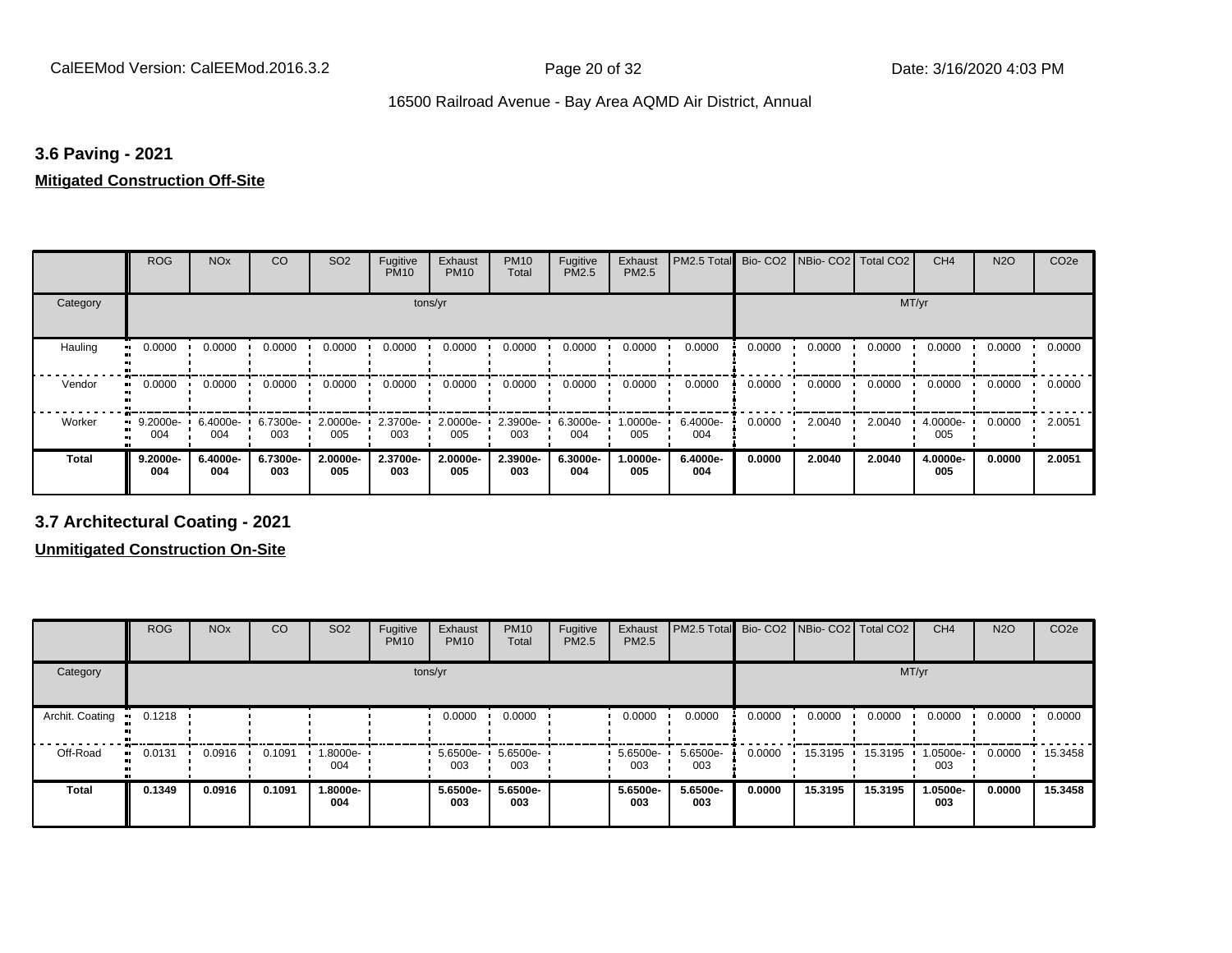# **3.7 Architectural Coating - 2021**

# **Unmitigated Construction Off-Site**

|               | <b>ROG</b>          | <b>NO<sub>x</sub></b> | CO              | SO <sub>2</sub> | Fugitive<br><b>PM10</b> | Exhaust<br><b>PM10</b> | <b>PM10</b><br>Total | Fugitive<br><b>PM2.5</b> | Exhaust<br>PM2.5 | PM2.5 Total Bio- CO2 NBio- CO2 Total CO2 |        |        |        | CH <sub>4</sub> | <b>N2O</b> | CO <sub>2e</sub> |
|---------------|---------------------|-----------------------|-----------------|-----------------|-------------------------|------------------------|----------------------|--------------------------|------------------|------------------------------------------|--------|--------|--------|-----------------|------------|------------------|
| Category      |                     |                       |                 |                 | tons/yr                 |                        |                      |                          |                  |                                          |        |        | MT/yr  |                 |            |                  |
| Hauling<br>81 | 0.0000              | 0.0000                | 0.0000          | 0.0000          | 0.0000                  | 0.0000                 | 0.0000               | 0.0000                   | 0.0000           | 0.0000                                   | 0.0000 | 0.0000 | 0.0000 | 0.0000          | 0.0000     | 0.0000           |
| Vendor        | 0.0000<br>$\bullet$ | 0.0000                | 0.0000          | 0.0000          | 0.0000                  | 0.0000                 | 0.0000               | 0.0000                   | 0.0000           | 0.0000                                   | 0.0000 | 0.0000 | 0.0000 | 0.0000          | 0.0000     | 0.0000           |
| Worker        | $-7.4000e-$<br>004  | 5.1000e-<br>004       | 5.3800e-<br>003 | 2.0000e-<br>005 | 1.9000e-<br>003         | 1.0000e-<br>005        | 1.9100e-<br>003      | 5.0000e-<br>004          | 1.0000e-<br>005  | 5.2000e-<br>004                          | 0.0000 | 1.6032 | 1.6032 | 4.0000e-<br>005 | 0.0000     | 1.6041           |
| <b>Total</b>  | 7.4000e-<br>004     | 5.1000e-<br>004       | 5.3800e-<br>003 | 2.0000e-<br>005 | 1.9000e-<br>003         | 1.0000e-<br>005        | 1.9100e-<br>003      | 5.0000e-<br>004          | -.0000e<br>005   | 5.2000e-<br>004                          | 0.0000 | 1.6032 | 1.6032 | 4.0000e-<br>005 | 0.0000     | 1.6041           |

# **Mitigated Construction On-Site**

|                 | <b>ROG</b> | <b>NO<sub>x</sub></b> | CO     | SO <sub>2</sub> | Fugitive<br><b>PM10</b> | Exhaust<br><b>PM10</b> | <b>PM10</b><br>Total | Fugitive<br>PM2.5 | Exhaust<br><b>PM2.5</b> | PM2.5 Total Bio- CO2 NBio- CO2 Total CO2 |        |         |         | CH <sub>4</sub> | <b>N2O</b> | CO <sub>2e</sub> |
|-----------------|------------|-----------------------|--------|-----------------|-------------------------|------------------------|----------------------|-------------------|-------------------------|------------------------------------------|--------|---------|---------|-----------------|------------|------------------|
| Category        |            |                       |        |                 |                         | tons/yr                |                      |                   |                         |                                          |        |         | MT/yr   |                 |            |                  |
| Archit. Coating | 0.1218     |                       |        |                 |                         | 0.0000                 | 0.0000               |                   | 0.0000                  | 0.0000                                   | 0.0000 | 0.0000  | 0.0000  | 0.0000          | 0.0000     | 0.0000           |
| Off-Road        | 0.0131<br> | 0.0916                | 0.1091 | 1.8000e-<br>004 |                         | 5.6500e-<br>003        | 5.6500e-<br>003      |                   | 5.6500e-<br>003         | 5.6500e-<br>003                          | 0.0000 | 15.3195 | 15.3195 | 1.0500e-<br>003 | 0.0000     | 15.3458          |
| <b>Total</b>    | 0.1349     | 0.0916                | 0.1091 | -.8000e<br>004  |                         | 5.6500e-<br>003        | 5.6500e-<br>003      |                   | 5.6500e-<br>003         | 5.6500e-<br>003                          | 0.0000 | 15.3195 | 15.3195 | 1.0500e-<br>003 | 0.0000     | 15.3458          |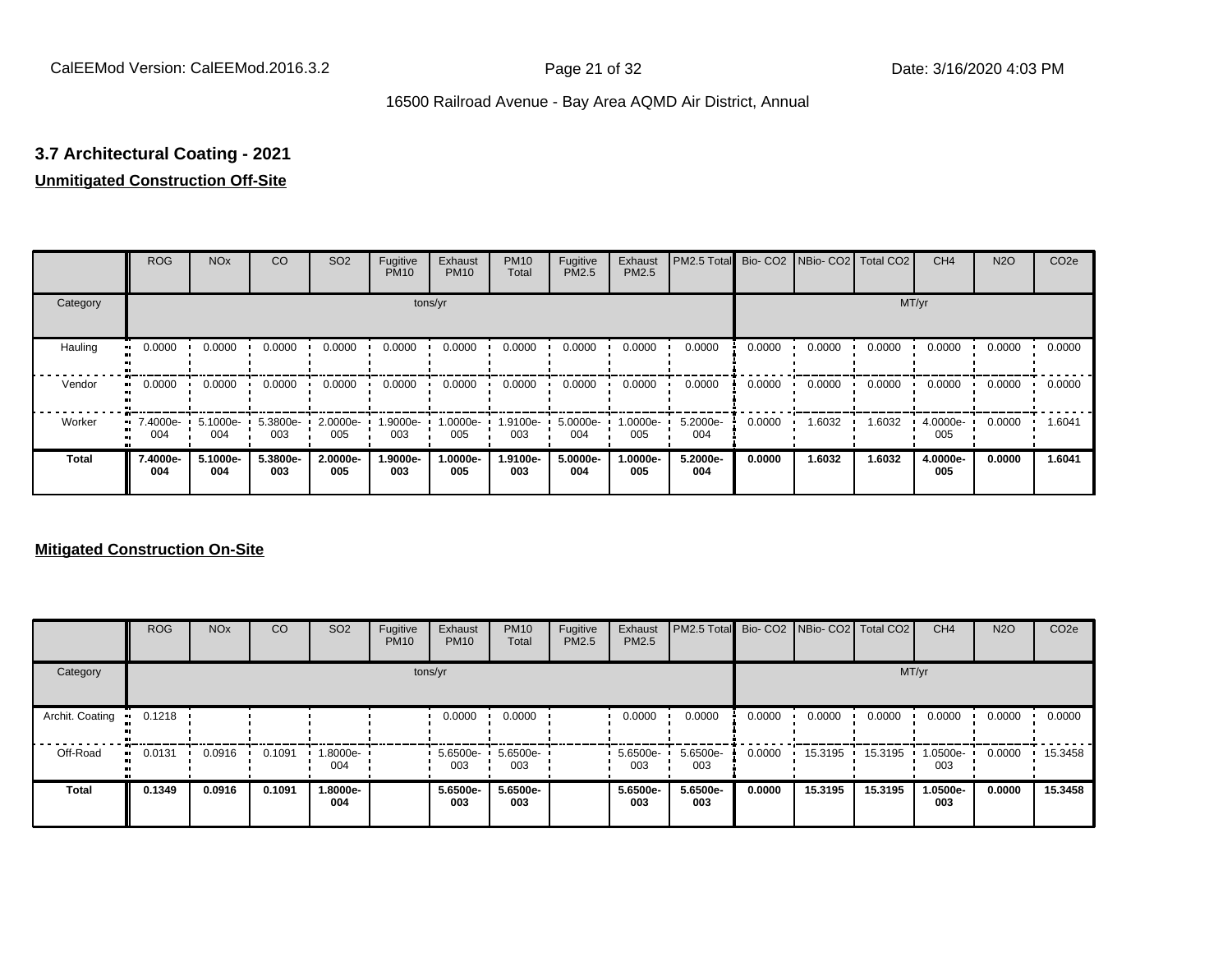# **3.7 Architectural Coating - 2021**

# **Mitigated Construction Off-Site**

|              | <b>ROG</b>      | <b>NO<sub>x</sub></b> | CO              | SO <sub>2</sub> | Fugitive<br><b>PM10</b> | Exhaust<br><b>PM10</b> | <b>PM10</b><br>Total | Fugitive<br>PM2.5 | Exhaust<br>PM2.5 | PM2.5 Total     |        | Bio- CO2   NBio- CO2   Total CO2 |        | CH <sub>4</sub> | <b>N2O</b> | CO <sub>2e</sub> |
|--------------|-----------------|-----------------------|-----------------|-----------------|-------------------------|------------------------|----------------------|-------------------|------------------|-----------------|--------|----------------------------------|--------|-----------------|------------|------------------|
| Category     |                 |                       |                 |                 |                         | tons/yr                |                      |                   |                  |                 |        |                                  | MT/yr  |                 |            |                  |
| Hauling      | 0.0000          | 0.0000                | 0.0000          | 0.0000          | 0.0000                  | 0.0000                 | 0.0000               | 0.0000            | 0.0000           | 0.0000          | 0.0000 | 0.0000                           | 0.0000 | 0.0000          | 0.0000     | 0.0000           |
| Vendor       | 0.0000          | 0.0000                | 0.0000          | 0.0000          | 0.0000                  | 0.0000                 | 0.0000               | 0.0000            | 0.0000           | 0.0000          | 0.0000 | 0.0000                           | 0.0000 | 0.0000          | 0.0000     | 0.0000           |
| Worker       | 7.4000e-<br>004 | 5.1000e-<br>004       | 5.3800e-<br>003 | 2.0000e-<br>005 | 1.9000e-<br>003         | 1.0000e-<br>005        | 1.9100e-<br>003      | 5.0000e-<br>004   | $.0000e-$<br>005 | 5.2000e-<br>004 | 0.0000 | 1.6032                           | 1.6032 | 4.0000e-<br>005 | 0.0000     | 1.6041           |
| <b>Total</b> | 7.4000e-<br>004 | 5.1000e-<br>004       | 5.3800e-<br>003 | 2.0000e-<br>005 | 1.9000e-<br>003         | 1.0000e-<br>005        | 1.9100e-<br>003      | 5.0000e-<br>004   | .0000e-<br>005   | 5.2000e-<br>004 | 0.0000 | 1.6032                           | 1.6032 | 4.0000e-<br>005 | 0.0000     | 1.6041           |

# **4.0 Operational Detail - Mobile**

# **4.1 Mitigation Measures Mobile**

Increase Transit Accessibility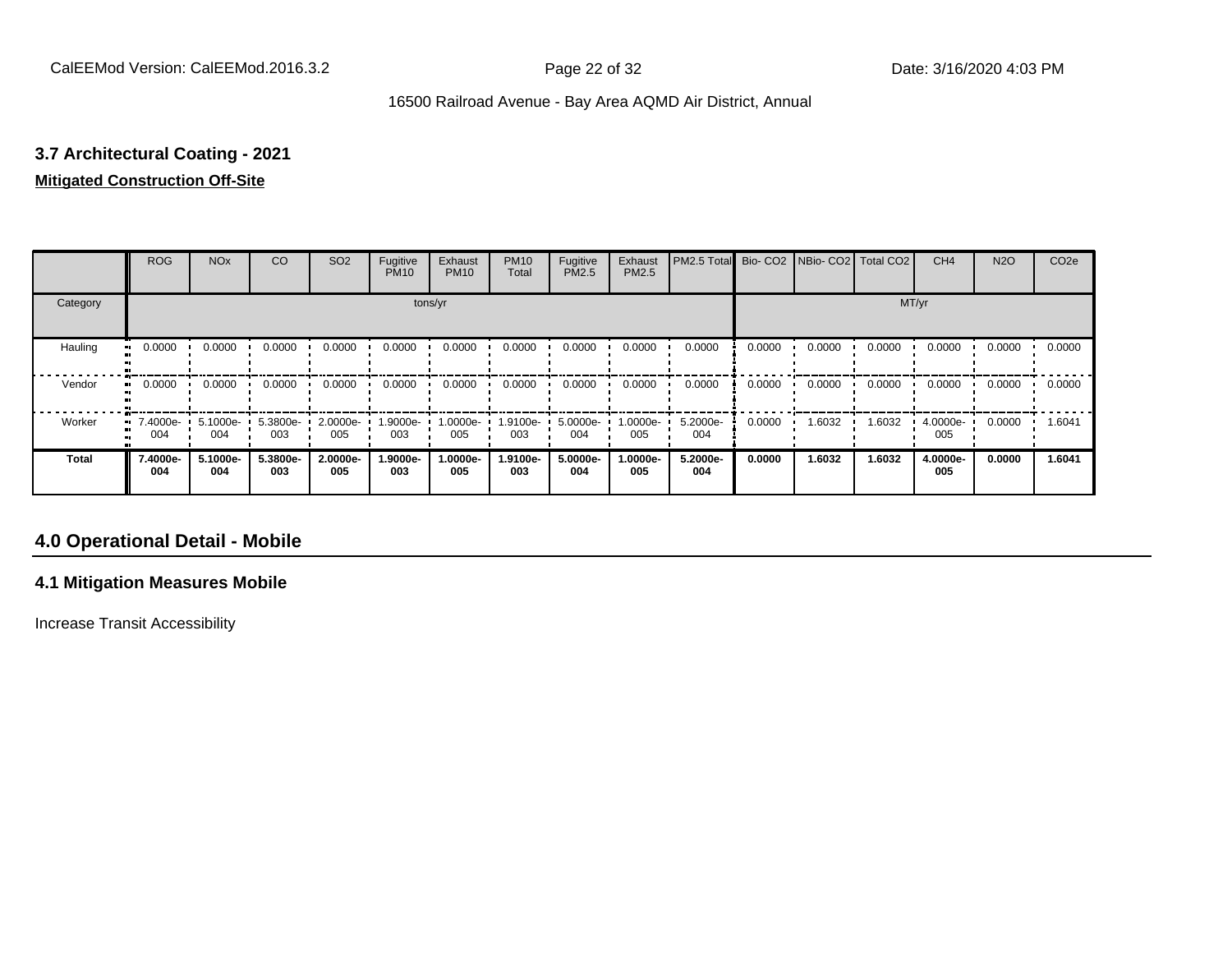|                        | <b>ROG</b> | <b>NO<sub>x</sub></b> | CO               | SO <sub>2</sub>    | Fugitive<br><b>PM10</b> | Exhaust<br><b>PM10</b> | <b>PM10</b><br>Total | Fugitive<br>PM2.5 | Exhaust<br>PM2.5 | <b>PM2.5 Total</b> Bio- CO2 NBio- CO2 Total CO2 |        |                              | CH <sub>4</sub> | <b>N2O</b> | CO <sub>2</sub> e |
|------------------------|------------|-----------------------|------------------|--------------------|-------------------------|------------------------|----------------------|-------------------|------------------|-------------------------------------------------|--------|------------------------------|-----------------|------------|-------------------|
| Category               |            |                       |                  |                    |                         | tons/yr                |                      |                   |                  |                                                 |        | MT/yr                        |                 |            |                   |
| Mitigated<br>$\bullet$ | 0.0284     | 0.1283                | $0.3415$ $\cdot$ | 1.3100e-<br>003    | 0.1181                  | 1.0600e-<br>003        | 0.1191               | 0.0317            | 9.9000e-<br>004  | 0.0327                                          | 0.0000 | 119.9920 119.9920            | 4.0500e-<br>003 | 0.0000     | $-120.0932$       |
| Unmitigated            | 0.0293     | 0.1340                | 0.3636           | $1.4100e -$<br>003 | 0.1281                  | 1.1400e-<br>003        | 0.1293               | 0.0344            | 1.0700e-<br>003  | 0.0355                                          | 0.0000 | 129.5320  129.5320  4.3100e- | 003             | 0.0000     | $-129.6396$       |

# **4.2 Trip Summary Information**

|                                      |         | <b>Average Daily Trip Rate</b> |        | Unmitigated       | Mitigated         |
|--------------------------------------|---------|--------------------------------|--------|-------------------|-------------------|
| Land Use                             | Weekday | Saturdav                       | Sunday | <b>Annual VMT</b> | <b>Annual VMT</b> |
| <b>\</b> General Light Industry<br>. | 156.13  | 29.57                          | 15.23  | 344.269           | 317,282           |
| Parking Lot                          | 0.00    | 0.00                           | 0.00   |                   |                   |
| Total                                | 156.13  | 29.57                          | 15.23  | 344,269           | 317.282           |

# **4.3 Trip Type Information**

|                               |            | <b>Miles</b> |      |       | Trip % |                                               |         | Trip Purpose %  |         |
|-------------------------------|------------|--------------|------|-------|--------|-----------------------------------------------|---------|-----------------|---------|
| Land Use                      | H-W or C-W | H-S or C-C I |      |       |        | H-O or C-NW H-W or C-W H-S or C-C H-O or C-NW | Primary | <b>Diverted</b> | Pass-by |
| <b>General Light Industry</b> | 9.50       | 7.30         | 7.30 | 59.00 | 28.00  | 13.00                                         | 92      |                 |         |
| Parking Lot                   | 9.50       | 7.30         | 7.30 | 0.00  | 0.00   | 0.00                                          |         |                 |         |

# **4.4 Fleet Mix**

| Land Use               | LDA      | LDT1     | LDT2    | <b>MDV</b>        | LHD1      | LHD <sub>2</sub> | <b>MHD</b> | <b>HHD</b> | <b>OBUS</b> | <b>UBUS</b> | <b>MCY</b> | <b>SBUS</b> | <b>MH</b> |
|------------------------|----------|----------|---------|-------------------|-----------|------------------|------------|------------|-------------|-------------|------------|-------------|-----------|
| General Light Industry | 0.578638 | 0.038775 | .193686 | 0.110919 <b>i</b> | 0.015677i | 0.005341         | 0.018293   | 0.026358   | 0.00264'    | 0.002200    | 0.005832   | 0.000891    | 0.000749  |
| Parking Lot            | 0.578638 | 0.038775 | .193686 | 0.110919          | 0.015677  | 0.005341         | 0.018293   | 0.026358   | 0.002641    | 0.002200    | 0.005832   | 0.000891    | 0.000749  |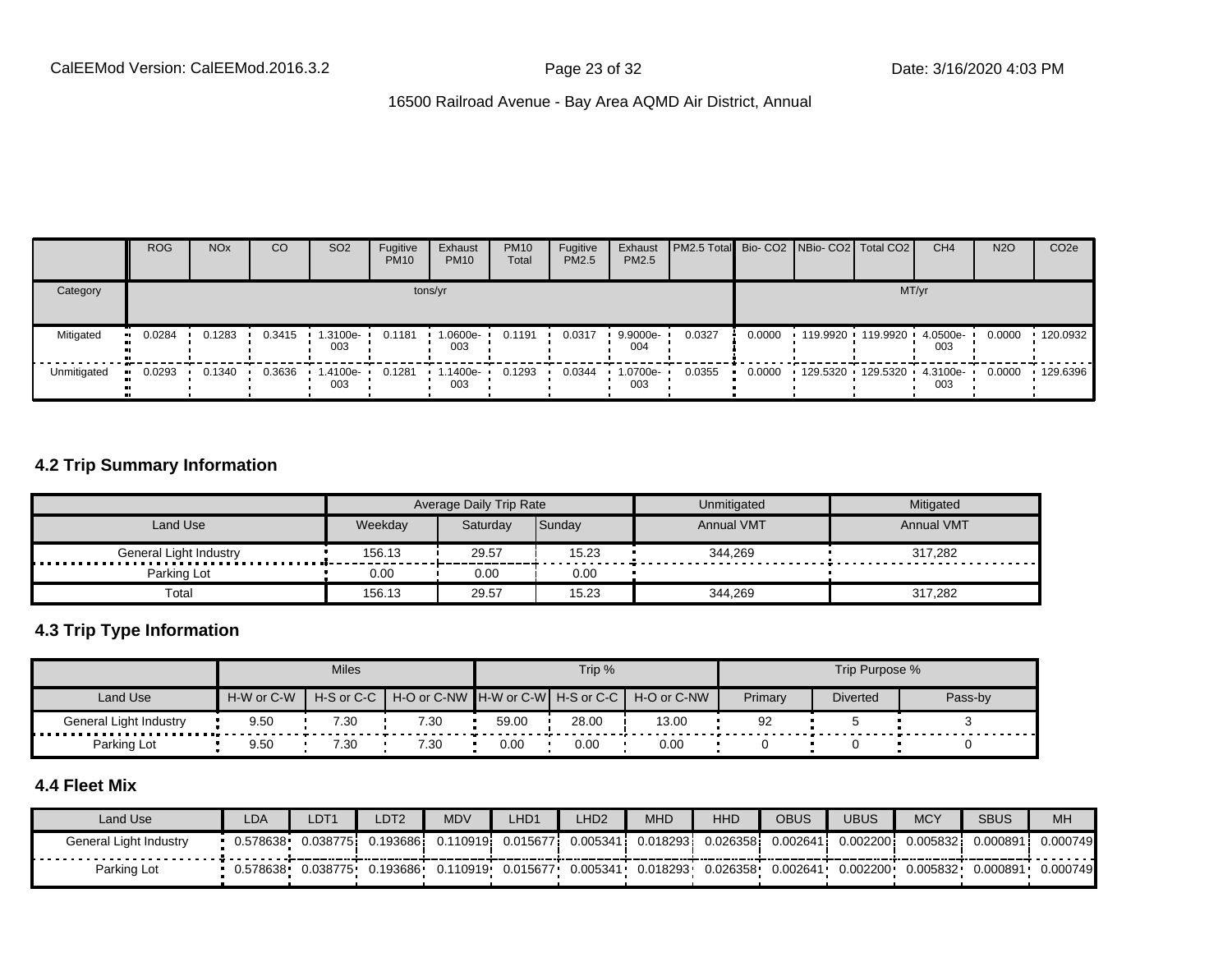# **5.0 Energy Detail**

Historical Energy Use: N

# **5.1 Mitigation Measures Energy**

Exceed Title 24

Kilowatt Hours of Renewable Electricity Generated

|                                  | <b>ROG</b>                     | <b>NO<sub>x</sub></b> | CO     | <b>SO2</b>     | Fugitive<br><b>PM10</b> | Exhaust<br><b>PM10</b> | <b>PM10</b><br>Total | Fugitive<br>PM2.5 | Exhaust<br>PM2.5 | PM2.5 Total Bio- CO2 NBio- CO2 Total CO2 |        |         |         | CH <sub>4</sub> | <b>N2O</b>      | CO <sub>2e</sub> |
|----------------------------------|--------------------------------|-----------------------|--------|----------------|-------------------------|------------------------|----------------------|-------------------|------------------|------------------------------------------|--------|---------|---------|-----------------|-----------------|------------------|
| Category                         |                                |                       |        |                |                         | tons/yr                |                      |                   |                  |                                          |        |         |         | MT/yr           |                 |                  |
| Electricity<br>Mitigated         |                                |                       |        |                |                         | 0.0000                 | 0.0000               |                   | 0.0000           | 0.0000                                   | 0.0000 | 21.4438 | 21.4438 | 2.4100e-<br>003 | 5.0000e-<br>004 | 21.6529          |
| Electricity<br>Unmitigated       |                                |                       |        |                |                         | 0.0000                 | 0.0000               |                   | 0.0000           | 0.0000                                   | 0.0000 | 22.6086 | 22.6086 | 2.5400e-<br>003 | 5.3000e-<br>004 | 22.8291          |
| <b>NaturalGas</b><br>Mitigated   | $\blacksquare$ 2.4700e-<br>003 | 0.0225                | 0.0189 | --3000e<br>004 |                         | 1.7100e-<br>003        | 1.7100e-<br>003      |                   | 1.7100e-<br>003  | 1.7100e-<br>003                          | 0.0000 | 24.4652 | 24.4652 | 4.7000e-<br>004 | 4.5000e-<br>004 | 24.6106          |
| <b>NaturalGas</b><br>Unmitigated | $\blacksquare$ 3.1900e-<br>003 | 0.0290                | 0.0243 | -.7000e<br>004 |                         | 2.2000e-<br>003        | 2.2000e-<br>003      |                   | 2.2000e-<br>003  | 2.2000e-<br>003                          | 0.0000 | 31.5333 | 31.5333 | 6.0000e-<br>004 | 5.8000e-<br>004 | 31.7207          |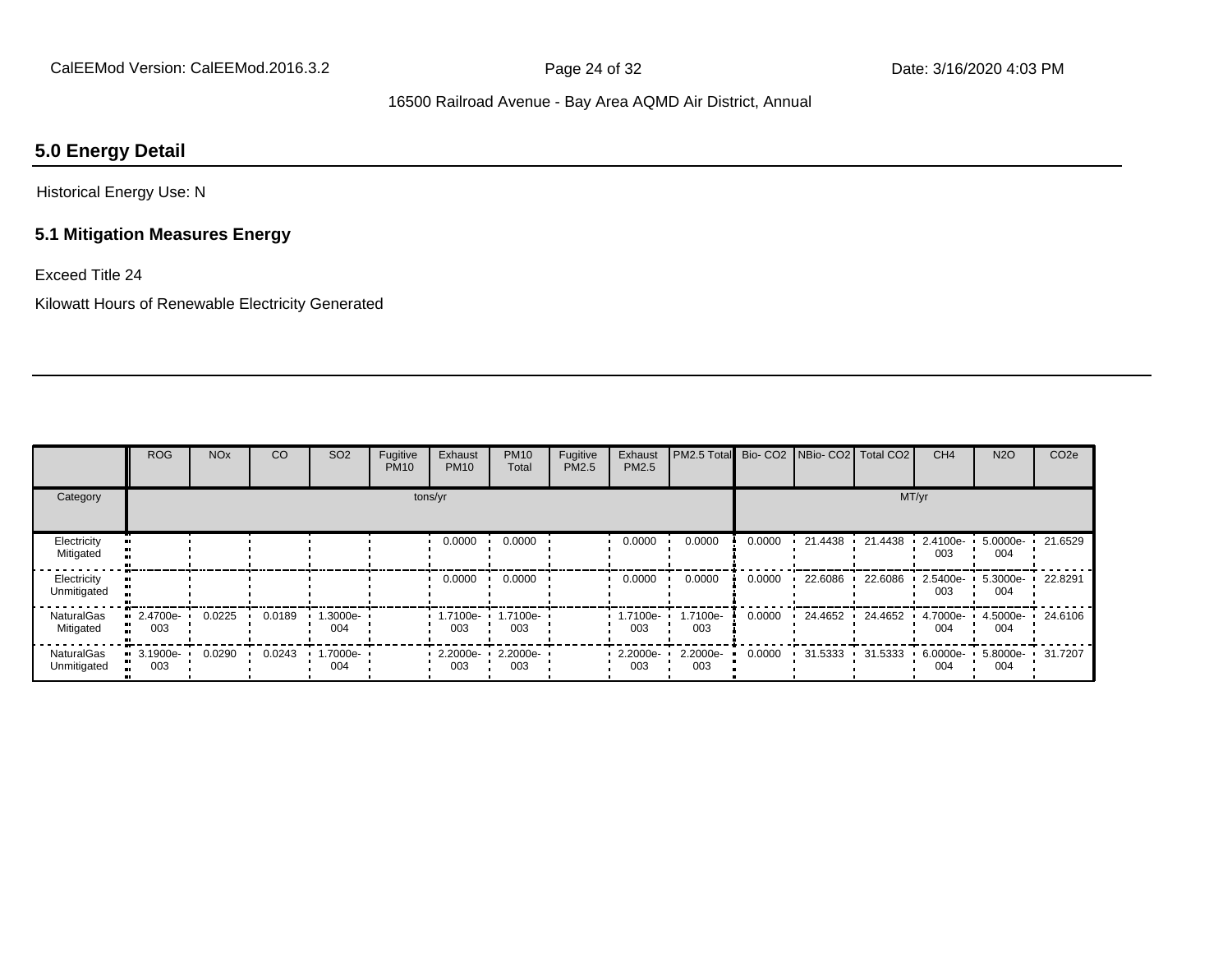# **5.2 Energy by Land Use - NaturalGas**

**Unmitigated**

|                           | NaturalGa<br>s Use | <b>ROG</b>      | <b>NO<sub>x</sub></b> | <sub>CO</sub> | SO <sub>2</sub> | Fugitive<br><b>PM10</b> | Exhaust<br><b>PM10</b> | <b>PM10</b><br>Total | Fugitive<br>PM2.5 | Exhaust<br>PM2.5 | PM2.5 Total Bio- CO2 NBio- CO2 Total CO2 |        |                 |         | CH <sub>4</sub>    | <b>N2O</b>                | CO <sub>2</sub> e |
|---------------------------|--------------------|-----------------|-----------------------|---------------|-----------------|-------------------------|------------------------|----------------------|-------------------|------------------|------------------------------------------|--------|-----------------|---------|--------------------|---------------------------|-------------------|
| Land Use                  | kBTU/yr            |                 |                       |               |                 |                         | tons/yr                |                      |                   |                  |                                          |        |                 |         | MT/yr              |                           |                   |
| General Light<br>Industry | 590912             | 3.1900e-<br>003 | 0.0290                | 0.0243        | 1.7000e-<br>004 |                         | 2.2000e-<br>003        | 2.2000e-<br>003      |                   | 2.2000e-<br>003  | 2.2000e-<br>003                          | 0.0000 | 31.5333 31.5333 |         | $6.0000e -$<br>004 | 5.8000e- 1 31.7207<br>004 |                   |
| Parking Lot               | $\Omega$           | 0.0000          | 0.0000                | 0.0000        | 0.0000          |                         | 0.0000                 | 0.0000               |                   | 0.0000           | 0.0000                                   | 0.0000 | 0.0000          | 0.0000  | 0.0000             | 0.0000                    | 0.0000            |
| <b>Total</b>              |                    | 3.1900e-<br>003 | 0.0290                | 0.0243        | 1.7000e-<br>004 |                         | 2.2000e-<br>003        | 2.2000e-<br>003      |                   | 2.2000e-<br>003  | 2.2000e-<br>003                          | 0.0000 | 31.5333         | 31.5333 | 6.0000e-<br>004    | 5.8000e-<br>004           | 31.7207           |

## **Mitigated**

|                           | NaturalGa<br>s Use | <b>ROG</b>              | <b>NO<sub>x</sub></b> | CO     | SO <sub>2</sub> | Fugitive<br><b>PM10</b> | Exhaust<br><b>PM10</b> | <b>PM10</b><br>Total | Fugitive<br><b>PM2.5</b> | Exhaust<br>PM2.5        | PM2.5 Total Bio- CO2 NBio- CO2 Total CO2 |        |         |         | CH <sub>4</sub> | <b>N2O</b>      | CO <sub>2</sub> e |
|---------------------------|--------------------|-------------------------|-----------------------|--------|-----------------|-------------------------|------------------------|----------------------|--------------------------|-------------------------|------------------------------------------|--------|---------|---------|-----------------|-----------------|-------------------|
| Land Use                  | kBTU/yr            |                         |                       |        |                 |                         | tons/yr                |                      |                          |                         |                                          |        |         | MT/yr   |                 |                 |                   |
| General Light<br>Industry | 458461             | $\cdot$ 2.4700e-<br>003 | 0.0225                | 0.0189 | 1.3000e-<br>004 |                         | 1.7100e-<br>003        | 1.7100e-<br>003      |                          | $\cdot$ 1.7100e-<br>003 | 1.7100e-<br>003                          | 0.0000 | 24.4652 | 24.4652 | 4.7000e-<br>004 | 4.5000e-<br>004 | 24.6106           |
| Parking Lot               | $\Omega$           | 0.0000                  | 0.0000                | 0.0000 | 0.0000          |                         | 0.0000                 | 0.0000               |                          | 0.0000                  | 0.0000                                   | 0.0000 | 0.0000  | 0.0000  | 0.0000          | 0.0000          | 0.0000            |
| <b>Total</b>              |                    | 2.4700e-<br>003         | 0.0225                | 0.0189 | 1.3000e-<br>004 |                         | 1.7100e-<br>003        | 1.7100e-<br>003      |                          | 1.7100e-<br>003         | 1.7100e-<br>003                          | 0.0000 | 24.4652 | 24.4652 | 4.7000e-<br>004 | 4.5000e-<br>004 | 24.6106           |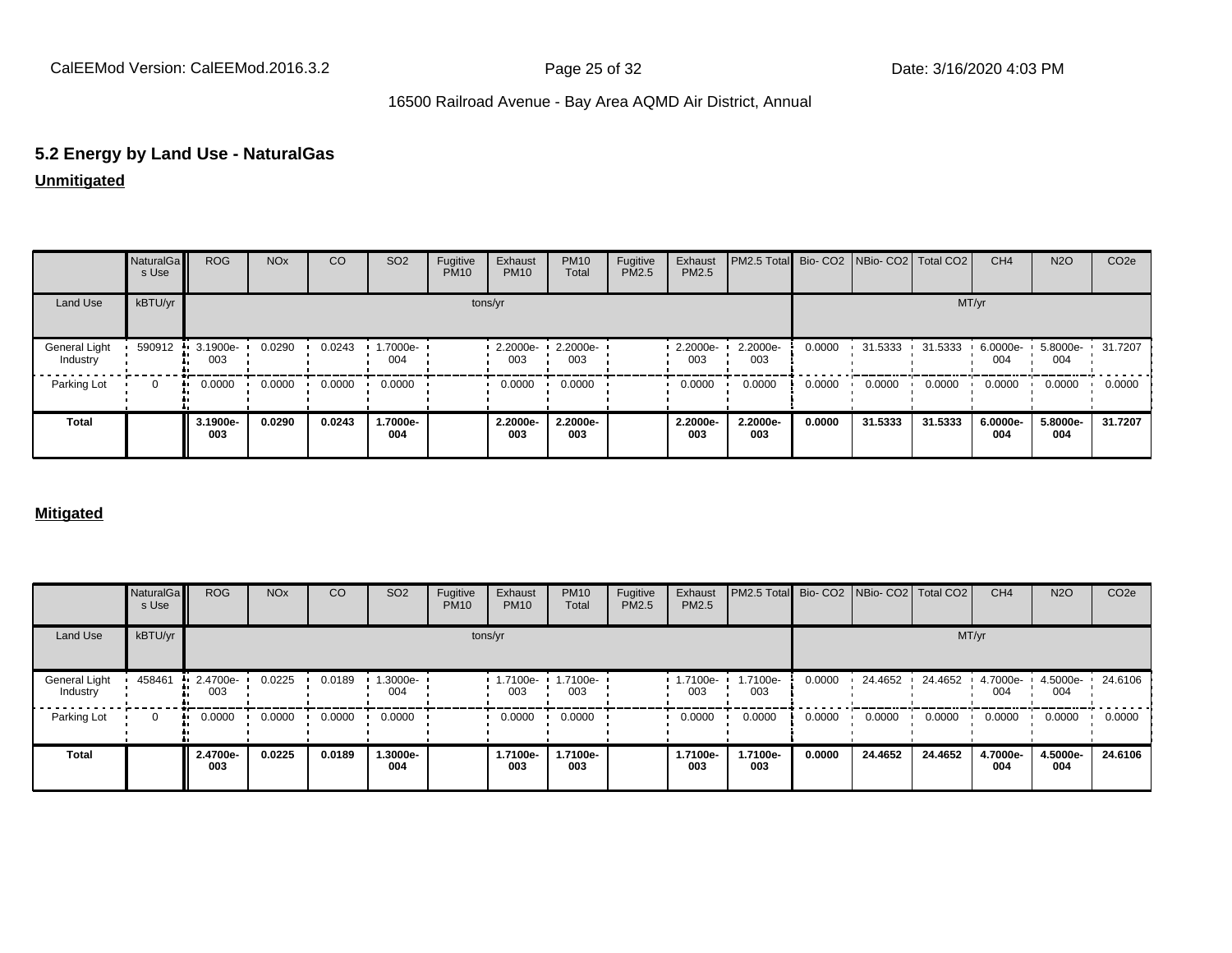CalEEMod Version: CalEEMod.2016.3.2 **Page 26 of 32** Page 26 of 32 Date: 3/16/2020 4:03 PM

# 16500 Railroad Avenue - Bay Area AQMD Air District, Annual

# **5.3 Energy by Land Use - Electricity Unmitigated**

|                                  | Electricity<br><b>Use</b> | <b>Total CO2</b> | CH <sub>4</sub>   | <b>N2O</b>      | CO <sub>2e</sub> |
|----------------------------------|---------------------------|------------------|-------------------|-----------------|------------------|
| Land Use                         | kWh/yr                    |                  | MT/yr             |                 |                  |
| <b>General Light</b><br>Industry | 185024                    | 21.6268          | 2.4300e-<br>003   | 5.0000e-<br>004 | 21.8377          |
| Parking Lot                      | 8400                      | 0.9818           | $1.1000e-$<br>004 | 2.0000e-<br>005 | 0.9914           |
| Total                            |                           | 22.6086          | 2.5400e-<br>003   | 5.2000e-<br>004 | 22.8291          |

## **Mitigated**

|                                  | Electricity<br><b>Use</b> | Total CO <sub>2</sub> | CH <sub>4</sub> | <b>N2O</b>      | CO <sub>2e</sub> |
|----------------------------------|---------------------------|-----------------------|-----------------|-----------------|------------------|
| Land Use                         | kWh/yr                    |                       |                 | MT/yr           |                  |
| <b>General Light</b><br>Industry | 175068                    | 20.4631               | 2.3000e-<br>003 | 4.8000e-<br>004 | 20.6626          |
| Parking Lot                      | 8390                      | 0.9807                | 1.1000e-<br>004 | 2.0000e-<br>005 | 0.9902           |
| Total                            |                           | 21.4438               | 2.4100e-<br>003 | 5.0000e-<br>004 | 21.6529          |

# **6.0 Area Detail**

**6.1 Mitigation Measures Area**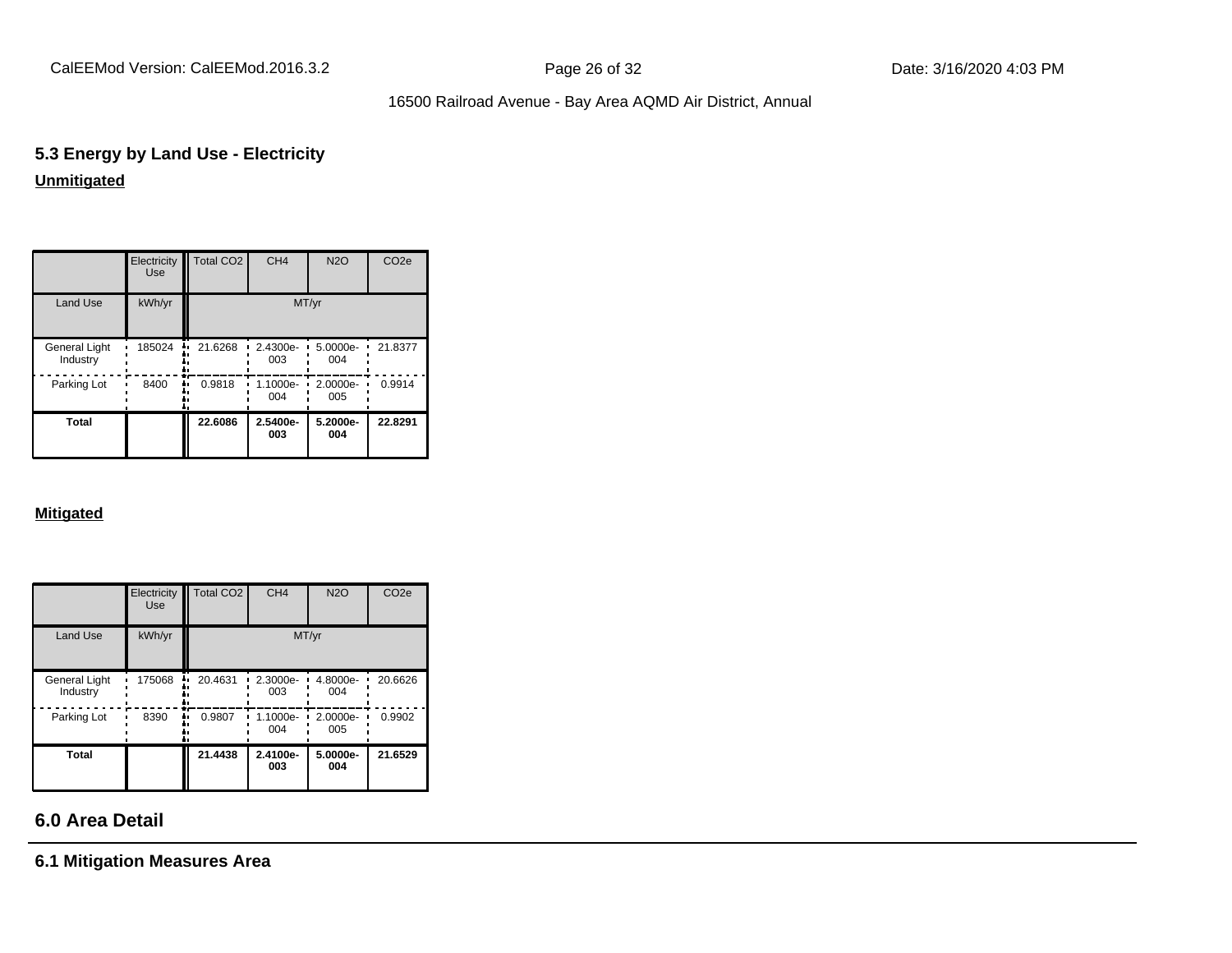|             | <b>ROG</b>   | <b>NO<sub>x</sub></b> | CO                       | SO <sub>2</sub> | Fugitive<br><b>PM10</b> | Exhaust<br><b>PM10</b> | <b>PM10</b><br>Total | Fugitive<br><b>PM2.5</b> | Exhaust<br>PM2.5 | <b>PM2.5 Total Bio- CO2 NBio- CO2   Total CO2  </b> |        |                |                 | CH <sub>4</sub> | <b>N2O</b> | CO <sub>2</sub> e |
|-------------|--------------|-----------------------|--------------------------|-----------------|-------------------------|------------------------|----------------------|--------------------------|------------------|-----------------------------------------------------|--------|----------------|-----------------|-----------------|------------|-------------------|
| Category    |              |                       |                          |                 | tons/yr                 |                        |                      |                          |                  |                                                     |        |                | MT/yr           |                 |            |                   |
| Mitigated   | 0.1013<br>   | 005                   | 1.0000e- 7.6000e-<br>004 | 0.0000          |                         | 0.0000                 | 0.0000               |                          | 0.0000           | 0.0000                                              | 0.0000 | -4700e-<br>003 | 1.4700e-<br>003 | 0.0000          | 0.0000     | 1.5700e-<br>003   |
| Unmitigated | 0.1013<br>п. | 005                   | 1.0000e- 7.6000e-<br>004 | 0.0000          |                         | 0.0000                 | 0.0000               |                          | 0.0000           | 0.0000                                              | 0.0000 | -4700e-<br>003 | 1.4700e-<br>003 | 0.0000          | 0.0000     | 1.5700e-<br>003   |

# **6.2 Area by SubCategory**

**Unmitigated**

|                          | <b>ROG</b>      | <b>NO<sub>x</sub></b> | CO              | SO <sub>2</sub> | Fugitive<br><b>PM10</b> | Exhaust<br><b>PM10</b> | <b>PM10</b><br>Total | Fugitive<br>PM2.5 | Exhaust<br>PM2.5 | PM2.5 Total Bio- CO2 NBio- CO2 Total CO2 |        |                 |                 | CH <sub>4</sub> | <b>N2O</b> | CO <sub>2</sub> e |
|--------------------------|-----------------|-----------------------|-----------------|-----------------|-------------------------|------------------------|----------------------|-------------------|------------------|------------------------------------------|--------|-----------------|-----------------|-----------------|------------|-------------------|
| SubCategory              |                 | tons/yr               |                 |                 |                         |                        |                      |                   |                  |                                          | MT/yr  |                 |                 |                 |            |                   |
| Architectural<br>Coating | 0.0122          |                       |                 |                 |                         | 0.0000                 | 0.0000               |                   | 0.0000           | 0.0000                                   | 0.0000 | 0.0000          | 0.0000          | 0.0000          | 0.0000     | 0.0000            |
| Consumer<br>Products     | 0.0890<br>      |                       |                 |                 |                         | 0.0000                 | 0.0000               |                   | 0.0000           | 0.0000                                   | 0.0000 | 0.0000          | 0.0000          | 0.0000          | 0.0000     | 0.0000            |
| Landscaping              | 7.0000e-<br>005 | 1.0000e-<br>005       | 7.6000e-<br>004 | 0.0000          |                         | 0.0000                 | 0.0000               |                   | 0.0000           | 0.0000                                   | 0.0000 | 1.4700e-<br>003 | 1.4700e-<br>003 | 0.0000          | 0.0000     | 1.5700e-<br>003   |
| <b>Total</b>             | 0.1013          | 1.0000e-<br>005       | 7.6000e-<br>004 | 0.0000          |                         | 0.0000                 | 0.0000               |                   | 0.0000           | 0.0000                                   | 0.0000 | 1.4700e-<br>003 | 1.4700e-<br>003 | 0.0000          | 0.0000     | 1.5700e-<br>003   |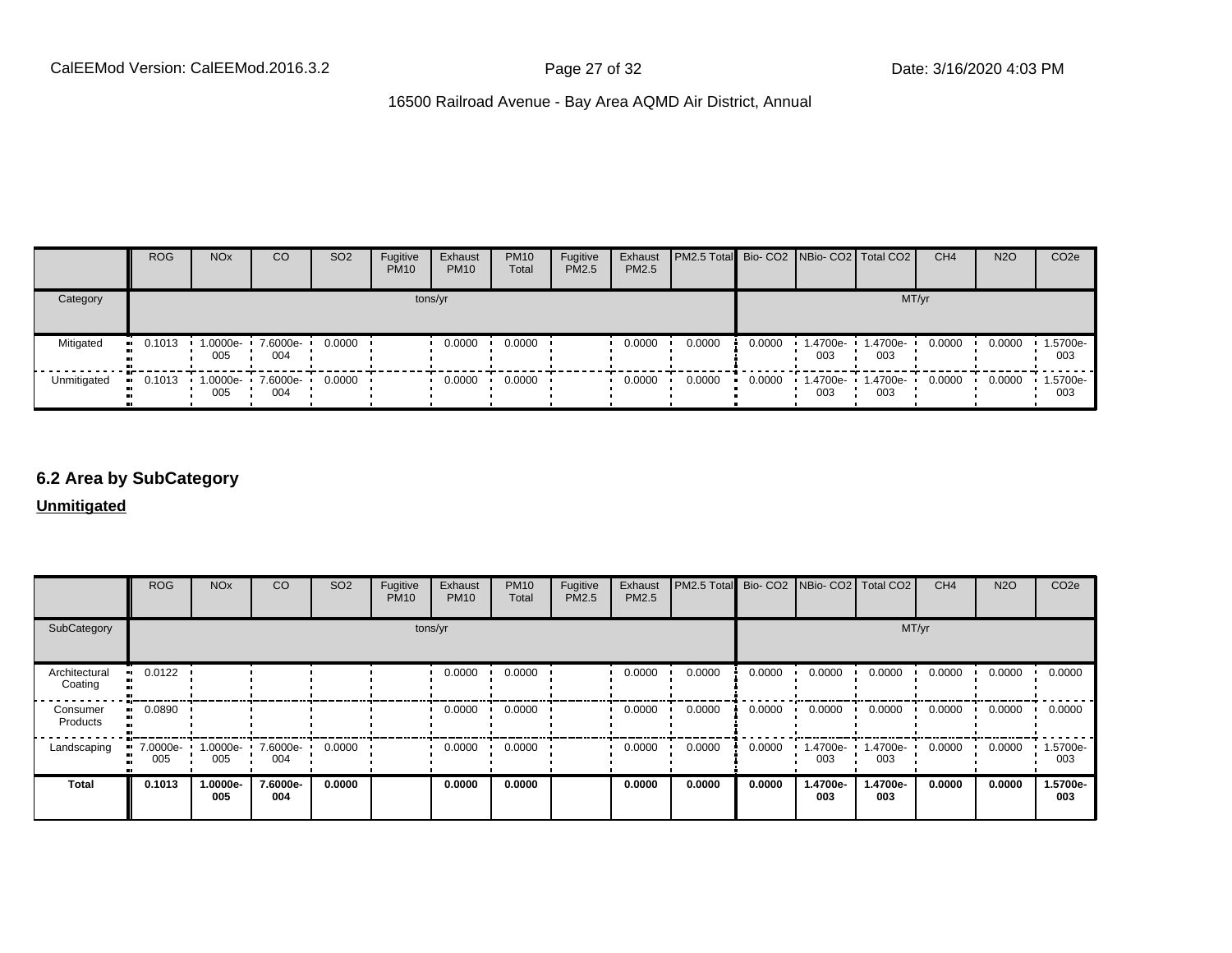# **6.2 Area by SubCategory**

**Mitigated**

|                          | <b>ROG</b>                     | <b>NO<sub>x</sub></b> | CO              | SO <sub>2</sub> | Fugitive<br><b>PM10</b> | Exhaust<br><b>PM10</b> | <b>PM10</b><br>Total | Fugitive<br>PM2.5 | Exhaust<br><b>PM2.5</b> | PM2.5 Total |        |                      | Bio- CO2   NBio- CO2   Total CO2 | CH <sub>4</sub> | <b>N2O</b> | CO <sub>2e</sub> |
|--------------------------|--------------------------------|-----------------------|-----------------|-----------------|-------------------------|------------------------|----------------------|-------------------|-------------------------|-------------|--------|----------------------|----------------------------------|-----------------|------------|------------------|
| SubCategory              |                                | tons/yr               |                 |                 |                         |                        |                      |                   |                         |             | MT/yr  |                      |                                  |                 |            |                  |
| Architectural<br>Coating | $\blacksquare$ 0.0122          |                       |                 |                 |                         | 0.0000                 | 0.0000               |                   | 0.0000                  | 0.0000      | 0.0000 | 0.0000               | 0.0000                           | 0.0000          | 0.0000     | 0.0000           |
| Consumer<br>Products     | $\blacksquare$ 0.0890          |                       |                 |                 |                         | 0.0000                 | 0.0000               |                   | 0.0000                  | 0.0000      | 0.0000 | 0.0000               | 0.0000                           | 0.0000          | 0.0000     | 0.0000           |
| Landscaping              | $\blacksquare$ 7.0000e-<br>005 | 1.0000e-<br>005       | 7.6000e-<br>004 | 0.0000          |                         | 0.0000                 | 0.0000               |                   | 0.0000                  | 0.0000      | 0.0000 | $1.4700e - 1$<br>003 | 1.4700e-<br>003                  | 0.0000          | 0.0000     | 1.5700e-<br>003  |
| <b>Total</b>             | 0.1013                         | 1.0000e-<br>005       | 7.6000e-<br>004 | 0.0000          |                         | 0.0000                 | 0.0000               |                   | 0.0000                  | 0.0000      | 0.0000 | 1.4700e-<br>003      | 1.4700e-<br>003                  | 0.0000          | 0.0000     | 1.5700e-<br>003  |

# **7.0 Water Detail**

**7.1 Mitigation Measures Water**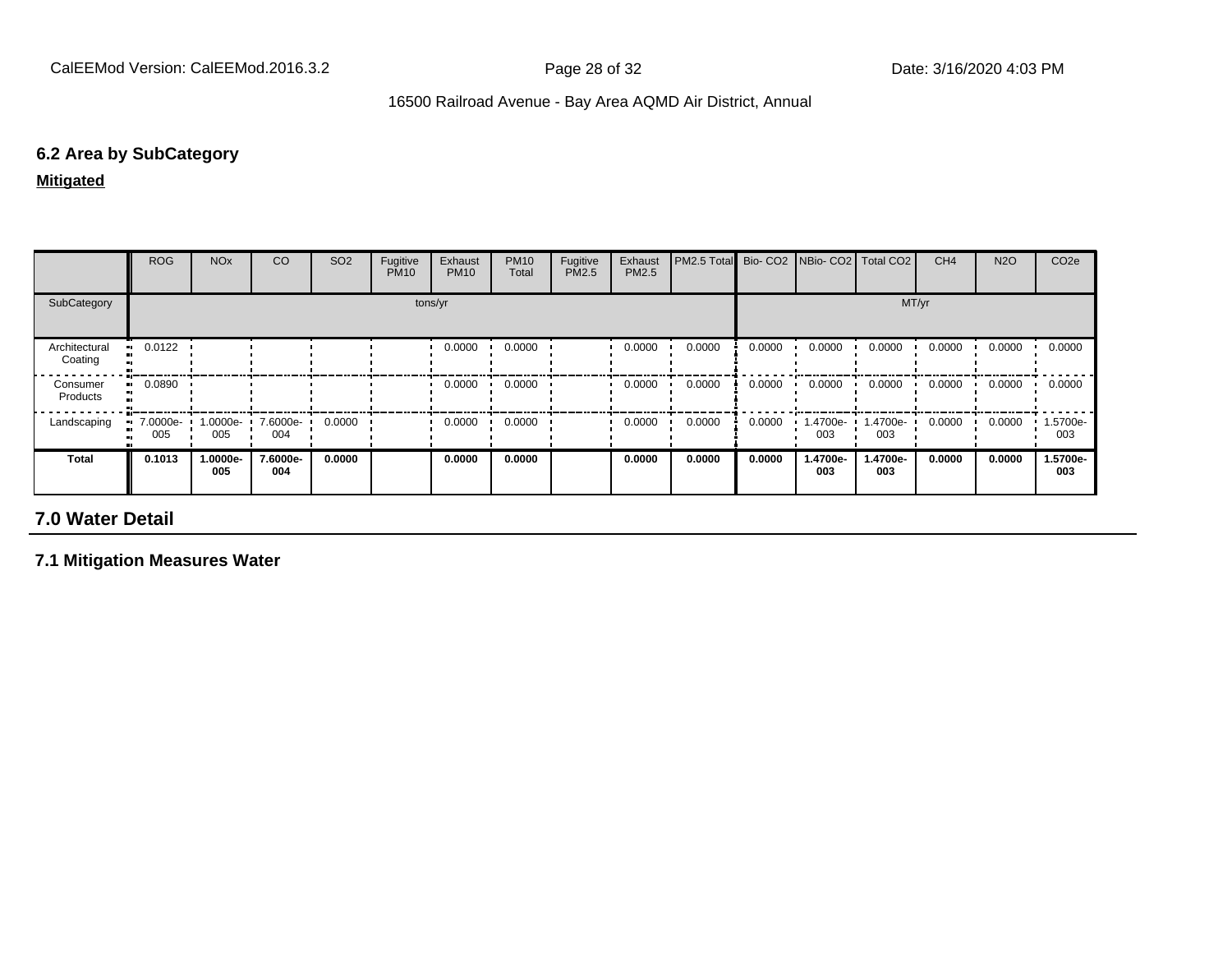|             | <b>Total CO2</b>          | CH <sub>4</sub> | <b>N2O</b>      | CO <sub>2e</sub> |
|-------------|---------------------------|-----------------|-----------------|------------------|
| Category    |                           |                 | MT/yr           |                  |
| Mitigated   | 4.9196<br>ш.<br><br><br>  | 0.1692          | 4.0600e-<br>003 | 10.3590          |
| Unmitigated | 4.9196<br>.,<br><br><br>ш | 0.1692          | 4.0600e-<br>003 | 10.3590          |

# **7.2 Water by Land Use**

**Unmitigated**

|                                  | Indoor/Out<br>door Use | <b>Total CO2</b> | CH <sub>4</sub> | <b>N2O</b>      | CO <sub>2e</sub> |
|----------------------------------|------------------------|------------------|-----------------|-----------------|------------------|
| <b>Land Use</b>                  | Mgal                   |                  |                 | MT/yr           |                  |
| <b>General Light</b><br>Industry | 5.18/0                 | 4.9196           | 0.1692          | 4.0600e-<br>003 | 10.3590          |
| Parking Lot                      | 0/0                    | 0.0000           | 0.0000          | 0.0000          | 0.0000           |
| <b>Total</b>                     |                        | 4.9196           | 0.1692          | 4.0600e-<br>003 | 10.3590          |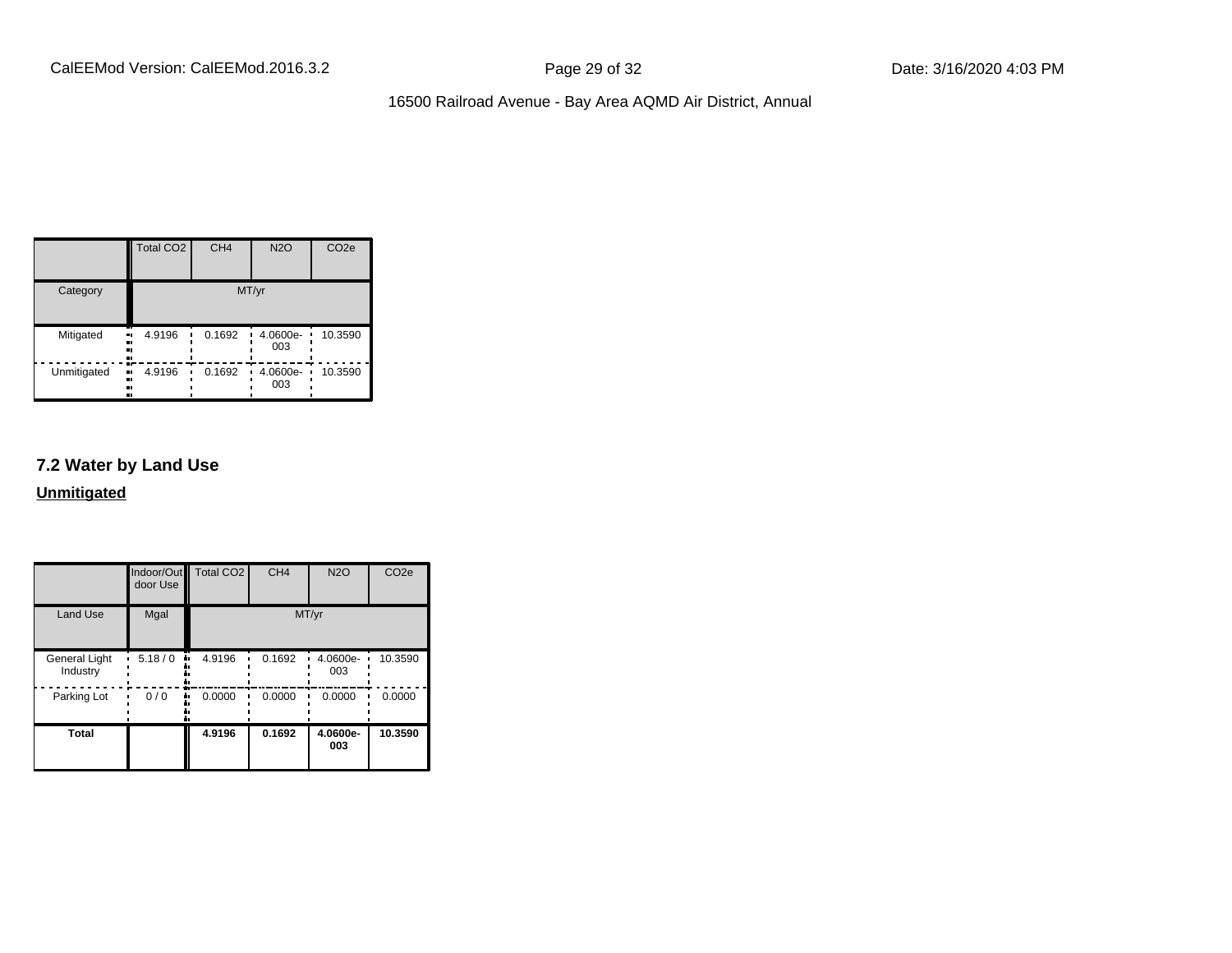CalEEMod Version: CalEEMod.2016.3.2 **Page 30 of 32** Page 30 of 32 Date: 3/16/2020 4:03 PM

# 16500 Railroad Avenue - Bay Area AQMD Air District, Annual

# **7.2 Water by Land Use**

# **Mitigated**

|                                  | Indoor/Out<br>door Use | Total CO <sub>2</sub> | CH <sub>4</sub> | <b>N2O</b>      | CO <sub>2e</sub> |
|----------------------------------|------------------------|-----------------------|-----------------|-----------------|------------------|
| <b>Land Use</b>                  | Mgal                   |                       |                 | MT/yr           |                  |
| <b>General Light</b><br>Industry | 5.18/0                 | 4.9196                | 0.1692          | 4.0600e-<br>003 | 10.3590          |
| Parking Lot                      | 0/0                    | 0.0000                | 0.0000          | 0.0000          | 0.0000           |
| <b>Total</b>                     |                        | 4.9196                | 0.1692          | 4.0600e-<br>003 | 10.3590          |

# **8.0 Waste Detail**

# **8.1 Mitigation Measures Waste**

# **Category/Year**

|             | <b>Total CO2</b>                     | CH <sub>4</sub> | <b>N2O</b> | CO <sub>2e</sub> |
|-------------|--------------------------------------|-----------------|------------|------------------|
|             |                                      | MT/yr           |            |                  |
| Mitigated   | 5.6391<br><br><br><br>               | 0.3333          | 0.0000     | 13.9706          |
| Unmitigated | m<br>5.6391<br>$\bullet$<br><br><br> | 0.3333          | 0.0000     | 13.9706          |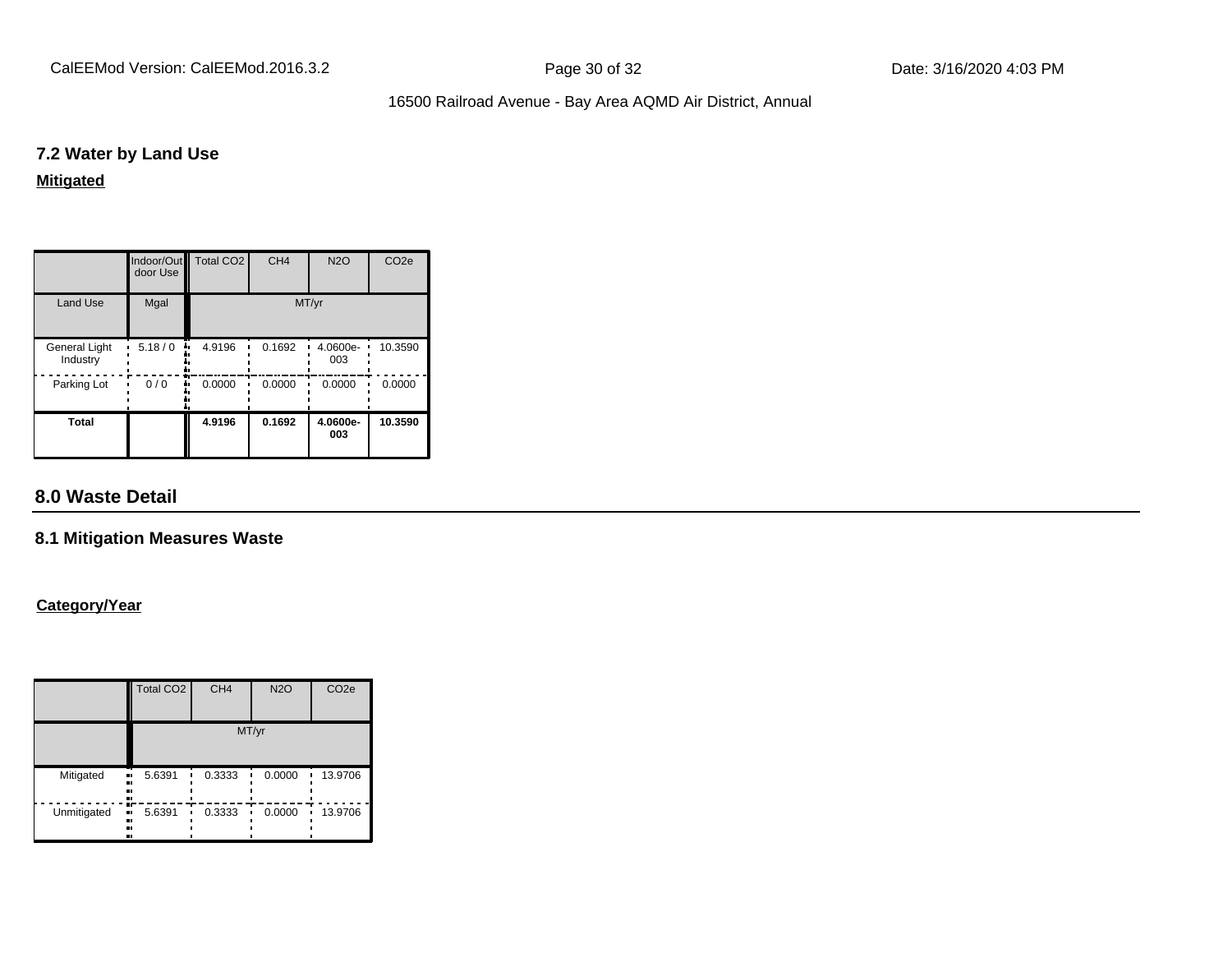CalEEMod Version: CalEEMod.2016.3.2 **Page 31 of 32** Page 31 of 32 Date: 3/16/2020 4:03 PM

# 16500 Railroad Avenue - Bay Area AQMD Air District, Annual

# **8.2 Waste by Land Use**

# **Unmitigated**

|                           | Waste<br><b>Disposed</b> | <b>Total CO2</b> | CH <sub>4</sub> | <b>N2O</b> | CO <sub>2e</sub> |
|---------------------------|--------------------------|------------------|-----------------|------------|------------------|
| <b>Land Use</b>           | tons                     |                  | MT/yr           |            |                  |
| General Light<br>Industry | 27.78                    | 5.6391           | 0.3333          | 0.0000     | 13.9706          |
| Parking Lot               | $\Omega$                 | 0.0000           | 0.0000          | 0.0000     | 0.0000           |
| Total                     |                          | 5.6391           | 0.3333          | 0.0000     | 13.9706          |

## **Mitigated**

|                           | Waste<br><b>Disposed</b> | Total CO <sub>2</sub> | CH <sub>4</sub> | <b>N2O</b> | CO <sub>2e</sub> |
|---------------------------|--------------------------|-----------------------|-----------------|------------|------------------|
| <b>Land Use</b>           | tons                     |                       |                 | MT/yr      |                  |
| General Light<br>Industry | 27.78                    | 5.6391                | 0.3333          | 0.0000     | 13.9706          |
| Parking Lot               | 0                        | 0.0000                | 0.0000          | 0.0000     | 0.0000           |
| <b>Total</b>              |                          | 5.6391                | 0.3333          | 0.0000     | 13.9706          |

# **9.0 Operational Offroad**

| Equipment Type | Number | Hours/Day | Days/Year | Horse Power | Load Factor | <b>Fuel Type</b> |
|----------------|--------|-----------|-----------|-------------|-------------|------------------|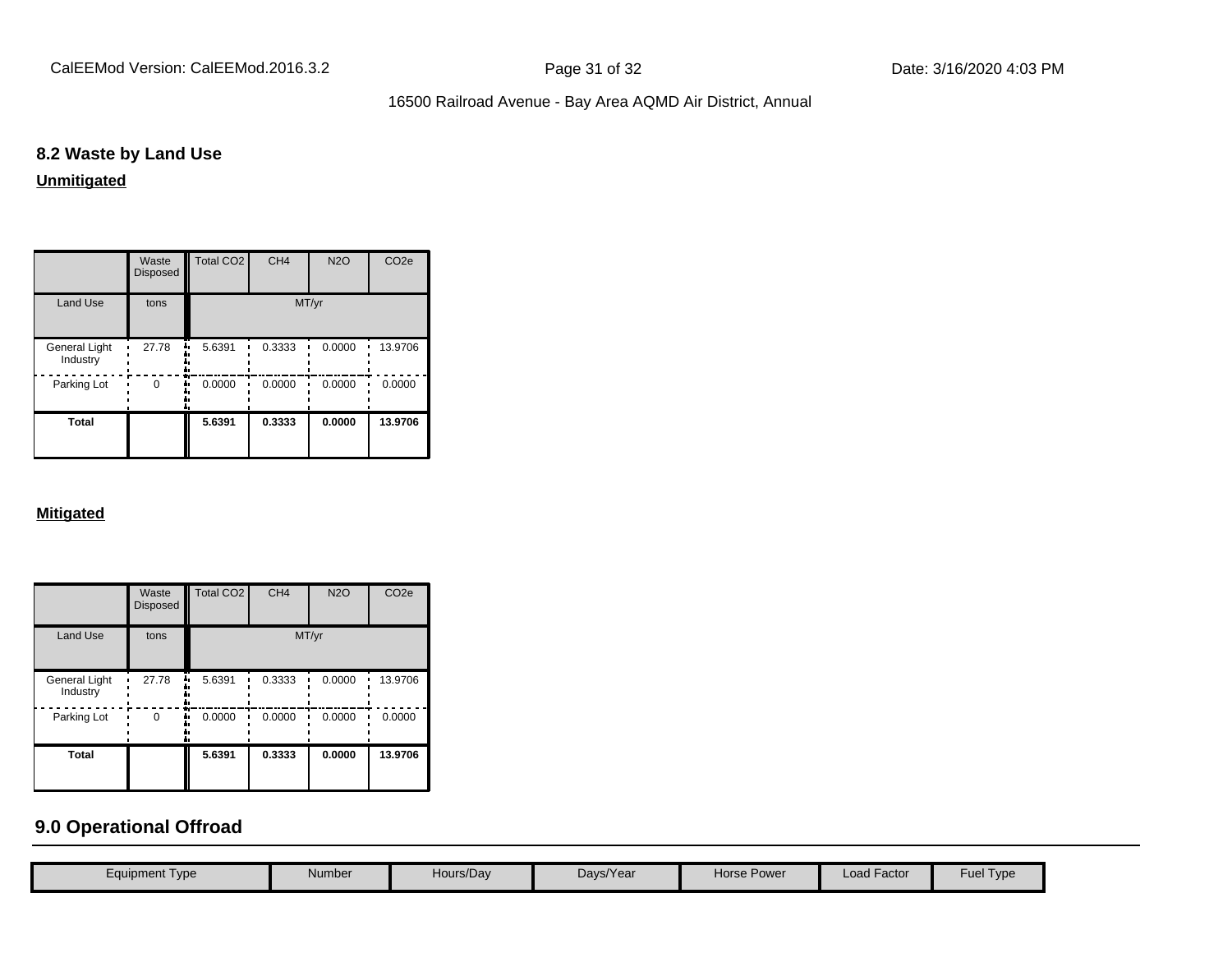# **10.0 Stationary Equipment**

# **Fire Pumps and Emergency Generators**

| <b>Equipment Type</b>      | <b>Number</b> | Hours/Day      | Hours/Year      | Horse Power          | Load Factor | Fuel Type |
|----------------------------|---------------|----------------|-----------------|----------------------|-------------|-----------|
| <b>Boilers</b>             |               |                |                 |                      |             |           |
| <b>Equipment Type</b>      | <b>Number</b> | Heat Input/Day | Heat Input/Year | <b>Boiler Rating</b> | Fuel Type   |           |
| $\cdots$ $\cdots$ $\cdots$ |               |                |                 |                      |             |           |

#### **User Defined Equipment**

# **11.0 Vegetation**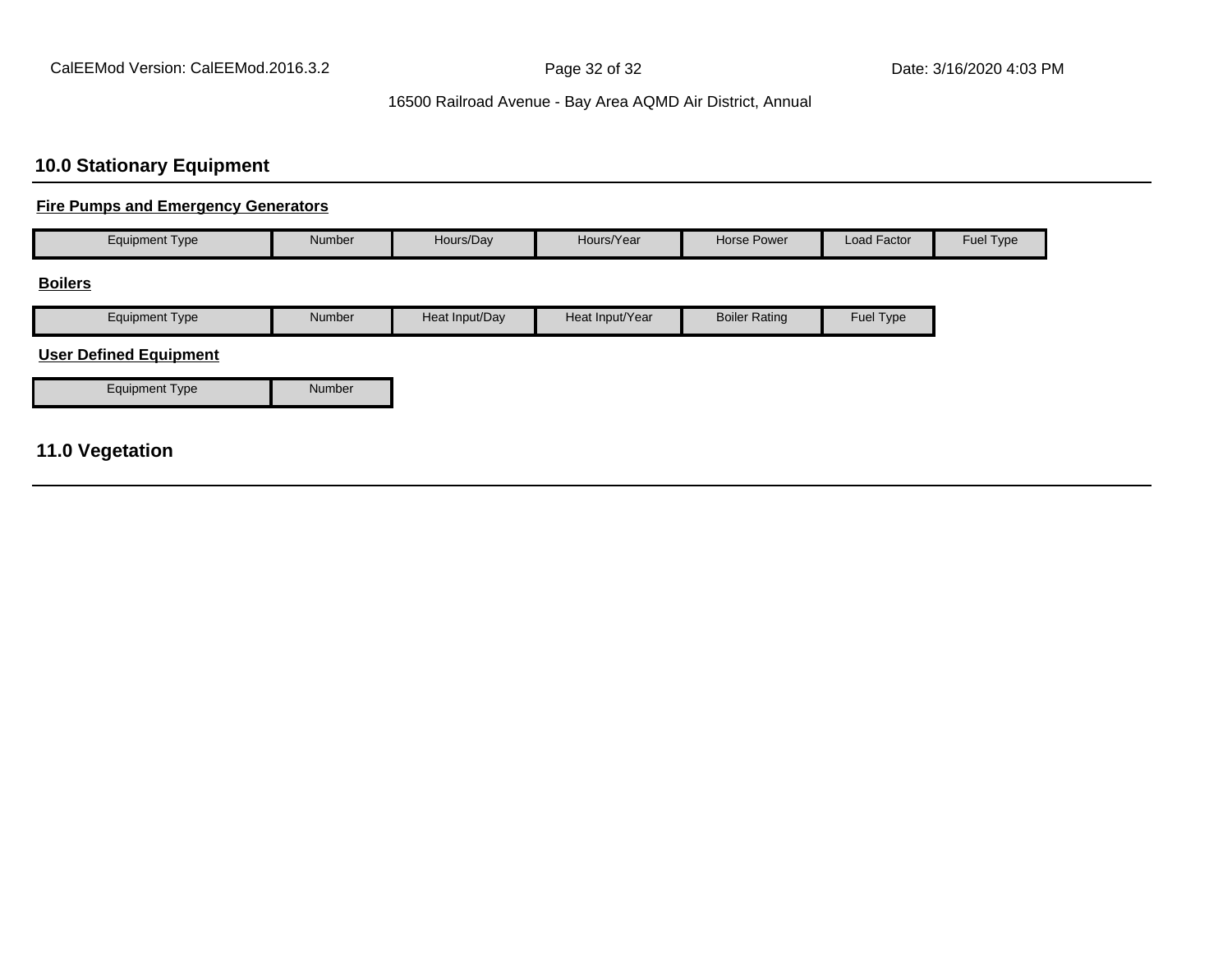# **16500 Railroad Avenue**

**Bay Area AQMD Air District, Summer**

# **1.0 Project Characteristics**

#### **1.1 Land Usage**

| <b>Land Uses</b>       | Size  | Metric   | Lot Acreage | Floor Surface Area | Population |  |
|------------------------|-------|----------|-------------|--------------------|------------|--|
| General Light Industry | 22.40 | 1000sqft | 2.49        | 22,400.00          | .          |  |
| Parking Lot            | 60.00 | Space    | ົ່<br>U.1   | 24,000.00          |            |  |

# **1.2 Other Project Characteristics**

| <b>Urbanization</b>               | Urban                          | Wind Speed (m/s)                  | 2.2   | <b>Precipitation Freg (Days)</b>        | 64    |
|-----------------------------------|--------------------------------|-----------------------------------|-------|-----------------------------------------|-------|
| <b>Climate Zone</b>               | 4                              |                                   |       | <b>Operational Year</b>                 | 2023  |
| <b>Utility Company</b>            | Pacific Gas & Electric Company |                                   |       |                                         |       |
| <b>CO2 Intensity</b><br>(lb/MWhr) | 257.69                         | <b>CH4 Intensity</b><br>(lb/MWhr) | 0.029 | N <sub>2</sub> O Intensity<br>(lb/MWhr) | 0.006 |

#### **1.3 User Entered Comments & Non-Default Data**

Project Characteristics - CO2 Intensity Factor adjusted per PG&E's RPS projections.

Land Use - Lot acreage was updated to reflect the site plans, which say 2.66 acres total and 0.17 acres of parking.

Construction Phase - Total Days were adjusted to match applicant-provided information.

Grading - Based on applicant-provided questionnaire, 2.13 acres would be disturbed during grading.

Demolition -

Energy Use -

Energy Mitigation - 30 percent Title 24 exceedance is required for non-commercial buildings under the 2019 CBSC. Applicant-provided information shows that project would generate 20 kWh on-site. Mobile Land Use Mitigation -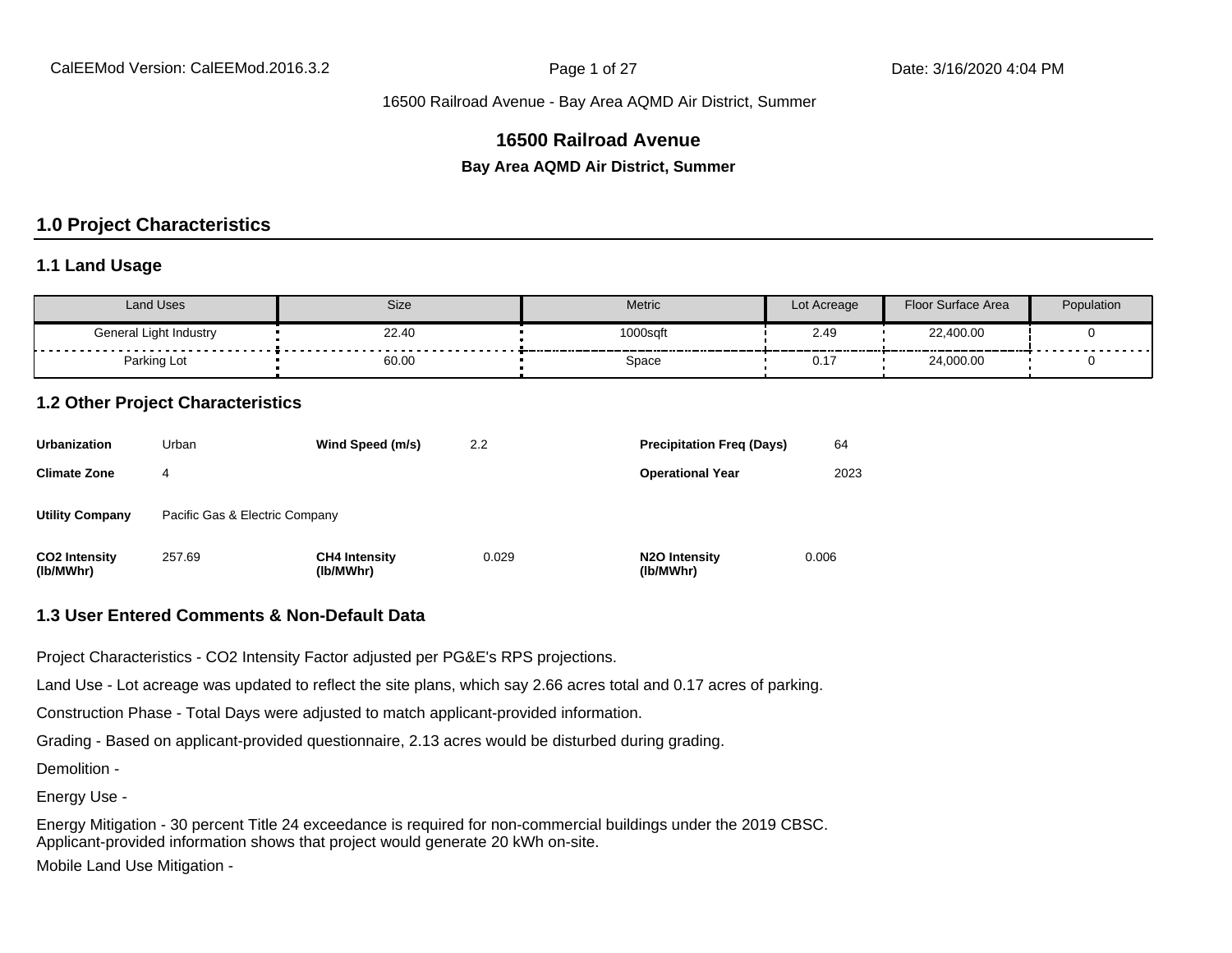| <b>Table Name</b>         | Column Name        | Default Value | New Value  |
|---------------------------|--------------------|---------------|------------|
| tblConstructionPhase      | NumDays            | 10.00         | 120.00     |
| tblConstructionPhase      | NumDays            | 220.00        | 120.00     |
| tblConstructionPhase      | NumDays            | 20.00         | 30.00      |
| tblConstructionPhase      | NumDays            | 6.00          | 20.00      |
| tblConstructionPhase      | NumDays            | 10.00         | 40.00      |
| tblConstructionPhase      | NumDays            | 3.00          | 10.00      |
| tblConstructionPhase      | PhaseEndDate       | 12/10/2021    | 10/18/2021 |
| tblConstructionPhase      | PhaseEndDate       | 11/12/2021    | 10/4/2021  |
| tblConstructionPhase      | PhaseEndDate       | 12/28/2020    | 1/11/2021  |
| tblConstructionPhase      | PhaseEndDate       | 1/8/2021      | 2/22/2021  |
| tblConstructionPhase      | PhaseEndDate       | 11/26/2021    | 4/19/2021  |
| tblConstructionPhase      | PhaseEndDate       | 12/31/2020    | 1/25/2021  |
| tblConstructionPhase      | PhaseStartDate     | 11/27/2021    | 5/4/2021   |
| tblConstructionPhase      | PhaseStartDate     | 1/9/2021      | 4/20/2021  |
| tblConstructionPhase      | PhaseStartDate     | 1/1/2021      | 1/26/2021  |
| tblConstructionPhase      | PhaseStartDate     | 11/13/2021    | 2/23/2021  |
| tblConstructionPhase      | PhaseStartDate     | 12/29/2020    | 1/12/2021  |
| tblGrading                | AcresOfGrading     | 10.00         | 0.00       |
| tblGrading                | AcresOfGrading     | 15.00         | 2.13       |
| tblGrading                | MaterialExported   | 0.00          | 40.00      |
| tblLandUse                | LotAcreage         | 0.51          | 2.49       |
| tblLandUse                | LotAcreage         | 0.54          | 0.17       |
| tblProjectCharacteristics | CO2IntensityFactor | 641.35        | 257.69     |

# **2.0 Emissions Summary**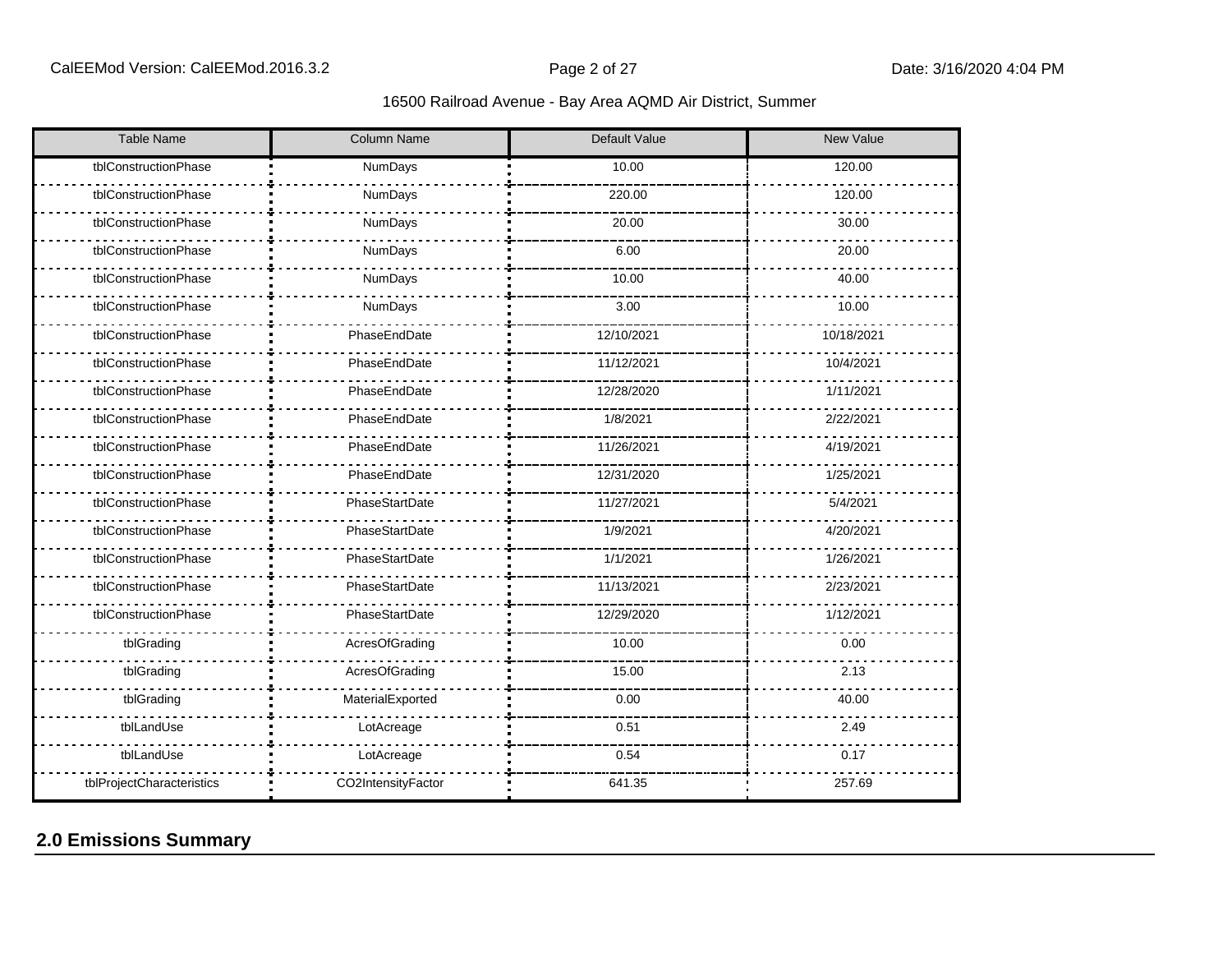# **2.1 Overall Construction (Maximum Daily Emission)**

**Unmitigated Construction**

|                | <b>ROG</b>    | <b>NO<sub>x</sub></b> | CO                                      | SO <sub>2</sub> | Fugitive<br><b>PM10</b> | Exhaust<br><b>PM10</b> | <b>PM10</b><br>Total | Fugitive<br><b>PM2.5</b> | Exhaust<br>PM2.5 | PM2.5 Total Bio- CO2 NBio- CO2   Total CO2 |        |                       |                          | CH <sub>4</sub> | <b>N2O</b> | CO <sub>2</sub> e |
|----------------|---------------|-----------------------|-----------------------------------------|-----------------|-------------------------|------------------------|----------------------|--------------------------|------------------|--------------------------------------------|--------|-----------------------|--------------------------|-----------------|------------|-------------------|
| Year           | lb/day        |                       |                                         |                 |                         |                        |                      |                          |                  |                                            | lb/day |                       |                          |                 |            |                   |
| 2020           | 2.1739<br>    | 21.0596               | 15.0231                                 | 0.0254          | 0.1789                  | 1.1535                 | 1.3323               | 0.0400                   | 1.0770           | 1.1170                                     | 0.0000 |                       | $-2,454.537 - 2,454.537$ | 0.6008          | 0.0000     | $\cdot$ 2,469.557 |
| 2021           | 4.3928<br>. . |                       | $\cdot$ 20.2323 $\cdot$ 17.1404 $\cdot$ | 0.0320          | 6.1042                  | 1.0418                 | 7.0205               | 3.3320                   | 0.9723           | 4.1750                                     | 0.0000 |                       | 12,983.7011 2,983.7011   | 0.7709          | 0.0000     | $\cdot$ 2,995.815 |
| <b>Maximum</b> | 4.3928        | 21.0596               | 17.1404                                 | 0.0320          | 6.1042                  | 1.1535                 | 7.0205               | 3.3320                   | 1.0770           | 4.1750                                     | 0.0000 | 2,983.701   2,983.701 |                          | 0.7709          | 0.0000     | 2,995.815         |

#### **Mitigated Construction**

|                             | <b>ROG</b> | <b>NO<sub>x</sub></b> | CO      | SO <sub>2</sub> | Fugitive<br><b>PM10</b>        | Exhaust<br><b>PM10</b>        | <b>PM10</b><br>Total        | Fugitive<br>PM2.5        | Exhaust<br><b>PM2.5</b>        | PM2.5 Total                  |        |                                 | Bio- CO2 NBio- CO2 Total CO2 | CH <sub>4</sub> | <b>N2O</b> | CO <sub>2e</sub> |
|-----------------------------|------------|-----------------------|---------|-----------------|--------------------------------|-------------------------------|-----------------------------|--------------------------|--------------------------------|------------------------------|--------|---------------------------------|------------------------------|-----------------|------------|------------------|
| Year                        | lb/day     |                       |         |                 |                                |                               |                             |                          |                                |                              | lb/day |                                 |                              |                 |            |                  |
| 2020                        | 2.1739     | 21.0596               | 15.0231 | 0.0254          | 0.1789                         | 1.1535                        | 1.3323                      | 0.0400                   | 1.0770                         | 1.1170                       | 0.0000 |                                 | $-2,454.537 - 2,454.537$     | 0.6008          | 0.0000     | $-2,469.557$     |
| 2021                        | 4.3928     | 20.2323               | 17.1404 | 0.0320          | 6.1042                         | 1.0418                        | 7.0205                      | 3.3320                   | 0.9723                         | 4.1750                       | 0.0000 |                                 | 2,983.7011 2,983.7011        | 0.7709          | 0.0000     | 12,995.815       |
| <b>Maximum</b>              | 4.3928     | 21.0596               | 17.1404 | 0.0320          | 6.1042                         | 1.1535                        | 7.0205                      | 3.3320                   | 1.0770                         | 4.1750                       | 0.0000 | 2,983.701                       | 2,983.701                    | 0.7709          | 0.0000     | 2,995.815<br>0   |
|                             | <b>ROG</b> | <b>NO<sub>x</sub></b> | co      | <b>SO2</b>      | <b>Fugitive</b><br><b>PM10</b> | <b>Exhaust</b><br><b>PM10</b> | <b>PM10</b><br><b>Total</b> | Fugitive<br><b>PM2.5</b> | <b>Exhaust</b><br><b>PM2.5</b> | <b>PM2.5</b><br><b>Total</b> |        | Bio- CO2   NBio-CO2   Total CO2 |                              | CH4             | <b>N20</b> | CO <sub>2e</sub> |
| Percent<br><b>Reduction</b> | 0.00       | 0.00                  | 0.00    | 0.00            | 0.00                           | 0.00                          | 0.00                        | 0.00                     | 0.00                           | 0.00                         | 0.00   | 0.00                            | 0.00                         | 0.00            | 0.00       | 0.00             |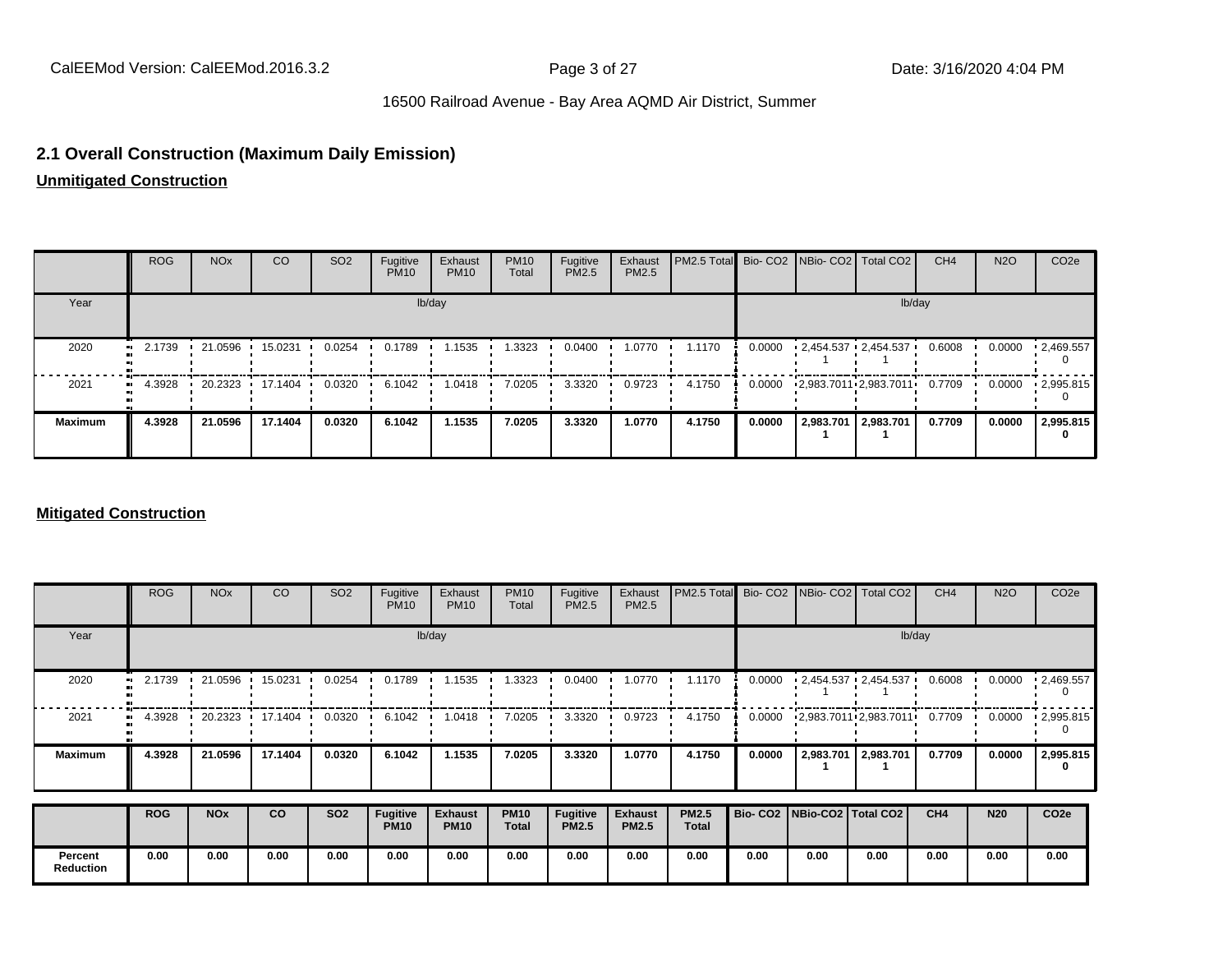# **2.2 Overall Operational**

# **Unmitigated Operational**

|          | ROG        | <b>NO<sub>x</sub></b> | CO                | SO <sub>2</sub>   | Fugitive<br><b>PM10</b> | Exhaust<br><b>PM10</b> | <b>PM10</b><br>Total | Fugitive<br>PM2.5 | Exhaust<br>PM2.5 | PM2.5 Total Bio- CO2 NBio- CO2 Total CO2 |        |           |                                             | CH <sub>4</sub> | <b>N2O</b>                        | CO <sub>2e</sub>  |
|----------|------------|-----------------------|-------------------|-------------------|-------------------------|------------------------|----------------------|-------------------|------------------|------------------------------------------|--------|-----------|---------------------------------------------|-----------------|-----------------------------------|-------------------|
| Category | lb/day     |                       |                   |                   |                         |                        |                      |                   |                  |                                          | lb/day |           |                                             |                 |                                   |                   |
| Area     | 0.5554<br> | 8.0000e-<br>005       | 8.4100e- L<br>003 | 0.0000            |                         | 3.0000e-<br>005        | 3.0000e-<br>005      |                   | 3.0000e-<br>005  | 3.0000e-<br>005                          |        | 0.0180    | 0.0180                                      | 5.0000e-<br>005 |                                   | 0.0192            |
| Energy   | 0.0175<br> | 0.1587                | 0.1333            | $9.5000e-$<br>004 |                         | 0.0121                 | 0.0121               |                   | 0.0121           | 0.0121                                   |        |           | 190.4632 190.4632 1                         | 003             | 3.6500e- 3.4900e- 191.5950<br>003 |                   |
| Mobile   | 0.2431<br> | 0.9418                | 2.7918            | 0.0109            | 0.9683                  | 8.3000e-<br>003        | 0.9766               | 0.2591            | 7.7600e-<br>003  | 0.2668                                   |        |           | $\cdot$ 1,098.950 $\cdot$ 1,098.950 $\cdot$ | 0.0350          |                                   | $\cdot$ 1,099.824 |
| Total    | 0.8160     | 1.1006                | 2.9336            | 0.0118            | 0.9683                  | 0.0204                 | 0.9887               | 0.2591            | 0.0199           | 0.2789                                   |        | 1,289.431 | 1,289.431                                   | 0.0387          | 3.4900e-<br>003                   | 1,291.439         |

### **Mitigated Operational**

|          | <b>ROG</b> | <b>NO<sub>x</sub></b> | CO                       | SO <sub>2</sub> | Fugitive<br><b>PM10</b> | Exhaust<br><b>PM10</b> | <b>PM10</b><br>Total | Fugitive<br>PM2.5 | Exhaust<br>PM2.5 | PM2.5 Total Bio- CO2 NBio- CO2   Total CO2 |        |                                             | CH <sub>4</sub> | <b>N2O</b>      | CO <sub>2e</sub> |
|----------|------------|-----------------------|--------------------------|-----------------|-------------------------|------------------------|----------------------|-------------------|------------------|--------------------------------------------|--------|---------------------------------------------|-----------------|-----------------|------------------|
| Category | lb/day     |                       |                          |                 |                         |                        |                      |                   |                  |                                            |        | lb/day                                      |                 |                 |                  |
| Area     | 0.5554     | 005                   | 8.0000e- 8.4100e-<br>003 | 0.0000          |                         | 3.0000e-<br>005        | 3.0000e-<br>005      |                   | 005              | 3.0000e- 3.0000e-<br>005                   | 0.0180 | 0.0180                                      | 5.0000e-<br>005 |                 | 0.0192           |
| Energy   | 0.0136     | 0.1231                | 0.1034                   | 7.4000e-<br>004 |                         | 9.3600e-<br>003        | 9.3600e-<br>003      |                   | 9.3600e-<br>003  | 9.3600e-<br>003                            |        | 147.7714 • 147.7714 •                       | 2.8300e-<br>003 | 2.7100e-<br>003 | 148.6495         |
| Mobile   | 0.2361     | 0.9027                | 2.6103                   | 0.0101          | 0.8924                  | 7.7200e-<br>003        | 0.9001               | 0.2387            | 7.2100e-<br>003  | 0.2460                                     |        | $\cdot$ 1,017.924 $\cdot$ 1,017.924 $\cdot$ | 0.0328          |                 | 1,018.744        |
| Total    | 0.8051     | 1.0260                | 2.7221                   | 0.0108          | 0.8924                  | 0.0171                 | 0.9095               | 0.2387            | 0.0166           | 0.2553                                     |        | 1,165.713   1,165.713                       | 0.0357          | 2.7100e-<br>003 | 1,167.412        |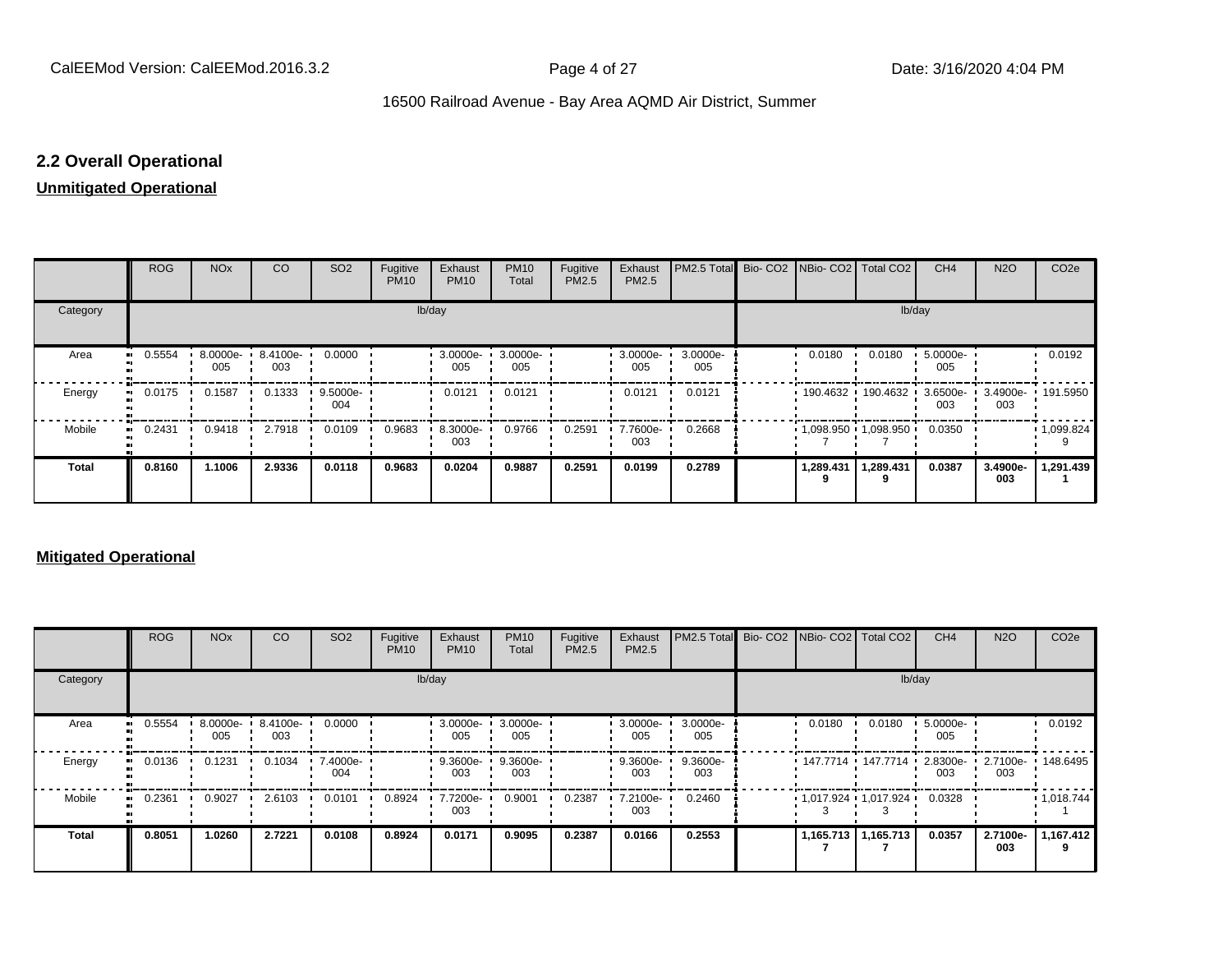|                      | <b>ROG</b> | <b>NO<sub>x</sub></b> | <b>CO</b> | <b>SO2</b> | Fugitive<br><b>PM10</b> | <b>Exhaust</b><br><b>PM10</b> | <b>PM10</b><br><b>Total</b> | <b>Fugitive</b><br><b>PM2.5</b> | <b>Exhaust</b><br><b>PM2.5</b> | <b>PM2.5</b><br><b>Total</b> |      |      | Bio-CO2   NBio-CO2   Total CO2 | CH <sub>4</sub> | <b>N20</b> | CO <sub>2e</sub> |
|----------------------|------------|-----------------------|-----------|------------|-------------------------|-------------------------------|-----------------------------|---------------------------------|--------------------------------|------------------------------|------|------|--------------------------------|-----------------|------------|------------------|
| Percent<br>Reduction | 1.34       | 6.78                  | 7.21      | 8.55       | 7.84                    | 16.09                         | 8.01                        | 7.84                            | 16.37                          | 8.45                         | 0.00 | 9.59 | 9.59                           | 7.76            | 22.35      | 9.60             |

## **3.0 Construction Detail**

#### **Construction Phase**

| Phase<br><b>Number</b> | <b>Phase Name</b>            | Phase Type                   | <b>Start Date</b> | End Date   | Num Days<br>Week | Num Days        | <b>Phase Description</b> |
|------------------------|------------------------------|------------------------------|-------------------|------------|------------------|-----------------|--------------------------|
|                        | •Demolition                  | •Demolition                  | 12/1/2020         | !1/11/2021 |                  | 30 <sup>1</sup> |                          |
|                        | Site Preparation             | Site Preparation             | 1/12/2021         | !1/25/2021 |                  | 10              |                          |
|                        | •Grading                     | •Grading                     | 1/26/2021         | !2/22/2021 |                  | 20 <sub>1</sub> |                          |
| 14                     | <b>Building Construction</b> | <b>Building Construction</b> | 14/20/2021        | !10/4/2021 |                  | 120!            |                          |
| 15                     | • Paving                     | • Paving                     | 12/23/2021        | !4/19/2021 |                  | 40              |                          |
| 16                     | • Architectural Coating      | • Architectural Coating      | 15/4/2021         | 10/18/2021 | 5.               | $120 -$         |                          |

**Acres of Grading (Site Preparation Phase): 2.13**

**Acres of Grading (Grading Phase): 0**

**Acres of Paving: 0.17**

**Residential Indoor: 0; Residential Outdoor: 0; Non-Residential Indoor: 33,600; Non-Residential Outdoor: 11,200; Striped Parking Area: 1,440 (Architectural Coating - sqft)** 

**OffRoad Equipment**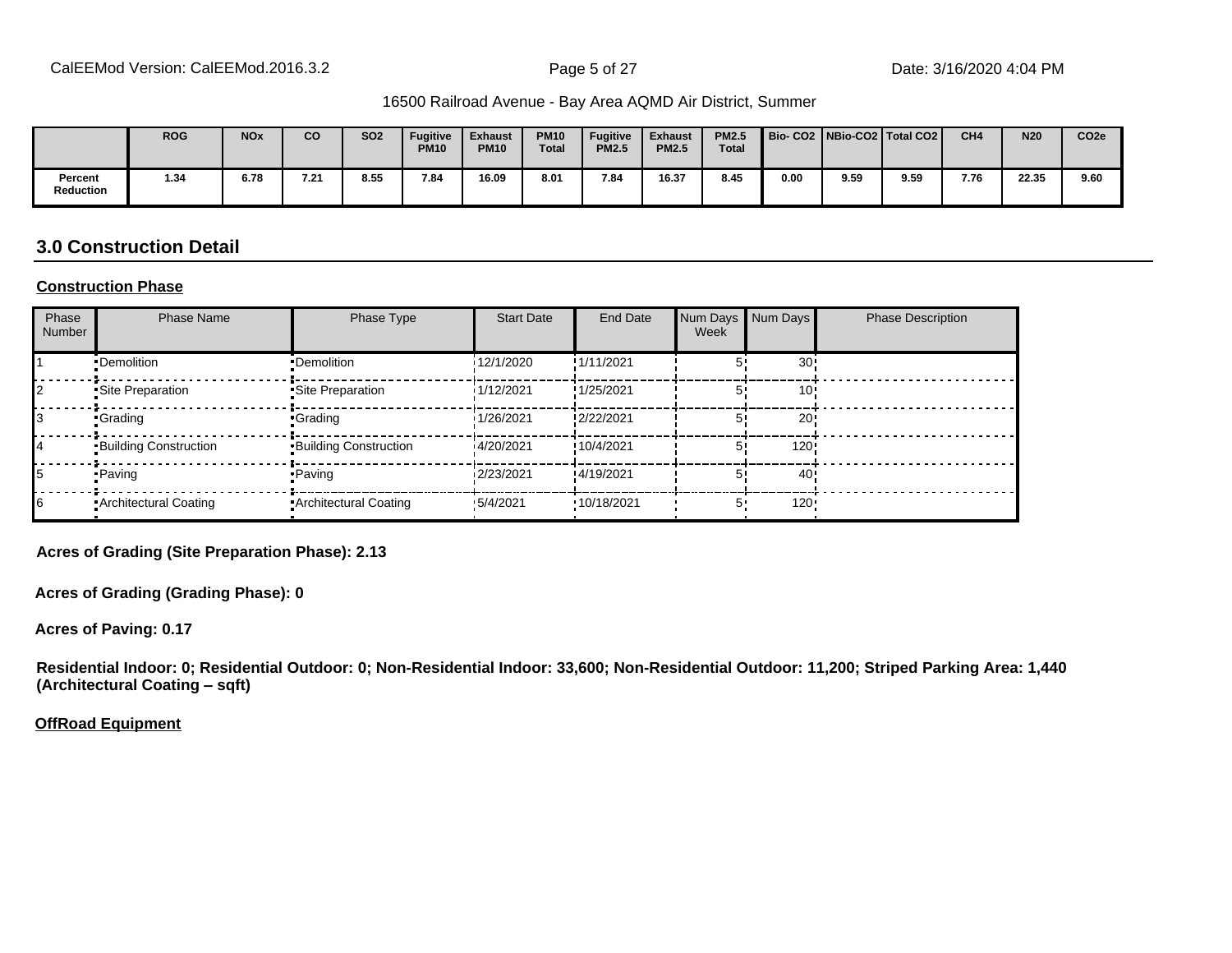| <b>Phase Name</b>            | <b>Offroad Equipment Type</b>    | Amount | <b>Usage Hours</b> | <b>Horse Power</b> | Load Factor |
|------------------------------|----------------------------------|--------|--------------------|--------------------|-------------|
| <b>Architectural Coating</b> | Air Compressors                  |        | 6.00:              | 78!                | 0.48        |
| Paving                       | Cement and Mortar Mixers         |        | 8.00               | 9                  | 0.56        |
| Demolition                   | <b>*Concrete/Industrial Saws</b> |        | 8.00               | 81 <sub>1</sub>    | 0.73        |
| <b>Building Construction</b> | <b>Generator Sets</b>            |        | 8.00 <sub>1</sub>  | 84 <sub>1</sub>    | 0.74        |
| <b>Building Construction</b> | <b>Cranes</b>                    |        | 8.00               | 231                | 0.29        |
| <b>Building Construction</b> | •Forklifts                       | 2i     | 7.00               | 89                 | 0.20        |
| Site Preparation             | •Graders                         |        | 8.00               | 187                | 0.41        |
| Paving                       | ·Pavers                          |        | 8.00               | 130                | 0.42        |
| Paving                       | Rollers                          |        | 8.00               | 80                 | 0.38        |
| Demolition                   | Rubber Tired Dozers              |        | 8.00               | 247                | 0.40        |
| Grading                      | Rubber Tired Dozers              |        | 8.00               | 247                | 0.40        |
| <b>Building Construction</b> | •Tractors/Loaders/Backhoes       | 1 i    | 6.00 <sub>1</sub>  | 97                 | 0.37        |
| Demolition                   | •Tractors/Loaders/Backhoes       | 3i     | 8.00 <sub>1</sub>  | 97                 | 0.37        |
| Grading                      | Tractors/Loaders/Backhoes        |        | 7.00 <sub>1</sub>  | 97!                | 0.37        |
| Paving                       | Tractors/Loaders/Backhoes        | 11     | 8.00 <sub>1</sub>  | 97 <sub>1</sub>    | 0.37        |
| Site Preparation             | Tractors/Loaders/Backhoes        |        | 7.00               | 97 <sub>1</sub>    | 0.37        |
| Grading                      | <b>Graders</b>                   |        | 8.00               | 187                | 0.41        |
| Paving                       | Paving Equipment                 |        | 8.00               | 132                | 0.36        |
| Site Preparation             | Scrapers <sup>-</sup>            |        | 8.00               | 367                | 0.48        |
| <b>Building Construction</b> | ·Welders                         | З.     | 8.00               | 46                 | 0.45        |

**Trips and VMT**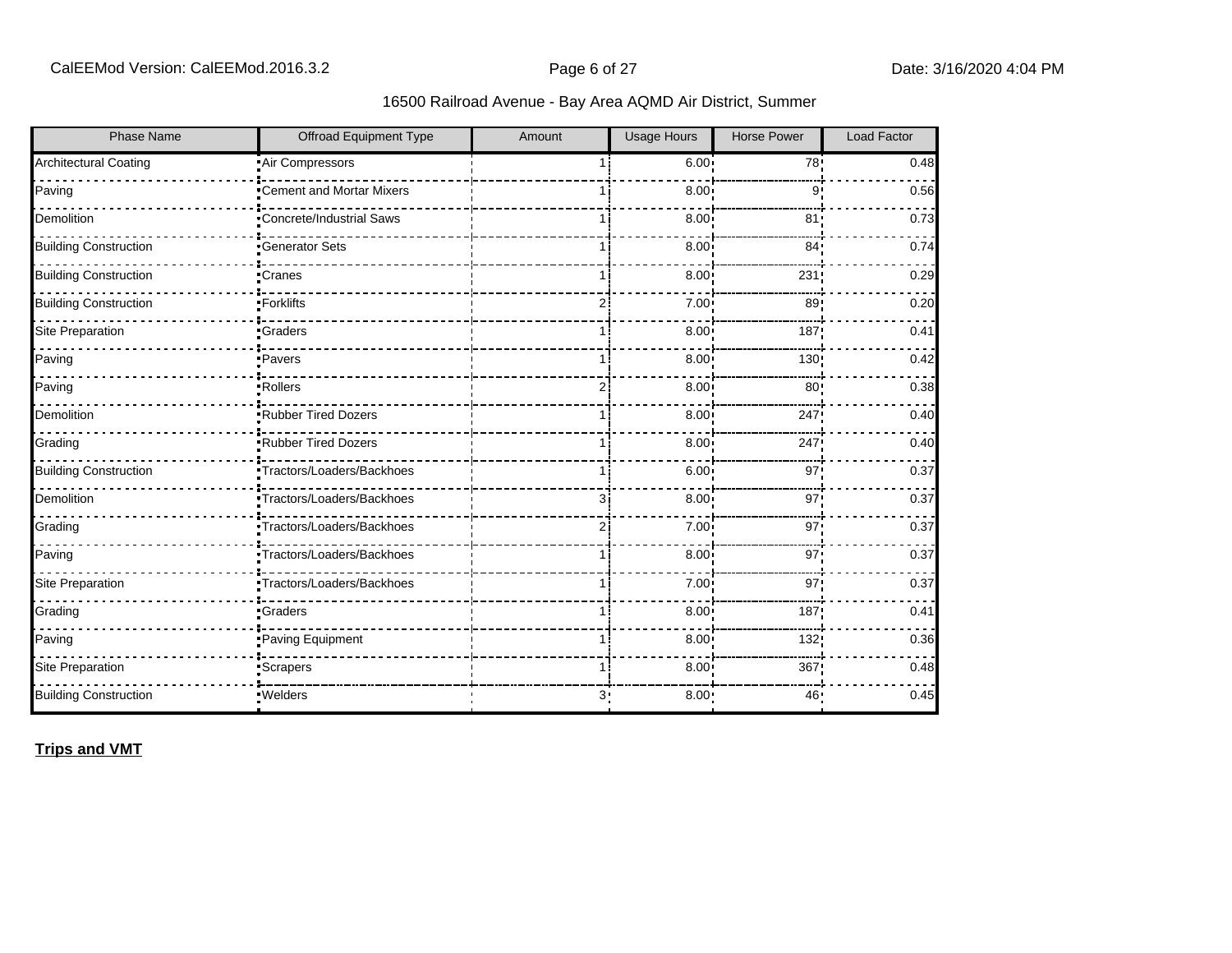| 16500 Railroad Avenue - Bay Area AQMD Air District, Summer |  |  |  |  |  |  |  |  |  |
|------------------------------------------------------------|--|--|--|--|--|--|--|--|--|
|------------------------------------------------------------|--|--|--|--|--|--|--|--|--|

| <b>Phase Name</b>            | <b>Offroad Equipment</b><br>Count | <b>Worker Trip</b><br><b>Number</b> | <b>Vendor Trip</b><br>Number | <b>Hauling Trip</b><br><b>Number</b> | <b>Worker Trip</b><br>Length | Vendor Trip<br>Length | <b>Hauling Trip</b><br>Length | <b>Worker Vehicle</b><br>Class | Vendor         | Hauling<br>Vehicle Class Vehicle Class |
|------------------------------|-----------------------------------|-------------------------------------|------------------------------|--------------------------------------|------------------------------|-----------------------|-------------------------------|--------------------------------|----------------|----------------------------------------|
| <b>Demolition</b>            |                                   | $13.00 -$                           | 0.00!                        | $9.00 \cdot$                         | 10.80i                       | 7.30!                 |                               | 20.00 LD Mix                   | <b>HDT Mix</b> | !HHDT                                  |
| Site Preparation             |                                   | $8.00 -$                            | 0.00                         | $5.00 \cdot$                         | 10.80                        | 7.30!                 |                               | 20.00 LD Mix                   | <b>HDT Mix</b> | !HHDT                                  |
| Grading                      |                                   | $10.00 \cdot$                       | 0.00                         | $0.00 \cdot$                         | 10.80i                       | 7.30!                 |                               | 20.00 LD Mix                   | <b>HDT Mix</b> | ! ННDТ                                 |
| <b>Building Construction</b> |                                   | 19.00                               | 8.00                         | $0.00 \cdot$                         | 10.80i                       | 7.30!                 |                               | 20.00 LD Mix                   | <b>HDT Mix</b> | <b>!HHDT</b>                           |
| Paving                       |                                   | 15.00                               | 0.00                         | $0.00 \cdot$                         | 10.80                        | 7.30!                 |                               | 20.00 LD Mix                   | <b>HDT Mix</b> | <b>!HHDT</b>                           |
| Architectural Coating        |                                   | $4.00 -$                            | $0.00 \cdot$                 | $0.00 \cdot$                         | $10.80 -$                    | $7.30 -$              |                               | 20.00 LD Mix                   | <b>HDT Mix</b> | <b>HHDT</b>                            |

# **3.1 Mitigation Measures Construction**

#### **3.2 Demolition - 2020**

|                      | <b>ROG</b> | <b>NO<sub>x</sub></b> | CO        | SO <sub>2</sub> | Fugitive<br><b>PM10</b> | Exhaust<br><b>PM10</b> | <b>PM10</b><br>Total | Fugitive<br><b>PM2.5</b> | Exhaust<br>PM2.5 | PM2.5 Total Bio- CO2 NBio- CO2 Total CO2 |  |                          | CH <sub>4</sub> | <b>N2O</b> | CO <sub>2e</sub>  |
|----------------------|------------|-----------------------|-----------|-----------------|-------------------------|------------------------|----------------------|--------------------------|------------------|------------------------------------------|--|--------------------------|-----------------|------------|-------------------|
| Category             |            |                       |           |                 |                         | lb/day                 |                      |                          |                  |                                          |  | lb/day                   |                 |            |                   |
| <b>Fugitive Dust</b> |            |                       |           |                 | 0.0656                  | 0.0000                 | 0.0656               | 9.9400e-<br>003          | 0.0000           | 9.9400e-<br>003                          |  | 0.0000                   |                 |            | 0.0000            |
| Off-Road             | 2.1262     | 20.9463               | 14.6573 • | 0.0241          |                         | l.1525                 | 1525ء                |                          | 1.0761           | 1.0761                                   |  | $-2,322.312 - 2,322.312$ | 0.5970          |            | $\cdot$ 2,337.236 |
| <b>Total</b>         | 2.1262     | 20.9463               | 14.6573   | 0.0241          | 0.0656                  | 1.1525                 | 1.2181               | 9.9400e-<br>003          | 1.0761           | 1.0861                                   |  | 2,322.312 2,322.312      | 0.5970          |            | 2,337.236         |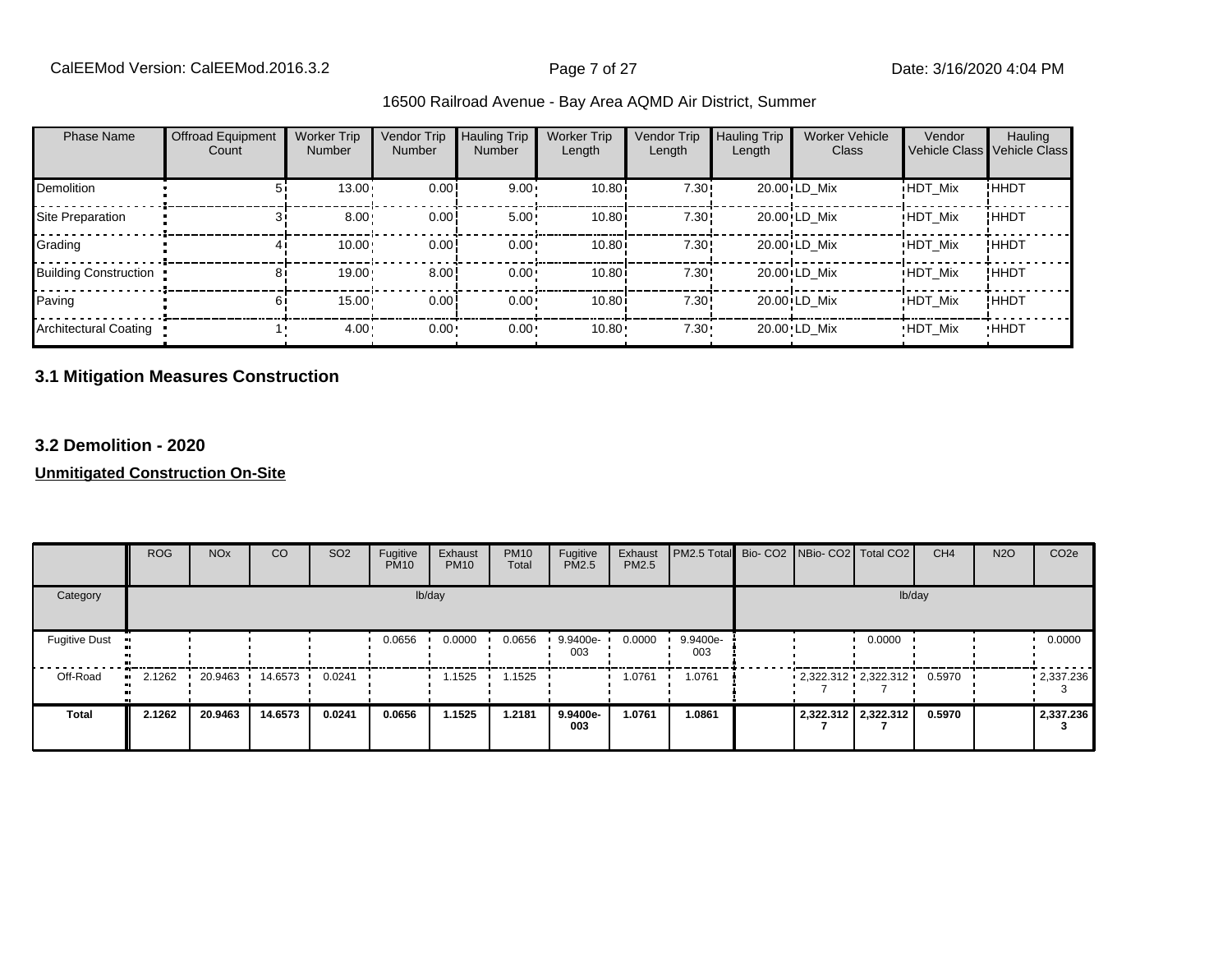#### **3.2 Demolition - 2020**

#### **Unmitigated Construction Off-Site**

|                            | <b>ROG</b>      | <b>NO<sub>x</sub></b> | CO     | SO <sub>2</sub> | Fugitive<br><b>PM10</b> | Exhaust<br><b>PM10</b> | <b>PM10</b><br>Total | Fugitive<br><b>PM2.5</b> | Exhaust<br>PM2.5 | PM2.5 Total Bio- CO2 NBio- CO2 Total CO2 |          |                   | CH <sub>4</sub> | <b>N2O</b> | CO <sub>2e</sub> |
|----------------------------|-----------------|-----------------------|--------|-----------------|-------------------------|------------------------|----------------------|--------------------------|------------------|------------------------------------------|----------|-------------------|-----------------|------------|------------------|
| Category                   |                 |                       |        |                 |                         | lb/day                 |                      |                          |                  |                                          |          | lb/day            |                 |            |                  |
| Hauling                    | 2.4800e-<br>003 | 0.0859                | 0.0171 | 2.4000e-<br>004 | 6.4500e-<br>003         | 2.8000e-<br>004        | 6.7300e-<br>003      | 1.7300e-<br>003          | 2.7000e-<br>004  | 2.0000e-<br>003                          | 25.5235  | 25.5235           | -2800e-<br>003  |            | 25.5554          |
| Vendor<br>$\bullet$        | 0.0000          | 0.0000                | 0.0000 | 0.0000          | 0.0000                  | 0.0000                 | 0.0000               | 0.0000                   | 0.0000           | 0.0000                                   | 0.0000   | 0.0000            | 0.0000          |            | 0.0000           |
| Worker<br>$\bullet\bullet$ | 0.0452          | 0.0274                | 0.3488 | -0700e-<br>003  | 0.1068                  | 6.9000e-<br>004        | 0.1075               | 0.0283                   | 6.4000e-<br>004  | 0.0290                                   |          | 106.7010 106.7010 | 2.5700e-<br>003 |            | 106.7652         |
| <b>Total</b>               | 0.0477          | 0.1133                | 0.3659 | 1.3100e-<br>003 | 0.1132                  | 9.7000e-<br>004        | 0.1142               | 0.0301                   | 9.1000e-<br>004  | 0.0310                                   | 132.2245 | 132.2245          | 3.8500e-<br>003 |            | 132.3207         |

|                      | <b>ROG</b>   | <b>NO<sub>x</sub></b> | CO      | SO <sub>2</sub> | Fugitive<br><b>PM10</b> | Exhaust<br><b>PM10</b> | <b>PM10</b><br>Total | Fugitive<br><b>PM2.5</b> | Exhaust<br><b>PM2.5</b> | PM2.5 Total Bio- CO2 NBio- CO2   Total CO2 |        |                          | CH <sub>4</sub> | <b>N2O</b> | CO <sub>2e</sub>  |
|----------------------|--------------|-----------------------|---------|-----------------|-------------------------|------------------------|----------------------|--------------------------|-------------------------|--------------------------------------------|--------|--------------------------|-----------------|------------|-------------------|
| Category             |              |                       |         |                 |                         | lb/day                 |                      |                          |                         |                                            |        |                          | lb/day          |            |                   |
| <b>Fugitive Dust</b> |              |                       |         |                 | 0.0656                  | 0.0000                 | 0.0656               | 9.9400e-<br>003          | 0.0000                  | 9.9400e-<br>003                            |        | 0.0000                   |                 |            | 0.0000            |
| Off-Road             | 2.1262<br>ш. | 20.9463               | 14.6573 | 0.0241          |                         | 1.1525                 | .1525                |                          | 1.0761                  | 1.0761                                     | 0.0000 | $-2,322.312 - 2,322.312$ | 0.5970          |            | $\cdot$ 2,337.236 |
| <b>Total</b>         | 2.1262       | 20.9463               | 14.6573 | 0.0241          | 0.0656                  | 1.1525                 | 1.2181               | 9.9400e-<br>003          | 1.0761                  | 1.0861                                     | 0.0000 | 2,322.312 2,322.312      | 0.5970          |            | 2,337.236         |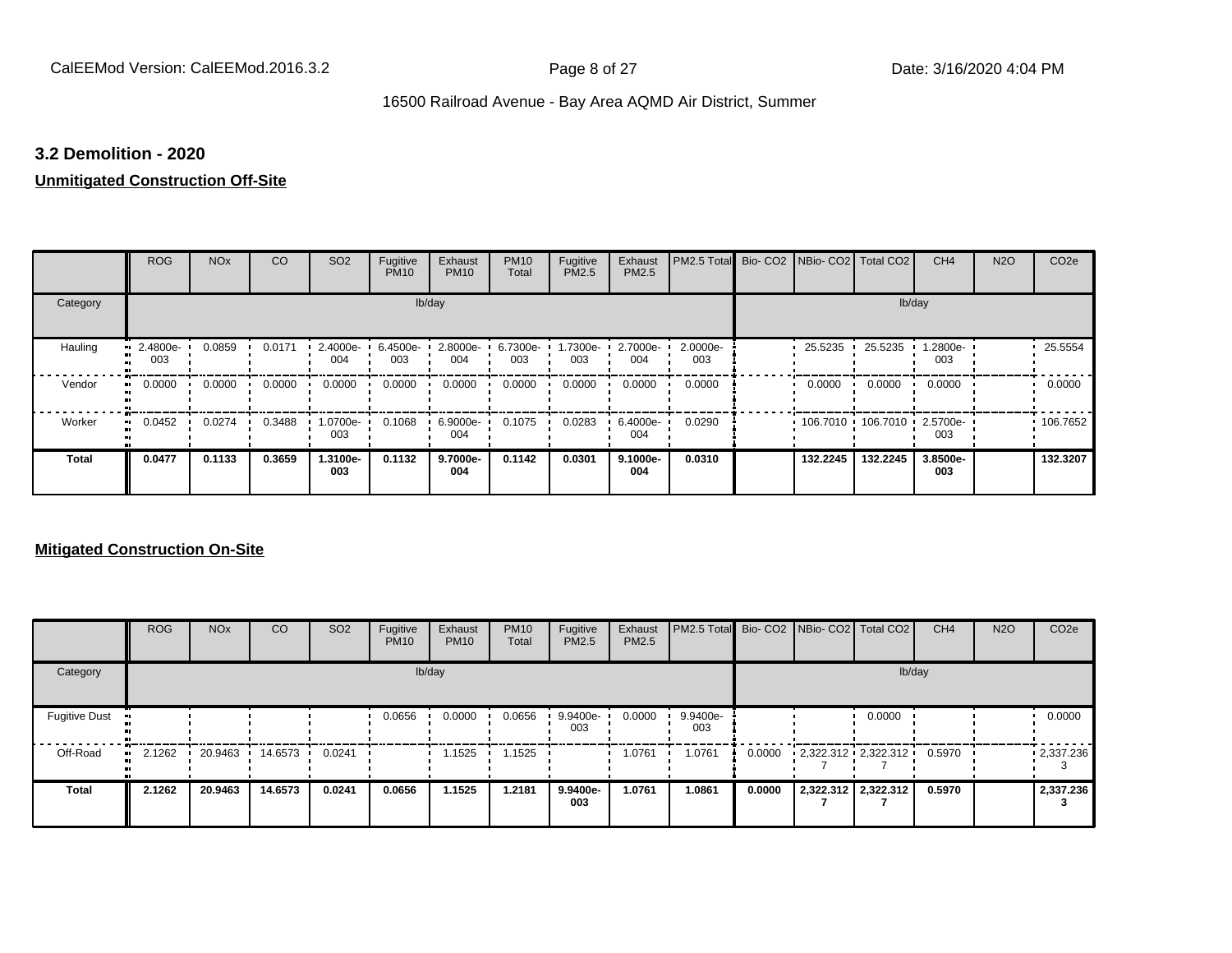#### **3.2 Demolition - 2020**

#### **Mitigated Construction Off-Site**

|              | <b>ROG</b>          | <b>NO<sub>x</sub></b> | <b>CO</b> | SO <sub>2</sub> | Fugitive<br><b>PM10</b> | Exhaust<br><b>PM10</b> | <b>PM10</b><br>Total | Fugitive<br>PM2.5 | Exhaust<br>PM2.5 | PM2.5 Total     | Bio-CO <sub>2</sub> | NBio- CO2   Total CO2 |                     | CH <sub>4</sub> | <b>N2O</b> | CO <sub>2e</sub> |
|--------------|---------------------|-----------------------|-----------|-----------------|-------------------------|------------------------|----------------------|-------------------|------------------|-----------------|---------------------|-----------------------|---------------------|-----------------|------------|------------------|
| Category     |                     |                       |           |                 | lb/day                  |                        |                      |                   |                  |                 |                     |                       | lb/day              |                 |            |                  |
| Hauling      | 2.4800e-<br>003     | 0.0859                | 0.0171    | 2.4000e-<br>004 | 6.4500e-<br>003         | 2.8000e-<br>004        | 6.7300e-<br>003      | 1.7300e-<br>003   | 2.7000e-<br>004  | 2.0000e-<br>003 |                     | 25.5235               | 25.5235             | 1.2800e-<br>003 |            | 25.5554          |
| Vendor       | 0.0000<br>$\bullet$ | 0.0000                | 0.0000    | 0.0000          | 0.0000                  | 0.0000                 | 0.0000               | 0.0000            | 0.0000           | 0.0000          |                     | 0.0000                | 0.0000              | 0.0000          |            | 0.0000           |
| Worker       | 0.0452              | 0.0274                | 0.3488    | 1.0700e-<br>003 | 0.1068                  | 6.9000e-<br>004        | 0.1075               | 0.0283            | 6.4000e-<br>004  | 0.0290          |                     |                       | 106.7010 106.7010 ' | 2.5700e-<br>003 |            | .106.7652        |
| <b>Total</b> | 0.0477              | 0.1133                | 0.3659    | 1.3100e-<br>003 | 0.1132                  | 9.7000e-<br>004        | 0.1142               | 0.0301            | 9.1000e-<br>004  | 0.0310          |                     | 132.2245              | 132.2245            | 3.8500e-<br>003 |            | 132.3207         |

**3.2 Demolition - 2021**

|                      | <b>ROG</b> | <b>NO<sub>x</sub></b> | CO      | SO <sub>2</sub> | Fugitive<br><b>PM10</b> | Exhaust<br><b>PM10</b> | <b>PM10</b><br>Total | Fugitive<br><b>PM2.5</b> | Exhaust<br>PM2.5 | PM2.5 Total Bio- CO2 NBio- CO2 Total CO2 |  |                                 | CH <sub>4</sub> | <b>N2O</b> | CO <sub>2e</sub> |
|----------------------|------------|-----------------------|---------|-----------------|-------------------------|------------------------|----------------------|--------------------------|------------------|------------------------------------------|--|---------------------------------|-----------------|------------|------------------|
| Category             |            |                       |         |                 |                         | lb/day                 |                      |                          |                  |                                          |  | lb/day                          |                 |            |                  |
| <b>Fugitive Dust</b> |            |                       |         |                 | 0.0656                  | 0.0000                 | 0.0656               | 9.9400e-<br>003          | 0.0000           | 9.9400e-<br>003                          |  | 0.0000                          |                 |            | 0.0000           |
| Off-Road             | .9930      | 19.6966               | 14.4925 | 0.0241          |                         | .0409                  | 1.0409               |                          | 0.9715           | 0.9715                                   |  | $2,322.717$ $2,322.717$ $\cdot$ | 0.5940          |            | .2,337.565       |
| <b>Total</b>         | 1.9930     | 19.6966               | 14.4925 | 0.0241          | 0.0656                  | 1.0409                 | 1.1065               | 9.9400e-<br>003          | 0.9715           | 0.9814                                   |  | 2,322.717 2,322.717             | 0.5940          |            | 2,337.565<br>8   |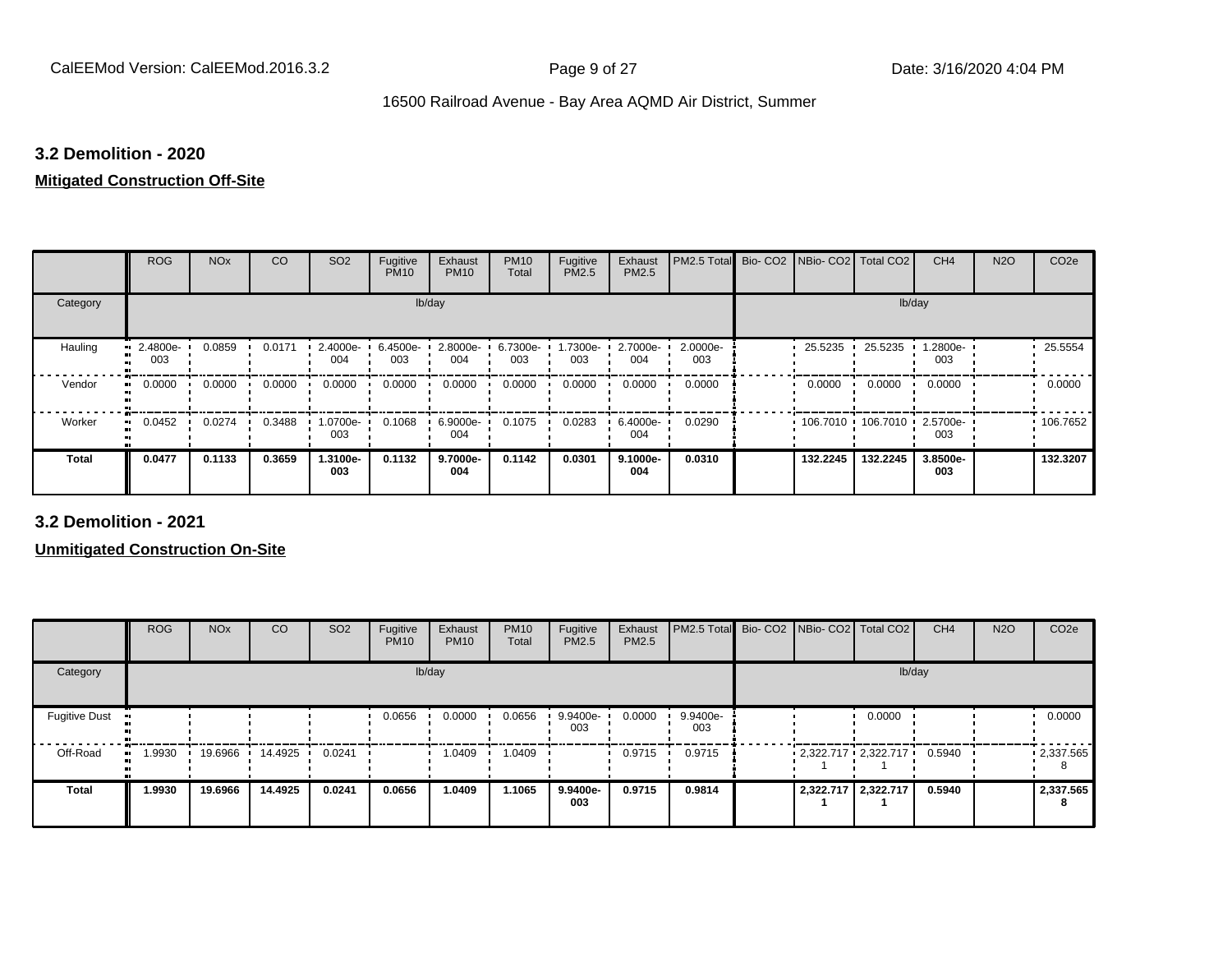#### **3.2 Demolition - 2021**

#### **Unmitigated Construction Off-Site**

|                            | <b>ROG</b>      | <b>NO<sub>x</sub></b> | CO     | SO <sub>2</sub>  | Fugitive<br><b>PM10</b> | Exhaust<br><b>PM10</b> | <b>PM10</b><br>Total | Fugitive<br><b>PM2.5</b> | Exhaust<br>PM2.5 | PM2.5 Total Bio- CO2 NBio- CO2 Total CO2 |          |          | CH <sub>4</sub> | <b>N2O</b> | CO <sub>2e</sub> |
|----------------------------|-----------------|-----------------------|--------|------------------|-------------------------|------------------------|----------------------|--------------------------|------------------|------------------------------------------|----------|----------|-----------------|------------|------------------|
| Category                   |                 |                       |        |                  |                         | lb/day                 |                      |                          |                  |                                          |          | lb/day   |                 |            |                  |
| Hauling                    | 2.3400e-<br>003 | 0.0794                | 0.0167 | 2.4000e-<br>004  | 0.0183                  | 2.5000e-<br>004        | 0.0185               | 4.6400e-<br>003          | 2.4000e-<br>004  | 4.8700e-<br>003                          | 25.1973  | 25.1973  | -2500e-<br>003  |            | 25.2286          |
| Vendor<br>$\bullet\bullet$ | 0.0000          | 0.0000                | 0.0000 | 0.0000           | 0.0000                  | 0.0000                 | 0.0000               | 0.0000                   | 0.0000           | 0.0000                                   | 0.0000   | 0.0000   | 0.0000          |            | 0.0000           |
| Worker<br>$\bullet\bullet$ | 0.0418          | 0.0244                | 0.3193 | $.0300e-$<br>003 | 0.1068                  | 6.7000e-<br>004        | 0.1075               | 0.0283                   | 6.2000e-<br>004  | 0.0290                                   | 102.9547 | 102.9547 | 2.3000e-<br>003 |            | 103.0123         |
| <b>Total</b>               | 0.0441          | 0.1038                | 0.3361 | 1.2700e-<br>003  | 0.1251                  | 9.2000e-<br>004        | 0.1260               | 0.0330                   | 8.6000e-<br>004  | 0.0338                                   | 128.1520 | 128.1520 | 3.5500e-<br>003 |            | 128,2408         |

|                      | <b>ROG</b>  | <b>NO<sub>x</sub></b> | <b>CO</b> | SO <sub>2</sub> | Fugitive<br><b>PM10</b> | Exhaust<br><b>PM10</b> | <b>PM10</b><br>Total | Fugitive<br><b>PM2.5</b> | Exhaust<br><b>PM2.5</b> | PM2.5 Total Bio- CO2 NBio- CO2 Total CO2 |        |                         | CH <sub>4</sub> | <b>N2O</b> | CO <sub>2e</sub>  |
|----------------------|-------------|-----------------------|-----------|-----------------|-------------------------|------------------------|----------------------|--------------------------|-------------------------|------------------------------------------|--------|-------------------------|-----------------|------------|-------------------|
| Category             |             |                       |           |                 |                         | lb/day                 |                      |                          |                         |                                          |        |                         | lb/day          |            |                   |
| <b>Fugitive Dust</b> |             |                       |           |                 | 0.0656                  | 0.0000                 | 0.0656               | 9.9400e-<br>003          | 0.0000                  | 9.9400e-<br>003                          |        | 0.0000                  |                 |            | 0.0000            |
| Off-Road             | .9930<br>ш. | 19.6966               | 14.4925   | 0.0241          |                         | 1.0409                 | 1.0409               |                          | 0.9715                  | 0.9715                                   | 0.0000 | $2,322.717$ $2,322.717$ | 0.5940          |            | $\cdot$ 2,337.565 |
| Total                | 1.9930      | 19.6966               | 14.4925   | 0.0241          | 0.0656                  | 1.0409                 | 1.1065               | 9.9400e-<br>003          | 0.9715                  | 0.9814                                   | 0.0000 | 2,322.717 2,322.717     | 0.5940          |            | 2,337.565<br>8    |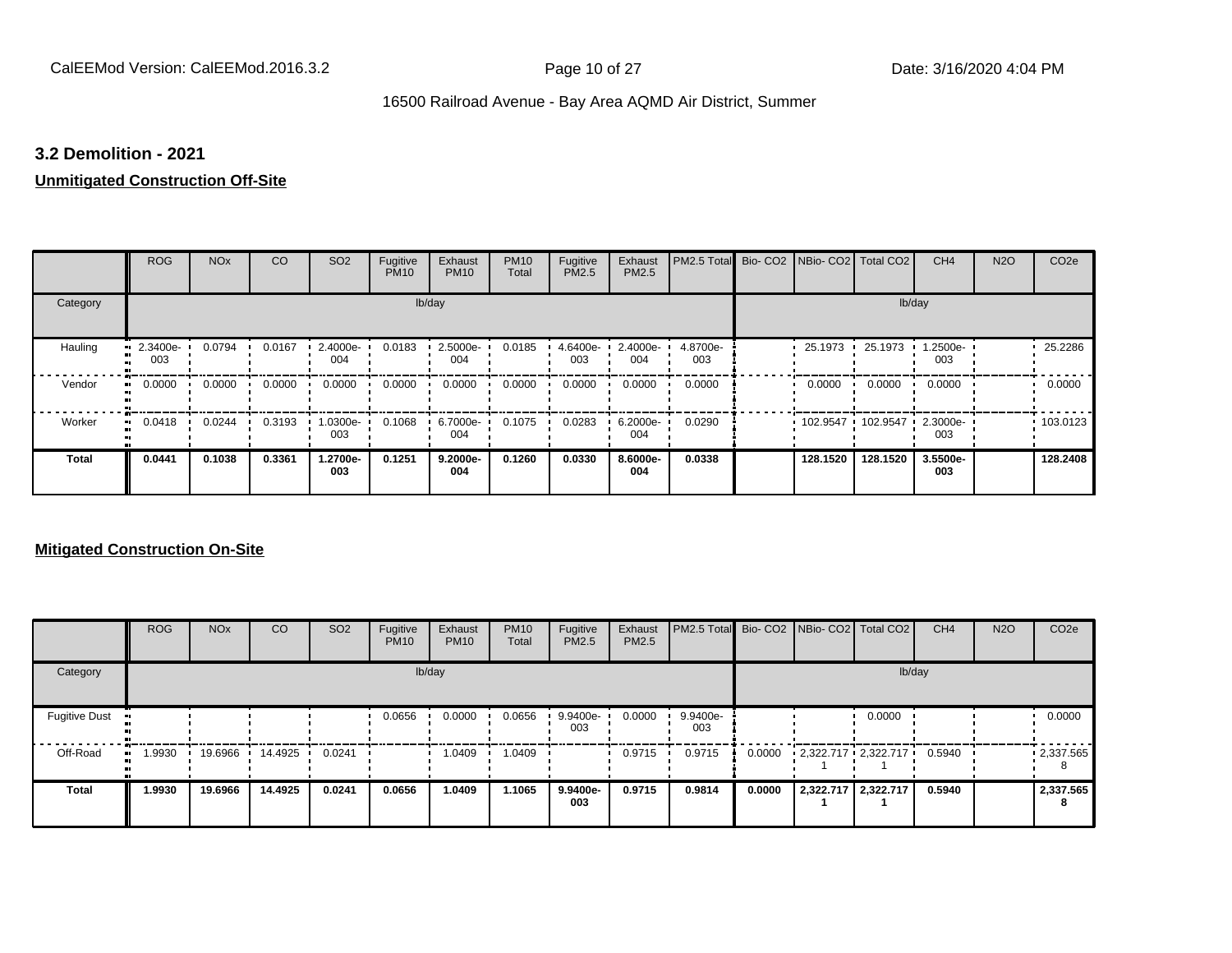#### **3.2 Demolition - 2021**

## **Mitigated Construction Off-Site**

|                     | <b>ROG</b>          | <b>NO<sub>x</sub></b> | CO     | SO <sub>2</sub> | Fugitive<br><b>PM10</b> | Exhaust<br><b>PM10</b> | <b>PM10</b><br>Total | Fugitive<br>PM2.5 | Exhaust<br>PM2.5 | PM2.5 Total     | Bio-CO <sub>2</sub> | NBio- CO2   Total CO2 |          | CH <sub>4</sub> | <b>N2O</b> | CO <sub>2e</sub> |
|---------------------|---------------------|-----------------------|--------|-----------------|-------------------------|------------------------|----------------------|-------------------|------------------|-----------------|---------------------|-----------------------|----------|-----------------|------------|------------------|
| Category            |                     |                       |        |                 | lb/day                  |                        |                      |                   |                  |                 |                     |                       | lb/day   |                 |            |                  |
| Hauling             | 2.3400e-<br>003     | 0.0794                | 0.0167 | 2.4000e-<br>004 | 0.0183                  | 2.5000e-<br>004        | 0.0185               | 4.6400e-<br>003   | 2.4000e-<br>004  | 4.8700e-<br>003 |                     | 25.1973 ·             | 25.1973  | 1.2500e-<br>003 |            | 25.2286          |
| Vendor              | 0.0000<br>$\bullet$ | 0.0000                | 0.0000 | 0.0000          | 0.0000                  | 0.0000                 | 0.0000               | 0.0000            | 0.0000           | 0.0000          |                     | 0.0000                | 0.0000   | 0.0000          |            | 0.0000           |
| Worker<br>$\bullet$ | 0.0418              | 0.0244                | 0.3193 | 1.0300e-<br>003 | 0.1068                  | 6.7000e-<br>004        | 0.1075               | 0.0283            | 6.2000e-<br>004  | 0.0290          |                     | 102.9547              | 102.9547 | 2.3000e-<br>003 |            | .103.0123        |
| <b>Total</b>        | 0.0441              | 0.1038                | 0.3361 | 1.2700e-<br>003 | 0.1251                  | 9.2000e-<br>004        | 0.1260               | 0.0330            | 8.6000e-<br>004  | 0.0338          |                     | 128.1520              | 128.1520 | 3.5500e-<br>003 |            | 128,2408         |

**3.3 Site Preparation - 2021**

|                      | <b>ROG</b> | <b>NO<sub>x</sub></b> | CO                | SO <sub>2</sub> | Fugitive<br><b>PM10</b> | Exhaust<br><b>PM10</b> | <b>PM10</b><br>Total | Fugitive<br><b>PM2.5</b> | Exhaust<br>PM2.5 | PM2.5 Total Bio- CO2 NBio- CO2 Total CO2 |                         |        | CH <sub>4</sub> | <b>N2O</b> | CO <sub>2e</sub>  |
|----------------------|------------|-----------------------|-------------------|-----------------|-------------------------|------------------------|----------------------|--------------------------|------------------|------------------------------------------|-------------------------|--------|-----------------|------------|-------------------|
| Category             |            |                       |                   |                 |                         | lb/day                 |                      |                          |                  |                                          |                         | lb/day |                 |            |                   |
| <b>Fugitive Dust</b> |            |                       |                   |                 | 0.2263                  | 0.0000                 | 0.2263               | 0.0245                   | 0.0000           | 0.0245                                   |                         | 0.0000 |                 |            | 0.0000            |
| Off-Road             | 1.5463     | 18.2862               | $10.7496$ $\cdot$ | 0.0245          |                         | 0.7019                 | 0.7019               |                          | 0.6457           | 0.6457                                   | $2,372.883$ $2,372.883$ |        | 0.7674          |            | $\cdot$ 2,392.069 |
| <b>Total</b>         | 1.5463     | 18.2862               | 10.7496           | 0.0245          | 0.2263                  | 0.7019                 | 0.9282               | 0.0245                   | 0.6457           | 0.6702                                   | 2,372.883 2,372.883     |        | 0.7674          |            | 2,392.069         |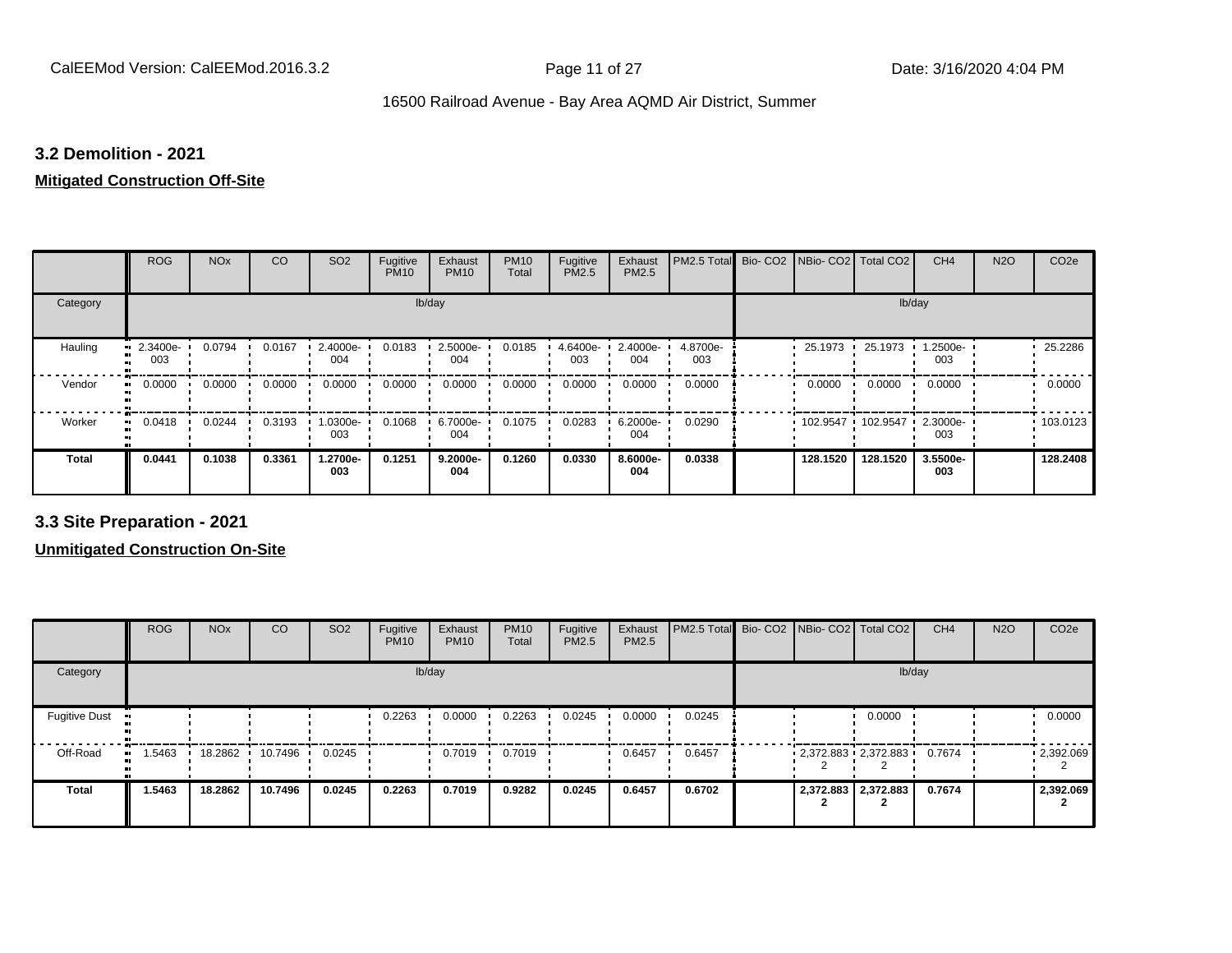## **3.3 Site Preparation - 2021**

## **Unmitigated Construction Off-Site**

|                     | <b>ROG</b>      | <b>NO<sub>x</sub></b> | CO     | SO <sub>2</sub> | Fugitive<br><b>PM10</b> | Exhaust<br><b>PM10</b> | <b>PM10</b><br>Total | Fugitive<br>PM2.5 | Exhaust<br>PM2.5 | PM2.5 Total     | Bio-CO2 NBio-CO2 Total CO2 |          | CH <sub>4</sub> | <b>N2O</b> | CO <sub>2e</sub> |
|---------------------|-----------------|-----------------------|--------|-----------------|-------------------------|------------------------|----------------------|-------------------|------------------|-----------------|----------------------------|----------|-----------------|------------|------------------|
| Category            |                 |                       |        |                 |                         | lb/day                 |                      |                   |                  |                 |                            |          | lb/day          |            |                  |
| Hauling             | 3.8900e-<br>003 | 0.1323                | 0.0279 | 3.9000e-<br>004 | 8.7400e-<br>003         | 4.1000e-<br>004        | 9.1500e-<br>003      | 2.3900e-<br>003   | 4.0000e-<br>004  | 2.7900e-<br>003 | 41.9955                    | 41.9955  | 2.0800e-<br>003 |            | 42.0476          |
| Vendor<br>$\bullet$ | 0.0000          | 0.0000                | 0.0000 | 0.0000          | 0.0000                  | 0.0000                 | 0.0000               | 0.0000            | 0.0000           | 0.0000          | 0.0000                     | 0.0000   | 0.0000          |            | 0.0000           |
| Worker<br>$\bullet$ | 0.0257          | 0.0150                | 0.1965 | 6.4000e-<br>004 | 0.0657                  | 4.1000e-<br>004        | 0.0661               | 0.0174            | 3.8000e-<br>004  | 0.0178          | 63.3568                    | 63.3568  | 1.4200e-<br>003 |            | 63.3922          |
| <b>Total</b>        | 0.0296          | 0.1473                | 0.2244 | 1.0300e-<br>003 | 0.0745                  | 8.2000e-<br>004        | 0.0753               | 0.0198            | 7.8000e-<br>004  | 0.0206          | 105.3523                   | 105.3523 | 3.5000e-<br>003 |            | 105.4398         |

|                      | <b>ROG</b> | <b>NO<sub>x</sub></b> | CO      | SO <sub>2</sub> | Fugitive<br><b>PM10</b> | Exhaust<br><b>PM10</b> | <b>PM10</b><br>Total | Fugitive<br><b>PM2.5</b> | Exhaust<br><b>PM2.5</b> | PM2.5 Total Bio- CO2 NBio- CO2   Total CO2 |        |                         | CH <sub>4</sub> | <b>N2O</b> | CO <sub>2e</sub>  |
|----------------------|------------|-----------------------|---------|-----------------|-------------------------|------------------------|----------------------|--------------------------|-------------------------|--------------------------------------------|--------|-------------------------|-----------------|------------|-------------------|
| Category             |            |                       |         |                 |                         | lb/day                 |                      |                          |                         |                                            |        |                         | lb/day          |            |                   |
| <b>Fugitive Dust</b> |            |                       |         |                 | 0.2263                  | 0.0000                 | 0.2263               | 0.0245                   | 0.0000                  | 0.0245                                     |        | 0.0000                  |                 |            | 0.0000            |
| Off-Road             | .5463      | 18.2862               | 10.7496 | 0.0245          |                         | 0.7019                 | 0.7019               |                          | 0.6457                  | 0.6457                                     | 0.0000 | $2,372.883$ $2,372.883$ | 0.7674          |            | $\cdot$ 2,392.069 |
| <b>Total</b>         | 1.5463     | 18.2862               | 10.7496 | 0.0245          | 0.2263                  | 0.7019                 | 0.9282               | 0.0245                   | 0.6457                  | 0.6702                                     | 0.0000 | 2,372.883 2,372.883     | 0.7674          |            | 2,392.069         |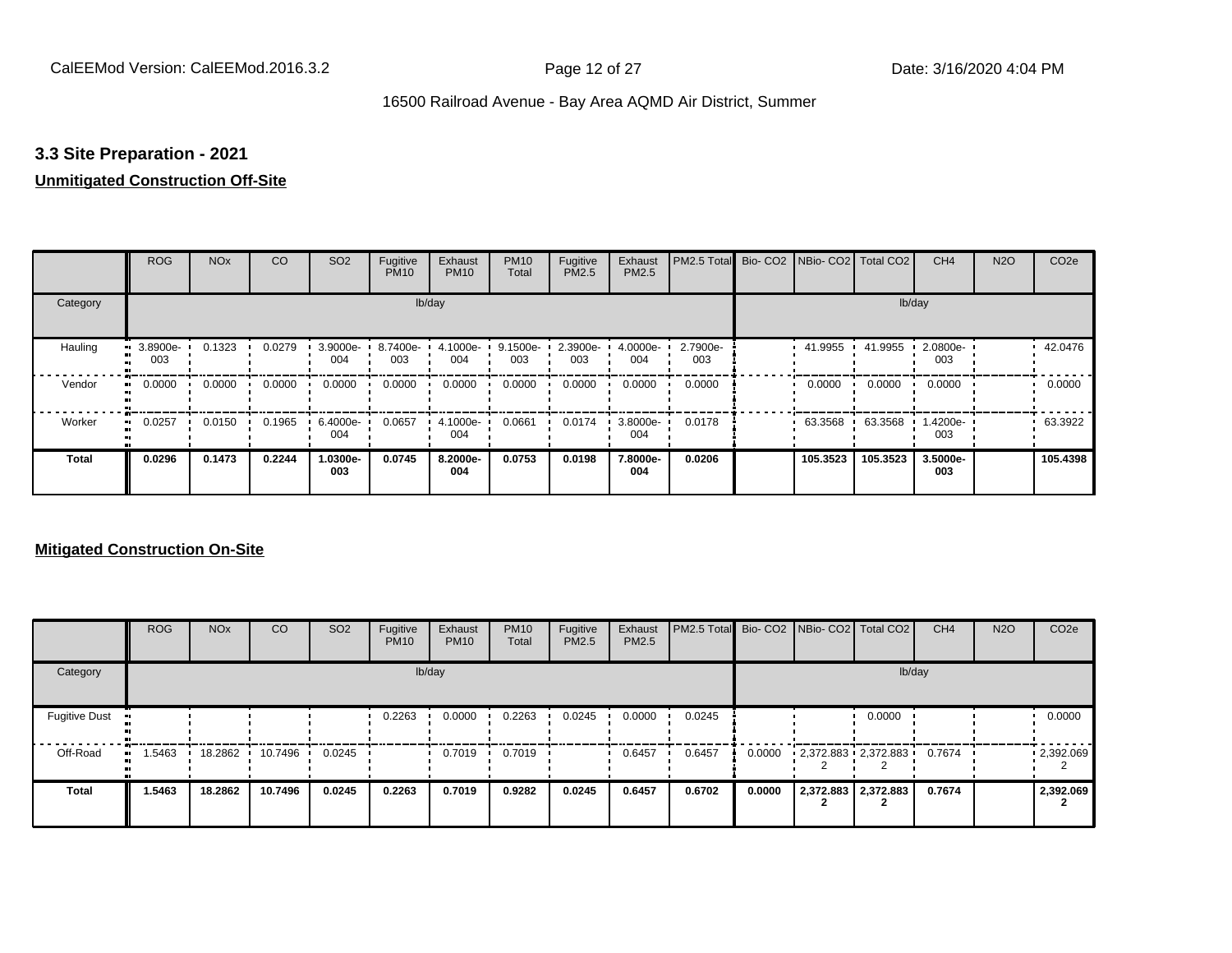## **3.3 Site Preparation - 2021**

## **Mitigated Construction Off-Site**

|                     | <b>ROG</b>      | <b>NO<sub>x</sub></b> | <b>CO</b> | SO <sub>2</sub> | Fugitive<br><b>PM10</b> | Exhaust<br><b>PM10</b> | <b>PM10</b><br>Total | Fugitive<br>PM2.5 | Exhaust<br>PM2.5   | PM2.5 Total     | Bio-CO <sub>2</sub> | NBio- CO2   Total CO2 |          | CH <sub>4</sub> | <b>N2O</b> | CO <sub>2e</sub> |
|---------------------|-----------------|-----------------------|-----------|-----------------|-------------------------|------------------------|----------------------|-------------------|--------------------|-----------------|---------------------|-----------------------|----------|-----------------|------------|------------------|
| Category            |                 |                       |           |                 | lb/day                  |                        |                      |                   |                    |                 |                     |                       | lb/day   |                 |            |                  |
| Hauling             | 3.8900e-<br>003 | 0.1323                | 0.0279    | 3.9000e-<br>004 | 8.7400e-<br>003         | 4.1000e-<br>004        | 9.1500e-<br>003      | 2.3900e-<br>003   | $4.0000e -$<br>004 | 2.7900e-<br>003 |                     | 41.9955 ·             | 41.9955  | 2.0800e-<br>003 |            | 42.0476          |
| Vendor<br>$\bullet$ | 0.0000          | 0.0000                | 0.0000    | 0.0000          | 0.0000                  | 0.0000                 | 0.0000               | 0.0000            | 0.0000             | 0.0000          |                     | 0.0000                | 0.0000   | 0.0000          |            | 0.0000           |
| Worker<br>$\bullet$ | 0.0257          | 0.0150                | 0.1965    | 6.4000e-<br>004 | 0.0657                  | 4.1000e-<br>004        | 0.0661               | 0.0174            | 3.8000e-<br>004    | 0.0178          |                     | 63.3568               | 63.3568  | 1.4200e-<br>003 |            | 63.3922          |
| <b>Total</b>        | 0.0296          | 0.1473                | 0.2244    | 1.0300e-<br>003 | 0.0745                  | 8.2000e-<br>004        | 0.0753               | 0.0198            | 7.8000e-<br>004    | 0.0206          |                     | 105.3523              | 105.3523 | 3.5000e-<br>003 |            | 105.4398         |

**3.4 Grading - 2021**

|                      | <b>ROG</b> | <b>NO<sub>x</sub></b> | CO     | SO <sub>2</sub> | Fugitive<br><b>PM10</b> | Exhaust<br><b>PM10</b> | <b>PM10</b><br>Total | Fugitive<br><b>PM2.5</b> | Exhaust<br>PM2.5 | PM2.5 Total Bio- CO2 NBio- CO2 Total CO2 |           |                                | CH <sub>4</sub> | <b>N2O</b> | CO <sub>2e</sub> |
|----------------------|------------|-----------------------|--------|-----------------|-------------------------|------------------------|----------------------|--------------------------|------------------|------------------------------------------|-----------|--------------------------------|-----------------|------------|------------------|
| Category             |            |                       |        |                 |                         | lb/day                 |                      |                          |                  |                                          |           | lb/day                         |                 |            |                  |
| <b>Fugitive Dust</b> |            |                       |        |                 | 6.0221                  | 0.0000                 | 6.0221               | 3.3102                   | 0.0000           | 3.3102                                   |           | 0.0000                         |                 |            | 0.0000           |
| Off-Road             | .8271      | 20.2135               | 9.7604 | 0.0206          |                         | 0.9158                 | 0.9158               |                          | 0.8425           | 0.8425                                   |           | $1,995.6114$ 1,995.6114 0.6454 |                 |            | 12,011.7470      |
| <b>Total</b>         | 1.8271     | 20.2135               | 9.7604 | 0.0206          | 6.0221                  | 0.9158                 | 6.9378               | 3.3102                   | 0.8425           | 4.1527                                   | 1,995.611 | 1,995.611                      | 0.6454          |            | 2,011.747        |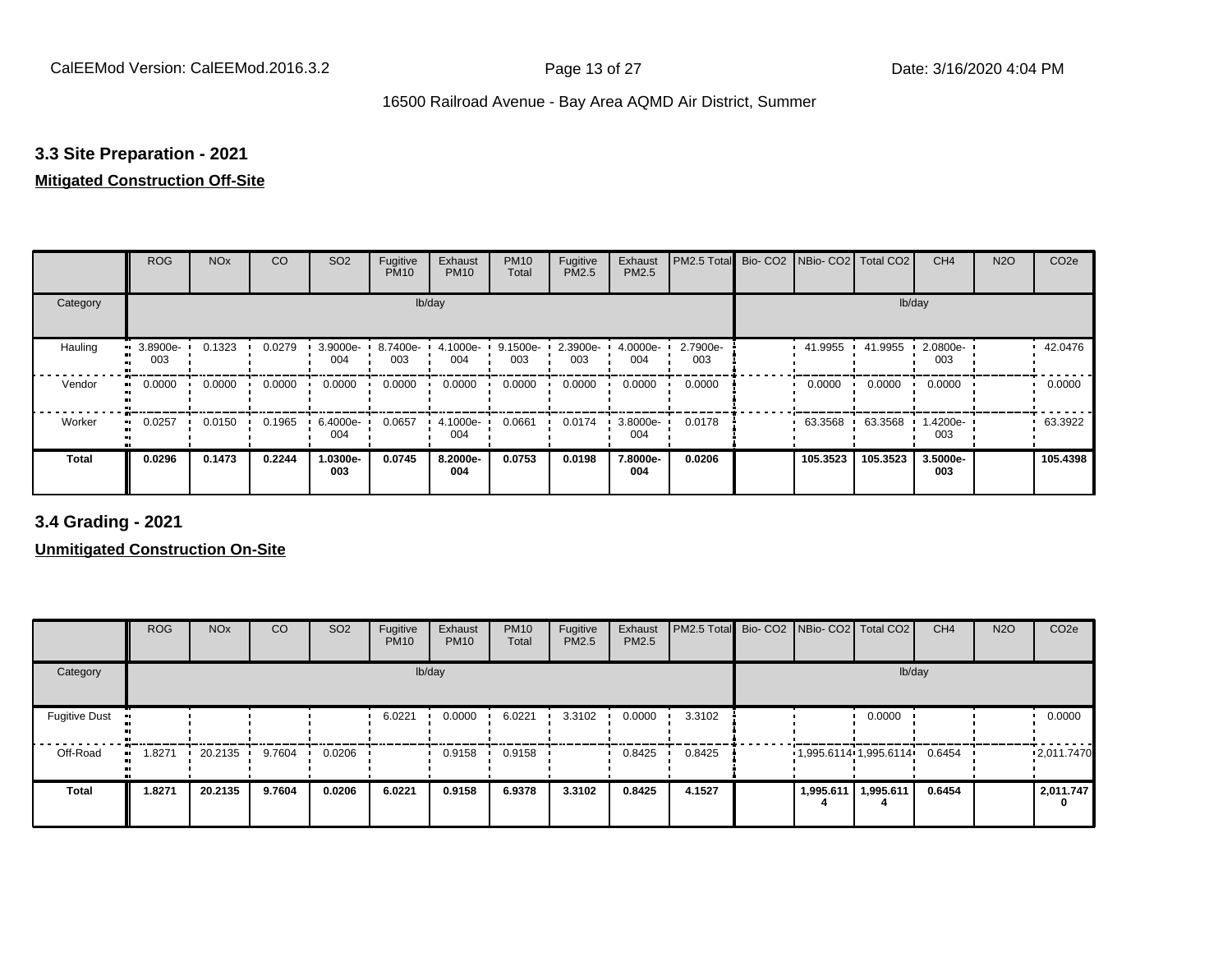## **3.4 Grading - 2021**

## **Unmitigated Construction Off-Site**

|                            | <b>ROG</b>                 | <b>NO<sub>x</sub></b> | CO     | SO <sub>2</sub> | Fugitive<br><b>PM10</b> | Exhaust<br><b>PM10</b> | <b>PM10</b><br>Total | Fugitive<br>PM2.5 | Exhaust<br>PM2.5 | PM2.5 Total | Bio- CO2   NBio- CO2   Total CO2 |         | CH <sub>4</sub> | <b>N2O</b> | CO <sub>2e</sub> |
|----------------------------|----------------------------|-----------------------|--------|-----------------|-------------------------|------------------------|----------------------|-------------------|------------------|-------------|----------------------------------|---------|-----------------|------------|------------------|
| Category                   |                            |                       |        |                 |                         | lb/day                 |                      |                   |                  |             |                                  |         | lb/day          |            |                  |
| Hauling<br>$\bullet$       | 0.0000                     | 0.0000                | 0.0000 | 0.0000          | 0.0000                  | 0.0000                 | 0.0000               | 0.0000            | 0.0000           | 0.0000      | 0.0000                           | 0.0000  | 0.0000          |            | 0.0000           |
| Vendor                     | 0.0000<br>$\bullet\bullet$ | 0.0000                | 0.0000 | 0.0000          | 0.0000                  | 0.0000                 | 0.0000               | 0.0000            | 0.0000           | 0.0000      | 0.0000                           | 0.0000  | 0.0000          |            | 0.0000           |
| Worker<br>$\bullet\bullet$ | 0.0322                     | 0.0188                | 0.2456 | 7.9000e-<br>004 | 0.0822                  | 5.2000e-<br>004        | 0.0827               | 0.0218            | 4.8000e-<br>004  | 0.0223      | 79.1960                          | 79.1960 | 1.7700e-<br>003 |            | 79.2402          |
| <b>Total</b>               | 0.0322                     | 0.0188                | 0.2456 | 7.9000e-<br>004 | 0.0822                  | 5.2000e-<br>004        | 0.0827               | 0.0218            | 4.8000e-<br>004  | 0.0223      | 79.1960                          | 79.1960 | 1.7700e-<br>003 |            | 79.2402          |

|                      | <b>ROG</b>  | <b>NO<sub>x</sub></b> | <b>CO</b> | SO <sub>2</sub> | Fugitive<br><b>PM10</b> | Exhaust<br><b>PM10</b> | <b>PM10</b><br>Total | Fugitive<br><b>PM2.5</b> | Exhaust<br><b>PM2.5</b> | PM2.5 Total Bio- CO2 NBio- CO2 Total CO2 |        |                               |           | CH <sub>4</sub> | <b>N2O</b> | CO <sub>2e</sub> |
|----------------------|-------------|-----------------------|-----------|-----------------|-------------------------|------------------------|----------------------|--------------------------|-------------------------|------------------------------------------|--------|-------------------------------|-----------|-----------------|------------|------------------|
| Category             |             |                       |           |                 |                         | lb/day                 |                      |                          |                         |                                          |        |                               | lb/day    |                 |            |                  |
| <b>Fugitive Dust</b> |             |                       |           |                 | 6.0221                  | 0.0000                 | 6.0221               | 3.3102                   | 0.0000                  | 3.3102                                   |        |                               | 0.0000    |                 |            | 0.0000           |
| Off-Road             | .8271<br>ш. | 20.2135               | 9.7604    | 0.0206          |                         | 0.9158                 | 0.9158               |                          | 0.8425                  | 0.8425                                   | 0.0000 | $1,995.6114 \cdot 1,995.6114$ |           | 0.6454          |            | 12,011.7470      |
| <b>Total</b>         | 1.8271      | 20.2135               | 9.7604    | 0.0206          | 6.0221                  | 0.9158                 | 6.9378               | 3.3102                   | 0.8425                  | 4.1527                                   | 0.0000 | 1,995.611                     | 1,995.611 | 0.6454          |            | 2,011.747<br>0   |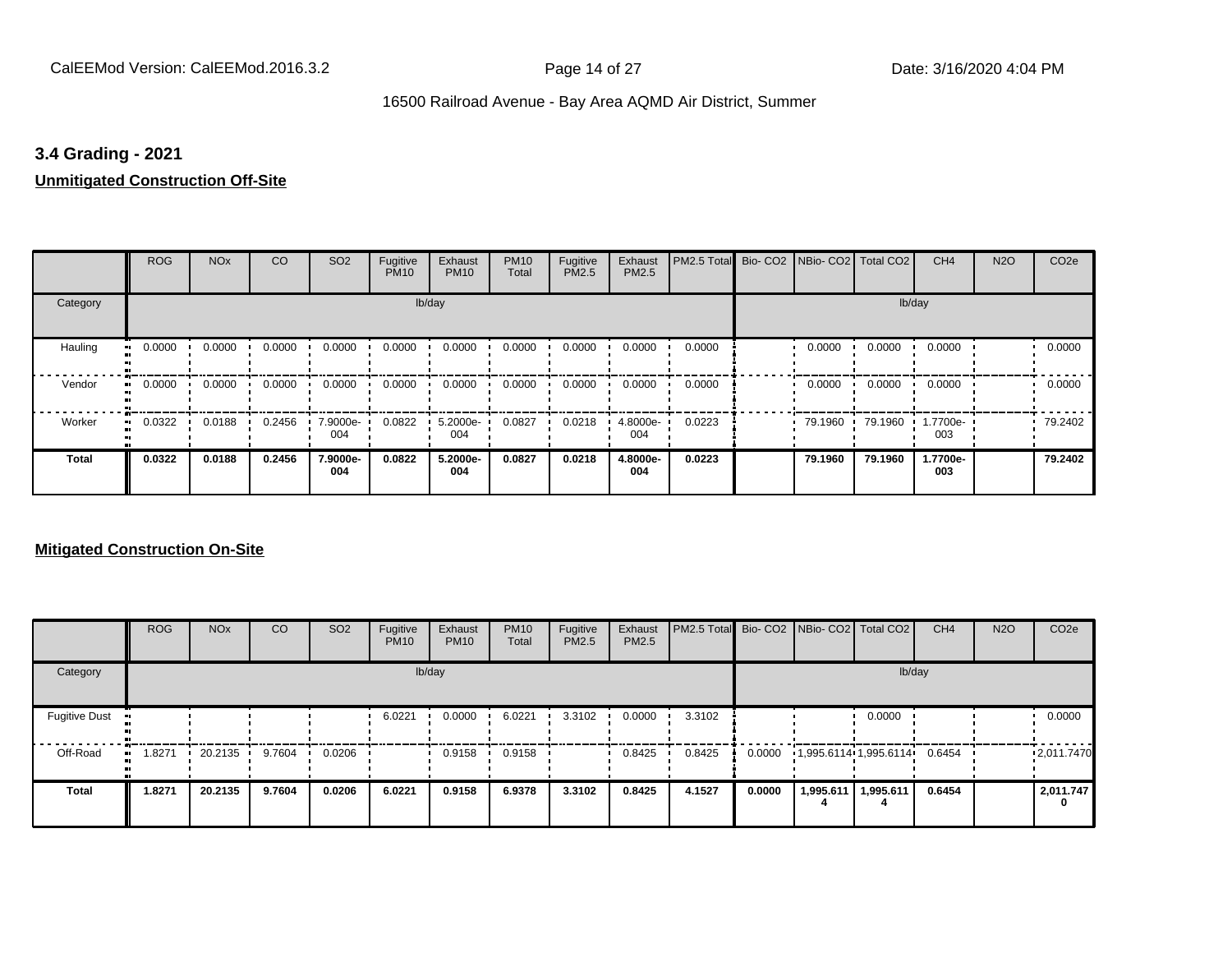## **3.4 Grading - 2021**

## **Mitigated Construction Off-Site**

|                           | <b>ROG</b> | <b>NO<sub>x</sub></b> | CO     | SO <sub>2</sub> | Fugitive<br><b>PM10</b> | Exhaust<br><b>PM10</b> | <b>PM10</b><br>Total | Fugitive<br>PM2.5 | Exhaust<br>PM2.5 | PM2.5 Total | Bio- CO2   NBio- CO2   Total CO2 |         | CH <sub>4</sub> | <b>N2O</b> | CO <sub>2e</sub> |
|---------------------------|------------|-----------------------|--------|-----------------|-------------------------|------------------------|----------------------|-------------------|------------------|-------------|----------------------------------|---------|-----------------|------------|------------------|
| Category                  |            |                       |        |                 | lb/day                  |                        |                      |                   |                  |             |                                  | lb/day  |                 |            |                  |
| Hauling<br>$\blacksquare$ | 0.0000     | 0.0000                | 0.0000 | 0.0000          | 0.0000                  | 0.0000                 | 0.0000               | 0.0000            | 0.0000           | 0.0000      | 0.0000                           | 0.0000  | 0.0000          |            | 0.0000           |
| Vendor<br>$\bullet$       | 0.0000     | 0.0000                | 0.0000 | 0.0000          | 0.0000                  | 0.0000                 | 0.0000               | 0.0000            | 0.0000           | 0.0000      | 0.0000                           | 0.0000  | 0.0000          |            | 0.0000           |
| Worker                    | 0.0322     | 0.0188                | 0.2456 | 7.9000e-<br>004 | 0.0822                  | 5.2000e-<br>004        | 0.0827               | 0.0218            | 4.8000e-<br>004  | 0.0223      | 79.1960                          | 79.1960 | 1.7700e-<br>003 |            | 79.2402          |
| <b>Total</b>              | 0.0322     | 0.0188                | 0.2456 | 7.9000e-<br>004 | 0.0822                  | 5.2000e-<br>004        | 0.0827               | 0.0218            | 4.8000e-<br>004  | 0.0223      | 79.1960                          | 79.1960 | 1.7700e-<br>003 |            | 79.2402          |

**3.5 Building Construction - 2021**

|              | <b>ROG</b>   | <b>NO<sub>x</sub></b> | CO      | SO <sub>2</sub> | Fugitive<br><b>PM10</b> | Exhaust<br><b>PM10</b> | <b>PM10</b><br>Total | Fugitive<br><b>PM2.5</b> | Exhaust<br>PM2.5 | <b>PM2.5 Total</b> Bio- CO2 NBio- CO2   Total CO2 |                              |                     | CH <sub>4</sub> | <b>N2O</b> | CO <sub>2e</sub>  |
|--------------|--------------|-----------------------|---------|-----------------|-------------------------|------------------------|----------------------|--------------------------|------------------|---------------------------------------------------|------------------------------|---------------------|-----------------|------------|-------------------|
| Category     |              |                       |         |                 |                         | lb/day                 |                      |                          |                  |                                                   |                              |                     | lb/day          |            |                   |
| Off-Road     | 2.0451<br>ш. | 16.0275               | 14.5629 | 0.0250          |                         | 0.8173                 | 0.8173               |                          | 0.7831           | 0.7831                                            | $2,288.935$ $2,288.935$<br>Ð |                     | 0.4503          |            | $\cdot$ 2,300.193 |
| <b>Total</b> | 2.0451       | 16.0275               | 14.5629 | 0.0250          |                         | 0.8173                 | 0.8173               |                          | 0.7831           | 0.7831                                            |                              | 2,288.935 2,288.935 | 0.4503          |            | 2,300.193         |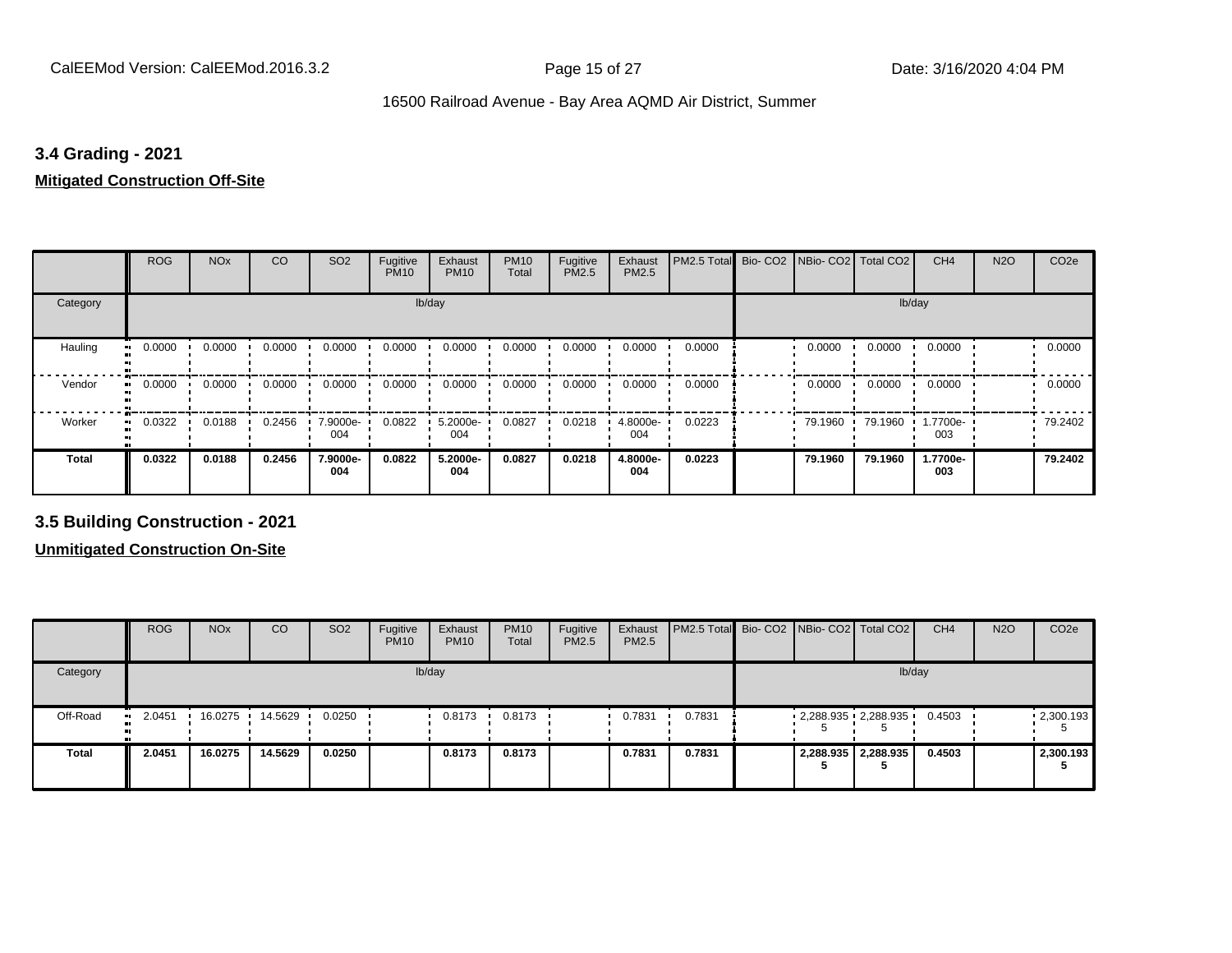## **3.5 Building Construction - 2021**

## **Unmitigated Construction Off-Site**

|                     | <b>ROG</b> | <b>NO<sub>x</sub></b> | CO     | SO <sub>2</sub> | Fugitive<br><b>PM10</b> | Exhaust<br><b>PM10</b> | <b>PM10</b><br>Total | Fugitive<br>PM2.5 | Exhaust<br>PM2.5   | PM2.5 Total Bio- CO2 NBio- CO2 Total CO2 |                            |          | CH <sub>4</sub> | <b>N2O</b> | CO <sub>2e</sub> |
|---------------------|------------|-----------------------|--------|-----------------|-------------------------|------------------------|----------------------|-------------------|--------------------|------------------------------------------|----------------------------|----------|-----------------|------------|------------------|
| Category            |            |                       |        |                 |                         | lb/day                 |                      |                   |                    |                                          |                            |          | lb/day          |            |                  |
| Hauling<br>œ        | 0.0000     | 0.0000                | 0.0000 | 0.0000          | 0.0000                  | 0.0000                 | 0.0000               | 0.0000            | 0.0000             | 0.0000                                   | 0.0000                     | 0.0000   | 0.0000          |            | 0.0000           |
| Vendor<br>œ         | 0.0248     | 0.8267                | 0.1950 | 2.1800e-<br>003 | 0.0542                  | --900e.l<br>003        | 0.0559               | 0.0156            | -.7100e<br>003     | 0.0173                                   | $-231.1668 - 231.1668$     |          | 0.0109          |            | .231.4381        |
| Worker<br>$\bullet$ | 0.0611     | 0.0357                | 0.4667 | 1.5100e-<br>003 | 0.1561                  | 9.8000e-<br>004        | 0.1571               | 0.0414            | $9.0000e -$<br>004 | 0.0423                                   | 150.4723 150.4723 3.3600e- |          | 003             |            | .150.5564        |
| <b>Total</b>        | 0.0859     | 0.8624                | 0.6617 | 3.6900e-<br>003 | 0.2102                  | 2.7700e-<br>003        | 0.2130               | 0.0570            | 2.6100e-<br>003    | 0.0596                                   | 381.6391                   | 381.6391 | 0.0142          |            | 381.9945         |

|              | <b>ROG</b>          | <b>NO<sub>x</sub></b> | CO      | SO <sub>2</sub> | Fugitive<br><b>PM10</b> | Exhaust<br><b>PM10</b> | <b>PM10</b><br>Total | Fugitive<br><b>PM2.5</b> | Exhaust<br><b>PM2.5</b> | PM2.5 Total Bio- CO2   NBio- CO2   Total CO2 |        |                         | CH <sub>4</sub> | <b>N2O</b> | CO <sub>2e</sub>  |
|--------------|---------------------|-----------------------|---------|-----------------|-------------------------|------------------------|----------------------|--------------------------|-------------------------|----------------------------------------------|--------|-------------------------|-----------------|------------|-------------------|
| Category     |                     |                       |         |                 |                         | lb/day                 |                      |                          |                         |                                              |        | lb/day                  |                 |            |                   |
| Off-Road     | 2.0451<br>$\bullet$ | 16.0275               | 14.5629 | 0.0250          |                         | 0.8173                 | 0.8173               |                          | 0.7831                  | 0.7831                                       | 0.0000 | $2,288.935$ $2,288.935$ | 0.4503          |            | $\cdot$ 2,300.193 |
| <b>Total</b> | 2.0451              | 16.0275               | 14.5629 | 0.0250          |                         | 0.8173                 | 0.8173               |                          | 0.7831                  | 0.7831                                       | 0.0000 | 2,288.935 2,288.935     | 0.4503          |            | 2,300.193         |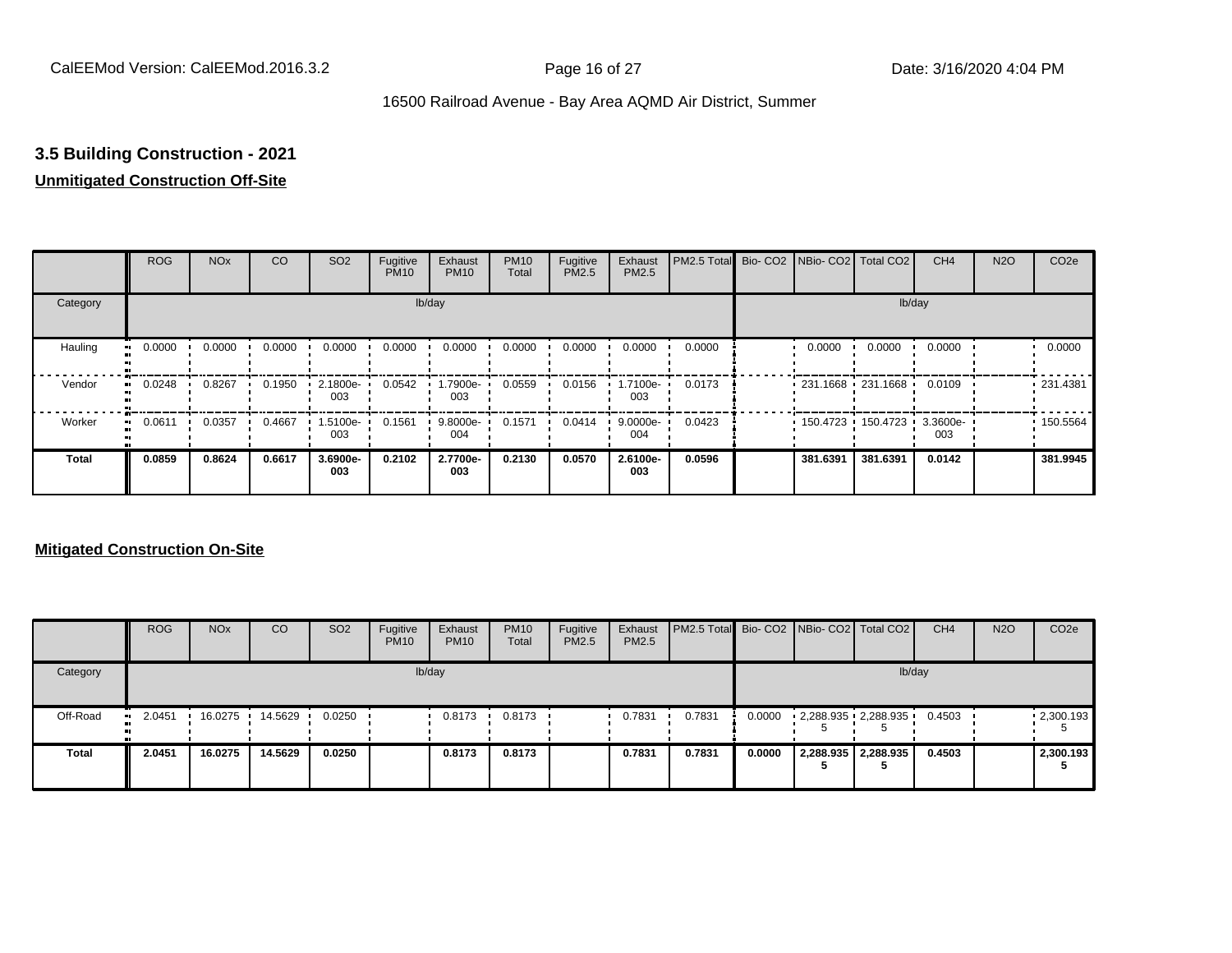## **3.5 Building Construction - 2021**

## **Mitigated Construction Off-Site**

|                      | <b>ROG</b>                 | <b>NO<sub>x</sub></b> | CO     | SO <sub>2</sub> | Fugitive<br><b>PM10</b> | Exhaust<br><b>PM10</b> | <b>PM10</b><br>Total | Fugitive<br>PM2.5 | Exhaust<br>PM2.5 | PM2.5 Total | Bio- CO2   NBio- CO2   Total CO2 |                     | CH <sub>4</sub> | <b>N2O</b> | CO <sub>2e</sub> |
|----------------------|----------------------------|-----------------------|--------|-----------------|-------------------------|------------------------|----------------------|-------------------|------------------|-------------|----------------------------------|---------------------|-----------------|------------|------------------|
| Category             |                            |                       |        |                 |                         | lb/day                 |                      |                   |                  |             |                                  | lb/day              |                 |            |                  |
| Hauling<br>$\bullet$ | 0.0000                     | 0.0000                | 0.0000 | 0.0000          | 0.0000                  | 0.0000                 | 0.0000               | 0.0000            | 0.0000           | 0.0000      | 0.0000                           | 0.0000              | 0.0000          |            | 0.0000           |
| Vendor               | 0.0248<br>$\bullet\bullet$ | 0.8267                | 0.1950 | 2.1800e-<br>003 | 0.0542                  | 1.7900e-<br>003        | 0.0559               | 0.0156            | .7100e-<br>003   | 0.0173      | $-231.1668 - 231.1668$           |                     | 0.0109          |            | .231.4381        |
| Worker<br>$\bullet$  | 0.0611                     | 0.0357                | 0.4667 | 1.5100e-<br>003 | 0.1561                  | 9.8000e-<br>004        | 0.1571               | 0.0414            | 9.0000e-<br>004  | 0.0423      |                                  | 150.4723 150.4723 ' | 3.3600e-<br>003 |            | .150.5564        |
| <b>Total</b>         | 0.0859                     | 0.8624                | 0.6617 | 3.6900e-<br>003 | 0.2102                  | 2.7700e-<br>003        | 0.2130               | 0.0570            | 2.6100e-<br>003  | 0.0596      | 381.6391                         | 381.6391            | 0.0142          |            | 381.9945         |

**3.6 Paving - 2021**

|              | <b>ROG</b> | <b>NO<sub>x</sub></b> | CO              | SO <sub>2</sub> | Fugitive<br><b>PM10</b> | Exhaust<br><b>PM10</b> | <b>PM10</b><br>Total | Fugitive<br><b>PM2.5</b> | Exhaust<br>PM2.5 | PM2.5 Total Bio- CO2 NBio- CO2   Total CO2 |  |                                            | CH <sub>4</sub> | <b>N2O</b> | CO <sub>2e</sub> |
|--------------|------------|-----------------------|-----------------|-----------------|-------------------------|------------------------|----------------------|--------------------------|------------------|--------------------------------------------|--|--------------------------------------------|-----------------|------------|------------------|
| Category     |            |                       |                 |                 |                         | lb/day                 |                      |                          |                  |                                            |  | lb/day                                     |                 |            |                  |
| Off-Road     | 1.0633     |                       | 10.6478 11.7756 | 0.0178          |                         | 0.5826                 | 0.5826               |                          | 0.5371           | 0.5371                                     |  | $1,709.1107 \cdot 1,709.1107 \cdot 0.5417$ |                 |            | 1,722.652        |
| Paving       | 0.0111     |                       |                 |                 |                         | 0.0000                 | 0.0000               |                          | 0.0000           | 0.0000                                     |  | 0.0000                                     |                 |            | 0.0000           |
| <b>Total</b> | 1.0744     | 10.6478               | 11.7756         | 0.0178          |                         | 0.5826                 | 0.5826               |                          | 0.5371           | 0.5371                                     |  | 1,709.110   1,709.110                      | 0.5417          |            | 1,722.652        |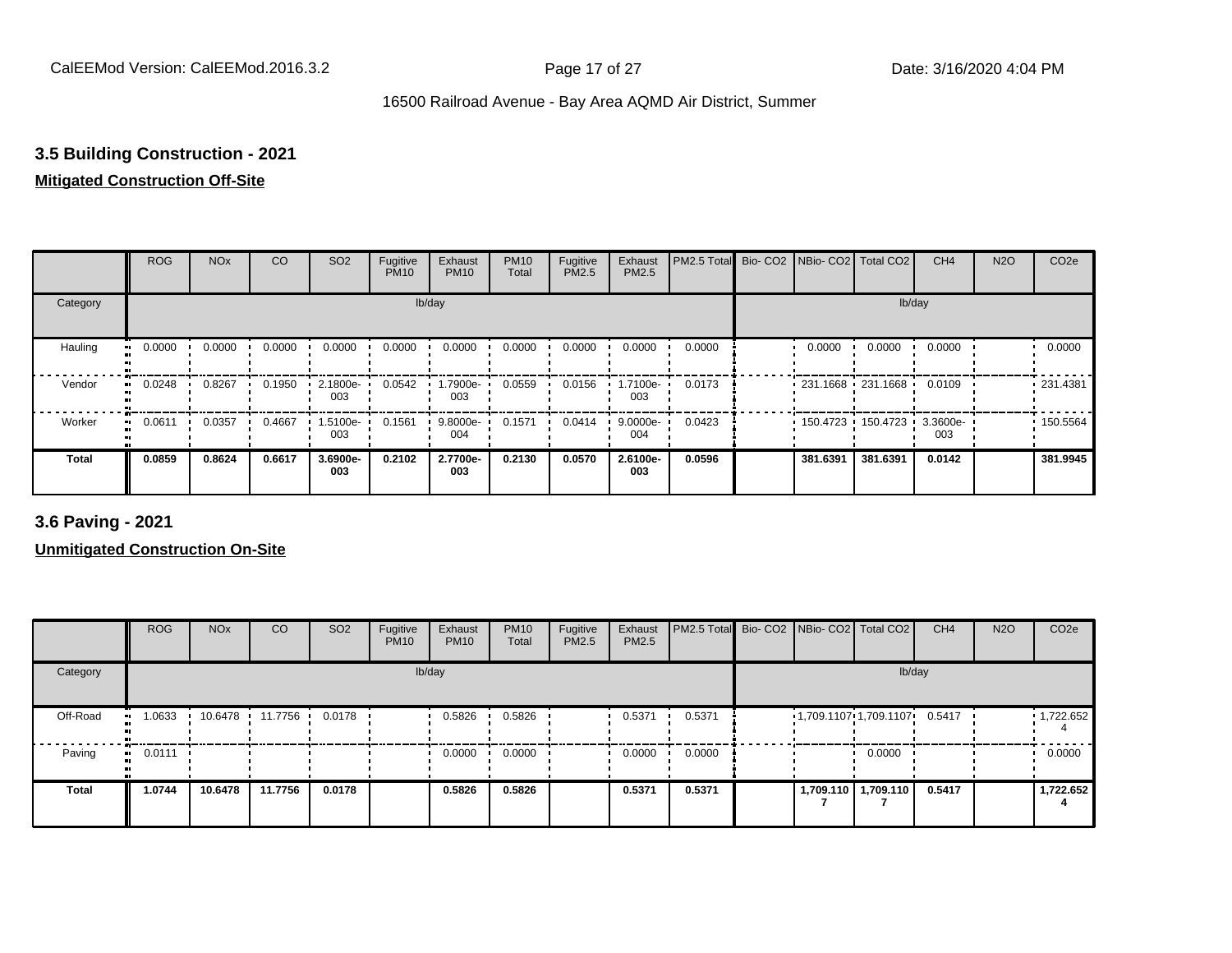## **3.6 Paving - 2021**

## **Unmitigated Construction Off-Site**

|                     | <b>ROG</b> | <b>NO<sub>x</sub></b> | CO     | SO <sub>2</sub> | Fugitive<br><b>PM10</b> | Exhaust<br><b>PM10</b> | <b>PM10</b><br>Total | Fugitive<br>PM2.5 | Exhaust<br>PM2.5 | PM2.5 Total Bio- CO2 NBio- CO2 Total CO2 |          |          | CH <sub>4</sub> | <b>N2O</b> | CO <sub>2e</sub> |
|---------------------|------------|-----------------------|--------|-----------------|-------------------------|------------------------|----------------------|-------------------|------------------|------------------------------------------|----------|----------|-----------------|------------|------------------|
| Category            |            |                       |        |                 |                         | lb/day                 |                      |                   |                  |                                          |          | lb/day   |                 |            |                  |
| Hauling             | 0.0000     | 0.0000                | 0.0000 | 0.0000          | 0.0000                  | 0.0000                 | 0.0000               | 0.0000            | 0.0000           | 0.0000                                   | 0.0000   | 0.0000   | 0.0000          |            | 0.0000           |
| Vendor<br>$\bullet$ | 0.0000     | 0.0000                | 0.0000 | 0.0000          | 0.0000                  | 0.0000                 | 0.0000               | 0.0000            | 0.0000           | 0.0000                                   | 0.0000   | 0.0000   | 0.0000          |            | 0.0000           |
| Worker<br>$\bullet$ | 0.0482     | 0.0282                | 0.3685 | .1900e-<br>003  | 0.1232                  | 7.8000e-<br>004        | 0.1240               | 0.0327            | 7.1000e-<br>004  | 0.0334                                   | 118.7939 | 118.7939 | 2.6600e-<br>003 |            | 118.8603         |
| <b>Total</b>        | 0.0482     | 0.0282                | 0.3685 | 1.1900e-<br>003 | 0.1232                  | 7.8000e-<br>004        | 0.1240               | 0.0327            | 7.1000e-<br>004  | 0.0334                                   | 118.7939 | 118.7939 | 2.6600e-<br>003 |            | 118.8603         |

|          | <b>ROG</b>   | <b>NO<sub>x</sub></b> | <b>CO</b>       | SO <sub>2</sub> | Fugitive<br><b>PM10</b> | Exhaust<br><b>PM10</b> | <b>PM10</b><br>Total | Fugitive<br><b>PM2.5</b> | Exhaust<br><b>PM2.5</b> | <b>PM2.5 Total</b> Bio- CO2 NBio- CO2 Total CO2 |        |                              |                     | CH <sub>4</sub> | <b>N2O</b> | CO <sub>2e</sub>  |
|----------|--------------|-----------------------|-----------------|-----------------|-------------------------|------------------------|----------------------|--------------------------|-------------------------|-------------------------------------------------|--------|------------------------------|---------------------|-----------------|------------|-------------------|
| Category |              |                       |                 |                 |                         | lb/day                 |                      |                          |                         |                                                 |        |                              | lb/day              |                 |            |                   |
| Off-Road | 1.0633<br>   |                       | 10.6478 11.7756 | 0.0178          |                         | 0.5826                 | 0.5826               |                          | 0.5371                  | 0.5371                                          | 0.0000 | 1,709.1107 1,709.1107 0.5417 |                     |                 |            | $\cdot$ 1,722.652 |
| Paving   | 0.0111<br>ш. |                       |                 |                 |                         | 0.0000                 | 0.0000               |                          | 0.0000                  | 0.0000                                          |        |                              | 0.0000              |                 |            | 0.0000            |
| Total    | 1.0744       | 10.6478               | 11.7756         | 0.0178          |                         | 0.5826                 | 0.5826               |                          | 0.5371                  | 0.5371                                          | 0.0000 |                              | 1,709.110 1,709.110 | 0.5417          |            | 1,722.652         |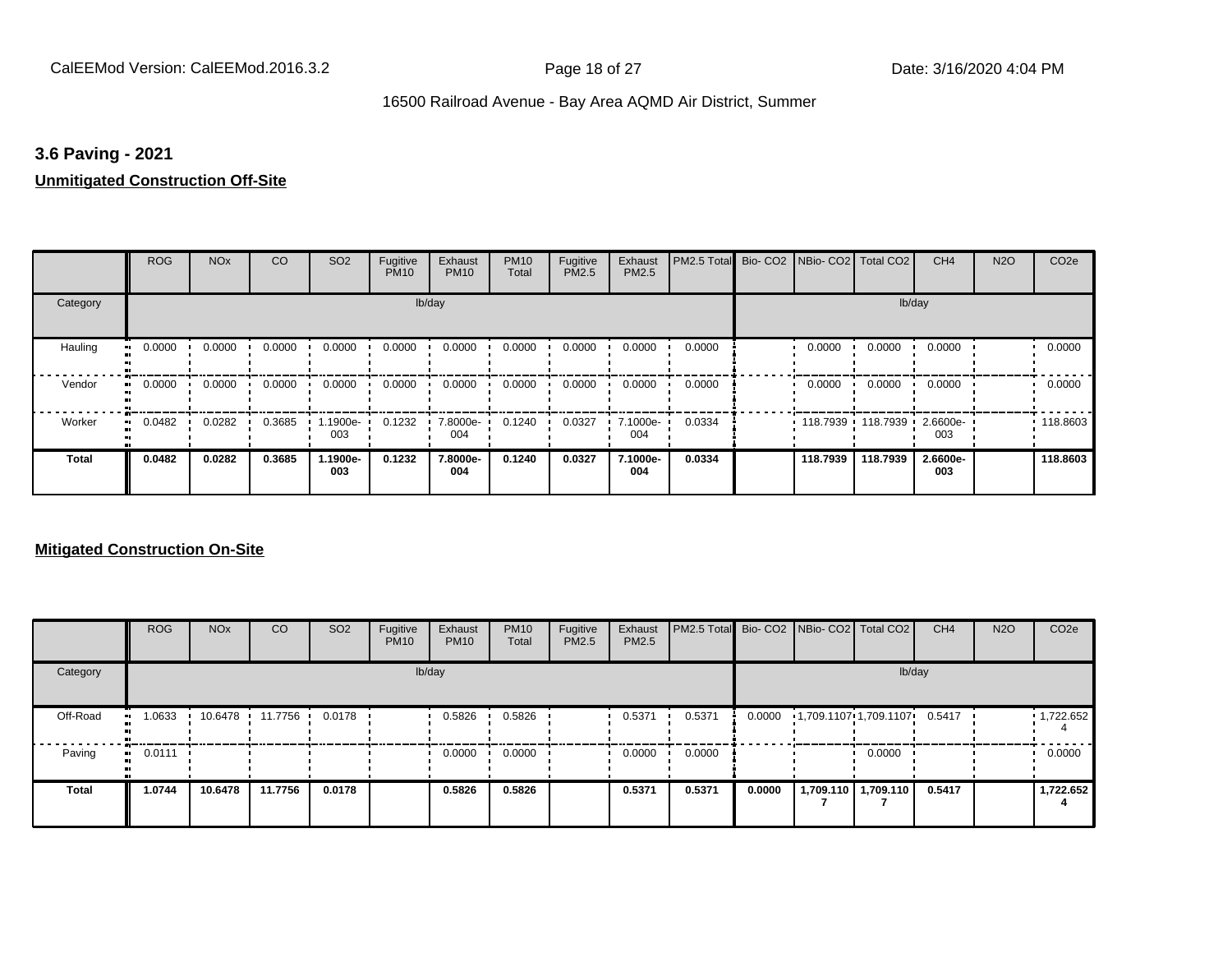## **3.6 Paving - 2021**

#### **Mitigated Construction Off-Site**

|                     | <b>ROG</b> | <b>NO<sub>x</sub></b> | CO     | SO <sub>2</sub> | Fugitive<br><b>PM10</b> | Exhaust<br><b>PM10</b> | <b>PM10</b><br>Total | Fugitive<br>PM2.5 | Exhaust<br>PM2.5 | PM2.5 Total | Bio- CO2   NBio- CO2   Total CO2 |                   | CH <sub>4</sub> | <b>N2O</b> | CO <sub>2e</sub> |
|---------------------|------------|-----------------------|--------|-----------------|-------------------------|------------------------|----------------------|-------------------|------------------|-------------|----------------------------------|-------------------|-----------------|------------|------------------|
| Category            |            |                       |        |                 | lb/day                  |                        |                      |                   |                  |             |                                  | lb/day            |                 |            |                  |
| Hauling             | 0.0000     | 0.0000                | 0.0000 | 0.0000          | 0.0000                  | 0.0000                 | 0.0000               | 0.0000            | 0.0000           | 0.0000      | 0.0000                           | 0.0000            | 0.0000          |            | 0.0000           |
| Vendor<br>$\bullet$ | 0.0000     | 0.0000                | 0.0000 | 0.0000          | 0.0000                  | 0.0000                 | 0.0000               | 0.0000            | 0.0000           | 0.0000      | 0.0000                           | 0.0000            | 0.0000          |            | 0.0000           |
| Worker<br>$\bullet$ | 0.0482     | 0.0282                | 0.3685 | .1900e-<br>003  | 0.1232                  | 7.8000e-<br>004        | 0.1240               | 0.0327            | 7.1000e-<br>004  | 0.0334      |                                  | 118.7939 118.7939 | 2.6600e-<br>003 |            | .118.8603        |
| <b>Total</b>        | 0.0482     | 0.0282                | 0.3685 | -.1900e<br>003  | 0.1232                  | 7.8000e-<br>004        | 0.1240               | 0.0327            | 7.1000e-<br>004  | 0.0334      | 118.7939                         | 118.7939          | 2.6600e-<br>003 |            | 118,8603         |

**3.7 Architectural Coating - 2021**

|                 | <b>ROG</b>          | <b>NO<sub>x</sub></b> | CO     | SO <sub>2</sub>    | Fugitive<br><b>PM10</b> | Exhaust<br><b>PM10</b> | <b>PM10</b><br>Total | Fugitive<br><b>PM2.5</b> | Exhaust<br><b>PM2.5</b> | PM2.5 Total Bio- CO2 NBio- CO2 Total CO2 |          |                     | CH <sub>4</sub> | <b>N2O</b> | CO <sub>2e</sub> |
|-----------------|---------------------|-----------------------|--------|--------------------|-------------------------|------------------------|----------------------|--------------------------|-------------------------|------------------------------------------|----------|---------------------|-----------------|------------|------------------|
| Category        |                     |                       |        |                    |                         | lb/day                 |                      |                          |                         |                                          |          |                     | lb/day          |            |                  |
| Archit. Coating | 2.0301              |                       |        |                    |                         | 0.0000                 | 0.0000               |                          | 0.0000                  | 0.0000                                   |          | 0.0000              |                 |            | 0.0000           |
| Off-Road        | 0.2189<br>$\bullet$ | .5268                 | 1.8176 | $-2.9700e-$<br>003 |                         | 0.0941                 | 0.0941               |                          | 0.0941                  | 0.0941                                   |          | 281.4481 281.4481 ' | 0.0193          |            | .281.9309        |
| <b>Total</b>    | 2.2490              | 1.5268                | 1.8176 | 2.9700e-<br>003    |                         | 0.0941                 | 0.0941               |                          | 0.0941                  | 0.0941                                   | 281.4481 | 281.4481            | 0.0193          |            | 281.9309         |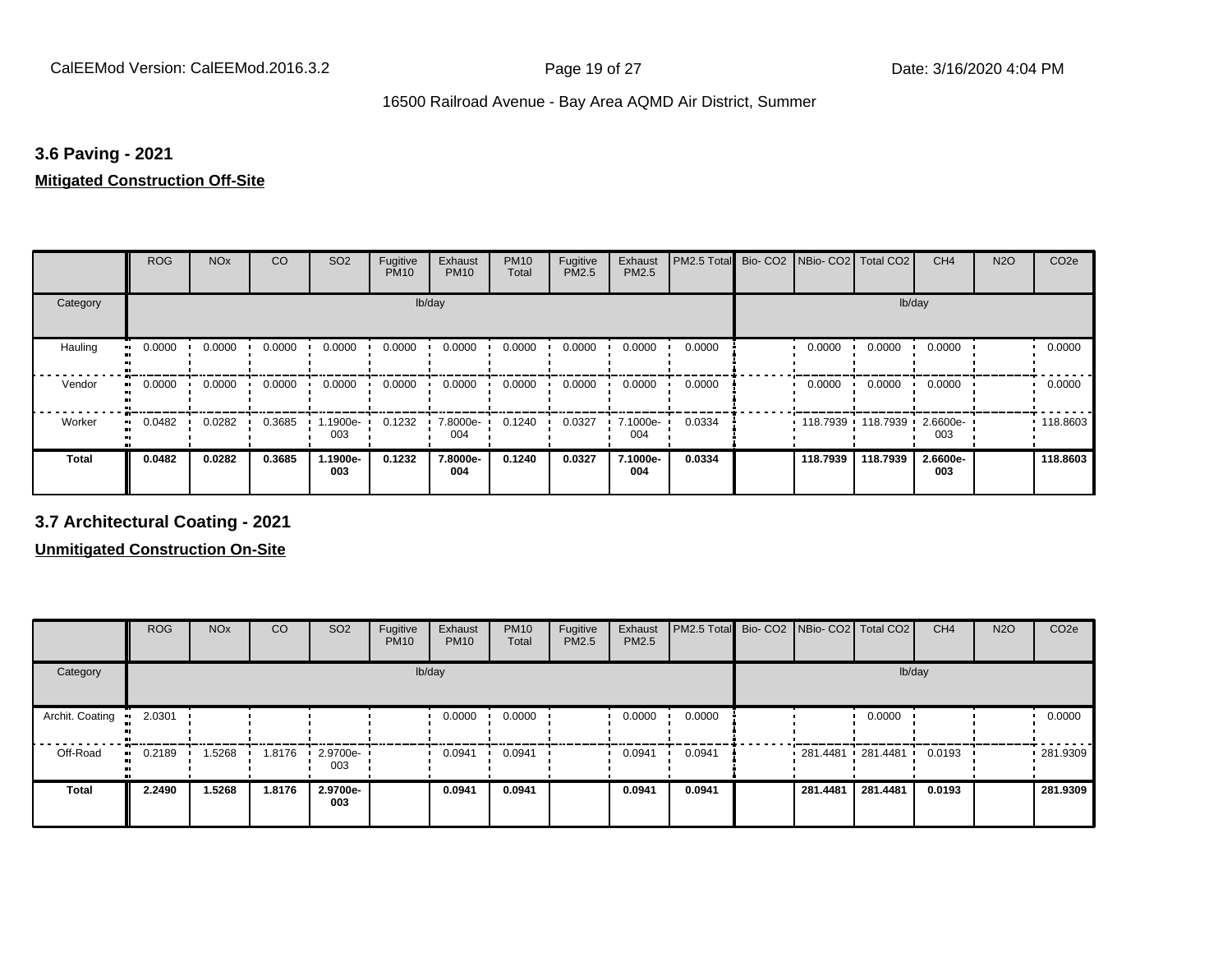# **3.7 Architectural Coating - 2021**

## **Unmitigated Construction Off-Site**

|                     | <b>ROG</b> | <b>NO<sub>x</sub></b> | CO     | SO <sub>2</sub> | Fugitive<br><b>PM10</b> | Exhaust<br><b>PM10</b> | <b>PM10</b><br>Total | Fugitive<br><b>PM2.5</b> | Exhaust<br>PM2.5 | PM2.5 Total Bio- CO2 NBio- CO2 Total CO2 |         |         | CH <sub>4</sub> | <b>N2O</b> | CO <sub>2e</sub> |
|---------------------|------------|-----------------------|--------|-----------------|-------------------------|------------------------|----------------------|--------------------------|------------------|------------------------------------------|---------|---------|-----------------|------------|------------------|
| Category            |            |                       |        |                 |                         | lb/day                 |                      |                          |                  |                                          |         |         | lb/day          |            |                  |
| Hauling<br>œ        | 0.0000     | 0.0000                | 0.0000 | 0.0000          | 0.0000                  | 0.0000                 | 0.0000               | 0.0000                   | 0.0000           | 0.0000                                   | 0.0000  | 0.0000  | 0.0000          |            | 0.0000           |
| Vendor<br>œ         | 0.0000     | 0.0000                | 0.0000 | 0.0000          | 0.0000                  | 0.0000                 | 0.0000               | 0.0000                   | 0.0000           | 0.0000                                   | 0.0000  | 0.0000  | 0.0000          |            | 0.0000           |
| Worker<br>$\bullet$ | 0.0129     | 7.5200e-<br>003       | 0.0983 | 3.2000e-<br>004 | 0.0329                  | 2.1000e-<br>004        | 0.0331               | 8.7200e-<br>003          | -9000e.<br>004   | 8.9100e-<br>003                          | 31.6784 | 31.6784 | 7.1000e-<br>004 |            | 31.6961          |
| <b>Total</b>        | 0.0129     | 7.5200e-<br>003       | 0.0983 | 3.2000e-<br>004 | 0.0329                  | 2.1000e-<br>004        | 0.0331               | 8.7200e-<br>003          | 1.9000e-<br>004  | 8.9100e-<br>003                          | 31.6784 | 31.6784 | 7.1000e-<br>004 |            | 31.6961          |

|                 | <b>ROG</b>   | <b>NO<sub>x</sub></b> | CO     | SO <sub>2</sub> | Fugitive<br><b>PM10</b> | Exhaust<br><b>PM10</b> | <b>PM10</b><br>Total | Fugitive<br><b>PM2.5</b> | Exhaust<br><b>PM2.5</b> | PM2.5 Total Bio- CO2 NBio- CO2   Total CO2 |        |                   |          | CH <sub>4</sub> | <b>N2O</b> | CO <sub>2e</sub> |
|-----------------|--------------|-----------------------|--------|-----------------|-------------------------|------------------------|----------------------|--------------------------|-------------------------|--------------------------------------------|--------|-------------------|----------|-----------------|------------|------------------|
| Category        |              |                       |        |                 |                         | lb/day                 |                      |                          |                         |                                            |        |                   |          | lb/day          |            |                  |
| Archit. Coating | 2.0301       |                       |        |                 |                         | 0.0000                 | 0.0000               |                          | 0.0000                  | 0.0000                                     |        |                   | 0.0000   |                 |            | 0.0000           |
| Off-Road        | 0.2189<br>ш. | 1.5268                | 1.8176 | 2.9700e-<br>003 |                         | 0.0941                 | 0.0941               |                          | 0.0941                  | 0.0941                                     | 0.0000 | 281.4481 281.4481 |          | 0.0193          |            | .281.9309        |
| Total           | 2.2490       | 1.5268                | 1.8176 | 2.9700e-<br>003 |                         | 0.0941                 | 0.0941               |                          | 0.0941                  | 0.0941                                     | 0.0000 | 281.4481          | 281.4481 | 0.0193          |            | 281.9309         |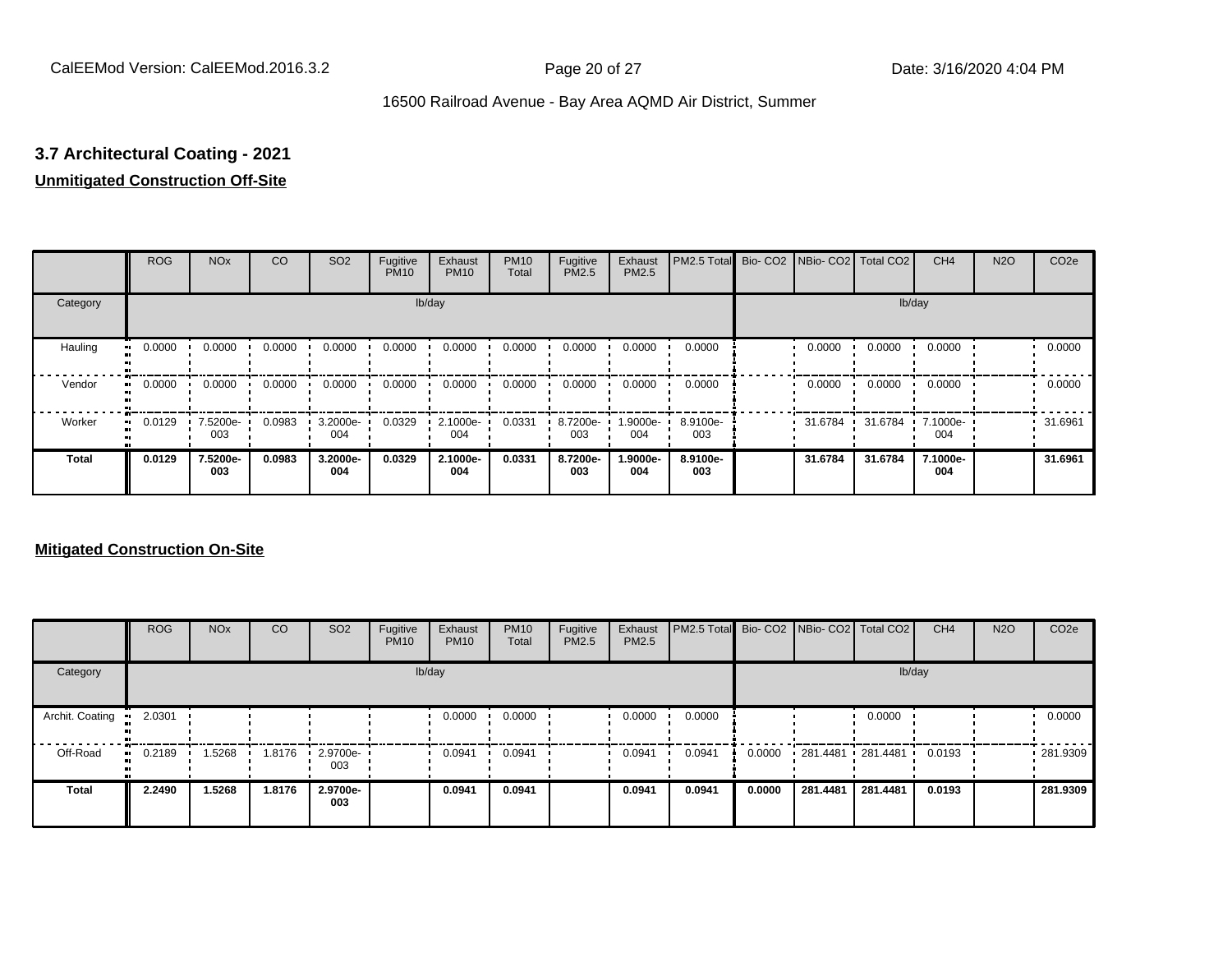# **3.7 Architectural Coating - 2021**

## **Mitigated Construction Off-Site**

|              | <b>ROG</b> | <b>NO<sub>x</sub></b> | CO     | SO <sub>2</sub> | Fugitive<br><b>PM10</b> | Exhaust<br><b>PM10</b> | <b>PM10</b><br>Total | Fugitive<br>PM2.5 | Exhaust<br>PM2.5 | PM2.5 Total     | Bio- CO2   NBio- CO2   Total CO2 |         | CH <sub>4</sub> | <b>N2O</b> | CO <sub>2e</sub> |
|--------------|------------|-----------------------|--------|-----------------|-------------------------|------------------------|----------------------|-------------------|------------------|-----------------|----------------------------------|---------|-----------------|------------|------------------|
| Category     |            |                       |        |                 |                         | lb/day                 |                      |                   |                  |                 |                                  | lb/day  |                 |            |                  |
| Hauling      | 0.0000     | 0.0000                | 0.0000 | 0.0000          | 0.0000                  | 0.0000                 | 0.0000               | 0.0000            | 0.0000           | 0.0000          | 0.0000                           | 0.0000  | 0.0000          |            | 0.0000           |
| Vendor       | 0.0000     | 0.0000                | 0.0000 | 0.0000          | 0.0000                  | 0.0000                 | 0.0000               | 0.0000            | 0.0000           | 0.0000          | 0.0000                           | 0.0000  | 0.0000          |            | 0.0000           |
| Worker       | 0.0129     | 7.5200e-<br>003       | 0.0983 | 3.2000e-<br>004 | 0.0329                  | 2.1000e-<br>004        | 0.0331               | 8.7200e-<br>003   | .9000e-<br>004   | 8.9100e-<br>003 | 31.6784                          | 31.6784 | 7.1000e-<br>004 |            | 31.6961          |
| <b>Total</b> | 0.0129     | 7.5200e-<br>003       | 0.0983 | 3.2000e-<br>004 | 0.0329                  | 2.1000e-<br>004        | 0.0331               | 8.7200e-<br>003   | -9000e.<br>004   | 8.9100e-<br>003 | 31.6784                          | 31.6784 | 7.1000e-<br>004 |            | 31.6961          |

## **4.0 Operational Detail - Mobile**

## **4.1 Mitigation Measures Mobile**

Increase Transit Accessibility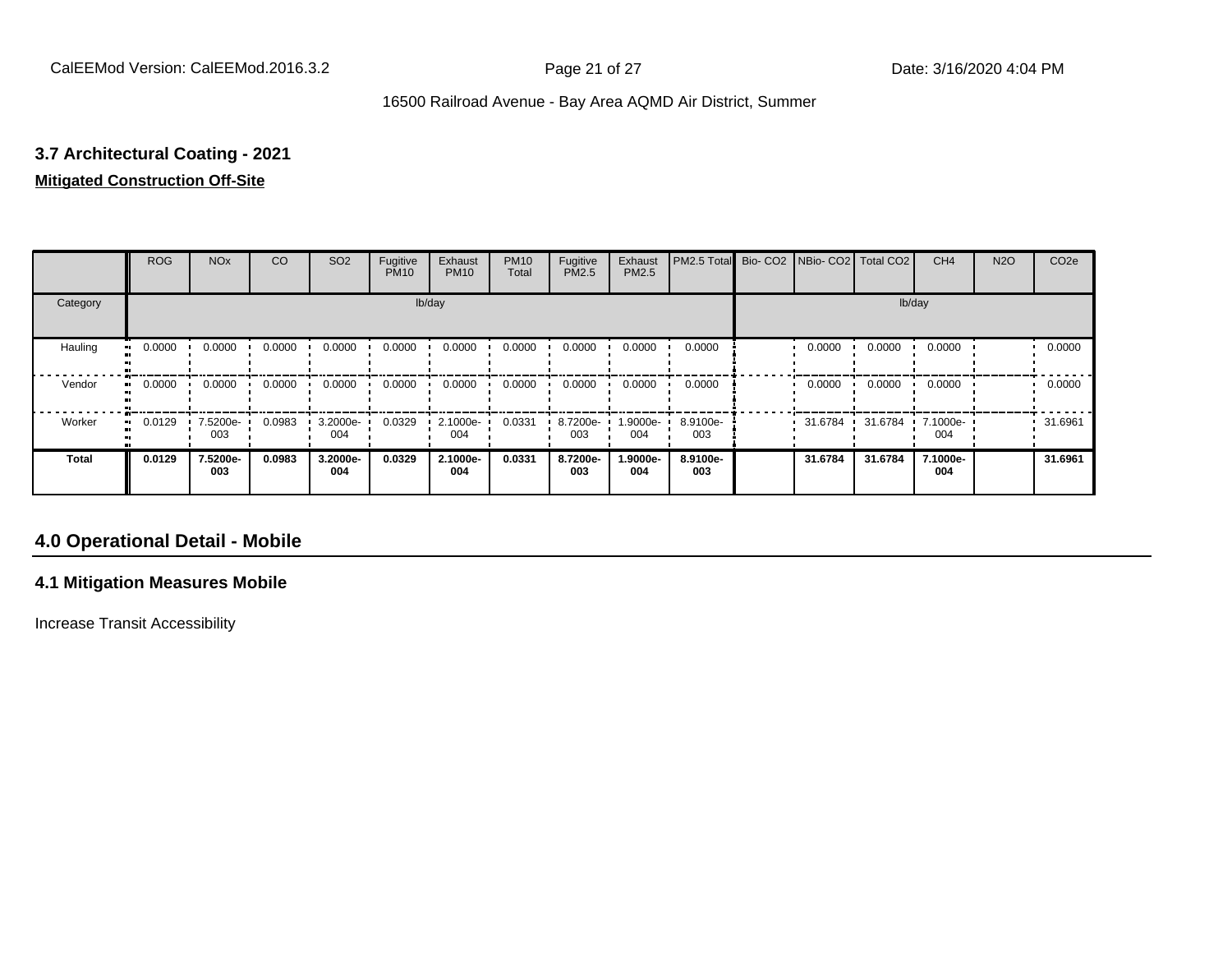|             | <b>ROG</b> | <b>NO<sub>x</sub></b> | CO     | SO <sub>2</sub> | Fugitive<br><b>PM10</b> | Exhaust<br><b>PM10</b> | <b>PM10</b><br>Total | Fugitive<br><b>PM2.5</b> | Exhaust<br>PM2.5 | <b>PM2.5 Total</b> Bio- CO2 NBio- CO2 Total CO2 |  |                           | CH <sub>4</sub> | <b>N2O</b> | CO <sub>2e</sub> |
|-------------|------------|-----------------------|--------|-----------------|-------------------------|------------------------|----------------------|--------------------------|------------------|-------------------------------------------------|--|---------------------------|-----------------|------------|------------------|
| Category    |            |                       |        |                 |                         | lb/day                 |                      |                          |                  |                                                 |  | lb/day                    |                 |            |                  |
| Mitigated   | 0.2361     | 0.9027                | 2.6103 | 0.0101          | 0.8924                  | 7.7200e-<br>003        | 0.9001               | 0.2387                   | 7.2100e-<br>003  | 0.2460                                          |  | $1,017.924$ $1,017.924$ . | 0.0328          |            | 1,018.744        |
| Unmitigated | 0.2431     | 0.9418                | 2.7918 | 0.0109          | 0.9683                  | 8.3000e-<br>003        | 0.9766               | 0.2591                   | 7.7600e-<br>003  | 0.2668                                          |  | 1,098.950 1,098.950       | 0.0350          |            | .1,099.824       |

## **4.2 Trip Summary Information**

|                             |         | Average Daily Trip Rate |        | Unmitigated | <b>Mitigated</b>  |
|-----------------------------|---------|-------------------------|--------|-------------|-------------------|
| Land Use                    | Weekdav | Saturdav                | Sunday | Annual VMT  | <b>Annual VMT</b> |
| General Light Industry<br>. | 156.13  | 29.57                   | 15.23  | 344,269     | 317,282           |
| Parking Lot                 | 0.00    | 0.00                    | 0.00   |             |                   |
| Total                       | 156.13  | 29.57                   | 15.23  | 344,269     | 317,282           |

## **4.3 Trip Type Information**

|                               |                            | <b>Miles</b> |      |       | Trip % |                                               |         | Trip Purpose %  |         |
|-------------------------------|----------------------------|--------------|------|-------|--------|-----------------------------------------------|---------|-----------------|---------|
| Land Use                      | H-W or C-W<br>H-S or C-C I |              |      |       |        | H-O or C-NW H-W or C-W H-S or C-C H-O or C-NW | Primary | <b>Diverted</b> | Pass-by |
| <b>General Light Industry</b> | 9.50                       | 7.30         | 7.30 | 59.00 | 28.00  | 13.00                                         | 92      |                 |         |
| Parking Lot                   | 9.50                       | 7.30         | 7.30 | 0.00  | 0.00   | 0.00                                          |         |                 |         |

## **4.4 Fleet Mix**

| Land Use               | LDA      | DT1       | LDT <sub>2</sub> | <b>MDV</b> | LHD <sub>1</sub> | LHD <sub>2</sub> | <b>MHD</b> | <b>HHD</b> | OBUS     | JBUS     | <b>MCY</b> | <b>SBUS</b> | <b>MH</b> |
|------------------------|----------|-----------|------------------|------------|------------------|------------------|------------|------------|----------|----------|------------|-------------|-----------|
| General Light Industry | 0.578638 | 0.0387751 | .193686          | 0.110919i  | 0.015677         | 0.005341         | 0.018293   | 0.026358   | 0.00264  | 0.002200 | 0.005832   | 0.000891    | 0.000749  |
| Parking Lot            | 0.578638 | 0.038775  | .193686          | 0.110919   | 0.015677         | 0.005341         | 0.018293   | 0.026358   | 0.002641 | 0.002200 | 0.005832   | 0.000891    | 0.000749  |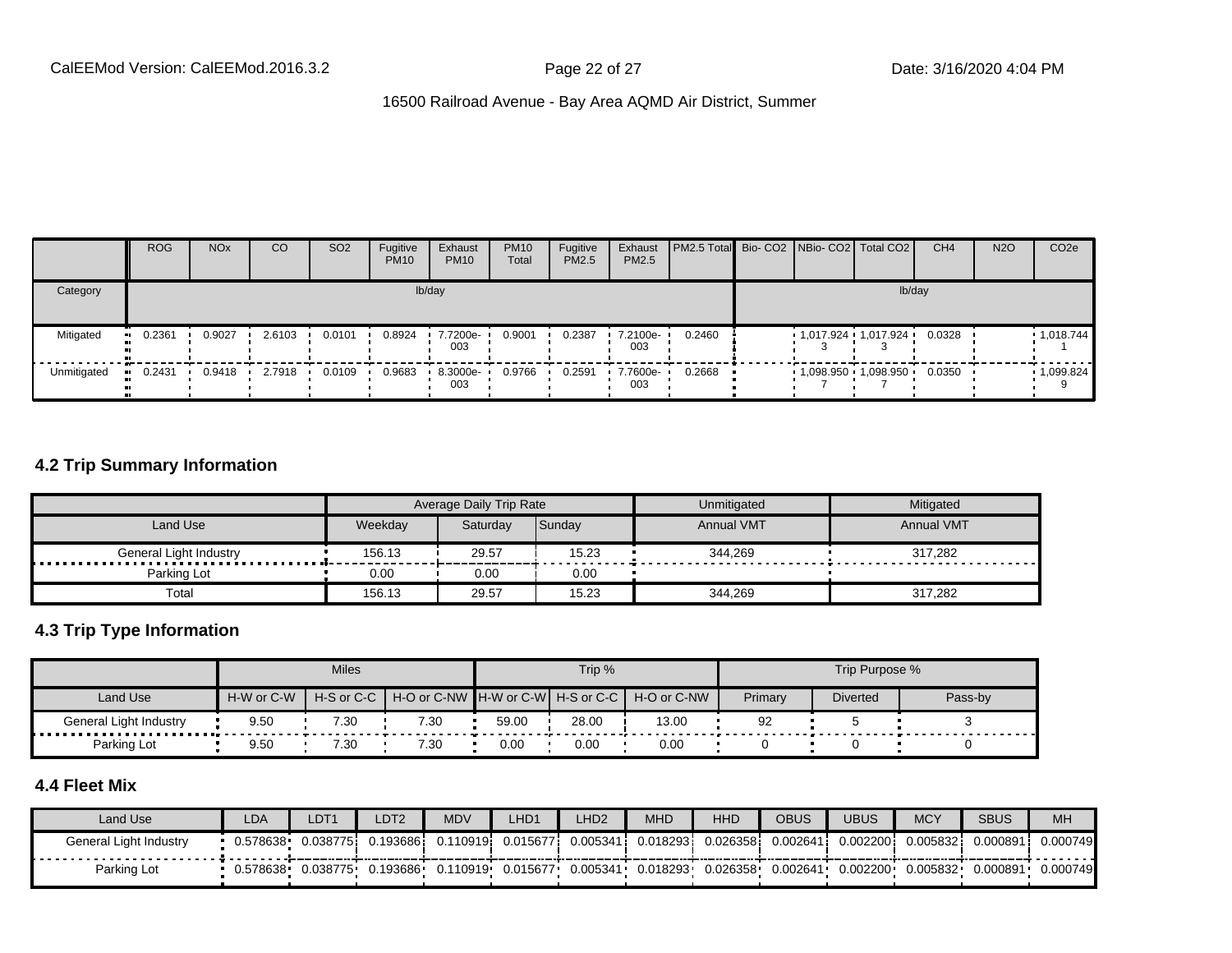## **5.0 Energy Detail**

Historical Energy Use: N

## **5.1 Mitigation Measures Energy**

Exceed Title 24

Kilowatt Hours of Renewable Electricity Generated

|                           | <b>ROG</b> | <b>NO<sub>x</sub></b> | CO     | SO <sub>2</sub>    | Fugitive<br><b>PM10</b> | Exhaust<br><b>PM10</b> | <b>PM10</b><br>Total | Fugitive<br>PM2.5 | Exhaust<br>PM2.5  | <b>PM2.5 Total Bio-CO2 NBio-CO2 Total CO2</b> |  |                         | CH <sub>4</sub> | <b>N2O</b>                          | CO <sub>2e</sub> |
|---------------------------|------------|-----------------------|--------|--------------------|-------------------------|------------------------|----------------------|-------------------|-------------------|-----------------------------------------------|--|-------------------------|-----------------|-------------------------------------|------------------|
| Category                  |            |                       |        |                    |                         | lb/day                 |                      |                   |                   |                                               |  | lb/day                  |                 |                                     |                  |
| NaturalGas<br>Mitigated   | 0.0136     | 0.1231                | 0.1034 | 7.4000e- •<br>004  |                         | 9.3600e-<br>003        | 9.3600e-<br>003      |                   | $9.3600e-$<br>003 | 9.3600e-<br>003                               |  | - 147.7714 - 147.7714 - | 003             | 2.8300e- 1 2.7100e- 148.6495<br>003 |                  |
| NaturalGas<br>Unmitigated | 0.0175     | 0.1587                | 0.1333 | $9.5000e -$<br>004 |                         | 0.0121                 | 0.0121               |                   | 0.0121            | 0.0121                                        |  | $190.4632$ 190.4632     | 003             | 3.6500e- 3.4900e- 191.5950<br>003   |                  |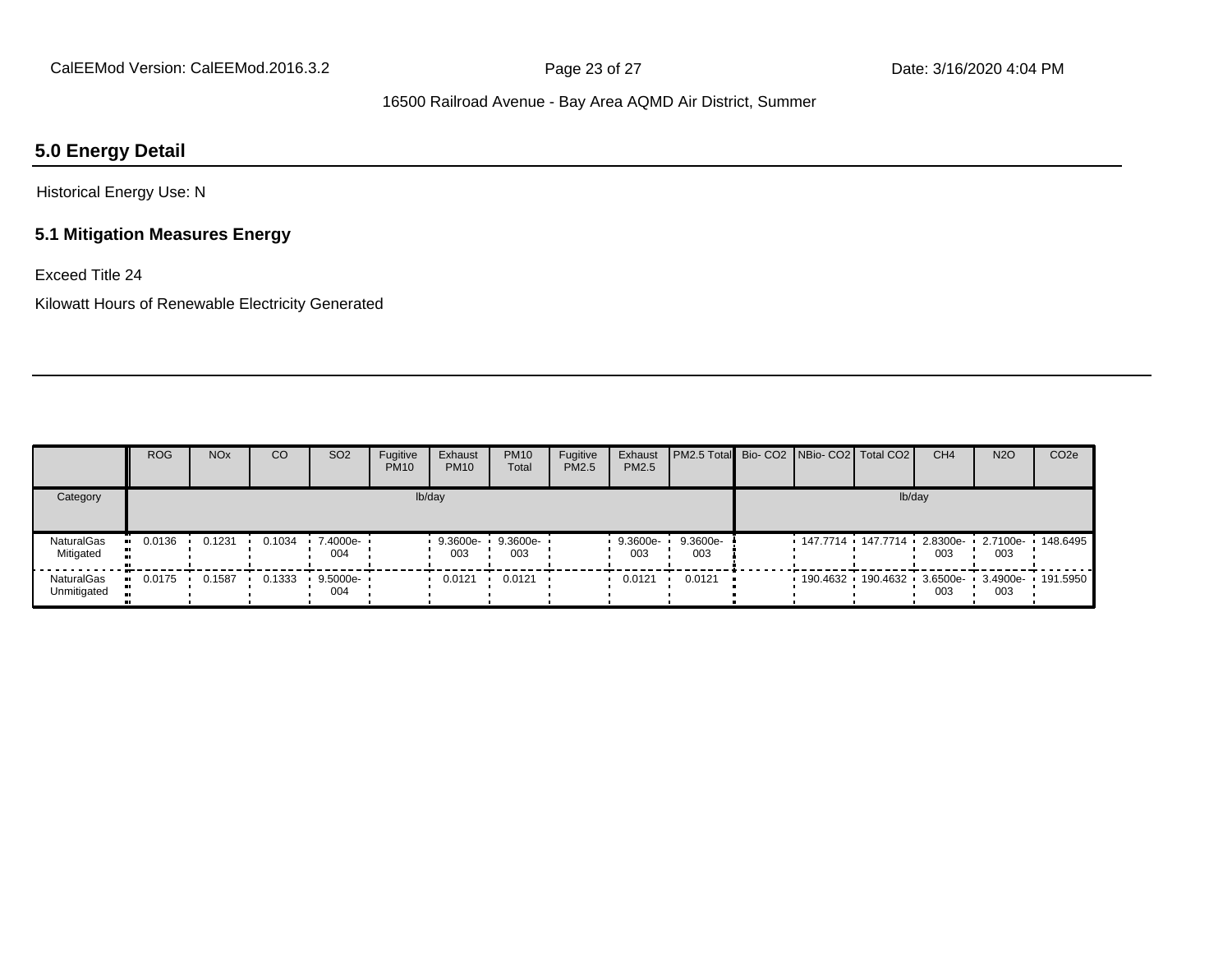# **5.2 Energy by Land Use - NaturalGas**

**Unmitigated**

|                           | NaturalGa<br>s Use | <b>ROG</b> | <b>NO<sub>x</sub></b> | CO     | SO <sub>2</sub> | Fugitive<br><b>PM10</b> | Exhaust<br><b>PM10</b> | <b>PM10</b><br>Total | Fugitive<br>PM2.5 | Exhaust<br>PM2.5 | PM2.5 Total Bio- CO2 NBio- CO2 Total CO2 |                                              |          | CH <sub>4</sub> | <b>N2O</b>      | CO <sub>2e</sub> |
|---------------------------|--------------------|------------|-----------------------|--------|-----------------|-------------------------|------------------------|----------------------|-------------------|------------------|------------------------------------------|----------------------------------------------|----------|-----------------|-----------------|------------------|
| Land Use                  | kBTU/yr            |            |                       |        |                 |                         | lb/day                 |                      |                   |                  |                                          |                                              |          | lb/day          |                 |                  |
| General Light<br>Industry | 1618.94            | 0.0175     | 0.1587                | 0.1333 | 9.5000e-<br>004 |                         | 0.0121                 | 0.0121               |                   | 0.0121           | 0.0121                                   | 190.4632 190.4632 3.6500e- 3.4900e- 191.5950 |          | 003             | 003             |                  |
| Parking Lot               | 0                  | 0.0000     | 0.0000                | 0.0000 | 0.0000          |                         | 0.0000                 | 0.0000               |                   | 0.0000           | 0.0000                                   | 0.0000                                       | 0.0000   | 0.0000          | 0.0000          | 0.0000           |
| <b>Total</b>              |                    | 0.0175     | 0.1587                | 0.1333 | 9.5000e-<br>004 |                         | 0.0121                 | 0.0121               |                   | 0.0121           | 0.0121                                   | 190.4632                                     | 190.4632 | 3.6500e-<br>003 | 3.4900e-<br>003 | 191.5950         |

#### **Mitigated**

|                           | NaturalGa<br>s Use | <b>ROG</b>   | <b>NO<sub>x</sub></b> | CO     | SO <sub>2</sub> | Fugitive<br><b>PM10</b> | Exhaust<br><b>PM10</b> | <b>PM10</b><br>Total | Fugitive<br>PM2.5 | Exhaust<br>PM2.5 | PM2.5 Total Bio- CO2 NBio- CO2 Total CO2 |          |                                                       | CH <sub>4</sub> | <b>N2O</b>      | CO <sub>2e</sub> |
|---------------------------|--------------------|--------------|-----------------------|--------|-----------------|-------------------------|------------------------|----------------------|-------------------|------------------|------------------------------------------|----------|-------------------------------------------------------|-----------------|-----------------|------------------|
| Land Use                  | kBTU/yr            |              |                       |        |                 |                         | lb/day                 |                      |                   |                  |                                          |          | lb/day                                                |                 |                 |                  |
| General Light<br>Industry | 1.25606            | 0.0136       | 0.1231                | 0.1034 | 7.4000e-<br>004 |                         | 9.3600e-<br>003        | 9.3600e-<br>003      |                   | 9.3600e-<br>003  | 9.3600e-<br>003                          |          | $147.7714$ $147.7714$ $2.8300e$ $12.7100e$ $148.6495$ | 003             | 003             |                  |
| Parking Lot               | 0                  | 0.0000<br>ш. | 0.0000                | 0.0000 | 0.0000          |                         | 0.0000                 | 0.0000               |                   | 0.0000           | 0.0000                                   | 0.0000   | 0.0000                                                | 0.0000          | 0.0000          | 0.0000           |
| <b>Total</b>              |                    | 0.0136       | 0.1231                | 0.1034 | 7.4000e-<br>004 |                         | 9.3600e-<br>003        | 9.3600e-<br>003      |                   | 9.3600e-<br>003  | 9.3600e-<br>003                          | 147.7714 | 147.7714                                              | 2.8300e-<br>003 | 2.7100e-<br>003 | 148.6495         |

## **6.0 Area Detail**

**6.1 Mitigation Measures Area**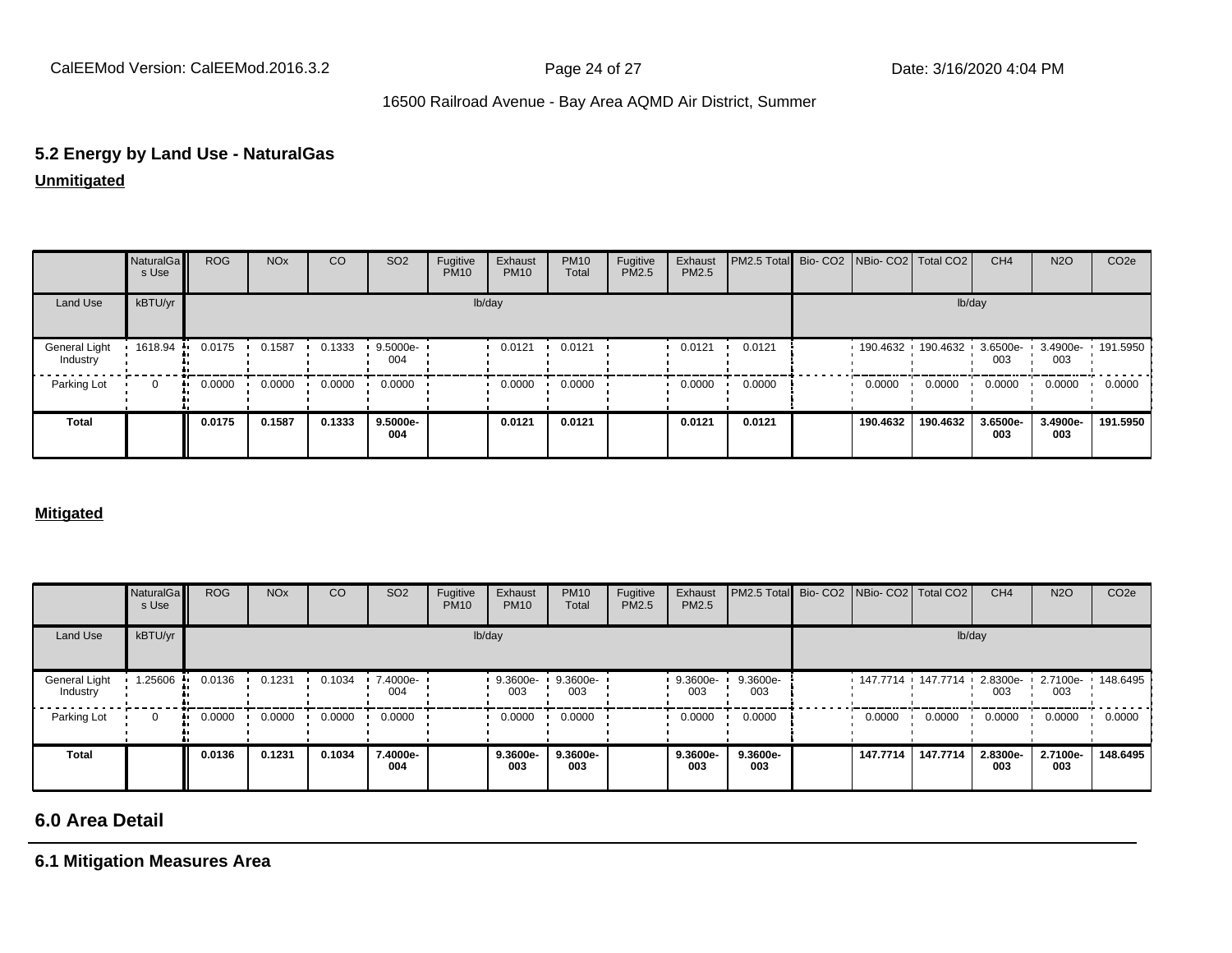|             | <b>ROG</b>   | <b>NO<sub>x</sub></b>    | <b>CO</b>       | SO <sub>2</sub> | Fugitive<br><b>PM10</b> | Exhaust<br><b>PM10</b>          | <b>PM10</b><br>Total | Fugitive<br><b>PM2.5</b> | Exhaust<br>PM2.5 | <b>PM2.5 Total</b> Bio- CO2 NBio- CO2 Total CO2 |        |        | CH <sub>4</sub> | <b>N2O</b> | CO <sub>2e</sub> |
|-------------|--------------|--------------------------|-----------------|-----------------|-------------------------|---------------------------------|----------------------|--------------------------|------------------|-------------------------------------------------|--------|--------|-----------------|------------|------------------|
| Category    |              |                          |                 |                 |                         | lb/day                          |                      |                          |                  |                                                 |        | lb/day |                 |            |                  |
| Mitigated   | 0.5554<br>ш. | 8.0000e-<br>005          | 8.4100e-<br>003 | 0.0000          |                         | $3.0000e -$<br>005              | 3.0000e-<br>005      |                          | 3.0000e-<br>005  | 3.0000e-<br>005                                 | 0.0180 | 0.0180 | 5.0000e-<br>005 |            | 0.0192           |
| Unmitigated | 0.5554       | 8.0000e- 8.4100e-<br>005 | 003             | 0.0000          |                         | $\cdot$ 3.0000e- $\cdot$<br>005 | 3.0000e-<br>005      |                          | 3.0000e-<br>005  | 3.0000e-<br>005                                 | 0.0180 | 0.0180 | 5.0000e-<br>005 |            | 0.0192           |

## **6.2 Area by SubCategory**

**Unmitigated**

|                          | <b>ROG</b>      | <b>NO<sub>x</sub></b>    | CO              | SO <sub>2</sub> | Fugitive<br><b>PM10</b> | Exhaust<br><b>PM10</b> | <b>PM10</b><br>Total | Fugitive<br>PM2.5 | Exhaust<br>PM2.5 | PM2.5 Total Bio- CO2 NBio- CO2 Total CO2 |        |        | CH <sub>4</sub> | <b>N2O</b> | CO <sub>2e</sub> |
|--------------------------|-----------------|--------------------------|-----------------|-----------------|-------------------------|------------------------|----------------------|-------------------|------------------|------------------------------------------|--------|--------|-----------------|------------|------------------|
| SubCategory              |                 |                          |                 |                 | lb/day                  |                        |                      |                   |                  |                                          |        | lb/day |                 |            |                  |
| Architectural<br>Coating | 0.0667          |                          |                 |                 |                         | 0.0000                 | 0.0000               |                   | 0.0000           | 0.0000                                   |        | 0.0000 |                 |            | 0.0000           |
| Consumer<br>Products     | 0.4879          |                          |                 |                 |                         | 0.0000                 | 0.0000               |                   | 0.0000           | 0.0000                                   |        | 0.0000 |                 |            | 0.0000           |
| Landscaping              | 7.8000e-<br>004 | 8.0000e- 8.4100e-<br>005 | 003             | 0.0000          |                         | 3.0000e-<br>005        | 3.0000e-<br>005      |                   | 3.0000e-<br>005  | 3.0000e-<br>005                          | 0.0180 | 0.0180 | 5.0000e-<br>005 |            | 0.0192           |
| <b>Total</b>             | 0.5554          | 8.0000e-<br>005          | 8.4100e-<br>003 | 0.0000          |                         | 3.0000e-<br>005        | 3.0000e-<br>005      |                   | 3.0000e-<br>005  | 3.0000e-<br>005                          | 0.0180 | 0.0180 | 5.0000e-<br>005 |            | 0.0192           |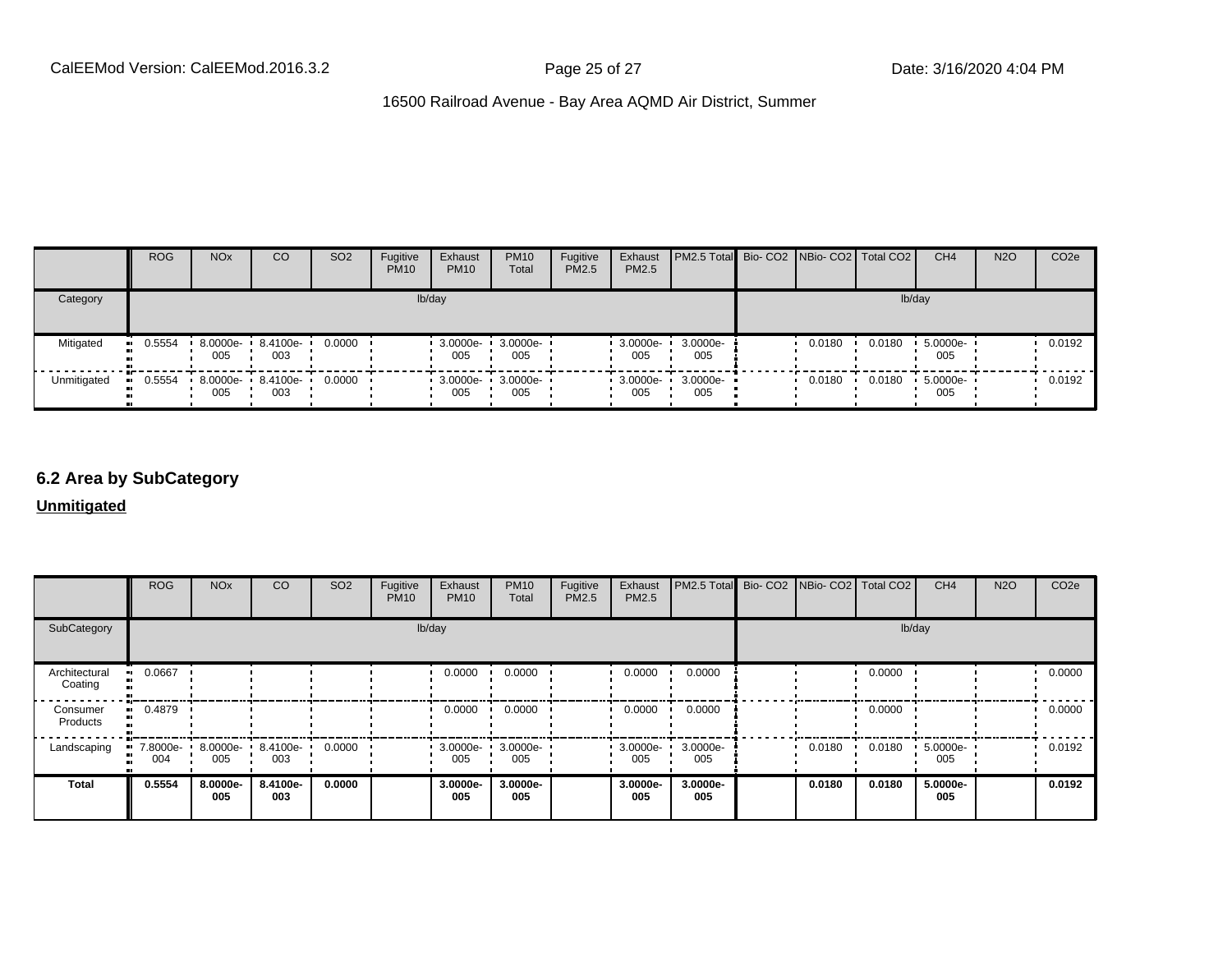## **6.2 Area by SubCategory**

**Mitigated**

|                          | <b>ROG</b>                     | <b>NO<sub>x</sub></b> | CO              | SO <sub>2</sub> | Fugitive<br><b>PM10</b> | Exhaust<br><b>PM10</b> | <b>PM10</b><br>Total | Fugitive<br>PM2.5 | Exhaust<br><b>PM2.5</b> | PM2.5 Total Bio- CO2 NBio- CO2   Total CO2 |        |        | CH <sub>4</sub> | <b>N2O</b> | CO <sub>2e</sub> |
|--------------------------|--------------------------------|-----------------------|-----------------|-----------------|-------------------------|------------------------|----------------------|-------------------|-------------------------|--------------------------------------------|--------|--------|-----------------|------------|------------------|
| SubCategory              |                                |                       |                 |                 |                         | lb/day                 |                      |                   |                         |                                            |        |        | lb/day          |            |                  |
| Architectural<br>Coating | $-0.0667$                      |                       |                 |                 |                         | 0.0000                 | 0.0000               |                   | 0.0000                  | 0.0000                                     |        | 0.0000 |                 |            | 0.0000           |
| Consumer<br>Products     | $-0.4879$                      |                       |                 |                 |                         | 0.0000                 | 0.0000               |                   | 0.0000                  | 0.0000                                     |        | 0.0000 |                 |            | 0.0000           |
| Landscaping              | $\blacksquare$ 7.8000e-<br>004 | 8.0000e-<br>005       | 8.4100e-<br>003 | 0.0000          |                         | $3.0000e -$<br>005     | 3.0000e-<br>005      |                   | 3.0000e-<br>005         | 3.0000e-<br>005                            | 0.0180 | 0.0180 | 5.0000e-<br>005 |            | 0.0192           |
| <b>Total</b>             | 0.5554                         | 8.0000e-<br>005       | 8.4100e-<br>003 | 0.0000          |                         | 3.0000e-<br>005        | 3.0000e-<br>005      |                   | 3.0000e-<br>005         | 3.0000e-<br>005                            | 0.0180 | 0.0180 | 5.0000e-<br>005 |            | 0.0192           |

## **7.0 Water Detail**

## **7.1 Mitigation Measures Water**

## **8.0 Waste Detail**

#### **8.1 Mitigation Measures Waste**

## **9.0 Operational Offroad**

| -<br>Load F<br>$\overline{\phantom{a}}$<br>Hours/Day<br>Days/Year<br>Factor<br>Number<br>Horse Power<br>Equipment Type<br><b>Fue</b><br>I ype |
|-----------------------------------------------------------------------------------------------------------------------------------------------|
|-----------------------------------------------------------------------------------------------------------------------------------------------|

## **10.0 Stationary Equipment**

**Fire Pumps and Emergency Generators**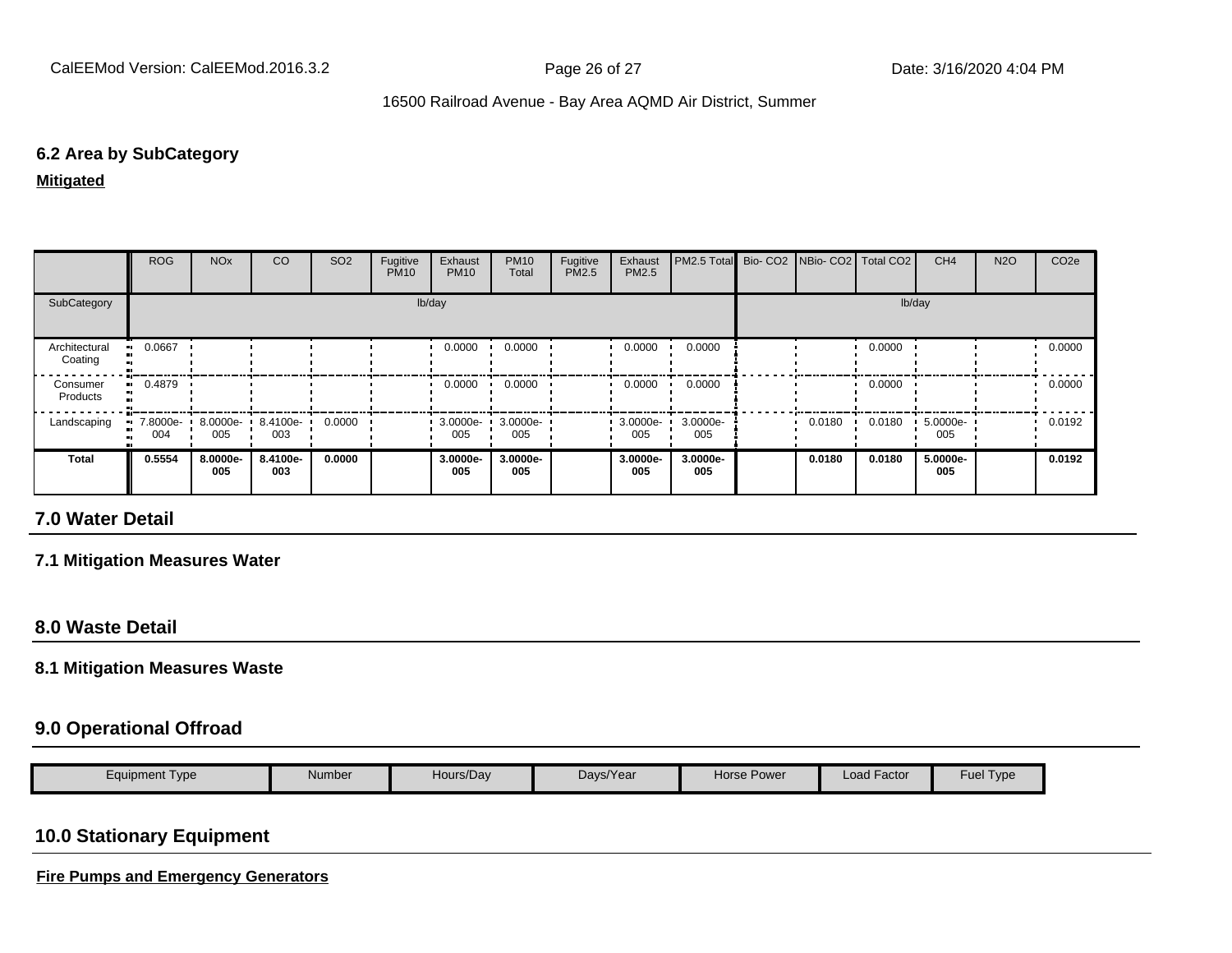| <b>Equipment Type</b>         | Number | Hours/Day      | Hours/Year      | Horse Power          | Load Factor | Fuel Type |
|-------------------------------|--------|----------------|-----------------|----------------------|-------------|-----------|
| <b>Boilers</b>                |        |                |                 |                      |             |           |
| <b>Equipment Type</b>         | Number | Heat Input/Day | Heat Input/Year | <b>Boiler Rating</b> | Fuel Type   |           |
| <b>User Defined Equipment</b> |        |                |                 |                      |             |           |
| <b>Equipment Type</b>         | Number |                |                 |                      |             |           |
|                               |        |                |                 |                      |             |           |
| <b>11.0 Vegetation</b>        |        |                |                 |                      |             |           |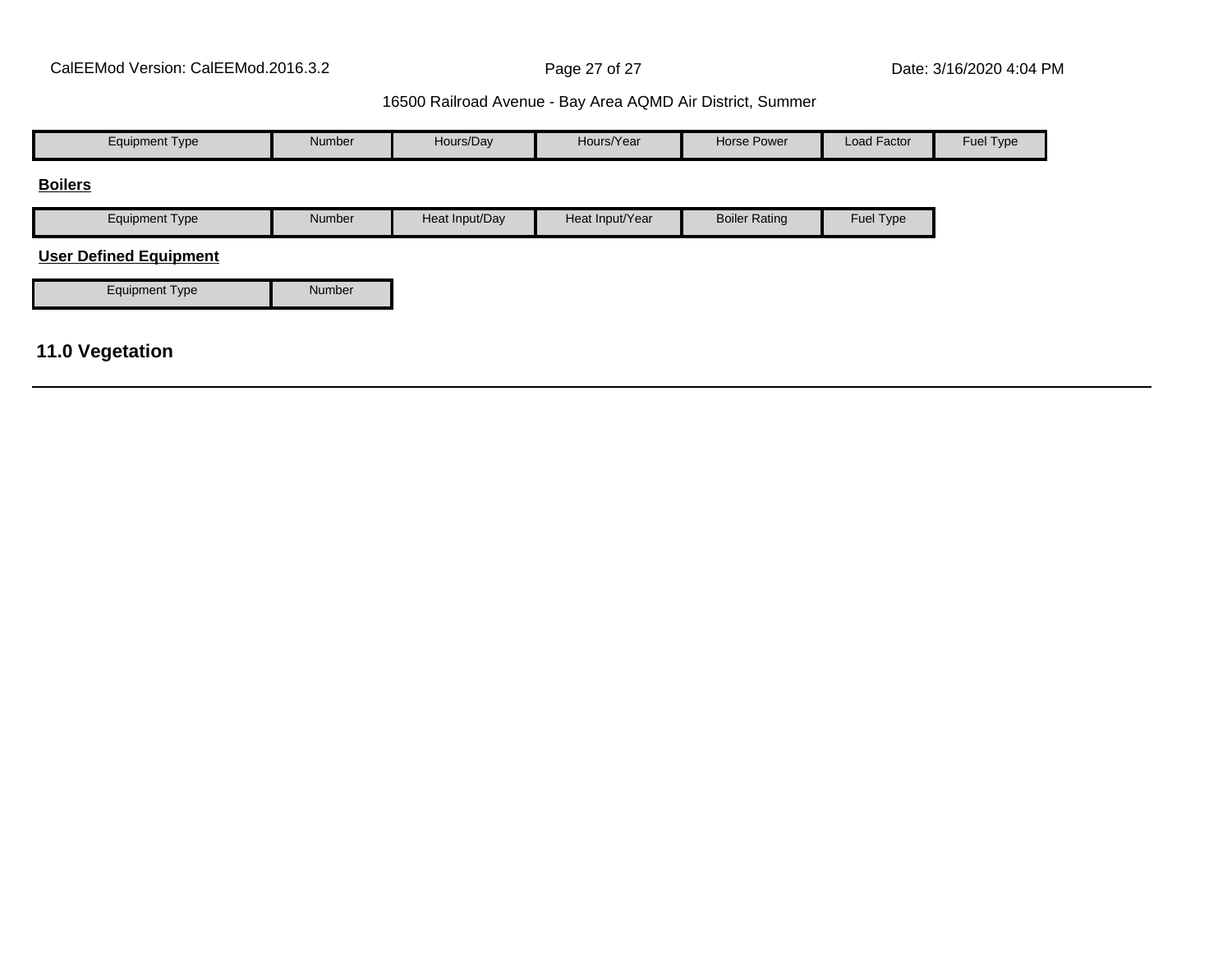## **16500 Railroad Avenue**

**Bay Area AQMD Air District, Winter**

#### **1.0 Project Characteristics**

#### **1.1 Land Usage**

| <b>Land Uses</b>       | Size  | Metric   | Lot Acreage | Floor Surface Area | Population |
|------------------------|-------|----------|-------------|--------------------|------------|
| General Light Industry | 22.40 | 1000sqft | 2.49        | 22,400.00          | .          |
| Parking Lot            | 60.00 | Space    | ົ່<br>U.1   | 24,000.00          |            |

#### **1.2 Other Project Characteristics**

| <b>Urbanization</b>               | Urban                          | Wind Speed (m/s)                  | 2.2   | <b>Precipitation Freg (Days)</b>        | 64    |
|-----------------------------------|--------------------------------|-----------------------------------|-------|-----------------------------------------|-------|
| <b>Climate Zone</b>               | 4                              |                                   |       | <b>Operational Year</b>                 | 2023  |
| <b>Utility Company</b>            | Pacific Gas & Electric Company |                                   |       |                                         |       |
| <b>CO2 Intensity</b><br>(lb/MWhr) | 257.69                         | <b>CH4 Intensity</b><br>(lb/MWhr) | 0.029 | N <sub>2</sub> O Intensity<br>(lb/MWhr) | 0.006 |

#### **1.3 User Entered Comments & Non-Default Data**

Project Characteristics - CO2 Intensity Factor adjusted per PG&E's RPS projections.

Land Use - Lot acreage was updated to reflect the site plans, which say 2.66 acres total and 0.17 acres of parking.

Construction Phase - Total Days were adjusted to match applicant-provided information.

Grading - Based on applicant-provided questionnaire, 2.13 acres would be disturbed during grading.

Demolition -

Energy Use -

Energy Mitigation - 30 percent Title 24 exceedance is required for non-commercial buildings under the 2019 CBSC. Applicant-provided information shows that project would generate 20 kWh on-site. Mobile Land Use Mitigation -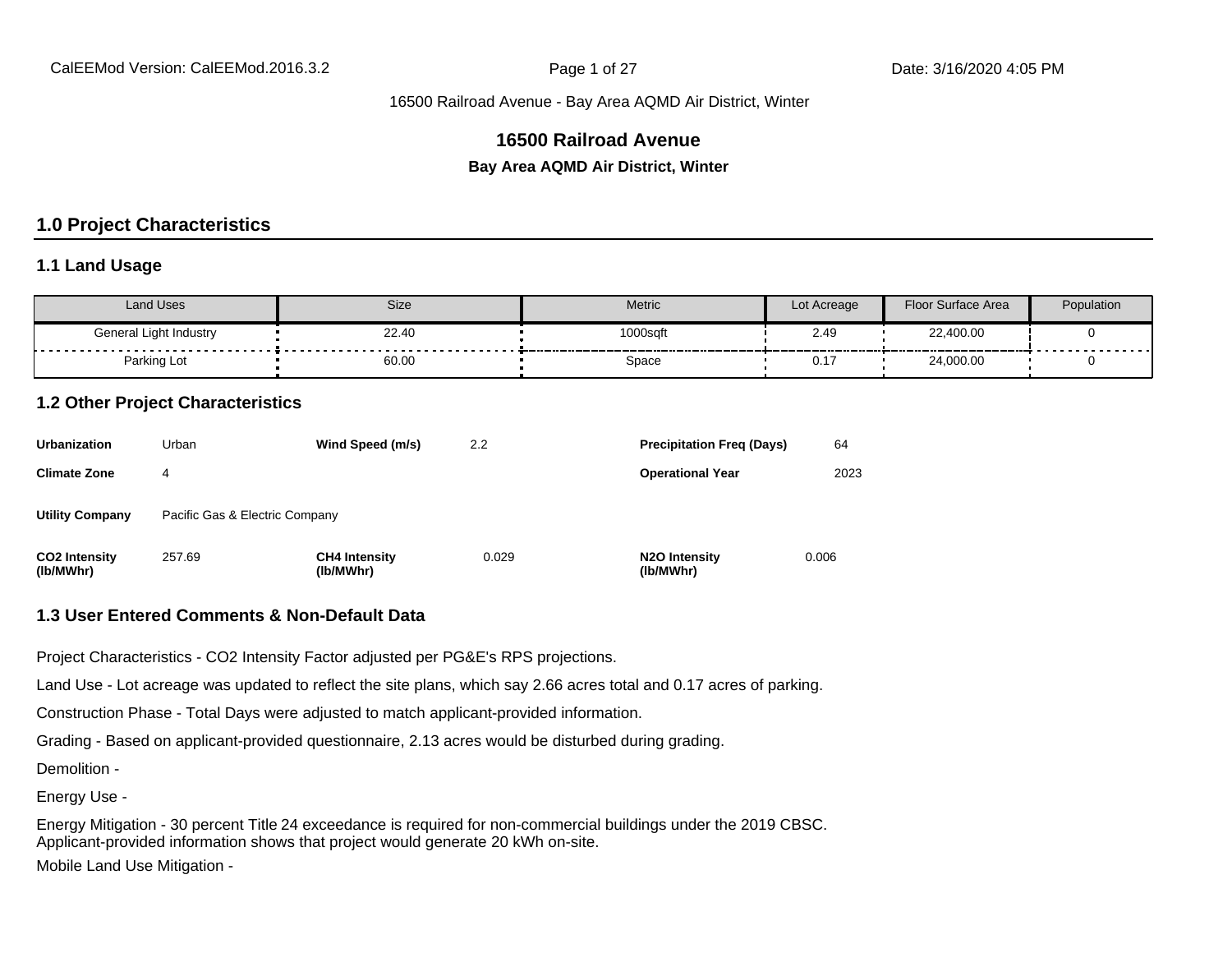| <b>Table Name</b>         | Column Name        | Default Value | <b>New Value</b> |
|---------------------------|--------------------|---------------|------------------|
| tblConstructionPhase      | NumDays            | 10.00         | 120.00           |
| tblConstructionPhase      | NumDays            | 220.00        | 120.00           |
| tblConstructionPhase      | NumDays            | 20.00         | 30.00            |
| tblConstructionPhase      | NumDays            | 6.00          | 20.00            |
| tblConstructionPhase      | NumDays            | 10.00         | 40.00            |
| tblConstructionPhase      | NumDays            | 3.00          | 10.00            |
| tblConstructionPhase      | PhaseEndDate       | 12/10/2021    | 10/18/2021       |
| tblConstructionPhase      | PhaseEndDate       | 11/12/2021    | 10/4/2021        |
| tblConstructionPhase      | PhaseEndDate       | 12/28/2020    | 1/11/2021        |
| tblConstructionPhase      | PhaseEndDate       | 1/8/2021      | 2/22/2021        |
| tblConstructionPhase      | PhaseEndDate       | 11/26/2021    | 4/19/2021        |
| tblConstructionPhase      | PhaseEndDate       | 12/31/2020    | 1/25/2021        |
| tblConstructionPhase      | PhaseStartDate     | 11/27/2021    | 5/4/2021         |
| tblConstructionPhase      | PhaseStartDate     | 1/9/2021      | 4/20/2021        |
| tblConstructionPhase      | PhaseStartDate     | 1/1/2021      | 1/26/2021        |
| tblConstructionPhase      | PhaseStartDate     | 11/13/2021    | 2/23/2021        |
| tblConstructionPhase      | PhaseStartDate     | 12/29/2020    | 1/12/2021        |
| tblGrading                | AcresOfGrading     | 10.00         | 0.00             |
| tblGrading                | AcresOfGrading     | 15.00         | 2.13             |
| tblGrading                | MaterialExported   | 0.00          | 40.00            |
| tblLandUse                | LotAcreage         | 0.51          | 2.49             |
| tblLandUse                | LotAcreage         | 0.54          | 0.17             |
| tblProjectCharacteristics | CO2IntensityFactor | 641.35        | 257.69           |

# **2.0 Emissions Summary**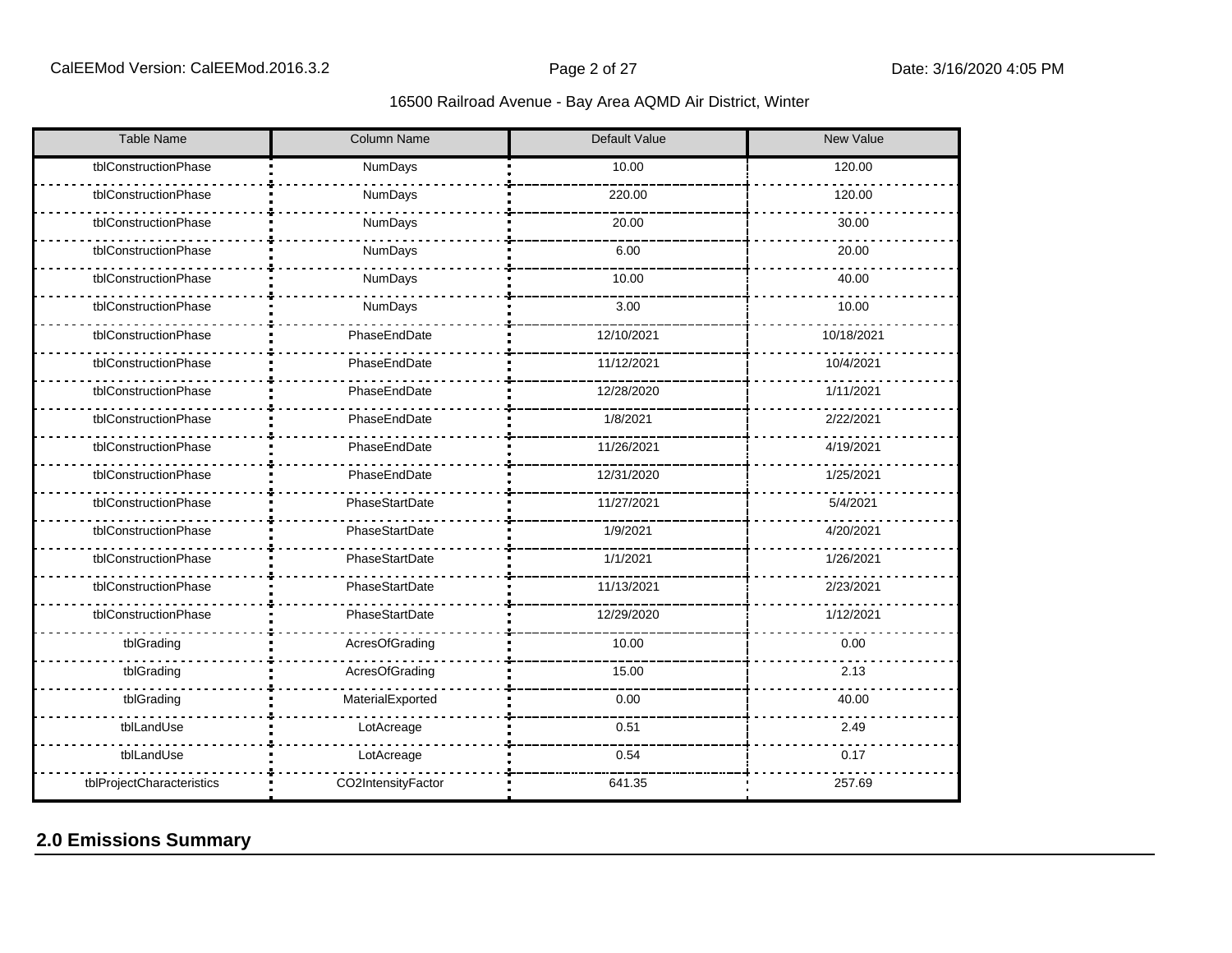## **2.1 Overall Construction (Maximum Daily Emission)**

**Unmitigated Construction**

|                | <b>ROG</b> | NO <sub>x</sub> | CO                              | SO <sub>2</sub> | Fugitive<br><b>PM10</b> | Exhaust<br><b>PM10</b> | <b>PM10</b><br>Total | Fugitive<br>PM2.5 | Exhaust<br>PM2.5 | <b>PM2.5 Total</b> Bio- CO2 NBio- CO2   Total CO2 |        |                          |                     | CH <sub>4</sub> | <b>N2O</b> | CO <sub>2e</sub>  |
|----------------|------------|-----------------|---------------------------------|-----------------|-------------------------|------------------------|----------------------|-------------------|------------------|---------------------------------------------------|--------|--------------------------|---------------------|-----------------|------------|-------------------|
| Year           |            |                 |                                 |                 |                         | lb/day                 |                      |                   |                  |                                                   |        |                          |                     | lb/day          |            |                   |
| 2020           | $-2.1765$  | $\cdot$ 21.0681 | 15.0032                         | 0.0253          | 0.1789                  | 1.1535                 | .3323                | 0.0400            | 1.0771           | 1.1171                                            | 0.0000 | $-2,445.696 - 2,445.696$ |                     | 0.6007          | 0.0000     | $\cdot$ 2.460.713 |
| 2021           | 4.3987<br> |                 | $\cdot$ 20.2367 $\cdot$ 17.1331 | 0.0318          | 6.1042                  | 1.0418<br>$\mathbf{r}$ | 7.0205               | 3.3320            | 0.9723           | 4.1750                                            | 0.0000 | $-2,963.478 - 2,963.478$ |                     | 0.7710          | 0.0000     | $\cdot$ 2,975.608 |
| <b>Maximum</b> | 4.3987     | 21.0681         | 17.1331                         | 0.0318          | 6.1042                  | 1.1535                 | 7.0205               | 3.3320            | 1.0771           | 4.1750                                            | 0.0000 |                          | 2,963.478 2,963.478 | 0.7710          | 0.0000     | 2,975.608         |

#### **Mitigated Construction**

|                             | <b>ROG</b> | <b>NO<sub>x</sub></b> | CO      | SO <sub>2</sub> | Fugitive<br><b>PM10</b>        | Exhaust<br><b>PM10</b>        | <b>PM10</b><br>Total        | Fugitive<br>PM2.5        | Exhaust<br>PM2.5               | PM2.5 Total                  |        | Bio- CO2   NBio- CO2   Total CO2 |                           | CH <sub>4</sub> | <b>N2O</b> | CO <sub>2e</sub> |
|-----------------------------|------------|-----------------------|---------|-----------------|--------------------------------|-------------------------------|-----------------------------|--------------------------|--------------------------------|------------------------------|--------|----------------------------------|---------------------------|-----------------|------------|------------------|
| Year                        |            |                       |         |                 |                                | lb/day                        |                             |                          |                                |                              |        |                                  |                           | lb/day          |            |                  |
| 2020                        | 2.1765     | 21.0681               | 15.0032 | 0.0253          | 0.1789                         | 1.1535                        | 1.3323                      | 0.0400                   | 1.0771                         | 1.1171                       | 0.0000 |                                  | $12,445.696$ $12,445.696$ | 0.6007          | 0.0000     | .2,460.713       |
| 2021                        | 4.3987     | 20.2367               | 17.1331 | 0.0318<br>. .   | 6.1042                         | 1.0418                        | 7.0205                      | 3.3320                   | 0.9723                         | 4.1750                       | 0.0000 | $-2,963.478 - 2,963.478$         |                           | 0.7710          | 0.0000     | .2,975.608       |
| <b>Maximum</b>              | 4.3987     | 21.0681               | 17.1331 | 0.0318          | 6.1042                         | 1.1535                        | 7.0205                      | 3.3320                   | 1.0771                         | 4.1750                       | 0.0000 |                                  | 2,963.478 2,963.478       | 0.7710          | 0.0000     | 2,975.608<br>0   |
|                             | <b>ROG</b> | <b>NO<sub>x</sub></b> | co      | <b>SO2</b>      | <b>Fugitive</b><br><b>PM10</b> | <b>Exhaust</b><br><b>PM10</b> | <b>PM10</b><br><b>Total</b> | Fugitive<br><b>PM2.5</b> | <b>Exhaust</b><br><b>PM2.5</b> | <b>PM2.5</b><br><b>Total</b> |        | Bio- CO2   NBio-CO2   Total CO2  |                           | CH <sub>4</sub> | <b>N20</b> | CO <sub>2e</sub> |
| Percent<br><b>Reduction</b> | 0.00       | 0.00                  | 0.00    | 0.00            | 0.00                           | 0.00                          | 0.00                        | 0.00                     | 0.00                           | 0.00                         | 0.00   | 0.00                             | 0.00                      | 0.00            | 0.00       | 0.00             |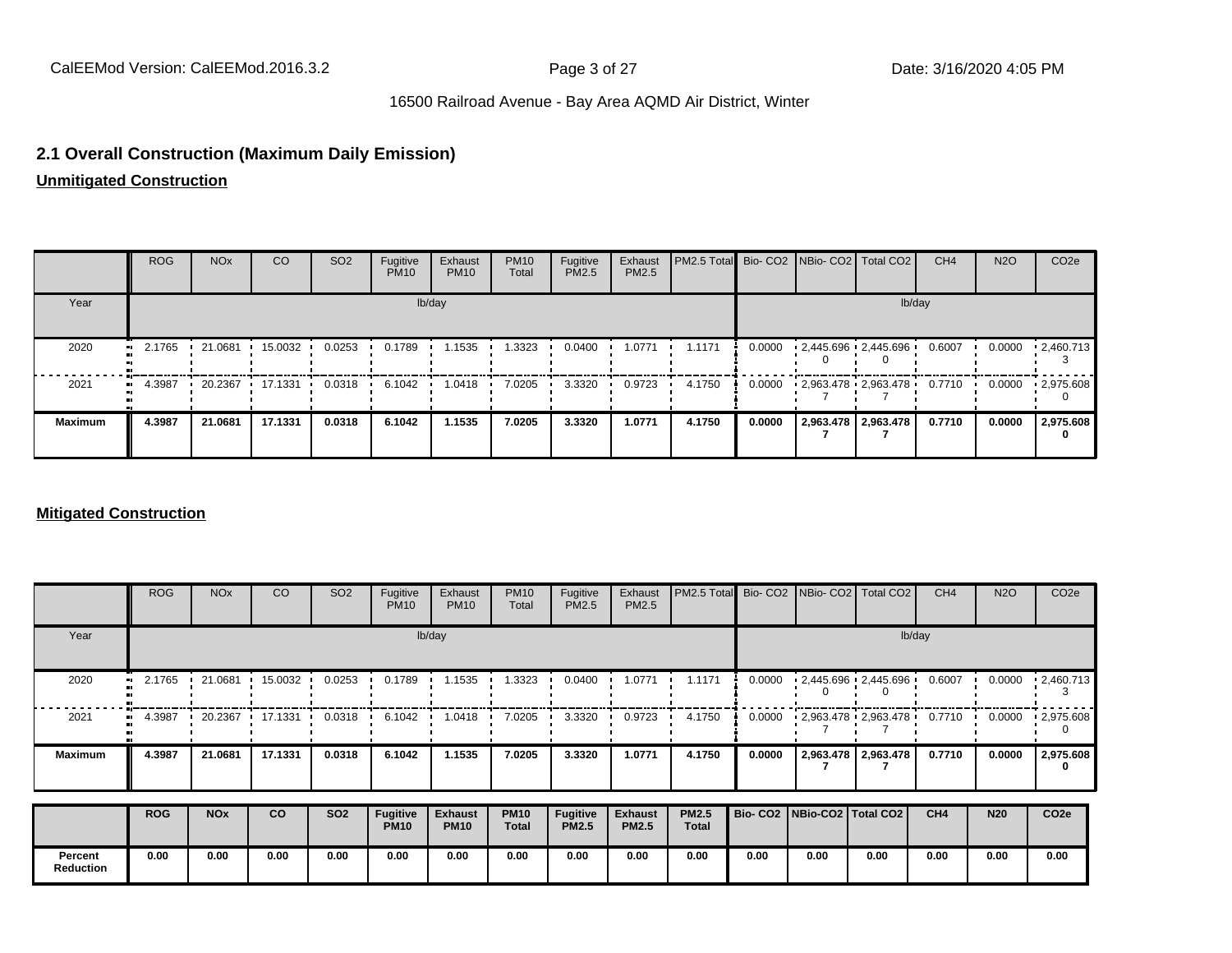## **2.2 Overall Operational**

#### **Unmitigated Operational**

|              | ROG        | <b>NO<sub>x</sub></b> | CO                       | SO <sub>2</sub>    | Fugitive<br><b>PM10</b> | Exhaust<br><b>PM10</b> | <b>PM10</b><br>Total | Fugitive<br>PM2.5 | Exhaust<br>PM2.5 | PM2.5 Total Bio- CO2 NBio- CO2 Total CO2 |           |                                             | CH <sub>4</sub> | <b>N2O</b>                        | CO <sub>2e</sub>  |
|--------------|------------|-----------------------|--------------------------|--------------------|-------------------------|------------------------|----------------------|-------------------|------------------|------------------------------------------|-----------|---------------------------------------------|-----------------|-----------------------------------|-------------------|
| Category     |            |                       |                          |                    | lb/day                  |                        |                      |                   |                  |                                          |           | lb/day                                      |                 |                                   |                   |
| Area         | 0.5554<br> | 005                   | 8.0000e- 8.4100e-<br>003 | 0.0000             |                         | 3.0000e-<br>005        | 3.0000e-<br>005      |                   | 3.0000e-<br>005  | 3.0000e-<br>005                          | 0.0180    | 0.0180                                      | 5.0000e-<br>005 |                                   | 0.0192            |
| Energy       | 0.0175<br> | 0.1587                | 0.1333                   | $9.5000e -$<br>004 |                         | 0.0121                 | 0.0121               |                   | 0.0121           | 0.0121                                   |           | 190.4632 190.4632 1                         | 003             | 3.6500e- 3.4900e- 191.5950<br>003 |                   |
| Mobile       | 0.2116<br> | 0.9966                | 2.7492                   | 0.0102             | 0.9683                  | 8.3400e-<br>003        | 0.9767               | 0.2591            | 7.7900e-<br>003  | 0.2668                                   |           | $\cdot$ 1,029.651 $\cdot$ 1,029.651 $\cdot$ | 0.0353          |                                   | $\cdot$ 1,030.532 |
| <b>Total</b> | 0.7844     | 1.1554                | 2.8910                   | 0.0111             | 0.9683                  | 0.0204                 | 0.9888               | 0.2591            | 0.0199           | 0.2789                                   | 1,220.132 | 1,220.132                                   | 0.0390          | 3.4900e-<br>003                   | 1,222.146         |

#### **Mitigated Operational**

|              | <b>ROG</b> | <b>NO<sub>x</sub></b> | CO                       | SO <sub>2</sub> | Fugitive<br><b>PM10</b> | Exhaust<br><b>PM10</b> | <b>PM10</b><br>Total | Fugitive<br>PM2.5 | Exhaust<br>PM2.5   | <b>IPM2.5 Total</b> Bio- CO2 INBio- CO2 Total CO2 |        |                            | CH <sub>4</sub> | <b>N2O</b>      | CO <sub>2e</sub> |
|--------------|------------|-----------------------|--------------------------|-----------------|-------------------------|------------------------|----------------------|-------------------|--------------------|---------------------------------------------------|--------|----------------------------|-----------------|-----------------|------------------|
| Category     |            |                       |                          |                 |                         | lb/day                 |                      |                   |                    |                                                   |        | lb/day                     |                 |                 |                  |
| Area         | 0.5554     | 005                   | 8.0000e- 8.4100e-<br>003 | 0.0000          |                         | 3.0000e-<br>005        | 3.0000e-<br>005      |                   | $3.0000e -$<br>005 | 3.0000e-<br>005                                   | 0.0180 | 0.0180                     | 5.0000e-<br>005 |                 | 0.0192           |
| Energy       | 0.0136     | 0.1231                | 0.1034                   | 7.4000e-<br>004 |                         | 9.3600e-<br>003        | 9.3600e-<br>003      |                   | 9.3600e-<br>003    | 9.3600e-<br>003                                   |        | • 147.7714 • 147.7714 •    | 2.8300e-<br>003 | 2.7100e-<br>003 | 148.6495         |
| Mobile       | 0.2047     | 0.9531                | 2.5877                   | 9.4200e-<br>003 | 0.8924                  | 7.7500e-<br>003        | 0.9002               | 0.2387            | 7.2400e-<br>003    | 0.2460                                            |        | $953.6036$ 953.6036        | 0.0332          |                 | 954.4329         |
| <b>Total</b> | 0.7736     | 1.0763                | 2.6996                   | 0.0102          | 0.8924                  | 0.0171                 | 0.9096               | 0.2387            | 0.0166             | 0.2554                                            | 0      | 1,101.393   1,101.393<br>0 | 0.0361          | 2.7100e-<br>003 | 1,103.101        |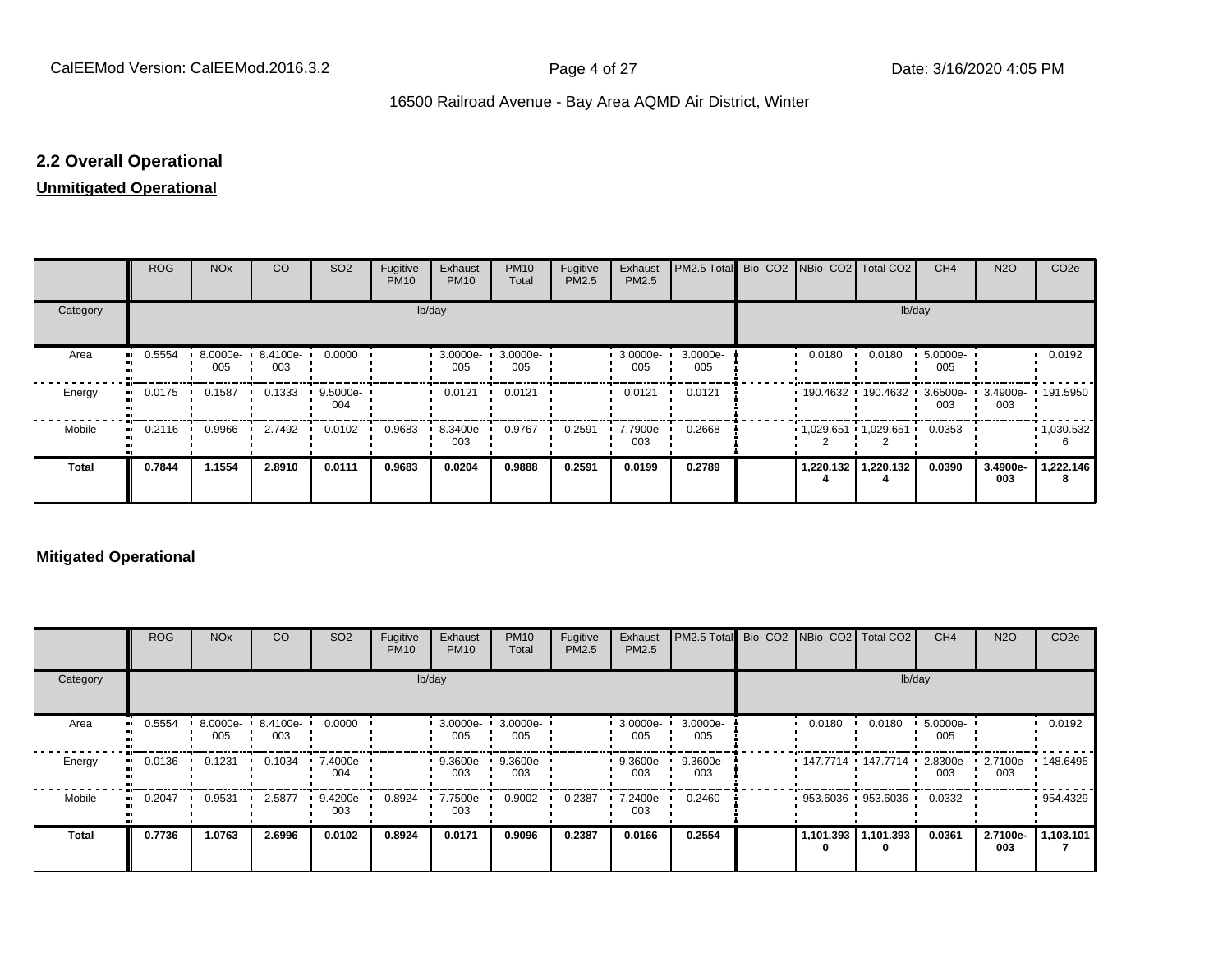|                      | <b>ROG</b> | <b>NO<sub>x</sub></b> | <b>CO</b> | <b>SO2</b> | Fugitive<br><b>PM10</b> | <b>Exhaust</b><br><b>PM10</b> | <b>PM10</b><br><b>Total</b> | <b>Fugitive</b><br><b>PM2.5</b> | <b>Exhaust</b><br><b>PM2.5</b> | <b>PM2.5</b><br><b>Total</b> | Bio-CO2   NBio-CO2   Total CO2 |      |      | CH <sub>4</sub> | <b>N20</b> | CO <sub>2e</sub> |
|----------------------|------------|-----------------------|-----------|------------|-------------------------|-------------------------------|-----------------------------|---------------------------------|--------------------------------|------------------------------|--------------------------------|------|------|-----------------|------------|------------------|
| Percent<br>Reduction | 1.38       | 6.85                  | 6.62      | 8.63       | 7.84                    | 16.10                         | 8.01                        | 7.84                            | 16.35                          | 8.45                         | 0.00                           | 9.73 | 9.73 | 7.45            | 22.35      | 9.74             |

## **3.0 Construction Detail**

#### **Construction Phase**

| Phase<br>Number | <b>Phase Name</b>            | Phase Type                   | <b>Start Date</b> | End Date    | Num Days<br>Week | Num Days | <b>Phase Description</b> |
|-----------------|------------------------------|------------------------------|-------------------|-------------|------------------|----------|--------------------------|
|                 | •Demolition                  | •Demolition                  | 12/1/2020         | !1/11/2021  |                  | 30!      |                          |
|                 | Site Preparation             | Site Preparation             | 1/12/2021         | !1/25/2021  |                  | 10'      |                          |
| I3              | •Grading                     | ∙Grading                     | 1/26/2021         | !2/22/2021  |                  | 20       |                          |
| 14              | <b>Building Construction</b> | <b>Building Construction</b> | 14/20/2021        | !10/4/2021  |                  | 120!     |                          |
| 15              | • Paving                     | • Paving                     | 12/23/2021        | !4/19/2021  | 5                | 40!      |                          |
| 16              | Architectural Coating        | • Architectural Coating      | 15/4/2021         | '10/18/2021 | 5,               | $120 -$  |                          |

**Acres of Grading (Site Preparation Phase): 2.13**

**Acres of Grading (Grading Phase): 0**

**Acres of Paving: 0.17**

**Residential Indoor: 0; Residential Outdoor: 0; Non-Residential Indoor: 33,600; Non-Residential Outdoor: 11,200; Striped Parking Area: 1,440 (Architectural Coating - sqft)** 

**OffRoad Equipment**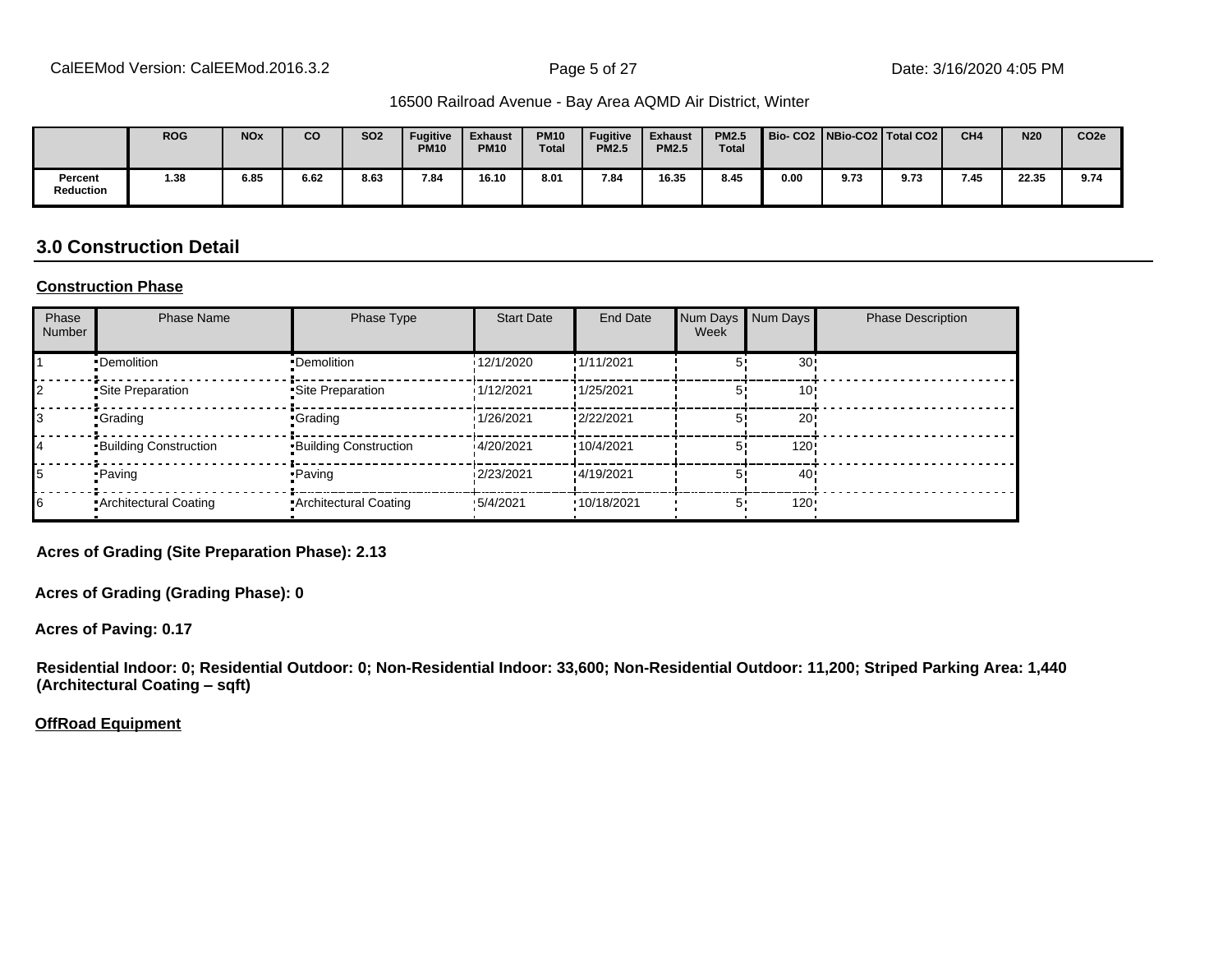| <b>Phase Name</b>            | <b>Offroad Equipment Type</b>   | Amount         | <b>Usage Hours</b> | <b>Horse Power</b> | Load Factor |
|------------------------------|---------------------------------|----------------|--------------------|--------------------|-------------|
| <b>Architectural Coating</b> | Air Compressors                 |                | 6.00               | 78!                | 0.48        |
| Paving                       | Cement and Mortar Mixers        |                | 8.00               | 9                  | 0.56        |
| Demolition                   | <b>Concrete/Industrial Saws</b> |                | 8.00               | 81 <sub>1</sub>    | 0.73        |
| <b>Building Construction</b> | <b>Generator Sets</b>           |                | 8.00               | 84'                | 0.74        |
| <b>Building Construction</b> | Cranes                          |                | 8.00               | 231                | 0.29        |
| <b>Building Construction</b> | •Forklifts                      | $\overline{2}$ | 7.00               | 89                 | 0.20        |
| Site Preparation             | •Graders                        |                | 8.00               | 187                | 0.41        |
| Paving                       | •Pavers                         |                | 8.00 <sub>1</sub>  | 130 <sub>1</sub>   | 0.42        |
| Paving                       | Rollers                         | 2              | 8.00               | 80                 | 0.38        |
| Demolition                   | Rubber Tired Dozers             |                | 8.00               | 247                | 0.40        |
| Grading                      | Rubber Tired Dozers             |                | 8.00               | 247                | 0.40        |
| <b>Building Construction</b> | •Tractors/Loaders/Backhoes      |                | 6.00 <sub>1</sub>  | 97                 | 0.37        |
| Demolition                   | Tractors/Loaders/Backhoes       | 31             | 8.00               | 97                 | 0.37        |
| Grading                      | Tractors/Loaders/Backhoes       | $\overline{2}$ | 7.00               | 97 <sub>1</sub>    | 0.37        |
| Paving                       | Tractors/Loaders/Backhoes       |                | 8.00               | 97                 | 0.37        |
| Site Preparation             | •Tractors/Loaders/Backhoes      |                | 7.00               | 97 <sub>1</sub>    | 0.37        |
| Grading                      | <b>Graders</b>                  |                | 8.00               | 187                | 0.41        |
| Paving                       | Paving Equipment                |                | 8.00               | 132                | 0.36        |
| Site Preparation             | Scrapers <sup>-</sup>           |                | 8.00               | 367                | 0.48        |
| <b>Building Construction</b> | ·Welders                        | 3.             | 8.00               | 46                 | 0.45        |

## **Trips and VMT**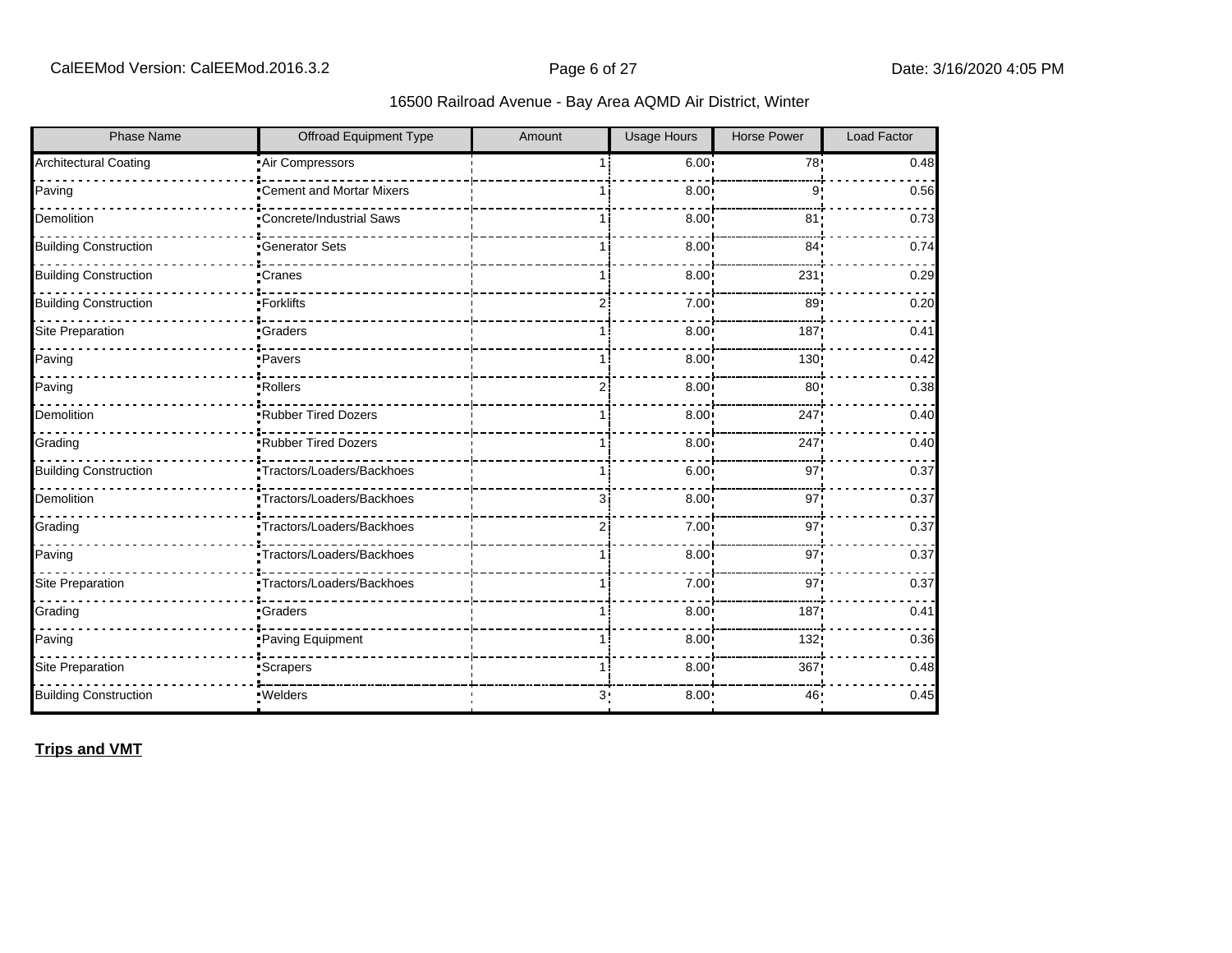| <b>Phase Name</b>            | <b>Offroad Equipment</b><br>Count | <b>Worker Trip</b><br><b>Number</b> | Vendor Trip<br>Number | Hauling Trip<br>Number | <b>Worker Trip</b><br>Length | <b>Vendor Trip</b><br>Length | <b>Hauling Trip</b><br>Length | <b>Worker Vehicle</b><br>Class | Vendor         | Hauling<br>Vehicle Class Vehicle Class |
|------------------------------|-----------------------------------|-------------------------------------|-----------------------|------------------------|------------------------------|------------------------------|-------------------------------|--------------------------------|----------------|----------------------------------------|
| Demolition                   | 51                                | 13.00                               | 0.00                  | $9.00 \cdot$           | 10.80i                       | 7.30!                        |                               | 20.00 LD Mix                   | <b>HDT Mix</b> | !HHDT                                  |
| Site Preparation             |                                   | $8.00 -$                            | 0.00                  | $5.00 \cdot$           | 10.80i                       | 7.30!                        |                               | 20.00 LD Mix                   | <b>HDT Mix</b> | !HHDT                                  |
| Grading                      |                                   | 10.00                               | 0.00                  | $0.00 \cdot$           | 10.80i                       | 7.30!                        |                               | 20.00 LD Mix                   | <b>HDT Mix</b> | <b>!HHDT</b>                           |
| <b>Building Construction</b> | 81                                | 19.00                               | 8.00                  | $0.00 \cdot$           | 10.80i                       | 7.30!                        |                               | 20.00 LD Mix                   | <b>HDT Mix</b> | <b>!HHDT</b>                           |
| Paving                       | 61                                | 15.00                               | 0.00                  | $0.00 \cdot$           | 10.80i                       | 7.30!                        |                               | 20.00 LD Mix                   | <b>HDT Mix</b> | !HHDT                                  |
| Architectural Coating        |                                   | $4.00 \cdot$                        | $0.00 -$              | 0.00                   | 10.80                        | $7.30 -$                     |                               | 20.00 LD Mix                   | <b>HDT Mix</b> | <b>HHDT</b>                            |

# **3.1 Mitigation Measures Construction**

#### **3.2 Demolition - 2020**

|                       | <b>ROG</b> | <b>NO<sub>x</sub></b> | CO        | SO <sub>2</sub> | Fugitive<br><b>PM10</b> | Exhaust<br><b>PM10</b> | <b>PM10</b><br>Total | Fugitive<br>PM2.5 | Exhaust<br>PM2.5 | PM2.5 Total Bio- CO2 NBio- CO2   Total CO2 |  |                          | CH <sub>4</sub> | <b>N2O</b> | CO <sub>2e</sub> |
|-----------------------|------------|-----------------------|-----------|-----------------|-------------------------|------------------------|----------------------|-------------------|------------------|--------------------------------------------|--|--------------------------|-----------------|------------|------------------|
| Category              |            |                       |           |                 |                         | lb/day                 |                      |                   |                  |                                            |  | lb/day                   |                 |            |                  |
| <b>Fugitive Dust</b>  |            |                       |           |                 | 0.0656                  | 0.0000                 | 0.0656               | 9.9400e-<br>003   | 0.0000           | 9.9400e-<br>003                            |  | 0.0000                   |                 |            | 0.0000           |
| Off-Road<br>$\bullet$ | 2.1262     | 20.9463               | 14.6573 • | 0.0241          |                         | 1.1525                 | 1.1525               |                   | 1.0761           | 1.0761                                     |  | $-2,322.312 - 2,322.312$ | 0.5970          |            | $-2,337.236$     |
| <b>Total</b>          | 2.1262     | 20.9463               | 14.6573   | 0.0241          | 0.0656                  | 1.1525                 | 1.2181               | 9.9400e-<br>003   | 1.0761           | 1.0861                                     |  | 2,322.312 2,322.312      | 0.5970          |            | 2,337.236        |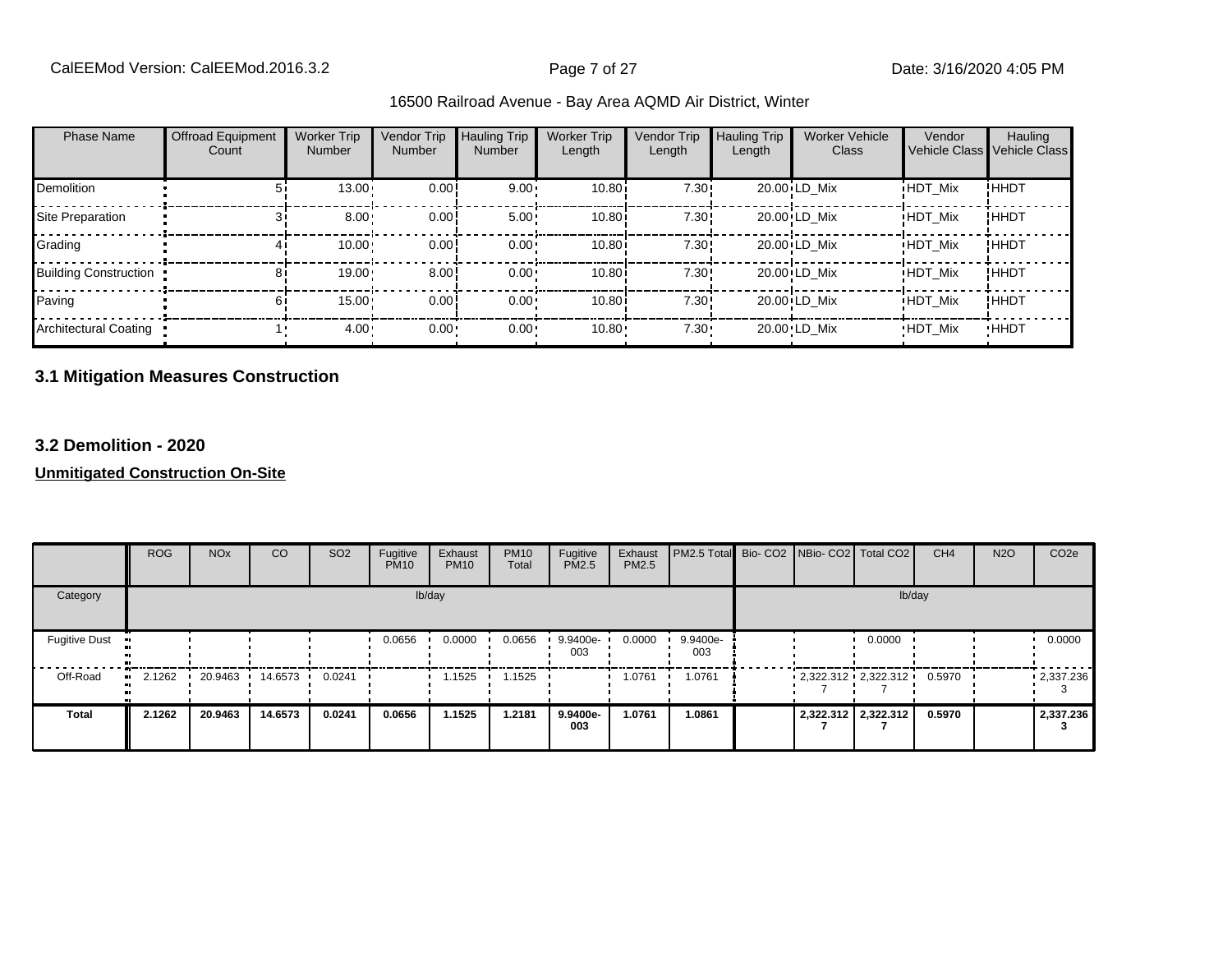#### **3.2 Demolition - 2020**

#### **Unmitigated Construction Off-Site**

|                            | <b>ROG</b>      | <b>NO<sub>x</sub></b> | CO     | SO <sub>2</sub> | Fugitive<br><b>PM10</b> | Exhaust<br><b>PM10</b> | <b>PM10</b><br>Total | Fugitive<br><b>PM2.5</b> | Exhaust<br>PM2.5 | <b>PM2.5</b><br>Total | Bio- CO2   NBio- CO2   Total CO2 |          | CH <sub>4</sub> | <b>N2O</b> | CO <sub>2e</sub> |
|----------------------------|-----------------|-----------------------|--------|-----------------|-------------------------|------------------------|----------------------|--------------------------|------------------|-----------------------|----------------------------------|----------|-----------------|------------|------------------|
| Category                   |                 |                       |        |                 |                         | lb/day                 |                      |                          |                  |                       |                                  | lb/day   |                 |            |                  |
| Hauling                    | 2.5400e-<br>003 | 0.0880                | 0.0184 | 2.3000e-<br>004 | 6.4500e-<br>003         | 2.9000e-<br>004        | 6.7300e-<br>003      | 1.7300e-<br>003          | 2.7000e-<br>004  | 2.0100e-<br>003       | 25.0948                          | 25.0948  | 1.3400e-<br>003 |            | 25.1283          |
| Vendor<br>$\bullet$        | 0.0000          | 0.0000                | 0.0000 | 0.0000          | 0.0000                  | 0.0000                 | 0.0000               | 0.0000                   | 0.0000           | 0.0000                | 0.0000                           | 0.0000   | 0.0000          |            | 0.0000           |
| Worker<br>$\bullet\bullet$ | 0.0478          | 0.0338                | 0.3276 | 9.9000e-<br>004 | 0.1068                  | 6.9000e-<br>004        | 0.1075               | 0.0283                   | 6.4000e-<br>004  | 0.0290                | 98.2885                          | 98.2885  | 2.4000e-<br>003 |            | 98.3486          |
| <b>Total</b>               | 0.0503          | 0.1218                | 0.3460 | 1.2200e-<br>003 | 0.1132                  | 9.8000e-<br>004        | 0.1142               | 0.0301                   | 9.1000e-<br>004  | 0.0310                | 123.3833                         | 123.3833 | 3.7400e-<br>003 |            | 123.4769         |

|                      | <b>ROG</b>   | <b>NO<sub>x</sub></b> | CO      | SO <sub>2</sub> | Fugitive<br><b>PM10</b> | Exhaust<br><b>PM10</b> | <b>PM10</b><br>Total | Fugitive<br><b>PM2.5</b> | Exhaust<br><b>PM2.5</b> | PM2.5 Total Bio- CO2 NBio- CO2   Total CO2 |        |                          | CH <sub>4</sub> | <b>N2O</b> | CO <sub>2e</sub>  |
|----------------------|--------------|-----------------------|---------|-----------------|-------------------------|------------------------|----------------------|--------------------------|-------------------------|--------------------------------------------|--------|--------------------------|-----------------|------------|-------------------|
| Category             |              |                       |         |                 |                         | lb/day                 |                      |                          |                         |                                            |        |                          | lb/day          |            |                   |
| <b>Fugitive Dust</b> |              |                       |         |                 | 0.0656                  | 0.0000                 | 0.0656               | 9.9400e-<br>003          | 0.0000                  | 9.9400e-<br>003                            |        | 0.0000                   |                 |            | 0.0000            |
| Off-Road             | 2.1262<br>ш. | 20.9463               | 14.6573 | 0.0241          |                         | 1.1525                 | .1525                |                          | 1.0761                  | 1.0761                                     | 0.0000 | $-2,322.312 - 2,322.312$ | 0.5970          |            | $\cdot$ 2,337.236 |
| <b>Total</b>         | 2.1262       | 20.9463               | 14.6573 | 0.0241          | 0.0656                  | 1.1525                 | 1.2181               | 9.9400e-<br>003          | 1.0761                  | 1.0861                                     | 0.0000 | 2,322.312 2,322.312      | 0.5970          |            | 2,337.236         |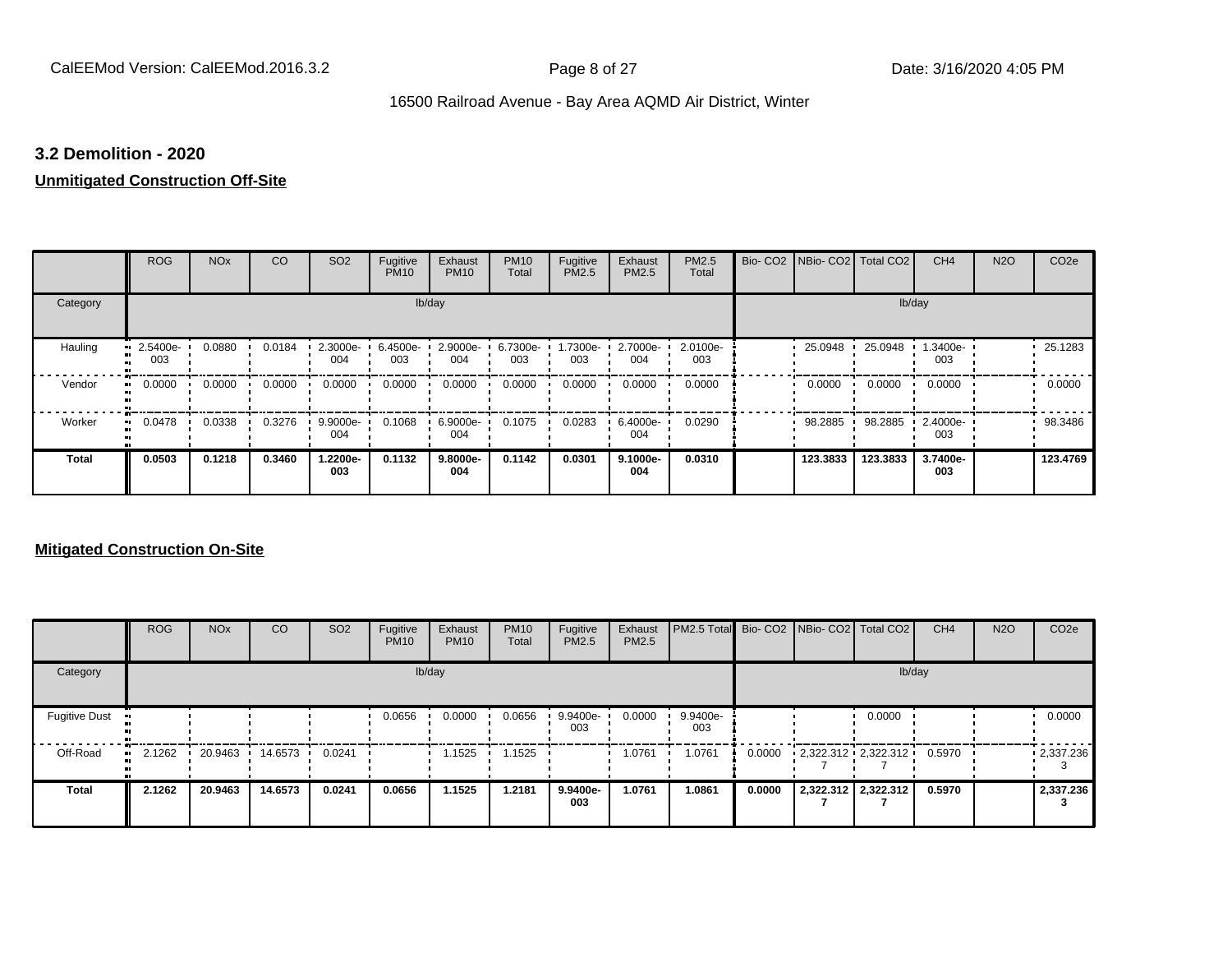#### **3.2 Demolition - 2020**

#### **Mitigated Construction Off-Site**

|                     | <b>ROG</b>                 | <b>NO<sub>x</sub></b> | CO     | SO <sub>2</sub>    | Fugitive<br><b>PM10</b> | Exhaust<br><b>PM10</b> | <b>PM10</b><br>Total | Fugitive<br>PM2.5 | Exhaust<br>PM2.5 | PM2.5 Total     | Bio- CO2   NBio- CO2   Total CO2 |          | CH <sub>4</sub> | <b>N2O</b> | CO <sub>2e</sub> |
|---------------------|----------------------------|-----------------------|--------|--------------------|-------------------------|------------------------|----------------------|-------------------|------------------|-----------------|----------------------------------|----------|-----------------|------------|------------------|
| Category            |                            |                       |        |                    |                         | lb/day                 |                      |                   |                  |                 |                                  | lb/day   |                 |            |                  |
| Hauling             | 2.5400e-<br>003            | 0.0880                | 0.0184 | $2.3000e -$<br>004 | 6.4500e-<br>003         | 2.9000e-<br>004        | 6.7300e-<br>003      | 1.7300e-<br>003   | 2.7000e-<br>004  | 2.0100e-<br>003 | 25.0948                          | 25.0948  | 1.3400e-<br>003 |            | $-25.1283$       |
| Vendor              | 0.0000<br>$\bullet\bullet$ | 0.0000                | 0.0000 | 0.0000             | 0.0000                  | 0.0000                 | 0.0000               | 0.0000            | 0.0000           | 0.0000          | 0.0000                           | 0.0000   | 0.0000          |            | 0.0000           |
| Worker<br>$\bullet$ | 0.0478                     | 0.0338                | 0.3276 | 9.9000e-<br>004    | 0.1068                  | 6.9000e-<br>004        | 0.1075               | 0.0283            | 6.4000e-<br>004  | 0.0290          | 98.2885                          | 98.2885  | 2.4000e-<br>003 |            | 98.3486          |
| <b>Total</b>        | 0.0503                     | 0.1218                | 0.3460 | 1.2200e-<br>003    | 0.1132                  | 9.8000e-<br>004        | 0.1142               | 0.0301            | 9.1000e-<br>004  | 0.0310          | 123.3833                         | 123.3833 | 3.7400e-<br>003 |            | 123.4769         |

**3.2 Demolition - 2021**

|                       | <b>ROG</b> | <b>NO<sub>x</sub></b> | CO      | SO <sub>2</sub> | Fugitive<br><b>PM10</b> | Exhaust<br><b>PM10</b> | <b>PM10</b><br>Total | Fugitive<br><b>PM2.5</b> | Exhaust<br>PM2.5 | PM2.5 Total Bio- CO2 NBio- CO2 Total CO2 |  |                         | CH <sub>4</sub> | <b>N2O</b> | CO <sub>2e</sub>  |
|-----------------------|------------|-----------------------|---------|-----------------|-------------------------|------------------------|----------------------|--------------------------|------------------|------------------------------------------|--|-------------------------|-----------------|------------|-------------------|
| Category              |            |                       |         |                 |                         | lb/day                 |                      |                          |                  |                                          |  | lb/day                  |                 |            |                   |
| <b>Fugitive Dust</b>  |            |                       |         |                 | 0.0656                  | 0.0000                 | 0.0656               | 9.9400e-<br>003          | 0.0000           | 9.9400e-<br>003                          |  | 0.0000                  |                 |            | 0.0000            |
| Off-Road<br>$\bullet$ | 1.9930     | 19.6966               | 14.4925 | 0.0241          |                         | 1.0409                 | 1.0409               |                          | 0.9715           | 0.9715                                   |  | $2,322.717$ $2,322.717$ | 0.5940          |            | $\cdot$ 2,337.565 |
| <b>Total</b>          | 1.9930     | 19.6966               | 14.4925 | 0.0241          | 0.0656                  | 1.0409                 | 1.1065               | 9.9400e-<br>003          | 0.9715           | 0.9814                                   |  | 2,322.717 2,322.717     | 0.5940          |            | 2,337.565<br>8    |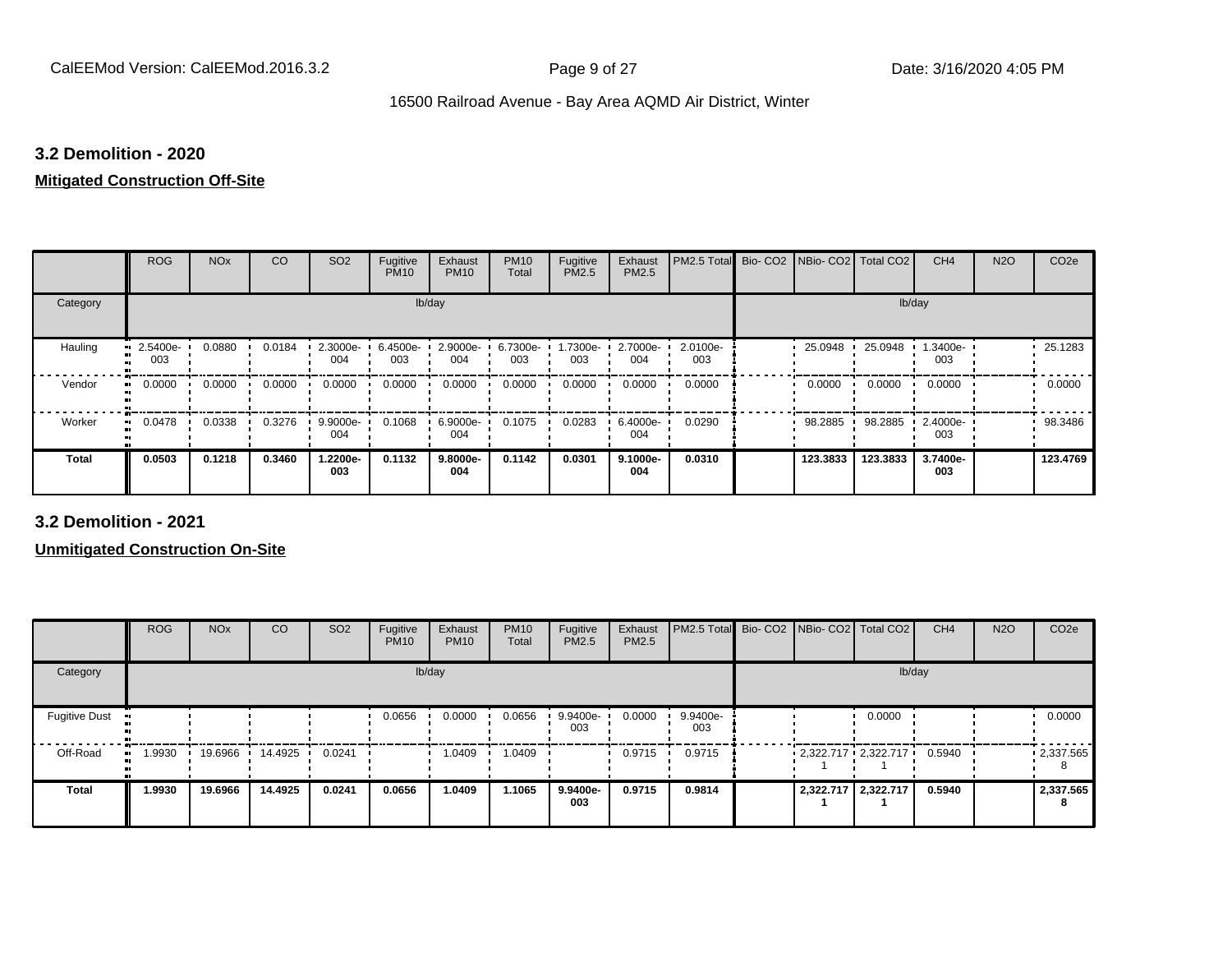#### **3.2 Demolition - 2021**

#### **Unmitigated Construction Off-Site**

|                     | <b>ROG</b>      | <b>NO<sub>x</sub></b> | CO     | SO <sub>2</sub> | Fugitive<br><b>PM10</b> | Exhaust<br><b>PM10</b> | <b>PM10</b><br>Total | Fugitive<br>PM2.5 | Exhaust<br>PM2.5 | PM2.5<br>Total  | Bio- CO2 NBio- CO2 Total CO2 |          | CH <sub>4</sub> | <b>N2O</b> | CO <sub>2e</sub> |
|---------------------|-----------------|-----------------------|--------|-----------------|-------------------------|------------------------|----------------------|-------------------|------------------|-----------------|------------------------------|----------|-----------------|------------|------------------|
| Category            |                 |                       |        |                 |                         | lb/day                 |                      |                   |                  |                 |                              |          | lb/day          |            |                  |
| Hauling             | 2.4000e-<br>003 | 0.0812                | 0.0180 | 2.3000e-<br>004 | 0.0183                  | 2.5000e-<br>004        | 0.0185               | 4.6400e-<br>003   | 2.4000e-<br>004  | 4.8800e-<br>003 | 24.7713                      | 24.7713  | 1.3100e-<br>003 |            | 24.8041          |
| Vendor<br>$\bullet$ | 0.0000          | 0.0000                | 0.0000 | 0.0000          | 0.0000                  | 0.0000                 | 0.0000               | 0.0000            | 0.0000           | 0.0000          | 0.0000                       | 0.0000   | 0.0000          |            | 0.0000           |
| Worker<br>$\bullet$ | 0.0443          | 0.0302                | 0.2988 | 9.5000e-<br>004 | 0.1068                  | 6.7000e-<br>004        | 0.1075               | 0.0283            | 6.2000e-<br>004  | 0.0290          | 94.8398                      | 94.8398  | 2.1500e-<br>003 |            | 94.8934          |
| <b>Total</b>        | 0.0467          | 0.1114                | 0.3167 | 1.1800e-<br>003 | 0.1251                  | 9.2000e-<br>004        | 0.1260               | 0.0330            | 8.6000e-<br>004  | 0.0338          | 119.6111                     | 119.6111 | 3.4600e-<br>003 |            | 119.6975         |

|                      | <b>ROG</b>  | <b>NO<sub>x</sub></b> | <b>CO</b> | SO <sub>2</sub> | Fugitive<br><b>PM10</b> | Exhaust<br><b>PM10</b> | <b>PM10</b><br>Total | Fugitive<br><b>PM2.5</b> | Exhaust<br><b>PM2.5</b> | PM2.5 Total Bio- CO2 NBio- CO2 Total CO2 |        |                         |                     | CH <sub>4</sub> | <b>N2O</b> | CO <sub>2e</sub>  |
|----------------------|-------------|-----------------------|-----------|-----------------|-------------------------|------------------------|----------------------|--------------------------|-------------------------|------------------------------------------|--------|-------------------------|---------------------|-----------------|------------|-------------------|
| Category             |             |                       |           |                 |                         | lb/day                 |                      |                          |                         |                                          |        |                         |                     | lb/day          |            |                   |
| <b>Fugitive Dust</b> |             |                       |           |                 | 0.0656                  | 0.0000                 | 0.0656               | 9.9400e-<br>003          | 0.0000                  | 9.9400e-<br>003                          |        |                         | 0.0000              |                 |            | 0.0000            |
| Off-Road             | .9930<br>ш. | 19.6966               | 14.4925   | 0.0241          |                         | 1.0409                 | 1.0409               |                          | 0.9715                  | 0.9715                                   | 0.0000 | $2,322.717$ $2,322.717$ |                     | 0.5940          |            | $\cdot$ 2,337.565 |
| Total                | 1.9930      | 19.6966               | 14.4925   | 0.0241          | 0.0656                  | 1.0409                 | 1.1065               | 9.9400e-<br>003          | 0.9715                  | 0.9814                                   | 0.0000 |                         | 2,322.717 2,322.717 | 0.5940          |            | 2,337.565<br>8    |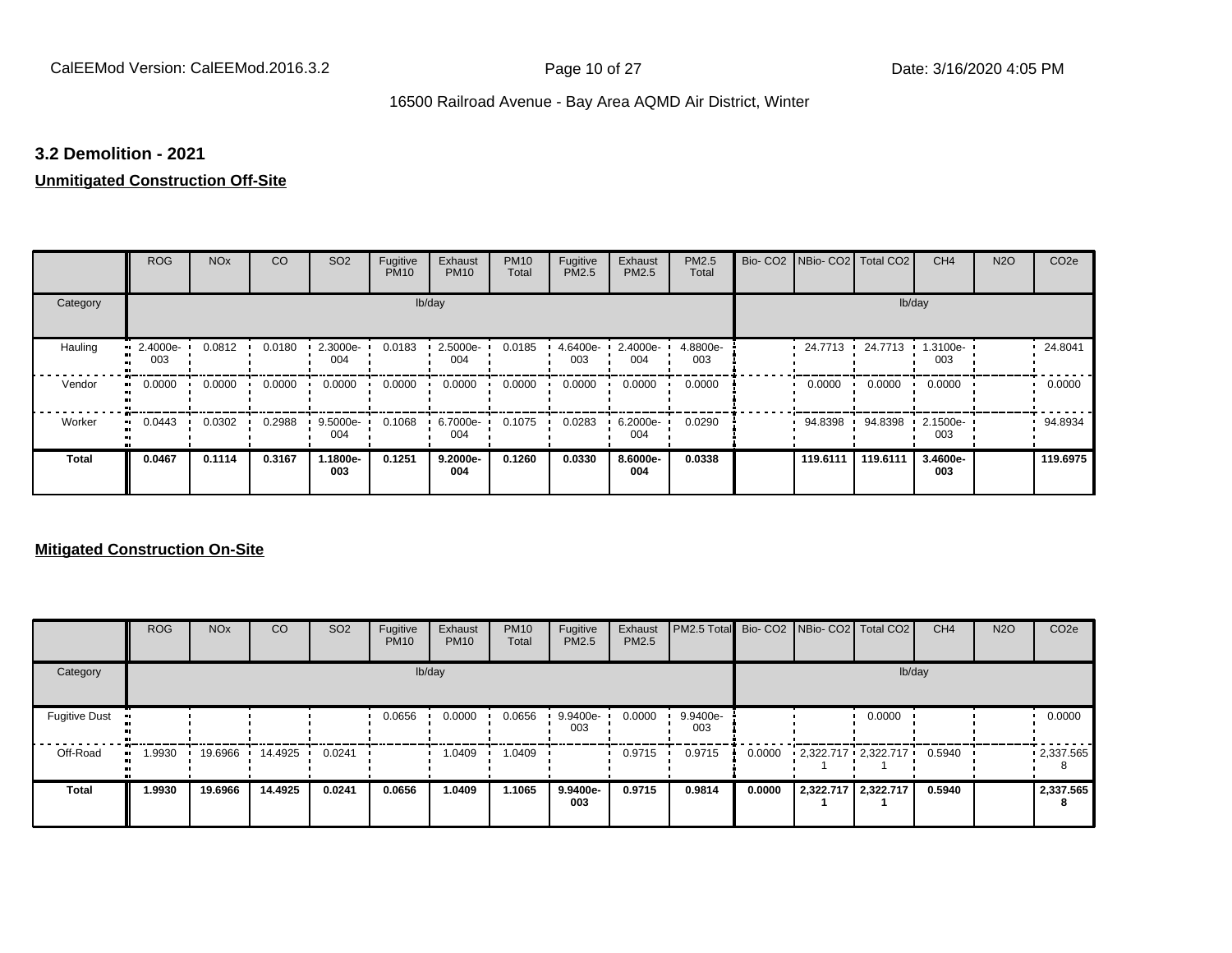#### **3.2 Demolition - 2021**

## **Mitigated Construction Off-Site**

|                     | <b>ROG</b>          | <b>NO<sub>x</sub></b> | CO     | SO <sub>2</sub> | Fugitive<br><b>PM10</b> | Exhaust<br><b>PM10</b> | <b>PM10</b><br>Total | Fugitive<br>PM2.5 | Exhaust<br>PM2.5 | PM2.5 Total     | Bio-CO <sub>2</sub> | NBio- CO2   Total CO2 |          | CH <sub>4</sub> | <b>N2O</b> | CO <sub>2e</sub> |
|---------------------|---------------------|-----------------------|--------|-----------------|-------------------------|------------------------|----------------------|-------------------|------------------|-----------------|---------------------|-----------------------|----------|-----------------|------------|------------------|
| Category            |                     |                       |        |                 | lb/day                  |                        |                      |                   |                  |                 |                     |                       | lb/day   |                 |            |                  |
| Hauling             | 2.4000e-<br>003     | 0.0812                | 0.0180 | 2.3000e-<br>004 | 0.0183                  | 2.5000e-<br>004        | 0.0185               | 4.6400e-<br>003   | 2.4000e-<br>004  | 4.8800e-<br>003 |                     | 24.7713               | 24.7713  | 1.3100e-<br>003 |            | 24.8041          |
| Vendor              | 0.0000<br>$\bullet$ | 0.0000                | 0.0000 | 0.0000          | 0.0000                  | 0.0000                 | 0.0000               | 0.0000            | 0.0000           | 0.0000          |                     | 0.0000                | 0.0000   | 0.0000          |            | 0.0000           |
| Worker<br>$\bullet$ | 0.0443              | 0.0302                | 0.2988 | 9.5000e-<br>004 | 0.1068                  | 6.7000e-<br>004        | 0.1075               | 0.0283            | 6.2000e-<br>004  | 0.0290          |                     | 94.8398 ·             | 94.8398  | 2.1500e-<br>003 |            | 94.8934          |
| <b>Total</b>        | 0.0467              | 0.1114                | 0.3167 | 1.1800e-<br>003 | 0.1251                  | 9.2000e-<br>004        | 0.1260               | 0.0330            | 8.6000e-<br>004  | 0.0338          |                     | 119.6111              | 119.6111 | 3.4600e-<br>003 |            | 119.6975         |

**3.3 Site Preparation - 2021**

|                      | <b>ROG</b> | <b>NO<sub>x</sub></b> | CO                | SO <sub>2</sub> | Fugitive<br><b>PM10</b> | Exhaust<br><b>PM10</b> | <b>PM10</b><br>Total | Fugitive<br><b>PM2.5</b> | Exhaust<br><b>PM2.5</b> | PM2.5 Total Bio- CO2 NBio- CO2   Total CO2 |  |                         | CH <sub>4</sub> | <b>N2O</b> | CO <sub>2e</sub>  |
|----------------------|------------|-----------------------|-------------------|-----------------|-------------------------|------------------------|----------------------|--------------------------|-------------------------|--------------------------------------------|--|-------------------------|-----------------|------------|-------------------|
| Category             |            |                       |                   |                 |                         | lb/day                 |                      |                          |                         |                                            |  | lb/day                  |                 |            |                   |
| <b>Fugitive Dust</b> |            |                       |                   |                 | 0.2263                  | 0.0000                 | 0.2263               | 0.0245                   | 0.0000                  | 0.0245                                     |  | 0.0000                  |                 |            | 0.0000            |
| Off-Road             | 1.5463     | 18.2862               | $10.7496$ $\cdot$ | 0.0245          |                         | 0.7019                 | 0.7019               |                          | 0.6457                  | 0.6457                                     |  | $2,372.883$ $2,372.883$ | 0.7674          |            | $\cdot$ 2,392.069 |
| <b>Total</b>         | 1.5463     | 18.2862               | 10.7496           | 0.0245          | 0.2263                  | 0.7019                 | 0.9282               | 0.0245                   | 0.6457                  | 0.6702                                     |  | 2,372.883 2,372.883     | 0.7674          |            | 2,392.069         |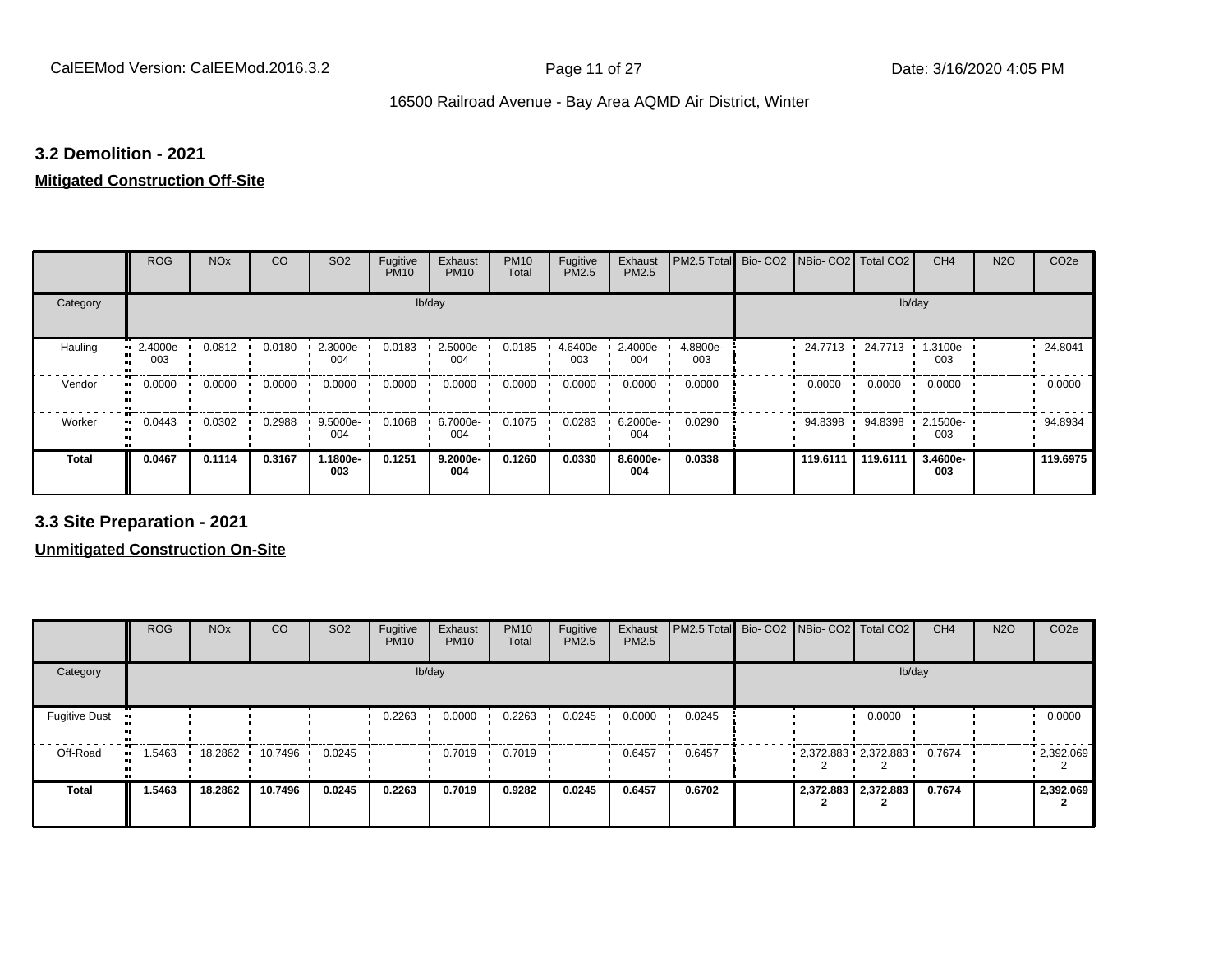## **3.3 Site Preparation - 2021**

## **Unmitigated Construction Off-Site**

|                     | <b>ROG</b>          | <b>NO<sub>x</sub></b> | CO     | SO <sub>2</sub> | Fugitive<br><b>PM10</b> | Exhaust<br><b>PM10</b> | <b>PM10</b><br>Total | Fugitive<br>PM2.5 | Exhaust<br>PM2.5 | PM2.5 Total Bio- CO2 NBio- CO2 Total CO2 |         |         | CH <sub>4</sub> | <b>N2O</b> | CO <sub>2e</sub> |
|---------------------|---------------------|-----------------------|--------|-----------------|-------------------------|------------------------|----------------------|-------------------|------------------|------------------------------------------|---------|---------|-----------------|------------|------------------|
| Category            |                     |                       |        |                 |                         | lb/day                 |                      |                   |                  |                                          |         | lb/day  |                 |            |                  |
| Hauling             | 4.0000e-<br><br>003 | 0.1354                | 0.0299 | 3.9000e-<br>004 | 8.7400e-<br>003         | 4.2000e-<br>004        | 9.1600e-<br>003      | 2.3900e-<br>003   | 4.0000e-<br>004  | 2.8000e-<br>003                          | 41.2855 | 41.2855 | 2.1900e-<br>003 |            | 41.3402          |
| Vendor<br>$\bullet$ | 0.0000              | 0.0000                | 0.0000 | 0.0000          | 0.0000                  | 0.0000                 | 0.0000               | 0.0000            | 0.0000           | 0.0000                                   | 0.0000  | 0.0000  | 0.0000          |            | 0.0000           |
| Worker<br>$\bullet$ | 0.0273              | 0.0186                | 0.1839 | 5.9000e-<br>004 | 0.0657                  | 4.1000e-<br>004        | 0.0661               | 0.0174            | 3.8000e-<br>004  | 0.0178                                   | 58.3629 | 58.3629 | 1.3200e-<br>003 |            | 58.3960          |
| <b>Total</b>        | 0.0313              | 0.1540                | 0.2138 | 9.8000e-<br>004 | 0.0745                  | 8.3000e-<br>004        | 0.0753               | 0.0198            | 7.8000e-<br>004  | 0.0206                                   | 99.6485 | 99.6485 | 3.5100e-<br>003 |            | 99.7361          |

|                      | <b>ROG</b> | <b>NO<sub>x</sub></b> | CO      | SO <sub>2</sub> | Fugitive<br><b>PM10</b> | Exhaust<br><b>PM10</b> | <b>PM10</b><br>Total | Fugitive<br><b>PM2.5</b> | Exhaust<br><b>PM2.5</b> | PM2.5 Total Bio- CO2 NBio- CO2   Total CO2 |        |                         | CH <sub>4</sub> | <b>N2O</b> | CO <sub>2e</sub>  |
|----------------------|------------|-----------------------|---------|-----------------|-------------------------|------------------------|----------------------|--------------------------|-------------------------|--------------------------------------------|--------|-------------------------|-----------------|------------|-------------------|
| Category             |            |                       |         |                 |                         | lb/day                 |                      |                          |                         |                                            |        |                         | lb/day          |            |                   |
| <b>Fugitive Dust</b> |            |                       |         |                 | 0.2263                  | 0.0000                 | 0.2263               | 0.0245                   | 0.0000                  | 0.0245                                     |        | 0.0000                  |                 |            | 0.0000            |
| Off-Road             | .5463      | 18.2862               | 10.7496 | 0.0245          |                         | 0.7019                 | 0.7019               |                          | 0.6457                  | 0.6457                                     | 0.0000 | $2,372.883$ $2,372.883$ | 0.7674          |            | $\cdot$ 2,392.069 |
| <b>Total</b>         | 1.5463     | 18.2862               | 10.7496 | 0.0245          | 0.2263                  | 0.7019                 | 0.9282               | 0.0245                   | 0.6457                  | 0.6702                                     | 0.0000 | 2,372.883 2,372.883     | 0.7674          |            | 2,392.069         |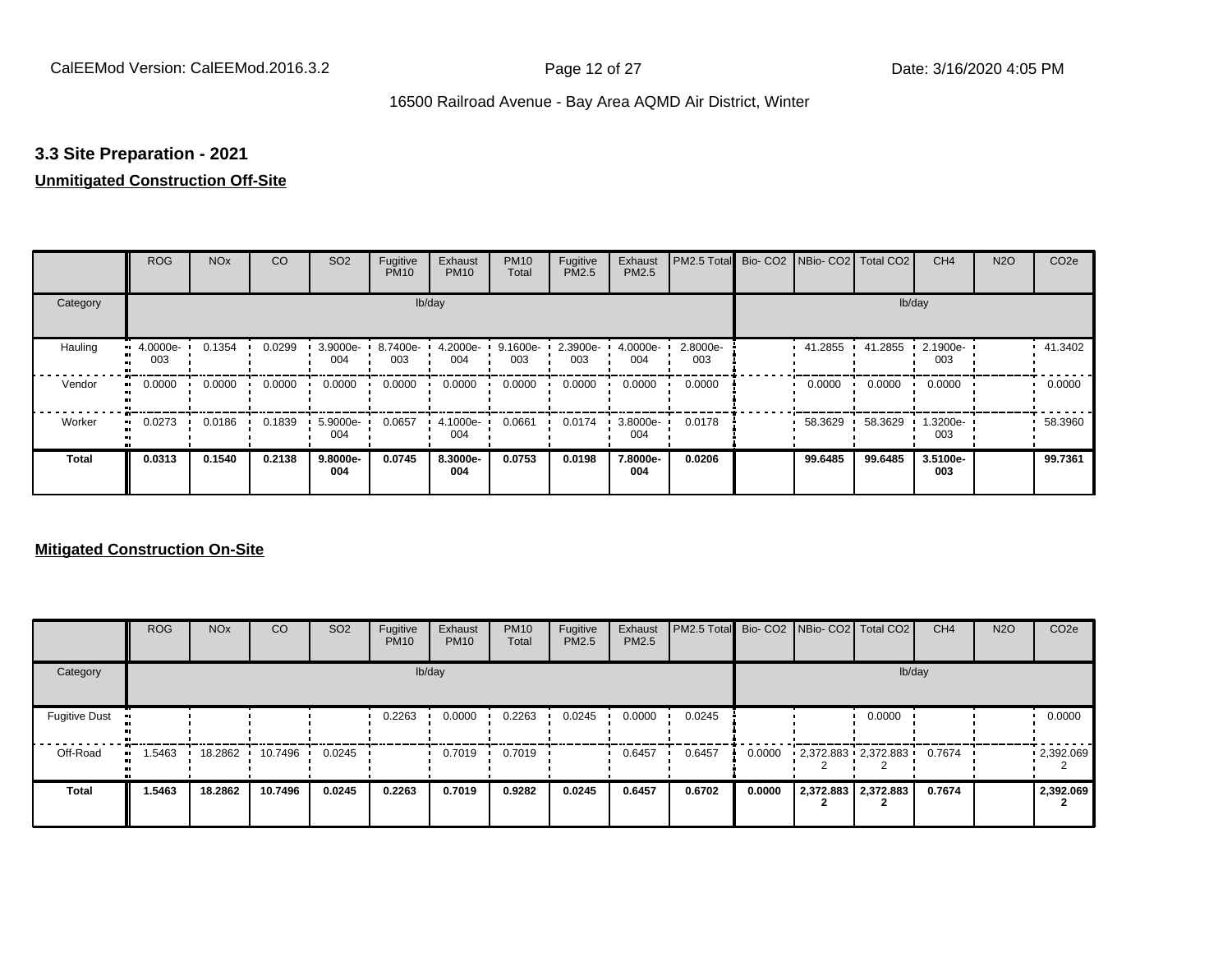## **3.3 Site Preparation - 2021**

## **Mitigated Construction Off-Site**

|                     | <b>ROG</b>                 | <b>NO<sub>x</sub></b> | CO     | SO <sub>2</sub>    | Fugitive<br><b>PM10</b> | Exhaust<br><b>PM10</b> | <b>PM10</b><br>Total | Fugitive<br>PM2.5 | Exhaust<br>PM2.5   | PM2.5 Total     | Bio- CO2   NBio- CO2   Total CO2 |         | CH <sub>4</sub> | <b>N2O</b> | CO <sub>2e</sub> |
|---------------------|----------------------------|-----------------------|--------|--------------------|-------------------------|------------------------|----------------------|-------------------|--------------------|-----------------|----------------------------------|---------|-----------------|------------|------------------|
| Category            |                            |                       |        |                    |                         | lb/day                 |                      |                   |                    |                 |                                  | lb/day  |                 |            |                  |
| Hauling             | 4.0000e-<br><br>003        | 0.1354                | 0.0299 | $3.9000e -$<br>004 | 8.7400e-<br>003         | 4.2000e-<br>004        | 9.1600e-<br>003      | 2.3900e-<br>003   | $4.0000e -$<br>004 | 2.8000e-<br>003 | 41.2855                          | 41.2855 | 2.1900e-<br>003 |            | 41.3402          |
| Vendor              | 0.0000<br>$\bullet\bullet$ | 0.0000                | 0.0000 | 0.0000             | 0.0000                  | 0.0000                 | 0.0000               | 0.0000            | 0.0000             | 0.0000          | 0.0000                           | 0.0000  | 0.0000          |            | 0.0000           |
| Worker<br>$\bullet$ | 0.0273                     | 0.0186                | 0.1839 | 5.9000e-<br>004    | 0.0657                  | 4.1000e-<br>004        | 0.0661               | 0.0174            | 3.8000e-<br>004    | 0.0178          | 58.3629                          | 58.3629 | 1.3200e-<br>003 |            | 58.3960          |
| <b>Total</b>        | 0.0313                     | 0.1540                | 0.2138 | 9.8000e-<br>004    | 0.0745                  | 8.3000e-<br>004        | 0.0753               | 0.0198            | 7.8000e-<br>004    | 0.0206          | 99.6485                          | 99.6485 | 3.5100e-<br>003 |            | 99.7361          |

**3.4 Grading - 2021**

|                      | <b>ROG</b> | <b>NO<sub>x</sub></b> | CO     | SO <sub>2</sub> | Fugitive<br><b>PM10</b> | Exhaust<br><b>PM10</b> | <b>PM10</b><br>Total | Fugitive<br><b>PM2.5</b> | Exhaust<br>PM2.5 | PM2.5 Total Bio- CO2 NBio- CO2 Total CO2 |           |                                | CH <sub>4</sub> | <b>N2O</b> | CO <sub>2e</sub> |
|----------------------|------------|-----------------------|--------|-----------------|-------------------------|------------------------|----------------------|--------------------------|------------------|------------------------------------------|-----------|--------------------------------|-----------------|------------|------------------|
| Category             |            |                       |        |                 |                         | lb/day                 |                      |                          |                  |                                          |           | lb/day                         |                 |            |                  |
| <b>Fugitive Dust</b> |            |                       |        |                 | 6.0221                  | 0.0000                 | 6.0221               | 3.3102                   | 0.0000           | 3.3102                                   |           | 0.0000                         |                 |            | 0.0000           |
| Off-Road             | .8271      | 20.2135               | 9.7604 | 0.0206          |                         | 0.9158                 | 0.9158               |                          | 0.8425           | 0.8425                                   |           | $1,995.6114$ 1,995.6114 0.6454 |                 |            | 12,011.7470      |
| <b>Total</b>         | 1.8271     | 20.2135               | 9.7604 | 0.0206          | 6.0221                  | 0.9158                 | 6.9378               | 3.3102                   | 0.8425           | 4.1527                                   | 1,995.611 | 1,995.611                      | 0.6454          |            | 2,011.747        |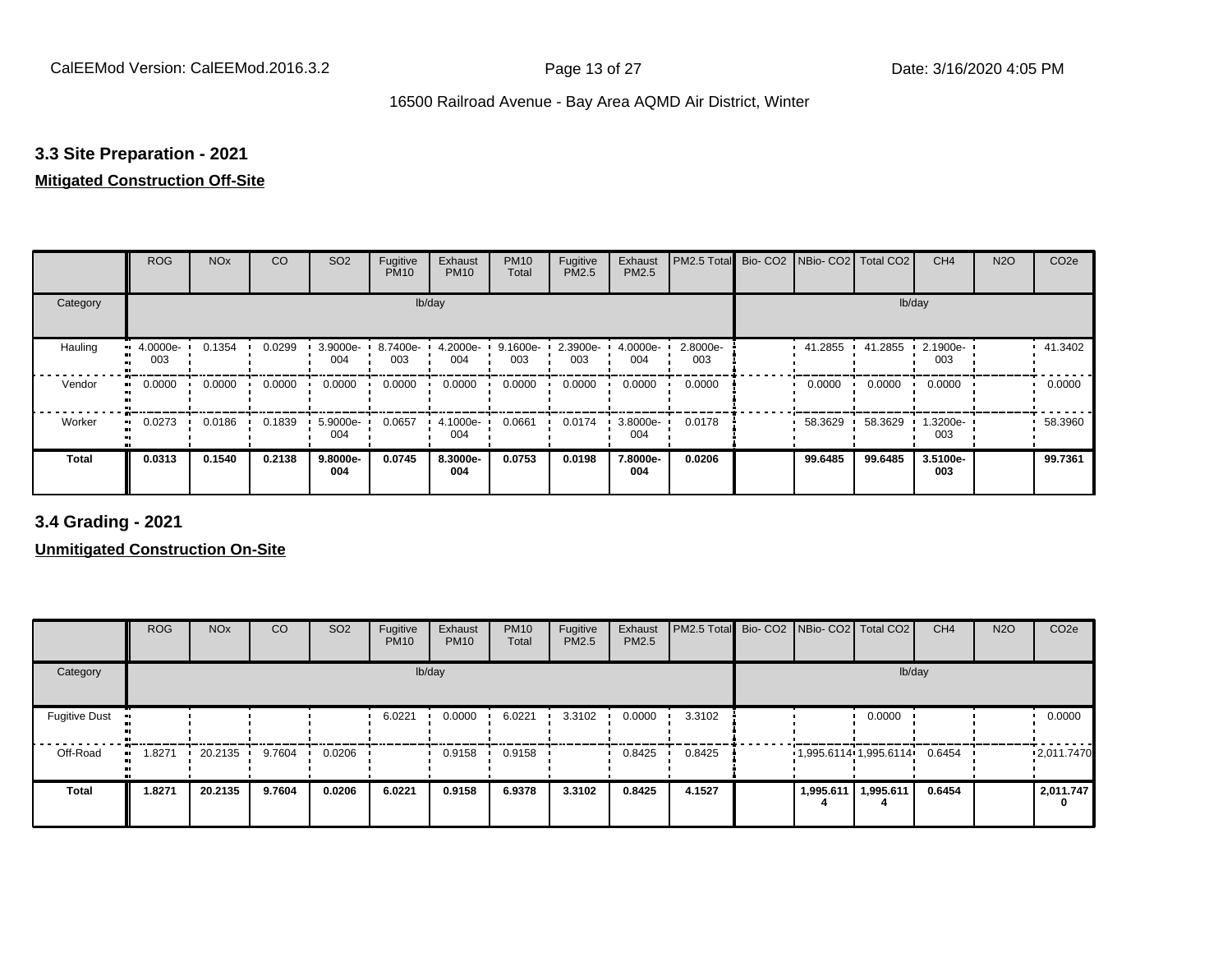#### **3.4 Grading - 2021**

# **Unmitigated Construction Off-Site**

|                            | <b>ROG</b>                 | <b>NO<sub>x</sub></b> | CO     | SO <sub>2</sub> | Fugitive<br><b>PM10</b> | Exhaust<br><b>PM10</b> | <b>PM10</b><br>Total | Fugitive<br>PM2.5 | Exhaust<br>PM2.5 | PM2.5 Total | Bio- CO2   NBio- CO2   Total CO2 |         | CH <sub>4</sub> | <b>N2O</b> | CO <sub>2e</sub> |
|----------------------------|----------------------------|-----------------------|--------|-----------------|-------------------------|------------------------|----------------------|-------------------|------------------|-------------|----------------------------------|---------|-----------------|------------|------------------|
| Category                   |                            |                       |        |                 |                         | lb/day                 |                      |                   |                  |             |                                  |         | lb/day          |            |                  |
| Hauling<br>$\bullet$       | 0.0000                     | 0.0000                | 0.0000 | 0.0000          | 0.0000                  | 0.0000                 | 0.0000               | 0.0000            | 0.0000           | 0.0000      | 0.0000                           | 0.0000  | 0.0000          |            | 0.0000           |
| Vendor                     | 0.0000<br>$\bullet\bullet$ | 0.0000                | 0.0000 | 0.0000          | 0.0000                  | 0.0000                 | 0.0000               | 0.0000            | 0.0000           | 0.0000      | 0.0000                           | 0.0000  | 0.0000          |            | 0.0000           |
| Worker<br>$\bullet\bullet$ | 0.0341                     | 0.0232                | 0.2298 | 7.3000e-<br>004 | 0.0822                  | 5.2000e-<br>004        | 0.0827               | 0.0218            | 4.8000e-<br>004  | 0.0223      | 72.9537                          | 72.9537 | 1.6500e-<br>003 |            | 72.9949          |
| <b>Total</b>               | 0.0341                     | 0.0232                | 0.2298 | 7.3000e-<br>004 | 0.0822                  | 5.2000e-<br>004        | 0.0827               | 0.0218            | 4.8000e-<br>004  | 0.0223      | 72.9537                          | 72.9537 | 1.6500e-<br>003 |            | 72.9949          |

#### **Mitigated Construction On-Site**

|                      | <b>ROG</b>  | <b>NO<sub>x</sub></b> | <b>CO</b> | SO <sub>2</sub> | Fugitive<br><b>PM10</b> | Exhaust<br><b>PM10</b> | <b>PM10</b><br>Total | Fugitive<br><b>PM2.5</b> | Exhaust<br><b>PM2.5</b> | PM2.5 Total Bio- CO2 NBio- CO2 Total CO2 |        |                               |           | CH <sub>4</sub> | <b>N2O</b> | CO <sub>2e</sub> |
|----------------------|-------------|-----------------------|-----------|-----------------|-------------------------|------------------------|----------------------|--------------------------|-------------------------|------------------------------------------|--------|-------------------------------|-----------|-----------------|------------|------------------|
| Category             |             |                       |           |                 |                         | lb/day                 |                      |                          |                         |                                          |        |                               | lb/day    |                 |            |                  |
| <b>Fugitive Dust</b> |             |                       |           |                 | 6.0221                  | 0.0000                 | 6.0221               | 3.3102                   | 0.0000                  | 3.3102                                   |        |                               | 0.0000    |                 |            | 0.0000           |
| Off-Road             | .8271<br>ш. | 20.2135               | 9.7604    | 0.0206          |                         | 0.9158                 | 0.9158               |                          | 0.8425                  | 0.8425                                   | 0.0000 | $1,995.6114 \cdot 1,995.6114$ |           | 0.6454          |            | 12,011.7470      |
| <b>Total</b>         | 1.8271      | 20.2135               | 9.7604    | 0.0206          | 6.0221                  | 0.9158                 | 6.9378               | 3.3102                   | 0.8425                  | 4.1527                                   | 0.0000 | 1,995.611                     | 1,995.611 | 0.6454          |            | 2,011.747<br>0   |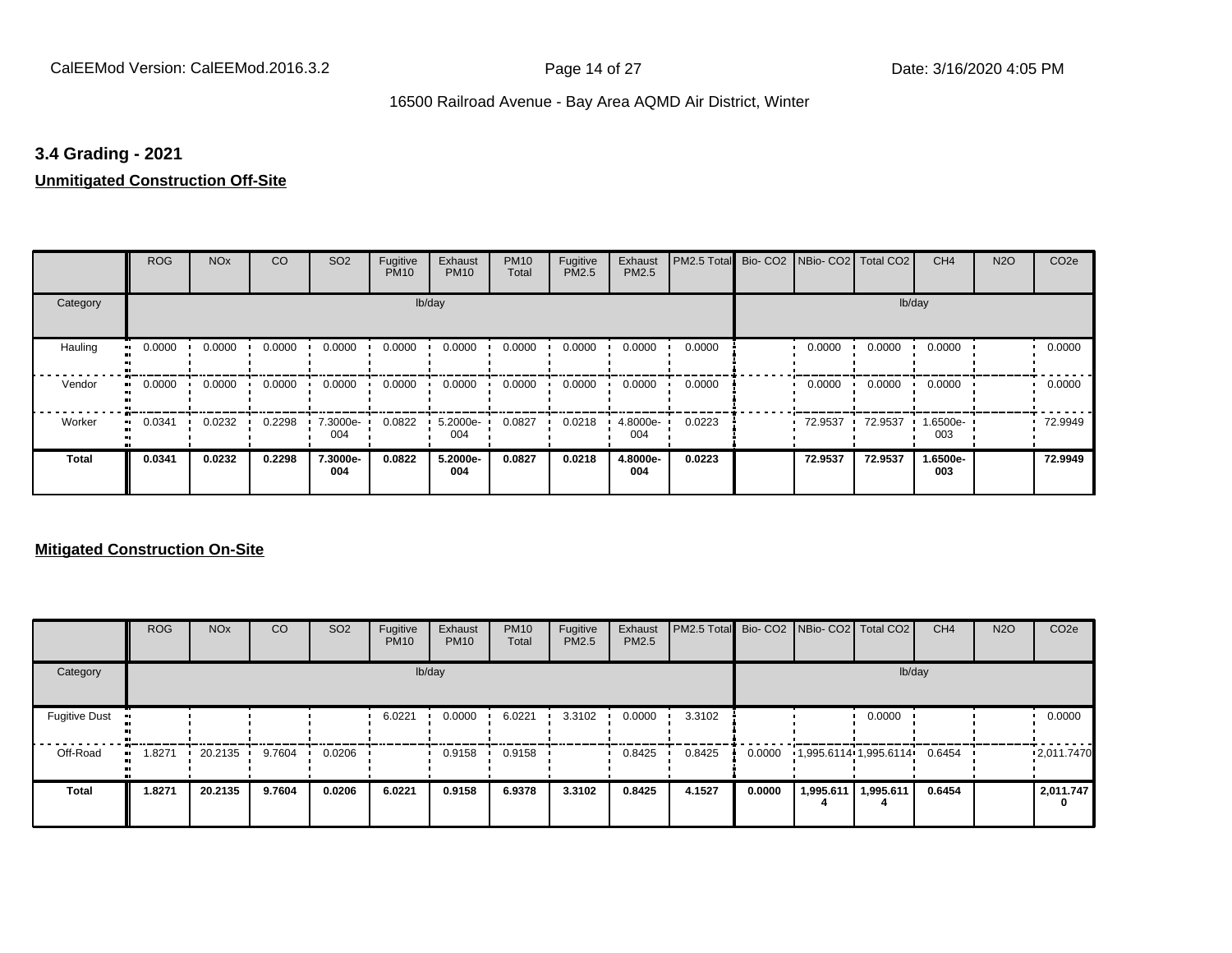#### **3.4 Grading - 2021**

#### **Mitigated Construction Off-Site**

|                           | <b>ROG</b> | <b>NO<sub>x</sub></b> | CO     | SO <sub>2</sub> | Fugitive<br><b>PM10</b> | Exhaust<br><b>PM10</b> | <b>PM10</b><br>Total | Fugitive<br>PM2.5 | Exhaust<br>PM2.5 | PM2.5 Total | Bio- CO2   NBio- CO2   Total CO2 |         | CH <sub>4</sub> | <b>N2O</b> | CO <sub>2e</sub> |
|---------------------------|------------|-----------------------|--------|-----------------|-------------------------|------------------------|----------------------|-------------------|------------------|-------------|----------------------------------|---------|-----------------|------------|------------------|
| Category                  |            |                       |        |                 | lb/day                  |                        |                      |                   |                  |             |                                  | lb/day  |                 |            |                  |
| Hauling<br>$\blacksquare$ | 0.0000     | 0.0000                | 0.0000 | 0.0000          | 0.0000                  | 0.0000                 | 0.0000               | 0.0000            | 0.0000           | 0.0000      | 0.0000                           | 0.0000  | 0.0000          |            | 0.0000           |
| Vendor<br>$\bullet$       | 0.0000     | 0.0000                | 0.0000 | 0.0000          | 0.0000                  | 0.0000                 | 0.0000               | 0.0000            | 0.0000           | 0.0000      | 0.0000                           | 0.0000  | 0.0000          |            | 0.0000           |
| Worker                    | 0.0341     | 0.0232                | 0.2298 | 7.3000e-<br>004 | 0.0822                  | 5.2000e-<br>004        | 0.0827               | 0.0218            | 4.8000e-<br>004  | 0.0223      | 72.9537                          | 72.9537 | 1.6500e-<br>003 |            | 72.9949          |
| <b>Total</b>              | 0.0341     | 0.0232                | 0.2298 | 7.3000e-<br>004 | 0.0822                  | 5.2000e-<br>004        | 0.0827               | 0.0218            | 4.8000e-<br>004  | 0.0223      | 72.9537                          | 72.9537 | 1.6500e-<br>003 |            | 72.9949          |

**3.5 Building Construction - 2021**

**Unmitigated Construction On-Site**

|              | <b>ROG</b>          | <b>NO<sub>x</sub></b> | CO              | SO <sub>2</sub> | Fugitive<br><b>PM10</b> | Exhaust<br><b>PM10</b> | <b>PM10</b><br>Total | Fugitive<br><b>PM2.5</b> | Exhaust<br>PM2.5 | <b>PM2.5 Total</b> Bio- CO2 NBio- CO2   Total CO2 |   |                         | CH <sub>4</sub> | <b>N2O</b> | CO <sub>2e</sub>  |
|--------------|---------------------|-----------------------|-----------------|-----------------|-------------------------|------------------------|----------------------|--------------------------|------------------|---------------------------------------------------|---|-------------------------|-----------------|------------|-------------------|
| Category     |                     |                       |                 |                 |                         | lb/day                 |                      |                          |                  |                                                   |   |                         | lb/day          |            |                   |
| Off-Road     | 2.0451<br><b>BL</b> |                       | 16.0275 14.5629 | 0.0250          |                         | 0.8173                 | 0.8173               |                          | 0.7831           | 0.7831                                            | Ð | $2,288.935$ $2,288.935$ | 0.4503          |            | $\cdot$ 2,300.193 |
| <b>Total</b> | 2.0451              | 16.0275               | 14.5629         | 0.0250          |                         | 0.8173                 | 0.8173               |                          | 0.7831           | 0.7831                                            |   | 2,288.935 2,288.935     | 0.4503          |            | 2,300.193         |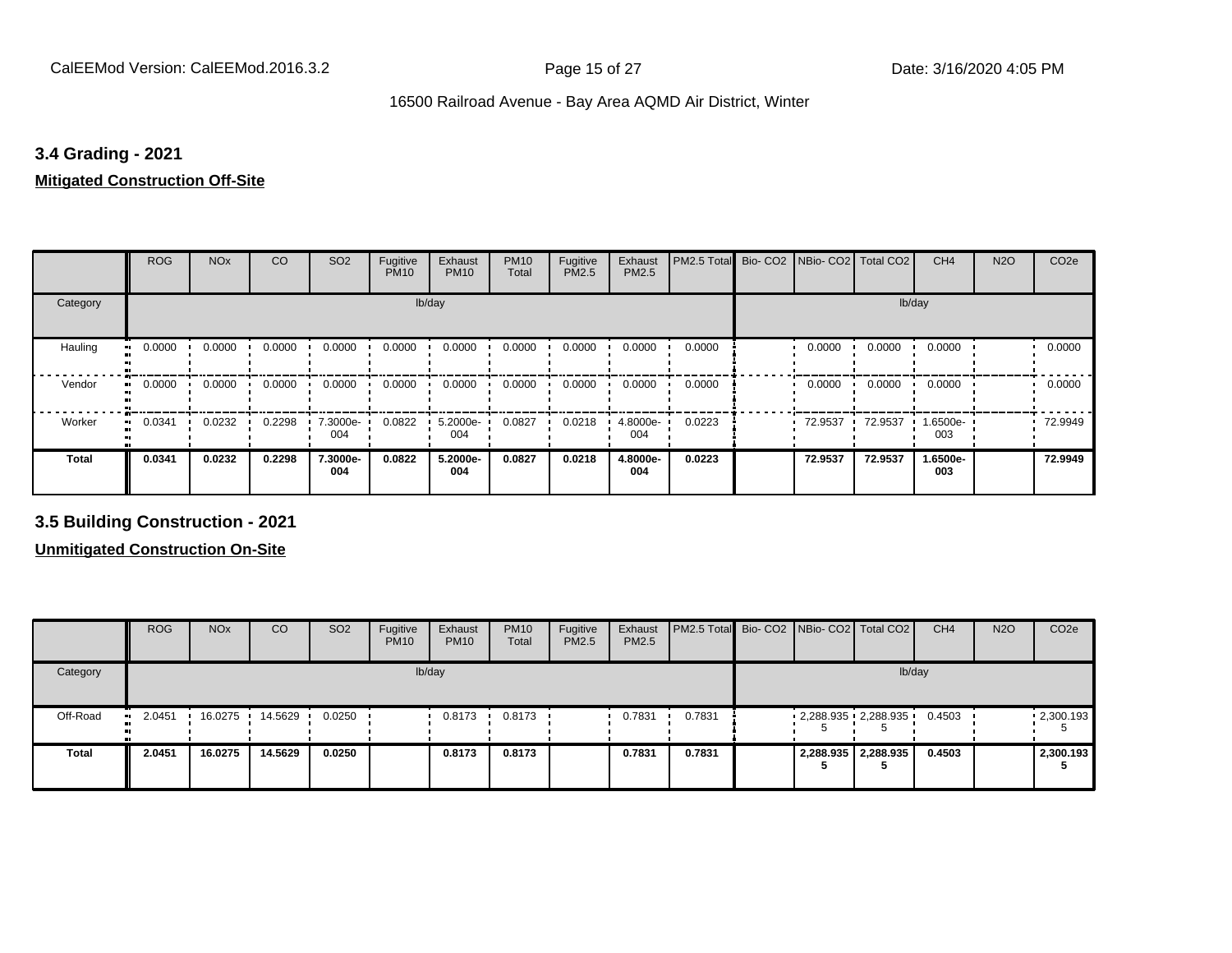# **3.5 Building Construction - 2021**

### **Unmitigated Construction Off-Site**

|                        | <b>ROG</b> | <b>NO<sub>x</sub></b> | CO     | SO <sub>2</sub> | Fugitive<br><b>PM10</b> | Exhaust<br><b>PM10</b> | <b>PM10</b><br>Total | Fugitive<br><b>PM2.5</b> | Exhaust<br>PM2.5   | PM2.5 Total Bio- CO2 NBio- CO2 Total CO2 |                     |                            | CH <sub>4</sub> | <b>N2O</b> | CO <sub>2e</sub> |
|------------------------|------------|-----------------------|--------|-----------------|-------------------------|------------------------|----------------------|--------------------------|--------------------|------------------------------------------|---------------------|----------------------------|-----------------|------------|------------------|
| Category               |            |                       |        |                 |                         | lb/day                 |                      |                          |                    |                                          |                     |                            | lb/day          |            |                  |
| Hauling<br>œ           | 0.0000     | 0.0000                | 0.0000 | 0.0000          | 0.0000                  | 0.0000                 | 0.0000               | 0.0000                   | 0.0000             | 0.0000                                   | 0.0000              | 0.0000                     | 0.0000          |            | 0.0000           |
| Vendor<br>œ            | 0.0263     | 0.8338                | 0.2241 | 2.1300e-<br>003 | 0.0542                  | 1.8500e-<br>003        | 0.0560               | 0.0156                   | -.7700e<br>003     | 0.0174                                   | $225.3017$ 225.3017 |                            | 0.0117          |            | $-225.5952$      |
| Worker<br>$\mathbf{u}$ | 0.0647     | 0.0441                | 0.4366 | -3900e.<br>003  | 0.1561                  | 9.8000e-<br>004        | 0.1571               | 0.0414                   | $9.0000e -$<br>004 | 0.0423                                   |                     | 138.6120 138.6120 3.1400e- | 003             |            | .138.6904        |
| Total                  | 0.0910     | 0.8779                | 0.6607 | 3.5200e-<br>003 | 0.2102                  | 2.8300e-<br>003        | 0.2131               | 0.0570                   | 2.6700e-<br>003    | 0.0597                                   | 363.9137            | 363.9137                   | 0.0149          |            | 364.2855         |

#### **Mitigated Construction On-Site**

|              | <b>ROG</b>          | <b>NO<sub>x</sub></b> | CO      | SO <sub>2</sub> | Fugitive<br><b>PM10</b> | Exhaust<br><b>PM10</b> | <b>PM10</b><br><b>Total</b> | Fugitive<br>PM2.5 | Exhaust<br><b>PM2.5</b> | <b>PM2.5 Total</b> Bio- CO2 NBio- CO2 Total CO2 |        |                         | CH <sub>4</sub> | <b>N2O</b> | CO <sub>2</sub> e |
|--------------|---------------------|-----------------------|---------|-----------------|-------------------------|------------------------|-----------------------------|-------------------|-------------------------|-------------------------------------------------|--------|-------------------------|-----------------|------------|-------------------|
| Category     |                     |                       |         |                 |                         | lb/day                 |                             |                   |                         |                                                 |        | lb/day                  |                 |            |                   |
| Off-Road     | 2.0451<br>$\bullet$ | 16.0275               | 14.5629 | 0.0250          |                         | 0.8173                 | 0.8173                      |                   | 0.7831                  | 0.7831                                          | 0.0000 | $2,288.935$ $2,288.935$ | 0.4503          |            | $\cdot$ 2,300.193 |
| <b>Total</b> | 2.0451              | 16.0275               | 14.5629 | 0.0250          |                         | 0.8173                 | 0.8173                      |                   | 0.7831                  | 0.7831                                          | 0.0000 | 2,288.935 2,288.935     | 0.4503          |            | 2,300.193         |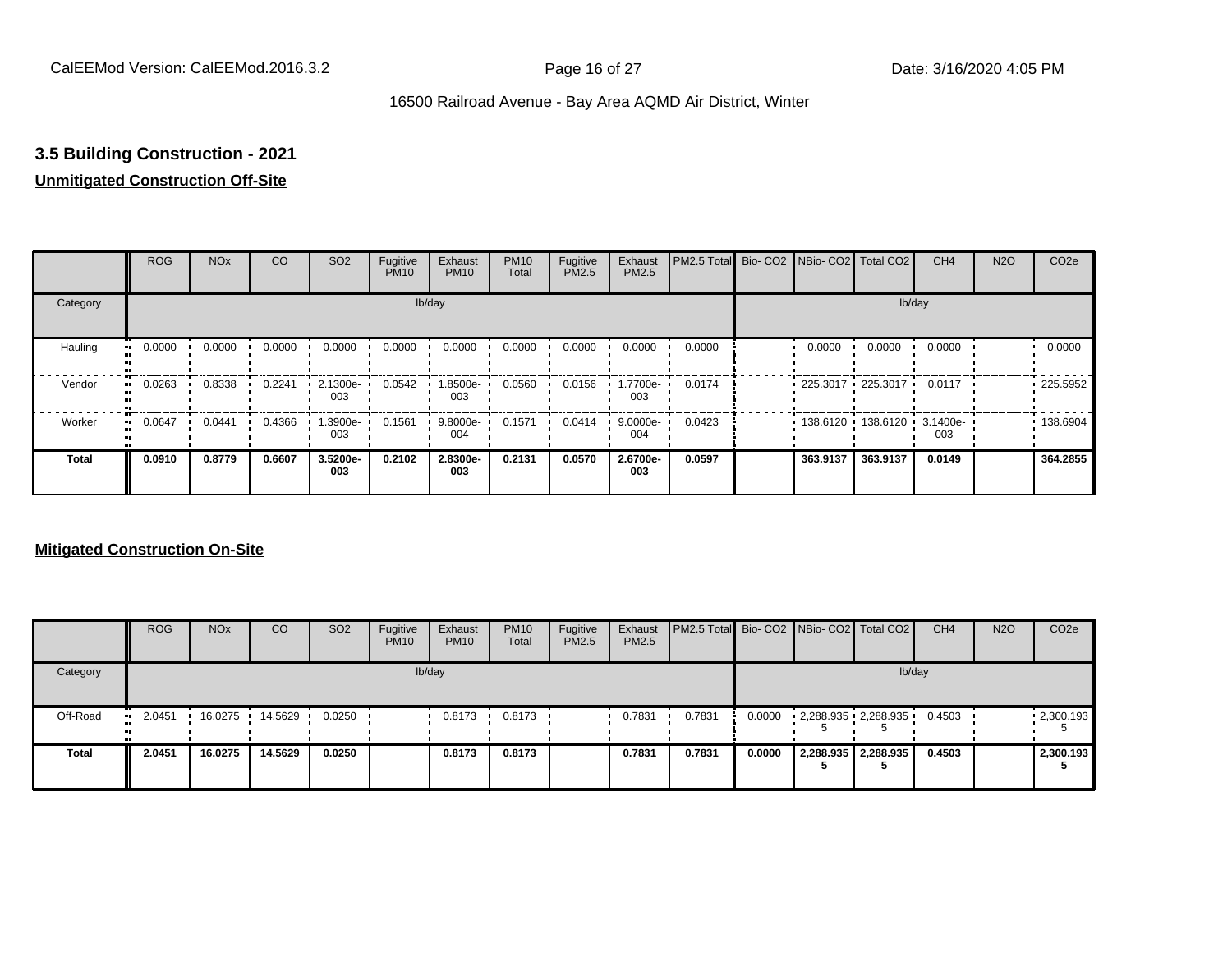## **3.5 Building Construction - 2021**

### **Mitigated Construction Off-Site**

|                           | <b>ROG</b> | <b>NO<sub>x</sub></b> | CO     | SO <sub>2</sub> | Fugitive<br><b>PM10</b> | Exhaust<br><b>PM10</b> | <b>PM10</b><br>Total | Fugitive<br><b>PM2.5</b> | Exhaust<br>PM2.5 | PM2.5 Total Bio- CO2 NBio- CO2 Total CO2 |                     |          | CH <sub>4</sub> | <b>N2O</b> | CO <sub>2e</sub> |
|---------------------------|------------|-----------------------|--------|-----------------|-------------------------|------------------------|----------------------|--------------------------|------------------|------------------------------------------|---------------------|----------|-----------------|------------|------------------|
| Category                  |            |                       |        |                 |                         | lb/day                 |                      |                          |                  |                                          |                     |          | lb/day          |            |                  |
| Hauling<br>$\blacksquare$ | 0.0000     | 0.0000                | 0.0000 | 0.0000          | 0.0000                  | 0.0000                 | 0.0000               | 0.0000                   | 0.0000           | 0.0000                                   | 0.0000              | 0.0000   | 0.0000          |            | 0.0000           |
| Vendor                    | 0.0263     | 0.8338                | 0.2241 | 2.1300e-<br>003 | 0.0542                  | 1.8500e-<br>003        | 0.0560               | 0.0156                   | -1.7700e<br>003  | 0.0174                                   | $225.3017$ 225.3017 |          | 0.0117          |            | $-225.5952$      |
| Worker<br>п.              | 0.0647     | 0.0441                | 0.4366 | -3900e.<br>003  | 0.1561                  | 9.8000e-<br>004        | 0.1571               | 0.0414                   | 9.0000e-<br>004  | 0.0423                                   |                     |          | 003             |            | .138.6904        |
| <b>Total</b>              | 0.0910     | 0.8779                | 0.6607 | 3.5200e-<br>003 | 0.2102                  | 2.8300e-<br>003        | 0.2131               | 0.0570                   | 2.6700e-<br>003  | 0.0597                                   | 363.9137            | 363.9137 | 0.0149          |            | 364.2855         |

**3.6 Paving - 2021**

**Unmitigated Construction On-Site**

|          | <b>ROG</b>          | <b>NO<sub>x</sub></b> | CO      | SO <sub>2</sub> | Fugitive<br><b>PM10</b> | Exhaust<br><b>PM10</b> | <b>PM10</b><br>Total | Fugitive<br><b>PM2.5</b> | Exhaust<br>PM2.5 | PM2.5 Total Bio- CO2 NBio- CO2 Total CO2 |                                            |                       | CH <sub>4</sub> | <b>N2O</b> | CO <sub>2e</sub>  |
|----------|---------------------|-----------------------|---------|-----------------|-------------------------|------------------------|----------------------|--------------------------|------------------|------------------------------------------|--------------------------------------------|-----------------------|-----------------|------------|-------------------|
| Category |                     |                       |         |                 |                         | lb/day                 |                      |                          |                  |                                          |                                            | lb/day                |                 |            |                   |
| Off-Road | 1.0633<br>.         | 10.6478               | 11.7756 | 0.0178          |                         | 0.5826                 | 0.5826               |                          | 0.5371           | 0.5371                                   | $1,709.1107 \cdot 1,709.1107 \cdot 0.5417$ |                       |                 |            | $\cdot$ 1,722.652 |
| Paving   | 0.0111<br>$\bullet$ |                       |         |                 |                         | 0.0000                 | 0.0000               |                          | 0.0000           | 0.0000                                   |                                            | 0.0000                |                 |            | 0.0000            |
| Total    | 1.0744              | 10.6478               | 11.7756 | 0.0178          |                         | 0.5826                 | 0.5826               |                          | 0.5371           | 0.5371                                   |                                            | 1,709.110   1,709.110 | 0.5417          |            | 1,722.652         |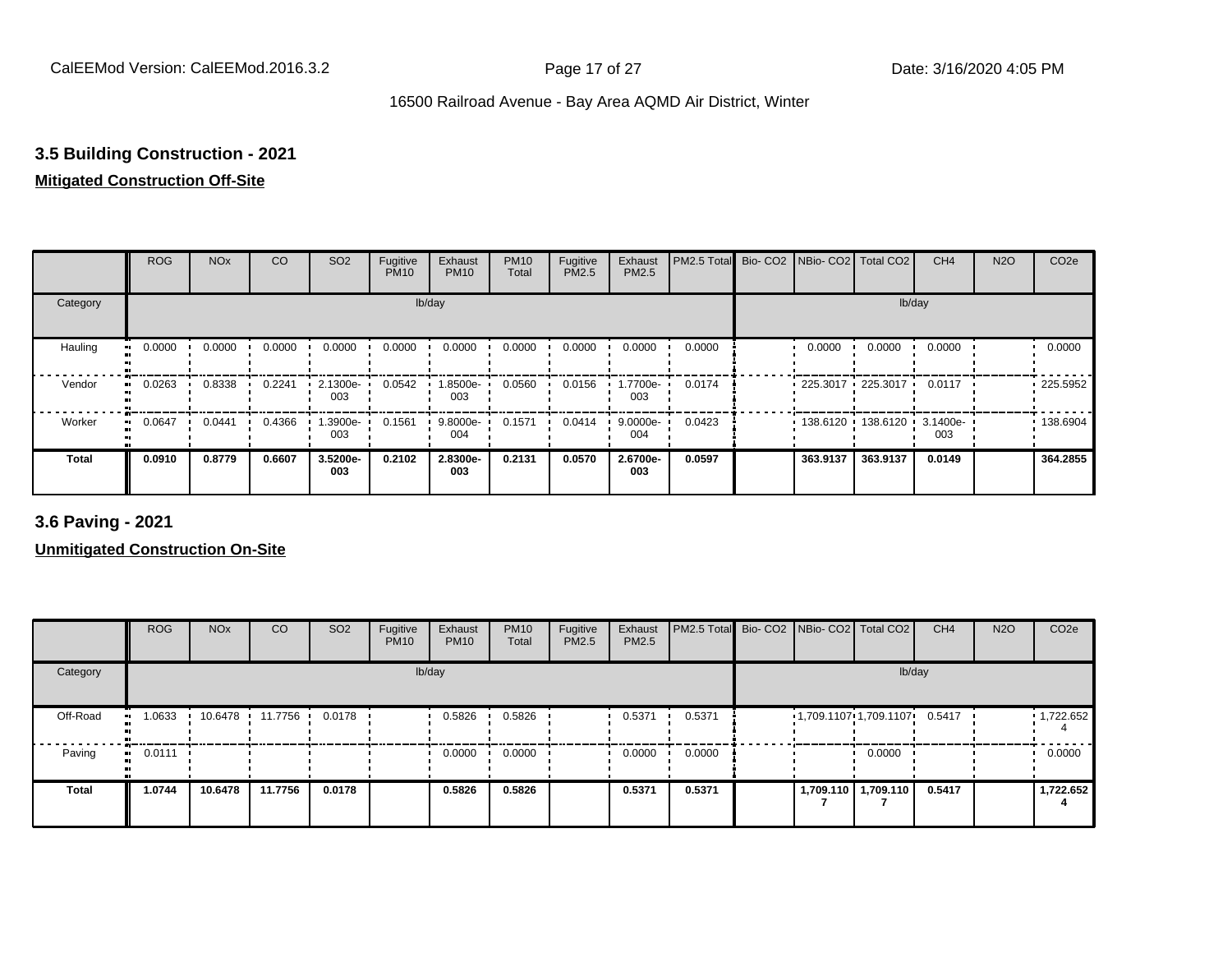#### **3.6 Paving - 2021**

#### **Unmitigated Construction Off-Site**

|                      | <b>ROG</b>                 | <b>NO<sub>x</sub></b> | CO     | SO <sub>2</sub> | Fugitive<br><b>PM10</b> | Exhaust<br><b>PM10</b> | <b>PM10</b><br>Total | Fugitive<br>PM2.5 | Exhaust<br>PM2.5 | PM2.5 Total | Bio- CO2   NBio- CO2   Total CO2 |                   | CH <sub>4</sub> | <b>N2O</b> | CO <sub>2e</sub> |
|----------------------|----------------------------|-----------------------|--------|-----------------|-------------------------|------------------------|----------------------|-------------------|------------------|-------------|----------------------------------|-------------------|-----------------|------------|------------------|
| Category             |                            |                       |        |                 |                         | lb/day                 |                      |                   |                  |             |                                  |                   | lb/day          |            |                  |
| Hauling<br>$\bullet$ | 0.0000                     | 0.0000                | 0.0000 | 0.0000          | 0.0000                  | 0.0000                 | 0.0000               | 0.0000            | 0.0000           | 0.0000      | 0.0000                           | 0.0000            | 0.0000          |            | 0.0000           |
| Vendor               | 0.0000<br>$\bullet\bullet$ | 0.0000                | 0.0000 | 0.0000          | 0.0000                  | 0.0000                 | 0.0000               | 0.0000            | 0.0000           | 0.0000      | 0.0000                           | 0.0000            | 0.0000          |            | 0.0000           |
| Worker<br>$\bullet$  | 0.0511                     | 0.0348                | 0.3447 | 1.1000e-<br>003 | 0.1232                  | 7.8000e-<br>004        | 0.1240               | 0.0327            | 7.1000e-<br>004  | 0.0334      |                                  | 109.4305 109.4305 | 2.4800e-<br>003 |            | .109.4924        |
| <b>Total</b>         | 0.0511                     | 0.0348                | 0.3447 | 1.1000e-<br>003 | 0.1232                  | 7.8000e-<br>004        | 0.1240               | 0.0327            | 7.1000e-<br>004  | 0.0334      | 109.4305                         | 109.4305          | 2.4800e-<br>003 |            | 109.4924         |

#### **Mitigated Construction On-Site**

|              | <b>ROG</b>    | <b>NO<sub>x</sub></b> | <b>CO</b>       | SO <sub>2</sub> | Fugitive<br><b>PM10</b> | Exhaust<br><b>PM10</b> | <b>PM10</b><br>Total | Fugitive<br><b>PM2.5</b> | Exhaust<br><b>PM2.5</b> | PM2.5 Total Bio- CO2 NBio- CO2 Total CO2 |        |                       | CH <sub>4</sub> | <b>N2O</b> | CO <sub>2e</sub>  |
|--------------|---------------|-----------------------|-----------------|-----------------|-------------------------|------------------------|----------------------|--------------------------|-------------------------|------------------------------------------|--------|-----------------------|-----------------|------------|-------------------|
| Category     |               |                       |                 |                 |                         | lb/day                 |                      |                          |                         |                                          |        | lb/day                |                 |            |                   |
| Off-Road     | 1.0633<br>    |                       | 10.6478 11.7756 | 0.0178          |                         | 0.5826                 | 0.5826               |                          | 0.5371                  | 0.5371                                   | 0.0000 | 1,709.110 1,709.1107  | 0.5417          |            | $\cdot$ 1,722.652 |
| Paving       | 0.0111<br>. . |                       |                 |                 |                         | 0.0000                 | 0.0000               |                          | 0.0000                  | 0.0000                                   |        | 0.0000                |                 |            | 0.0000            |
| <b>Total</b> | 1.0744        | 10.6478               | 11.7756         | 0.0178          |                         | 0.5826                 | 0.5826               |                          | 0.5371                  | 0.5371                                   | 0.0000 | 1,709.110   1,709.110 | 0.5417          |            | 1,722.652         |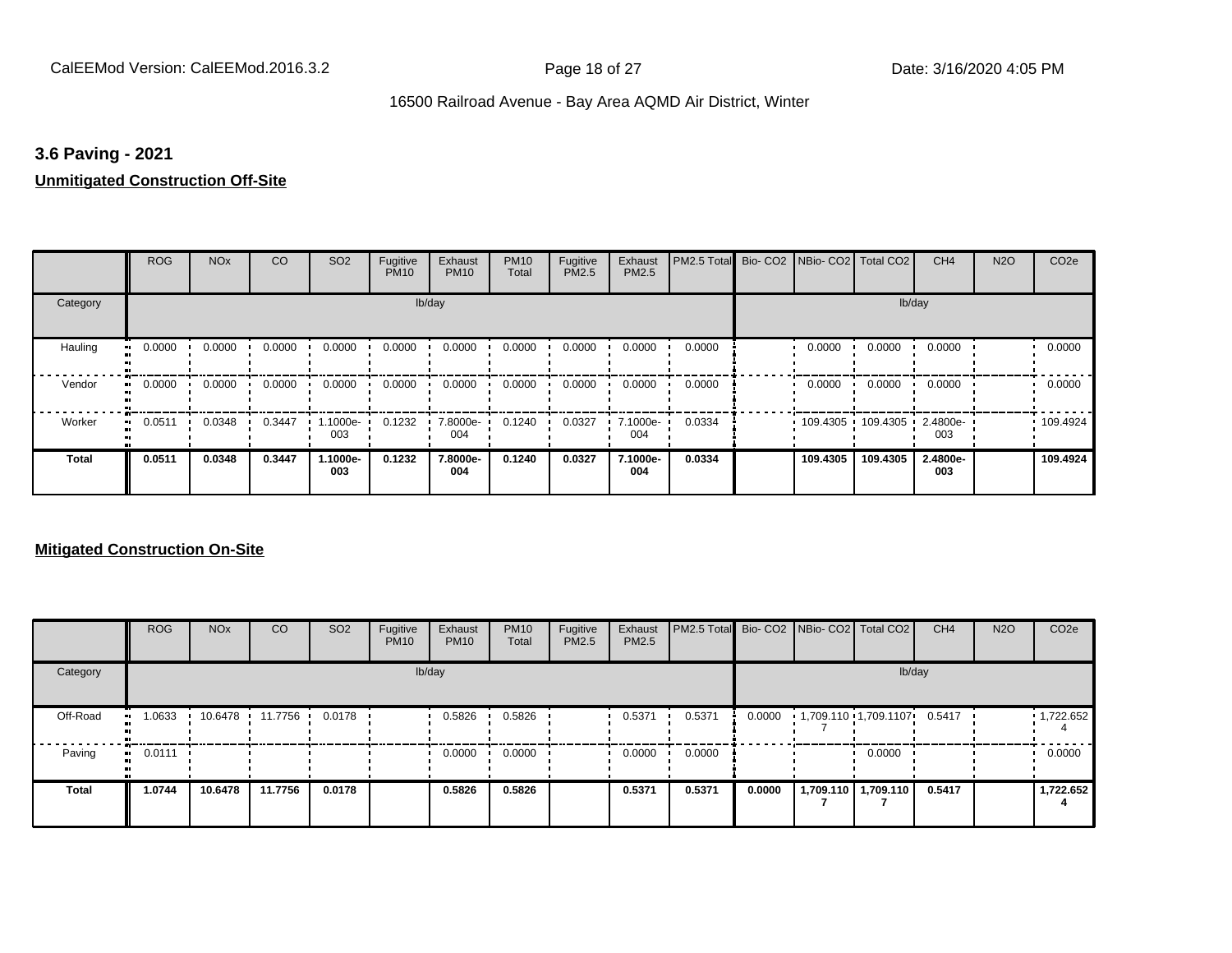### **3.6 Paving - 2021**

#### **Mitigated Construction Off-Site**

|              | <b>ROG</b> | <b>NO<sub>x</sub></b> | CO     | SO <sub>2</sub> | Fugitive<br><b>PM10</b> | Exhaust<br><b>PM10</b> | <b>PM10</b><br>Total | Fugitive<br>PM2.5 | Exhaust<br>PM2.5 | PM2.5 Total | Bio-CO <sub>2</sub> | NBio- CO2   Total CO2 |                     | CH <sub>4</sub> | <b>N2O</b> | CO <sub>2e</sub> |
|--------------|------------|-----------------------|--------|-----------------|-------------------------|------------------------|----------------------|-------------------|------------------|-------------|---------------------|-----------------------|---------------------|-----------------|------------|------------------|
| Category     |            |                       |        |                 | lb/day                  |                        |                      |                   |                  |             |                     |                       | lb/day              |                 |            |                  |
| Hauling      | 0.0000     | 0.0000                | 0.0000 | 0.0000          | 0.0000                  | 0.0000                 | 0.0000               | 0.0000            | 0.0000           | 0.0000      |                     | 0.0000                | 0.0000              | 0.0000          |            | 0.0000           |
| Vendor       | 0.0000     | 0.0000                | 0.0000 | 0.0000          | 0.0000                  | 0.0000                 | 0.0000               | 0.0000            | 0.0000           | 0.0000      |                     | 0.0000                | 0.0000              | 0.0000          |            | 0.0000           |
| Worker<br>., | 0.0511     | 0.0348                | 0.3447 | 1.1000e-<br>003 | 0.1232                  | 7.8000e-<br>004        | 0.1240               | 0.0327            | 7.1000e-<br>004  | 0.0334      |                     |                       | 109.4305 109.4305 ' | 2.4800e-<br>003 |            | $\cdot$ 109.4924 |
| <b>Total</b> | 0.0511     | 0.0348                | 0.3447 | 1.1000e-<br>003 | 0.1232                  | 7.8000e-<br>004        | 0.1240               | 0.0327            | 7.1000e-<br>004  | 0.0334      |                     | 109.4305              | 109.4305            | 2.4800e-<br>003 |            | 109.4924         |

**3.7 Architectural Coating - 2021**

**Unmitigated Construction On-Site**

|                        | <b>ROG</b> | <b>NO<sub>x</sub></b> | CO     | SO <sub>2</sub>                 | Fugitive<br><b>PM10</b> | Exhaust<br><b>PM10</b> | <b>PM10</b><br>Total | Fugitive<br><b>PM2.5</b> | Exhaust<br><b>PM2.5</b> | PM2.5 Total Bio- CO2 NBio- CO2 Total CO2 |          |                       | CH <sub>4</sub> | <b>N2O</b> | CO <sub>2e</sub> |
|------------------------|------------|-----------------------|--------|---------------------------------|-------------------------|------------------------|----------------------|--------------------------|-------------------------|------------------------------------------|----------|-----------------------|-----------------|------------|------------------|
| Category               |            |                       |        |                                 |                         | lb/day                 |                      |                          |                         |                                          |          | lb/day                |                 |            |                  |
| Archit. Coating<br>-99 | 2.0301     |                       |        |                                 |                         | 0.0000                 | 0.0000               |                          | 0.0000                  | 0.0000                                   |          | 0.0000                |                 |            | 0.0000           |
| Off-Road<br>$\bullet$  | 0.2189     | .5268                 | 1.8176 | $\cdot$ 2.9700e- $\cdot$<br>003 |                         | 0.0941                 | 0.0941               |                          | 0.0941                  | 0.0941                                   |          | $281.4481$ 281.4481 · | 0.0193          |            | 281.9309         |
| <b>Total</b>           | 2.2490     | 1.5268                | 1.8176 | 2.9700e-<br>003                 |                         | 0.0941                 | 0.0941               |                          | 0.0941                  | 0.0941                                   | 281.4481 | 281.4481              | 0.0193          |            | 281.9309         |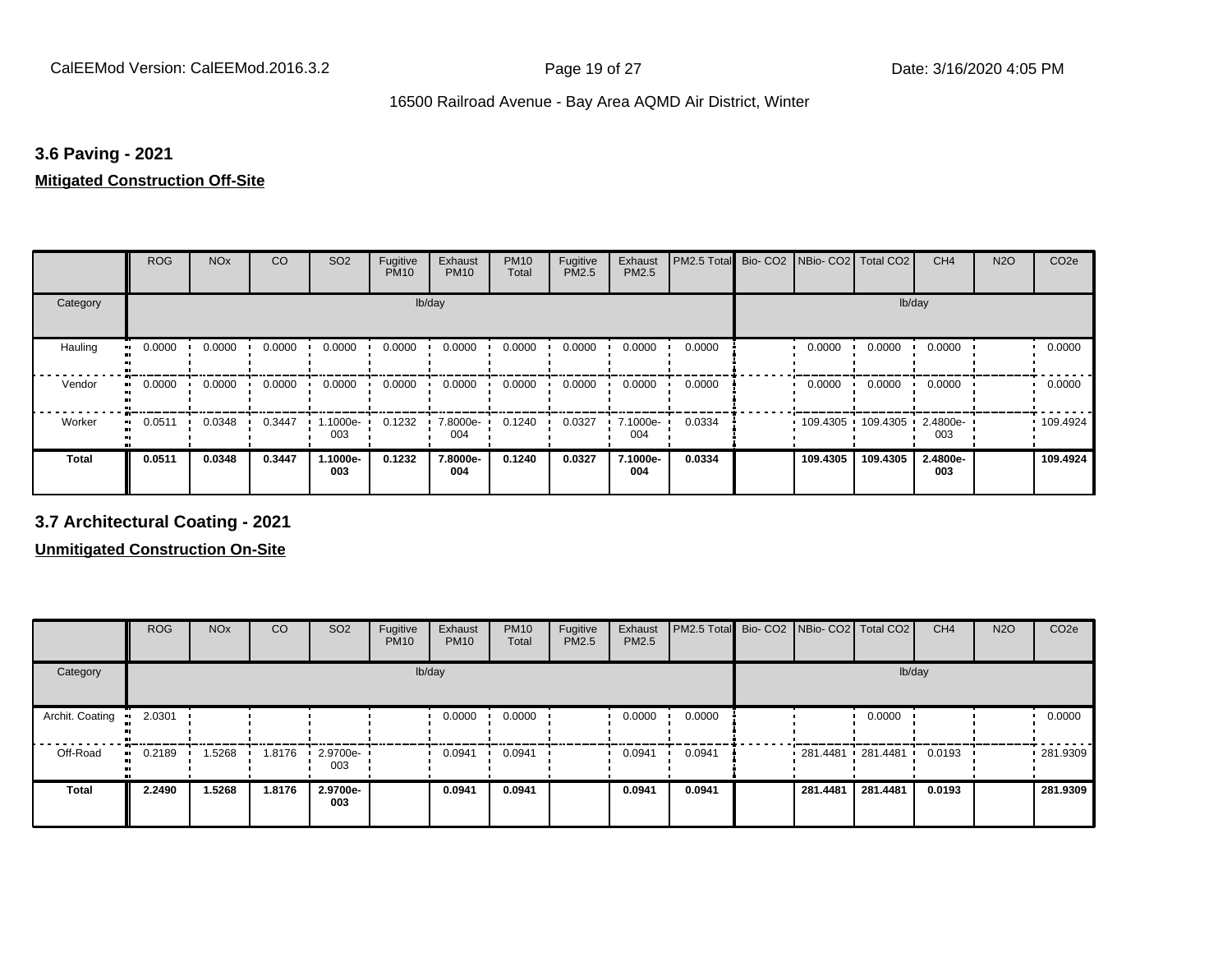# **3.7 Architectural Coating - 2021**

### **Unmitigated Construction Off-Site**

|                     | <b>ROG</b>          | <b>NO<sub>x</sub></b> | CO     | SO <sub>2</sub> | Fugitive<br><b>PM10</b> | Exhaust<br><b>PM10</b> | <b>PM10</b><br>Total | Fugitive<br><b>PM2.5</b> | Exhaust<br>PM2.5 | PM2.5 Total     | Bio- CO2   NBio- CO2   Total CO2 |         | CH <sub>4</sub> | <b>N2O</b> | CO <sub>2e</sub> |
|---------------------|---------------------|-----------------------|--------|-----------------|-------------------------|------------------------|----------------------|--------------------------|------------------|-----------------|----------------------------------|---------|-----------------|------------|------------------|
| Category            |                     |                       |        |                 |                         | lb/day                 |                      |                          |                  |                 |                                  |         | lb/day          |            |                  |
| Hauling<br>œ        | 0.0000              | 0.0000                | 0.0000 | 0.0000          | 0.0000                  | 0.0000                 | 0.0000               | 0.0000                   | 0.0000           | 0.0000          | 0.0000                           | 0.0000  | 0.0000          |            | 0.0000           |
| Vendor              | 0.0000<br>$\bullet$ | 0.0000                | 0.0000 | 0.0000          | 0.0000                  | 0.0000                 | 0.0000               | 0.0000                   | 0.0000           | 0.0000          | 0.0000                           | 0.0000  | 0.0000          |            | 0.0000           |
| Worker<br>$\bullet$ | 0.0136              | 9.2800e-<br>003       | 0.0919 | 2.9000e-<br>004 | 0.0329                  | 2.1000e-<br>004        | 0.0331               | 8.7200e-<br>003          | 1.9000e-<br>004  | 8.9100e-<br>003 | 29.1815                          | 29.1815 | 6.6000e-<br>004 |            | 29.1980          |
| <b>Total</b>        | 0.0136              | 9.2800e-<br>003       | 0.0919 | 2.9000e-<br>004 | 0.0329                  | 2.1000e-<br>004        | 0.0331               | 8.7200e-<br>003          | 1.9000e-<br>004  | 8.9100e-<br>003 | 29.1815                          | 29.1815 | 6.6000e-<br>004 |            | 29.1980          |

#### **Mitigated Construction On-Site**

|                 | <b>ROG</b>   | <b>NO<sub>x</sub></b> | CO     | SO <sub>2</sub> | Fugitive<br><b>PM10</b> | Exhaust<br><b>PM10</b> | <b>PM10</b><br>Total | Fugitive<br><b>PM2.5</b> | Exhaust<br><b>PM2.5</b> | PM2.5 Total Bio- CO2 NBio- CO2   Total CO2 |        |                   |          | CH <sub>4</sub> | <b>N2O</b> | CO <sub>2e</sub> |
|-----------------|--------------|-----------------------|--------|-----------------|-------------------------|------------------------|----------------------|--------------------------|-------------------------|--------------------------------------------|--------|-------------------|----------|-----------------|------------|------------------|
| Category        |              |                       |        |                 |                         | lb/day                 |                      |                          |                         |                                            |        |                   |          | lb/day          |            |                  |
| Archit. Coating | 2.0301       |                       |        |                 |                         | 0.0000                 | 0.0000               |                          | 0.0000                  | 0.0000                                     |        |                   | 0.0000   |                 |            | 0.0000           |
| Off-Road        | 0.2189<br>ш. | 1.5268                | 1.8176 | 2.9700e-<br>003 |                         | 0.0941                 | 0.0941               |                          | 0.0941                  | 0.0941                                     | 0.0000 | 281.4481 281.4481 |          | 0.0193          |            | .281.9309        |
| Total           | 2.2490       | 1.5268                | 1.8176 | 2.9700e-<br>003 |                         | 0.0941                 | 0.0941               |                          | 0.0941                  | 0.0941                                     | 0.0000 | 281.4481          | 281.4481 | 0.0193          |            | 281.9309         |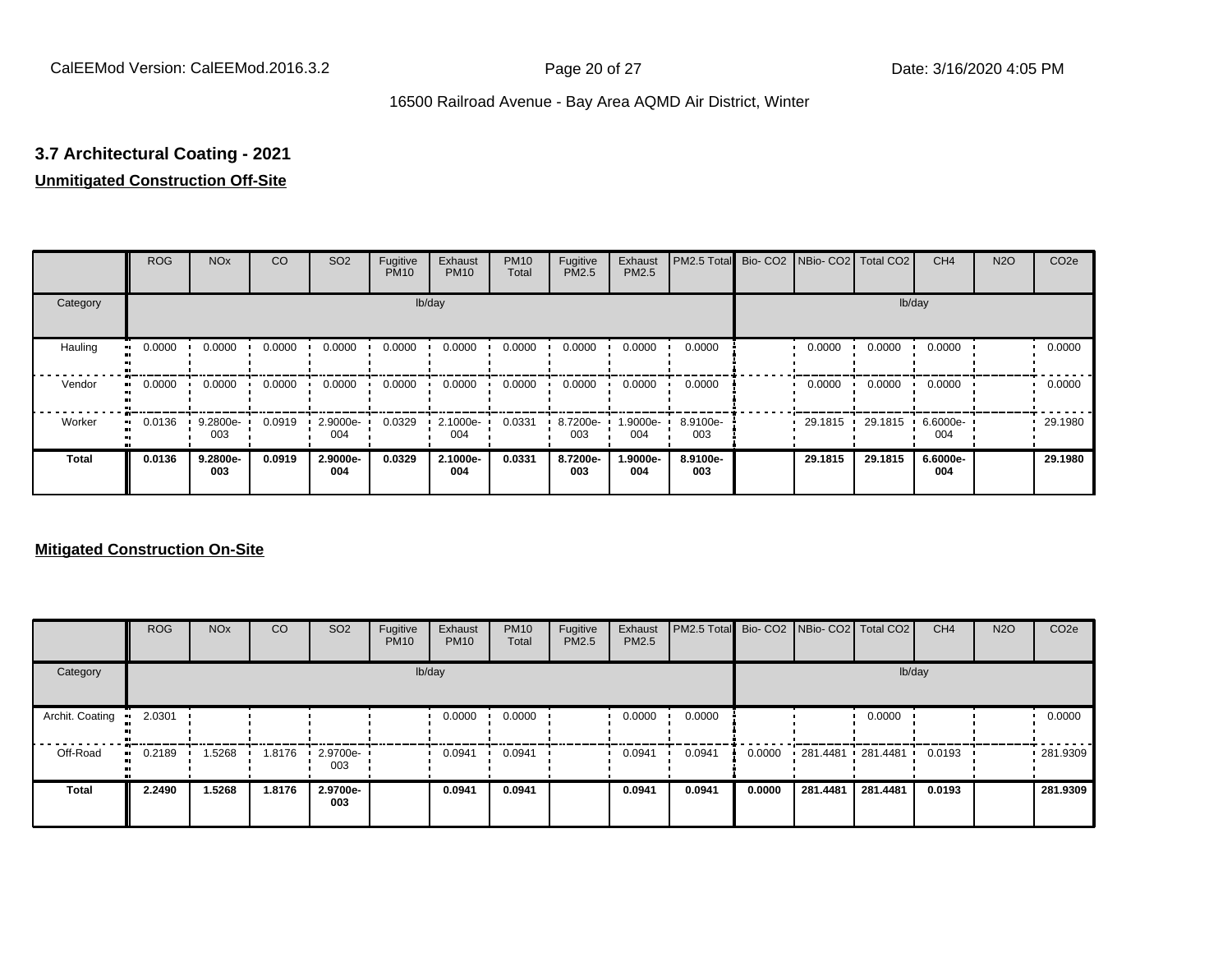# **3.7 Architectural Coating - 2021**

# **Mitigated Construction Off-Site**

|                           | <b>ROG</b> | <b>NO<sub>x</sub></b> | CO     | SO <sub>2</sub> | Fugitive<br><b>PM10</b> | Exhaust<br><b>PM10</b> | <b>PM10</b><br>Total | Fugitive<br>PM2.5 | Exhaust<br>PM2.5 | PM2.5<br>Total  | Bio- CO2   NBio- CO2   Total CO2 |         | CH <sub>4</sub> | <b>N2O</b> | CO <sub>2e</sub> |
|---------------------------|------------|-----------------------|--------|-----------------|-------------------------|------------------------|----------------------|-------------------|------------------|-----------------|----------------------------------|---------|-----------------|------------|------------------|
| Category                  |            |                       |        |                 |                         | lb/day                 |                      |                   |                  |                 |                                  | lb/day  |                 |            |                  |
| Hauling<br>$\blacksquare$ | 0.0000     | 0.0000                | 0.0000 | 0.0000          | 0.0000                  | 0.0000                 | 0.0000               | 0.0000            | 0.0000           | 0.0000          | 0.0000                           | 0.0000  | 0.0000          |            | 0.0000           |
| Vendor                    | 0.0000     | 0.0000                | 0.0000 | 0.0000          | 0.0000                  | 0.0000                 | 0.0000               | 0.0000            | 0.0000           | 0.0000          | 0.0000                           | 0.0000  | 0.0000          |            | 0.0000           |
| Worker<br>$\bullet$       | 0.0136     | $9.2800e -$<br>003    | 0.0919 | 2.9000e-<br>004 | 0.0329                  | 2.1000e-<br>004        | 0.0331               | 8.7200e-<br>003   | .9000e-<br>004   | 8.9100e-<br>003 | 29.1815                          | 29.1815 | 6.6000e-<br>004 |            | 29.1980          |
| <b>Total</b>              | 0.0136     | 9.2800e-<br>003       | 0.0919 | 2.9000e-<br>004 | 0.0329                  | 2.1000e-<br>004        | 0.0331               | 8.7200e-<br>003   | .9000e-<br>004   | 8.9100e-<br>003 | 29.1815                          | 29.1815 | 6.6000e-<br>004 |            | 29.1980          |

# **4.0 Operational Detail - Mobile**

#### **4.1 Mitigation Measures Mobile**

Increase Transit Accessibility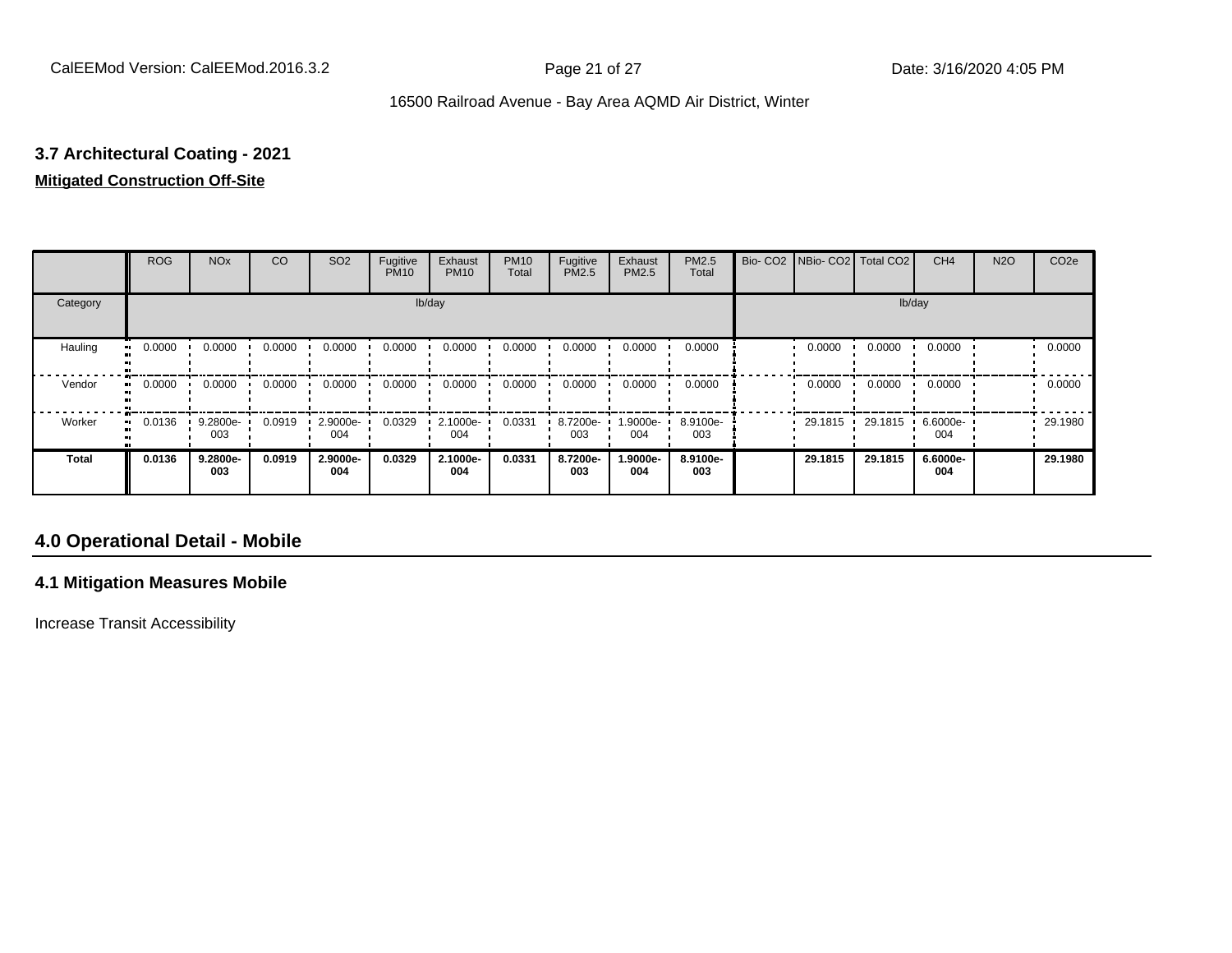|             | <b>ROG</b> | <b>NO<sub>x</sub></b> | CO     | SO <sub>2</sub> | Fugitive<br><b>PM10</b> | Exhaust<br><b>PM10</b> | <b>PM10</b><br>Total | Fugitive<br><b>PM2.5</b> | Exhaust<br>PM2.5 | PM2.5 Total Bio- CO2 NBio- CO2 Total CO2 |  |                              | CH <sub>4</sub> | <b>N2O</b> | CO <sub>2e</sub> |
|-------------|------------|-----------------------|--------|-----------------|-------------------------|------------------------|----------------------|--------------------------|------------------|------------------------------------------|--|------------------------------|-----------------|------------|------------------|
| Category    |            |                       |        |                 |                         | lb/day                 |                      |                          |                  |                                          |  | lb/day                       |                 |            |                  |
| Mitigated   | 0.2047     | 0.9531                | 2.5877 | 9.4200e-<br>003 | 0.8924                  | 7.7500e-<br>003        | 0.9002               | 0.2387                   | 7.2400e-<br>003  | 0.2460                                   |  | 953.6036 953.6036            | 0.0332          |            | 954.4329         |
| Unmitigated | 0.2116     | 0.9966                | 2.7492 | 0.0102          | 0.9683                  | $-8.3400e-$<br>003     | 0.9767               | 0.2591                   | 7.7900e-<br>003  | 0.2668                                   |  | 1,029.651  1,029.651  0.0353 |                 |            | .1,030.532       |

#### **4.2 Trip Summary Information**

|                                 |         | Average Daily Trip Rate |        | Unmitigated       | Mitigated         |
|---------------------------------|---------|-------------------------|--------|-------------------|-------------------|
| Land Use                        | Weekdav | Saturdav                | Sunday | <b>Annual VMT</b> | <b>Annual VMT</b> |
| General Light Industry<br><br>. | 156.13  | 29.57                   | 15.23  | 344,269           | 317,282           |
| Parking Lot                     | 0.00    | 0.00                    | 0.00   |                   |                   |
| Total                           | 156.13  | 29.57                   | 15.23  | 344,269           | 317.282           |

#### **4.3 Trip Type Information**

|                        |            | <b>Miles</b>             |      |       | Trip % |                                               |         | Trip Purpose %  |         |
|------------------------|------------|--------------------------|------|-------|--------|-----------------------------------------------|---------|-----------------|---------|
| Land Use               | H-W or C-W | $H-S$ or C-C $\parallel$ |      |       |        | H-O or C-NW H-W or C-W H-S or C-C H-O or C-NW | Primary | <b>Diverted</b> | Pass-by |
| General Light Industry | 9.50       | 7.30                     | 7.30 | 59.00 | 28.00  | 13.00                                         | 92      |                 |         |
| Parking Lot            | 9.50       | 7.30                     | 7.30 | 0.00  | 0.00   | 0.00                                          |         |                 |         |

# **4.4 Fleet Mix**

| Land Use               | LDA      | DT1       | DT2      | <b>MDV</b> | LHD1      | LHD <sub>2</sub> | <b>MHD</b> | <b>HHD</b> | OBUS     | JBUS       | <b>MCY</b> | <b>SBUS</b> | <b>MH</b> |
|------------------------|----------|-----------|----------|------------|-----------|------------------|------------|------------|----------|------------|------------|-------------|-----------|
| General Light Industry | 0.578638 | 0.0387751 | .193686  | 0.110919i  | 0.0156771 | 0.005341         | 0.018293   | 0.026358   | 0.00264' | 0.002200 i | 0.005832   | 0.000891    | 0.000749  |
| Parking Lot            | 0.578638 | 0.038775  | 0.193686 | 0.110919   | 0.015677  | 0.005341         | 0.018293   | 0.026358   | 0.002641 | 0.002200   | 0.005832   | 0.000891    | 0.000749  |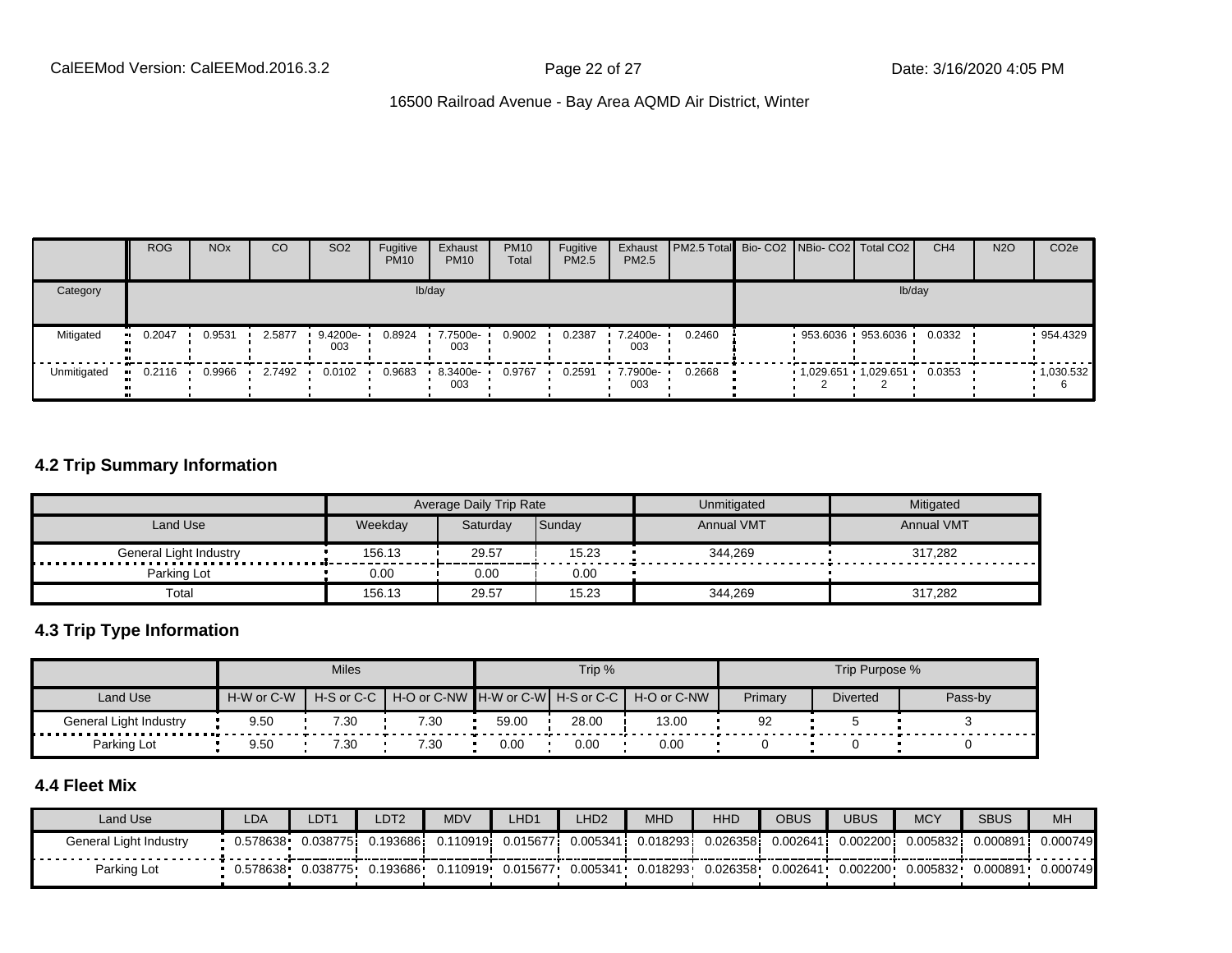## **5.0 Energy Detail**

Historical Energy Use: N

#### **5.1 Mitigation Measures Energy**

Exceed Title 24

Kilowatt Hours of Renewable Electricity Generated

|                           | <b>ROG</b> | <b>NO<sub>x</sub></b> | CO     | SO <sub>2</sub>    | Fugitive<br><b>PM10</b> | Exhaust<br><b>PM10</b> | <b>PM10</b><br>Total | Fugitive<br>PM2.5 | Exhaust<br>PM2.5  | <b>PM2.5 Total</b> Bio- CO2 NBio- CO2   Total CO2 |                     |        | CH <sub>4</sub> | <b>N2O</b>                          | CO <sub>2e</sub> |
|---------------------------|------------|-----------------------|--------|--------------------|-------------------------|------------------------|----------------------|-------------------|-------------------|---------------------------------------------------|---------------------|--------|-----------------|-------------------------------------|------------------|
| Category                  |            |                       |        |                    |                         | lb/day                 |                      |                   |                   |                                                   |                     | lb/day |                 |                                     |                  |
| NaturalGas<br>Mitigated   | 0.0136     | 0.1231                | 0.1034 | 7.4000e- ·<br>004  |                         | 9.3600e-<br>003        | 9.3600e-<br>003      |                   | $9.3600e-$<br>003 | 9.3600e-<br>003                                   | 147.7714 147.7714 1 |        | 003             | 2.8300e- 1 2.7100e- 148.6495<br>003 |                  |
| NaturalGas<br>Unmitigated | 0.0175     | 0.1587                | 0.1333 | $9.5000e -$<br>004 |                         | 0.0121                 | 0.0121               |                   | 0.0121            | 0.0121                                            | $190.4632$ 190.4632 |        | 003             | 3.6500e- 3.4900e- 191.5950<br>003   |                  |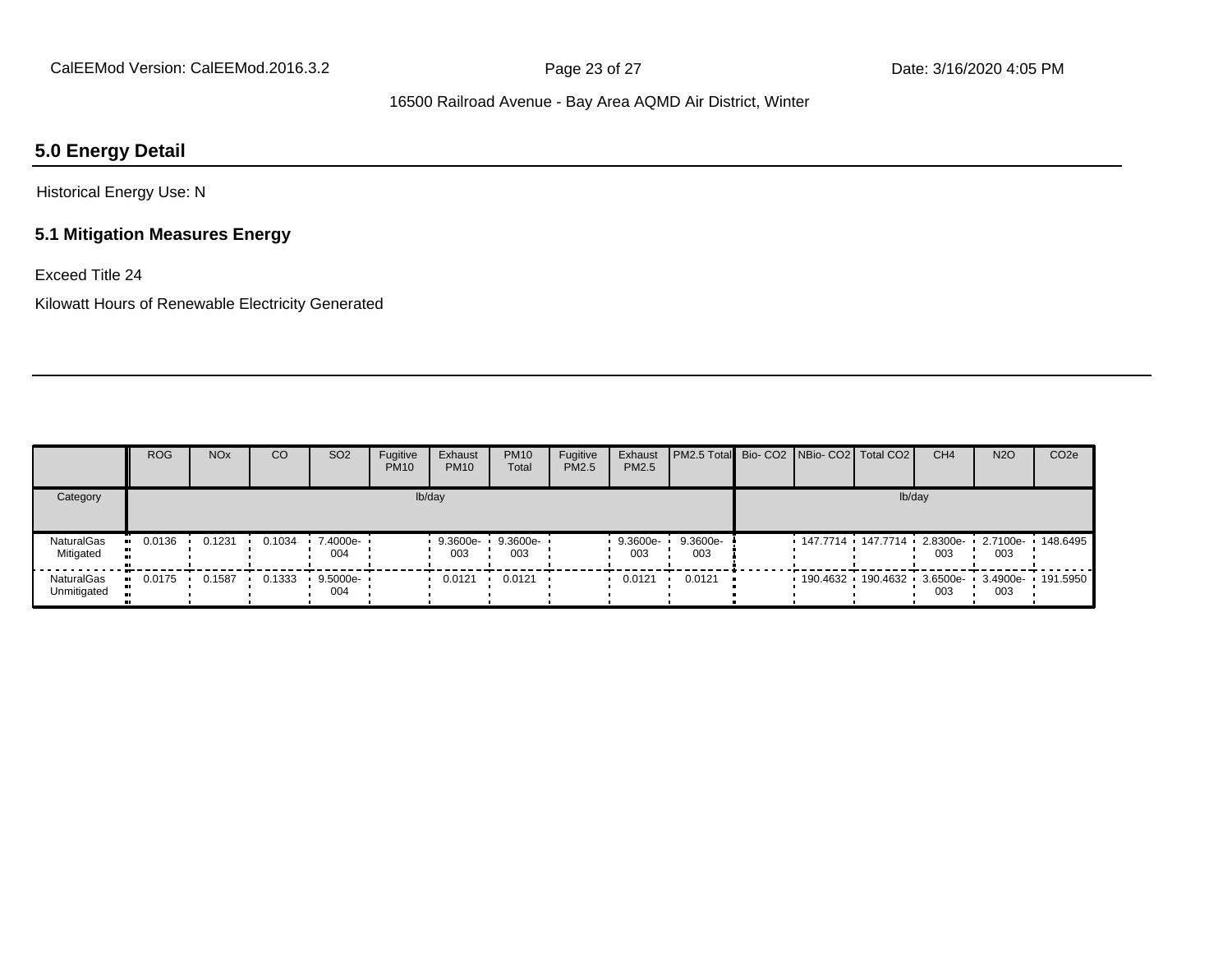# **5.2 Energy by Land Use - NaturalGas**

**Unmitigated**

|                           | NaturalGa<br>s Use | <b>ROG</b> | <b>NO<sub>x</sub></b> | CO     | SO <sub>2</sub> | Fugitive<br><b>PM10</b> | Exhaust<br><b>PM10</b> | <b>PM10</b><br>Total | Fugitive<br>PM2.5 | Exhaust<br>PM2.5 | PM2.5 Total Bio- CO2 NBio- CO2 Total CO2 |                                              |          | CH <sub>4</sub> | <b>N2O</b>      | CO <sub>2e</sub> |
|---------------------------|--------------------|------------|-----------------------|--------|-----------------|-------------------------|------------------------|----------------------|-------------------|------------------|------------------------------------------|----------------------------------------------|----------|-----------------|-----------------|------------------|
| Land Use                  | kBTU/yr            |            |                       |        |                 |                         | lb/day                 |                      |                   |                  |                                          |                                              |          | lb/day          |                 |                  |
| General Light<br>Industry | 1618.94            | 0.0175     | 0.1587                | 0.1333 | 9.5000e-<br>004 |                         | 0.0121                 | 0.0121               |                   | 0.0121           | 0.0121                                   | 190.4632 190.4632 3.6500e- 3.4900e- 191.5950 |          | 003             | 003             |                  |
| Parking Lot               | $\mathbf 0$        | 0.0000     | 0.0000                | 0.0000 | 0.0000          |                         | 0.0000                 | 0.0000               |                   | 0.0000           | 0.0000                                   | 0.0000                                       | 0.0000   | 0.0000          | 0.0000          | 0.0000           |
| <b>Total</b>              |                    | 0.0175     | 0.1587                | 0.1333 | 9.5000e-<br>004 |                         | 0.0121                 | 0.0121               |                   | 0.0121           | 0.0121                                   | 190.4632                                     | 190.4632 | 3.6500e-<br>003 | 3.4900e-<br>003 | 191.5950         |

#### **Mitigated**

|                           | NaturalGa<br>s Use | <b>ROG</b>   | <b>NO<sub>x</sub></b> | CO     | SO <sub>2</sub> | Fugitive<br><b>PM10</b> | Exhaust<br><b>PM10</b> | <b>PM10</b><br>Total | Fugitive<br>PM2.5 | Exhaust<br>PM2.5 | PM2.5 Total Bio- CO2 NBio- CO2 Total CO2 |          |                                                       | CH <sub>4</sub> | <b>N2O</b>      | CO <sub>2e</sub> |
|---------------------------|--------------------|--------------|-----------------------|--------|-----------------|-------------------------|------------------------|----------------------|-------------------|------------------|------------------------------------------|----------|-------------------------------------------------------|-----------------|-----------------|------------------|
| Land Use                  | kBTU/yr            |              |                       |        |                 |                         | lb/day                 |                      |                   |                  |                                          |          | lb/day                                                |                 |                 |                  |
| General Light<br>Industry | 1.25606            | 0.0136       | 0.1231                | 0.1034 | 7.4000e-<br>004 |                         | 9.3600e-<br>003        | 9.3600e-<br>003      |                   | 9.3600e-<br>003  | 9.3600e-<br>003                          |          | $147.7714$ $147.7714$ $2.8300e$ $12.7100e$ $148.6495$ | 003             | 003             |                  |
| Parking Lot               | 0                  | 0.0000<br>ш. | 0.0000                | 0.0000 | 0.0000          |                         | 0.0000                 | 0.0000               |                   | 0.0000           | 0.0000                                   | 0.0000   | 0.0000                                                | 0.0000          | 0.0000          | 0.0000           |
| <b>Total</b>              |                    | 0.0136       | 0.1231                | 0.1034 | 7.4000e-<br>004 |                         | 9.3600e-<br>003        | 9.3600e-<br>003      |                   | 9.3600e-<br>003  | 9.3600e-<br>003                          | 147.7714 | 147.7714                                              | 2.8300e-<br>003 | 2.7100e-<br>003 | 148.6495         |

# **6.0 Area Detail**

**6.1 Mitigation Measures Area**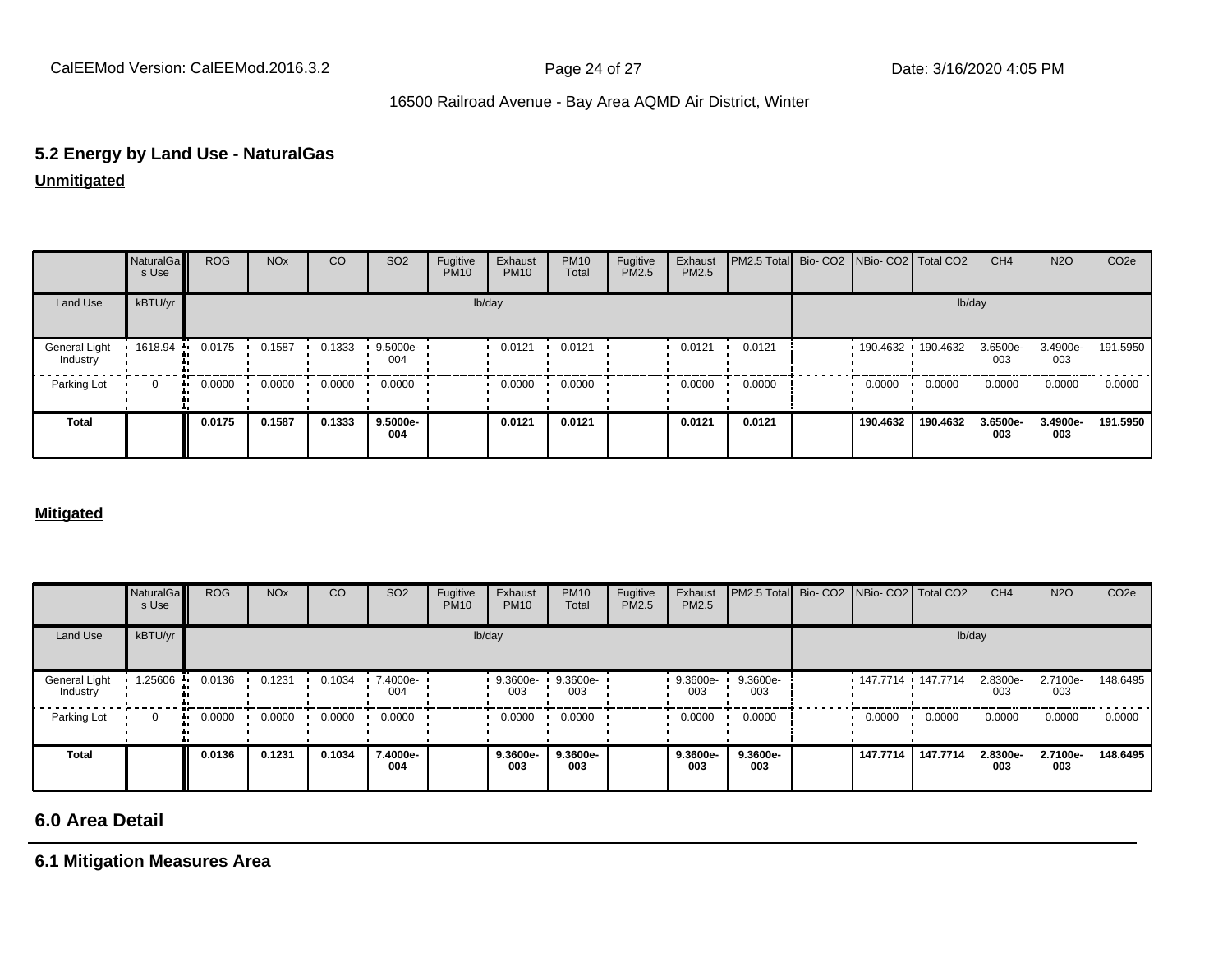|             | <b>ROG</b>   | <b>NO<sub>x</sub></b>    | <b>CO</b>       | SO <sub>2</sub> | Fugitive<br><b>PM10</b> | Exhaust<br><b>PM10</b>          | <b>PM10</b><br>Total | Fugitive<br><b>PM2.5</b> | Exhaust<br>PM2.5 | <b>PM2.5 Total</b> Bio- CO2 NBio- CO2 Total CO2 |        |        | CH <sub>4</sub> | <b>N2O</b> | CO <sub>2e</sub> |
|-------------|--------------|--------------------------|-----------------|-----------------|-------------------------|---------------------------------|----------------------|--------------------------|------------------|-------------------------------------------------|--------|--------|-----------------|------------|------------------|
| Category    |              |                          |                 |                 |                         | lb/day                          |                      |                          |                  |                                                 |        | lb/day |                 |            |                  |
| Mitigated   | 0.5554<br>ш. | 8.0000e-<br>005          | 8.4100e-<br>003 | 0.0000          |                         | $3.0000e -$<br>005              | 3.0000e-<br>005      |                          | 3.0000e-<br>005  | 3.0000e-<br>005                                 | 0.0180 | 0.0180 | 5.0000e-<br>005 |            | 0.0192           |
| Unmitigated | 0.5554       | 8.0000e- 8.4100e-<br>005 | 003             | 0.0000          |                         | $\cdot$ 3.0000e- $\cdot$<br>005 | 3.0000e-<br>005      |                          | 3.0000e-<br>005  | 3.0000e-<br>005                                 | 0.0180 | 0.0180 | 5.0000e-<br>005 |            | 0.0192           |

#### **6.2 Area by SubCategory**

**Unmitigated**

|                          | <b>ROG</b>      | <b>NO<sub>x</sub></b> | <b>CO</b>       | SO <sub>2</sub> | Fugitive<br><b>PM10</b> | Exhaust<br><b>PM10</b>  | <b>PM10</b><br>Total | Fugitive<br>PM2.5 | Exhaust<br>PM2.5 | PM2.5 Total Bio- CO2 NBio- CO2 Total CO2 |        |        | CH <sub>4</sub> | <b>N2O</b> | CO <sub>2</sub> e |
|--------------------------|-----------------|-----------------------|-----------------|-----------------|-------------------------|-------------------------|----------------------|-------------------|------------------|------------------------------------------|--------|--------|-----------------|------------|-------------------|
| SubCategory              |                 |                       |                 |                 | lb/day                  |                         |                      |                   |                  |                                          |        | lb/day |                 |            |                   |
| Architectural<br>Coating | 0.0667          |                       |                 |                 |                         | 0.0000                  | 0.0000               |                   | 0.0000           | 0.0000                                   |        | 0.0000 |                 |            | 0.0000            |
| Consumer<br>Products     | 0.4879<br>ш.    |                       |                 |                 |                         | 0.0000                  | 0.0000               |                   | 0.0000           | 0.0000                                   |        | 0.0000 |                 |            | 0.0000            |
| Landscaping              | 7.8000e-<br>004 | 8.0000e-<br>005       | 8.4100e-<br>003 | 0.0000          |                         | $\cdot$ 3.0000e-<br>005 | 3.0000e-<br>005      |                   | 3.0000e-<br>005  | 3.0000e-<br>005                          | 0.0180 | 0.0180 | 5.0000e-<br>005 |            | 0.0192            |
| <b>Total</b>             | 0.5554          | 8.0000e-<br>005       | 8.4100e-<br>003 | 0.0000          |                         | 3.0000e-<br>005         | 3.0000e-<br>005      |                   | 3.0000e-<br>005  | 3.0000e-<br>005                          | 0.0180 | 0.0180 | 5.0000e-<br>005 |            | 0.0192            |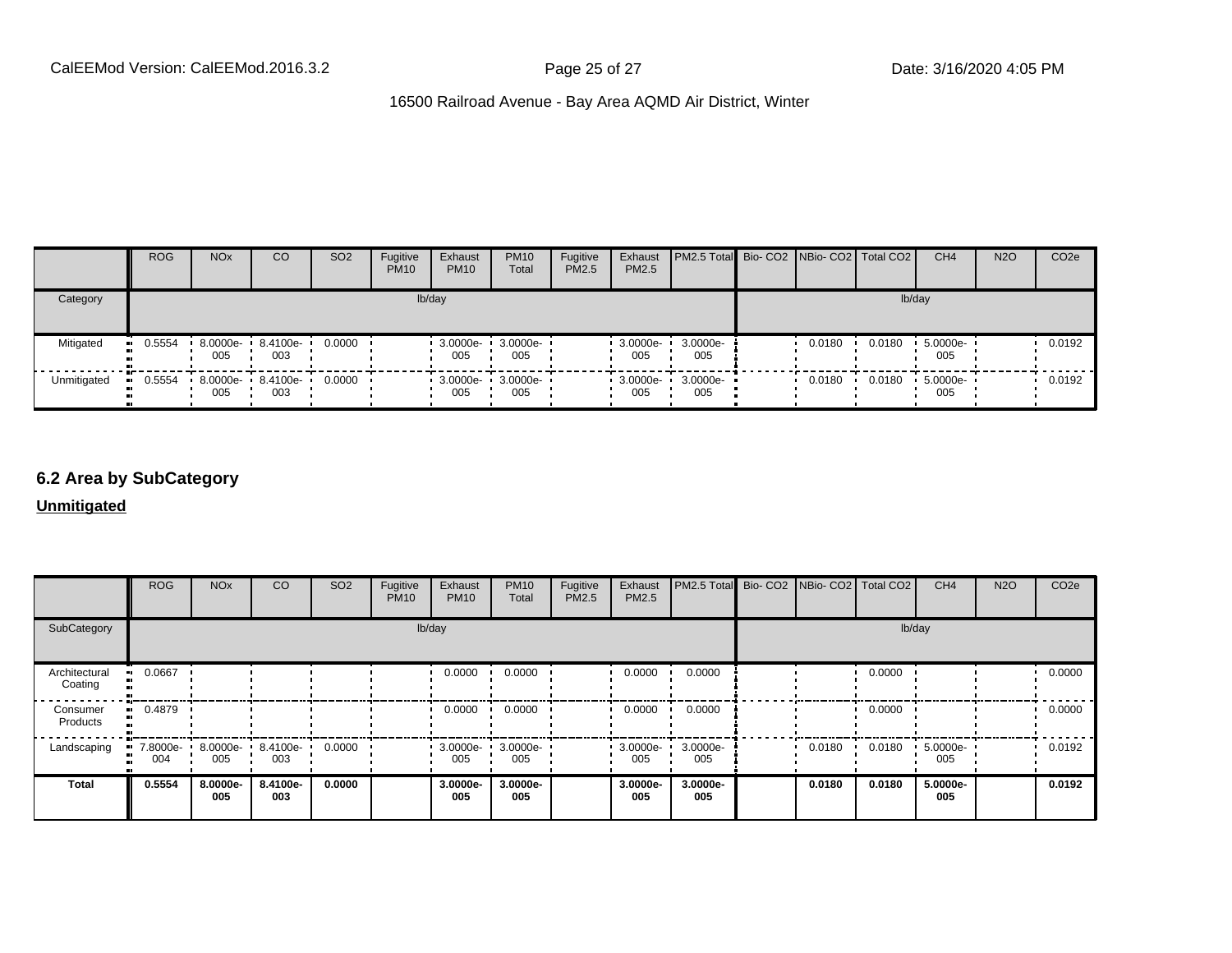#### **6.2 Area by SubCategory**

**Mitigated**

|                          | <b>ROG</b>      | <b>NO<sub>x</sub></b> | CO              | SO <sub>2</sub> | Fugitive<br><b>PM10</b> | Exhaust<br><b>PM10</b> | <b>PM10</b><br>Total | Fugitive<br>PM2.5 | Exhaust<br><b>PM2.5</b> | PM2.5 Total Bio- CO2 NBio- CO2   Total CO2 |        |        | CH <sub>4</sub> | <b>N2O</b> | CO <sub>2e</sub> |
|--------------------------|-----------------|-----------------------|-----------------|-----------------|-------------------------|------------------------|----------------------|-------------------|-------------------------|--------------------------------------------|--------|--------|-----------------|------------|------------------|
| SubCategory              |                 |                       |                 |                 |                         | lb/day                 |                      |                   |                         |                                            |        |        | lb/day          |            |                  |
| Architectural<br>Coating | 0.0667          |                       |                 |                 |                         | 0.0000                 | 0.0000               |                   | 0.0000                  | 0.0000                                     |        | 0.0000 |                 |            | 0.0000           |
| Consumer<br>Products     | $-0.4879$       |                       |                 |                 |                         | 0.0000                 | 0.0000               |                   | 0.0000                  | 0.0000                                     |        | 0.0000 |                 |            | 0.0000           |
| Landscaping              | 7.8000e-<br>004 | 8.0000e-<br>005       | 8.4100e-<br>003 | 0.0000          |                         | $3.0000e -$<br>005     | 3.0000e-<br>005      |                   | 3.0000e-<br>005         | 3.0000e-<br>005                            | 0.0180 | 0.0180 | 5.0000e-<br>005 |            | 0.0192           |
| <b>Total</b>             | 0.5554          | 8.0000e-<br>005       | 8.4100e-<br>003 | 0.0000          |                         | 3.0000e-<br>005        | 3.0000e-<br>005      |                   | 3.0000e-<br>005         | 3.0000e-<br>005                            | 0.0180 | 0.0180 | 5.0000e-<br>005 |            | 0.0192           |

# **7.0 Water Detail**

#### **7.1 Mitigation Measures Water**

#### **8.0 Waste Detail**

#### **8.1 Mitigation Measures Waste**

#### **9.0 Operational Offroad**

| Hours/Day<br>Days/Year<br>Equipment Type<br>Number<br><b>Horse Power</b> | Load Factor<br>Fuel | I vpe |
|--------------------------------------------------------------------------|---------------------|-------|
|--------------------------------------------------------------------------|---------------------|-------|

# **10.0 Stationary Equipment**

**Fire Pumps and Emergency Generators**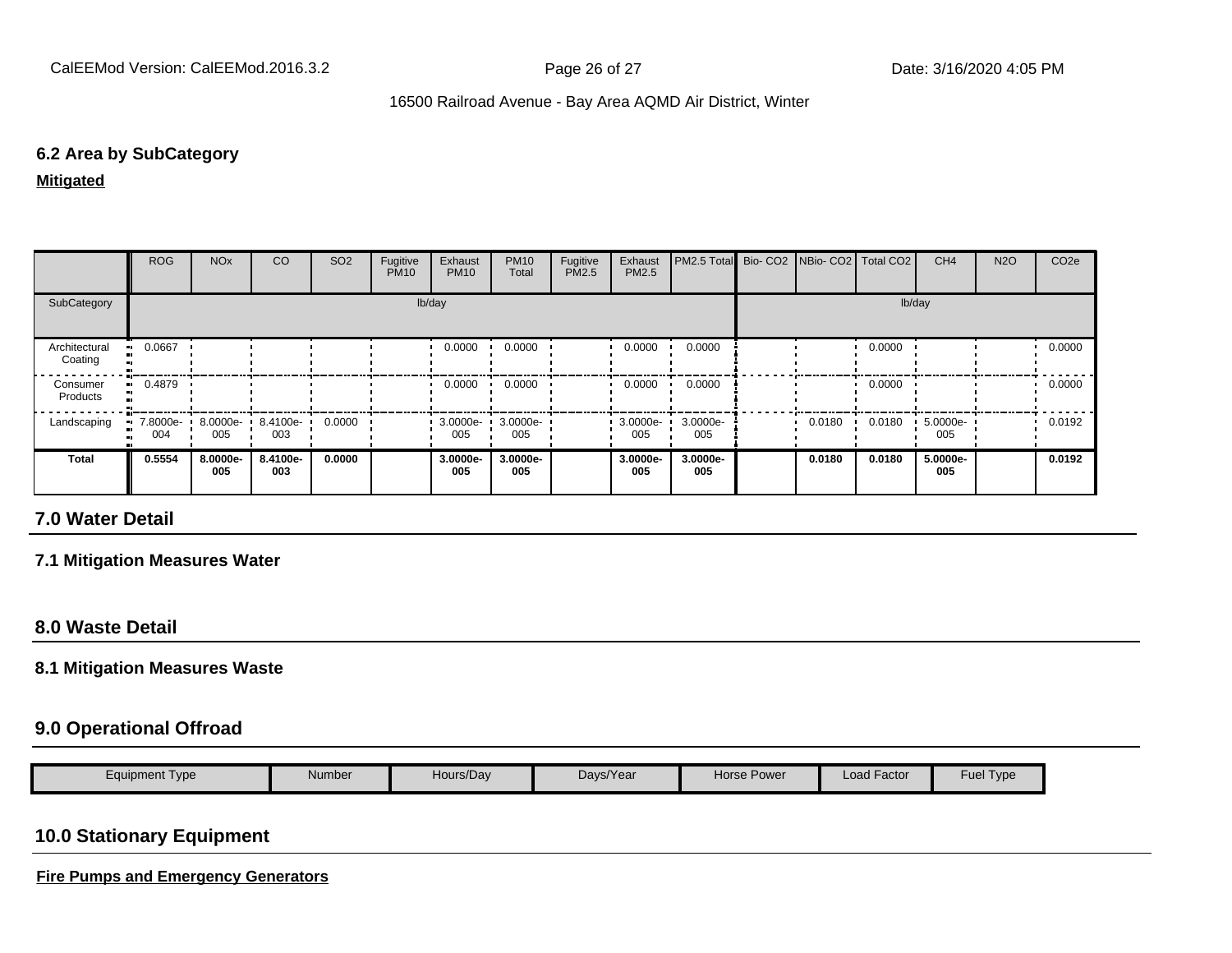| <b>Equipment Type</b>         | Number | Hours/Day      | Hours/Year      | Horse Power          | Load Factor | Fuel Type |
|-------------------------------|--------|----------------|-----------------|----------------------|-------------|-----------|
| <b>Boilers</b>                |        |                |                 |                      |             |           |
| <b>Equipment Type</b>         | Number | Heat Input/Day | Heat Input/Year | <b>Boiler Rating</b> | Fuel Type   |           |
| <b>User Defined Equipment</b> |        |                |                 |                      |             |           |
| <b>Equipment Type</b>         | Number |                |                 |                      |             |           |
|                               |        |                |                 |                      |             |           |
| <b>11.0 Vegetation</b>        |        |                |                 |                      |             |           |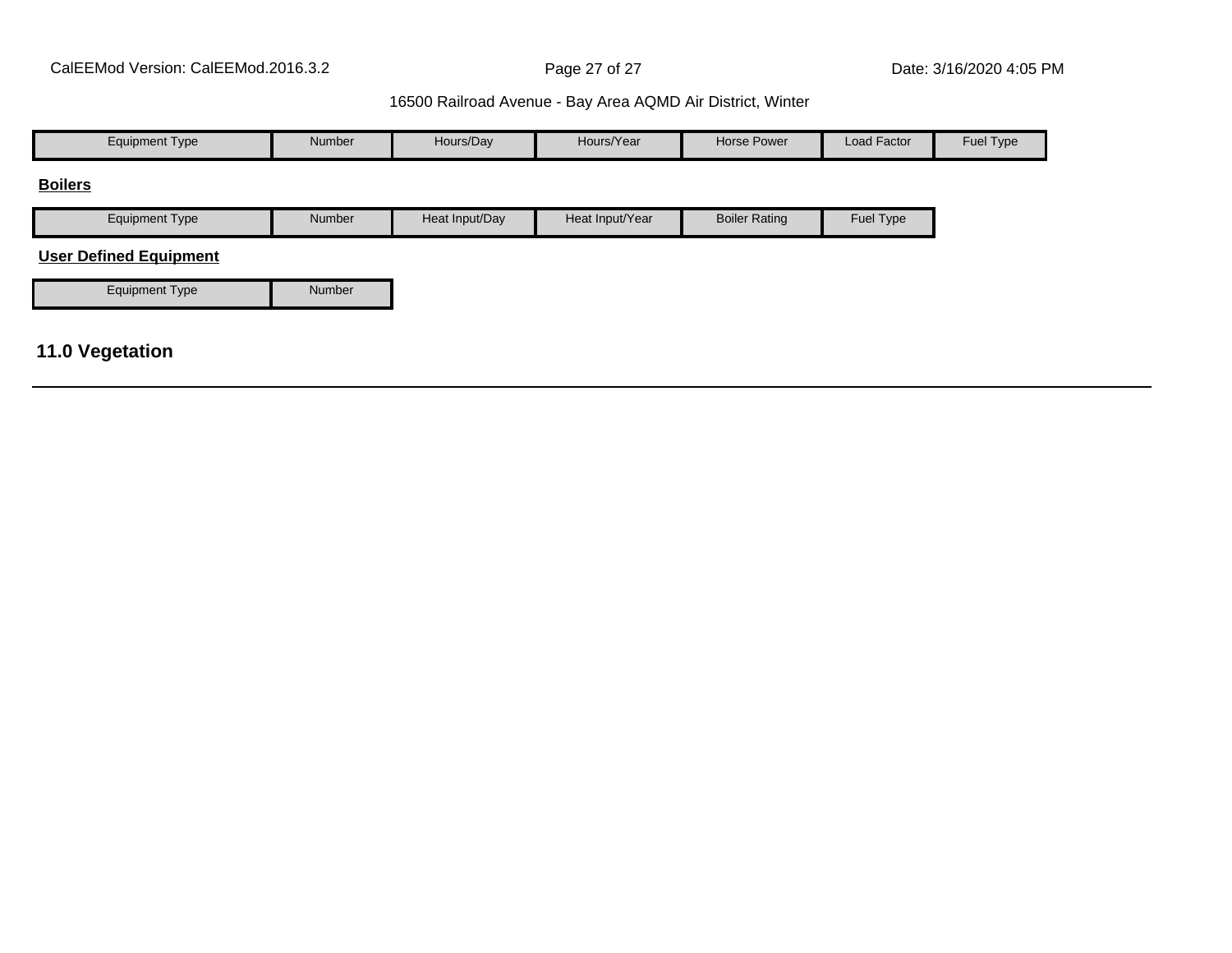# **16500 Railroad Avenue**

#### **Bay Area AQMD Air District, Mitigation Report**

#### **Construction Mitigation Summary**

| Phase                        | <b>ROG</b> | <b>NO<sub>x</sub></b> | CO       | SO <sub>2</sub> | Exhaust<br><b>PM10</b>   | Exhaust<br>PM2.5 | Bio-CO <sub>2</sub> | NBio-<br>CO <sub>2</sub> | Total CO <sub>2</sub> | CH <sub>4</sub> | <b>N2O</b>   | CO <sub>2e</sub> |
|------------------------------|------------|-----------------------|----------|-----------------|--------------------------|------------------|---------------------|--------------------------|-----------------------|-----------------|--------------|------------------|
|                              |            |                       |          |                 | <b>Percent Reduction</b> |                  |                     |                          |                       |                 |              |                  |
| <b>Architectural Coating</b> | $0.00 -$   | $0.00 -$              | $0.00 -$ | $0.00 -$        | $0.00 -$                 | $0.00 -$         | $0.00 \cdot$        | $0.00 -$                 | $0.00 -$              | $0.00 -$        | $0.00 -$     | 0.00             |
| <b>Building Construction</b> | $0.00 -$   | $0.00 -$              | $0.00 -$ | $0.00 -$        | $0.00 -$                 | $0.00 -$         | $0.00 \cdot$        | $0.00 -$                 | $0.00 -$              | $0.00 -$        | $0.00 \cdot$ | 0.00             |
| Demolition                   | $0.00 -$   | $0.00 -$              | $0.00 -$ | $0.00 -$        | $0.00 -$                 | $0.00 -$         | $0.00 \cdot$        | $0.00 -$                 | $0.00 -$              | $0.00 -$        | $0.00 \cdot$ | 0.00             |
| Grading                      | $0.00 -$   | $0.00 -$              | $0.00 -$ | $0.00 -$        | $0.00 -$                 | $0.00 -$         | $0.00 \cdot$        | $0.00 -$                 | $0.00 -$              | $0.00 -$        | $0.00 \cdot$ | 0.00             |
| Paving                       | $0.00 -$   | $0.00 -$              | $0.00 -$ | $0.00 -$        | $0.00 -$                 | $0.00 -$         | $0.00 \cdot$        | $0.00 -$                 | $0.00 -$              | $0.00 -$        | $0.00 \cdot$ | 0.00             |
| <b>Site Preparation</b>      | $0.00 -$   | $0.00 -$              | $0.00 -$ | $0.00 \cdot$    | $0.00 \cdot$             | $0.00 -$         | $0.00 \cdot$        | $0.00 -$                 | $0.00 \cdot$          | $0.00 -$        | $0.00 \cdot$ | 0.00             |

**OFFROAD Equipment Mitigation**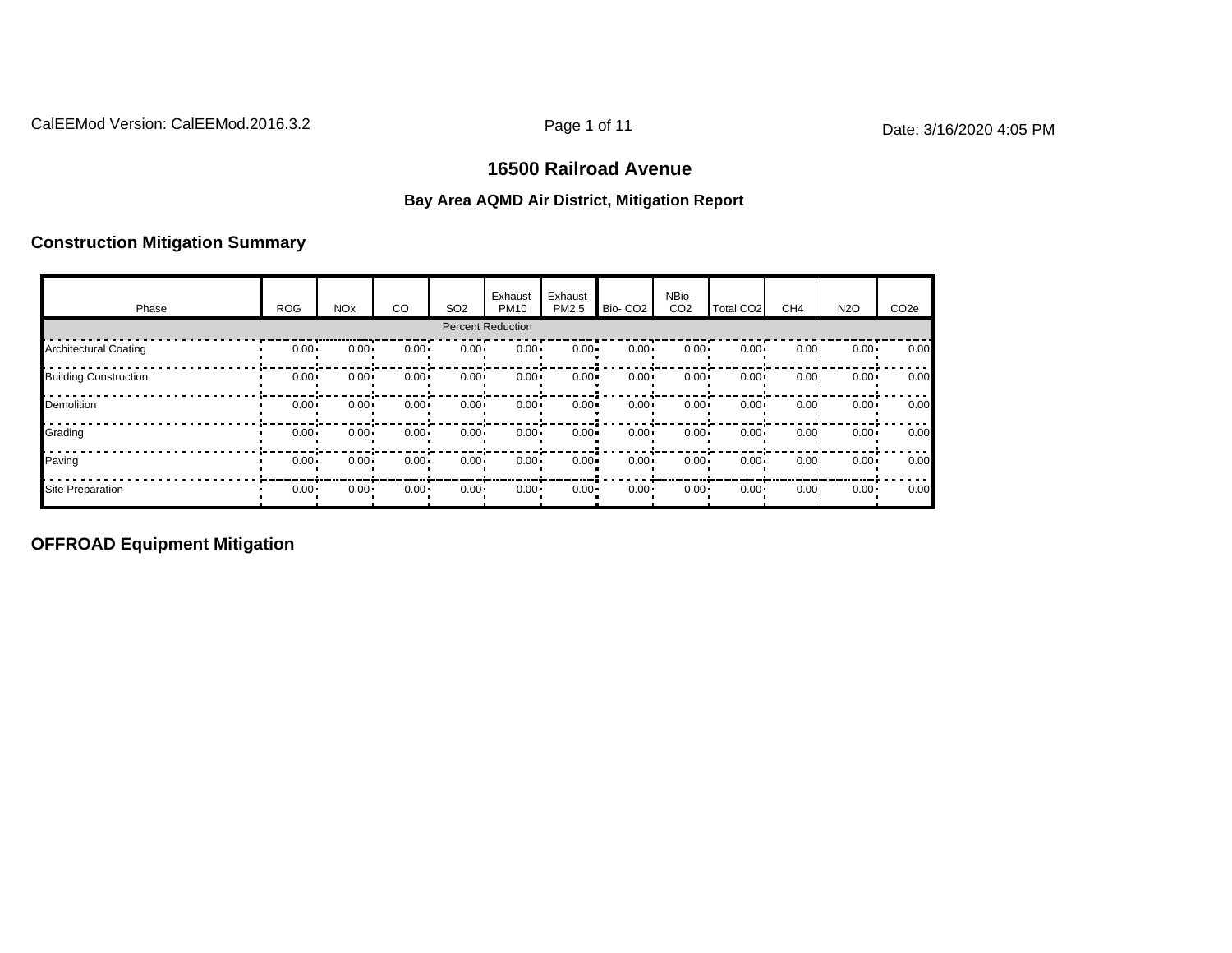# CalEEMod Version: CalEEMod.2016.3.2 CalEEMod Page 2 of 11 Date: 3/16/2020 4:05 PM

| <b>Equipment Type</b>           | Fuel Type | Tier       | Number Mitigated | <b>Total Number of Equipment</b> | <b>DPF</b>   | <b>Oxidation Catalyst</b> |
|---------------------------------|-----------|------------|------------------|----------------------------------|--------------|---------------------------|
| Air Compressors                 | Diesel    | No Change  |                  |                                  | 1: No Change | 0.00                      |
| <b>Cement and Mortar Mixers</b> | •Diesel   | No Change  |                  |                                  | 1: No Change | 0.00                      |
| Concrete/Industrial Saws        | ·Diesel   | No Change  |                  |                                  | 1 No Change  | 0.00                      |
| Cranes                          | •Diesel   | No Change  |                  |                                  | 1 No Change  | 0.00                      |
| Forklifts                       | •Diesel   | No Change  |                  |                                  | 2: No Change | 0.00                      |
| Graders                         | •Diesel   | No Change  |                  |                                  | 2: No Change | 0.00                      |
| Pavers                          | ·Diesel   | No Change  |                  |                                  | 1 No Change  | 0.00                      |
| Rollers                         | •Diesel   | No Change  |                  |                                  | 2: No Change | 0.00                      |
| <b>Rubber Tired Dozers</b>      | •Diesel   | No Change  |                  |                                  | 2: No Change | 0.00                      |
| Tractors/Loaders/Backhoes       | ·Diesel   | No Change  |                  |                                  | 8 No Change  | 0.00                      |
| <b>Generator Sets</b>           | •Diesel   | No Change  |                  |                                  | 1 No Change  | 0.00                      |
| Paving Equipment                | •Diesel   | No Change  |                  |                                  | 1 No Change  | 0.00                      |
| Scrapers                        | •Diesel   | No Change  |                  |                                  | 1: No Change | 0.00                      |
| Welders                         | •Diesel   | .No Change |                  |                                  | 3 No Change  | 0.00                      |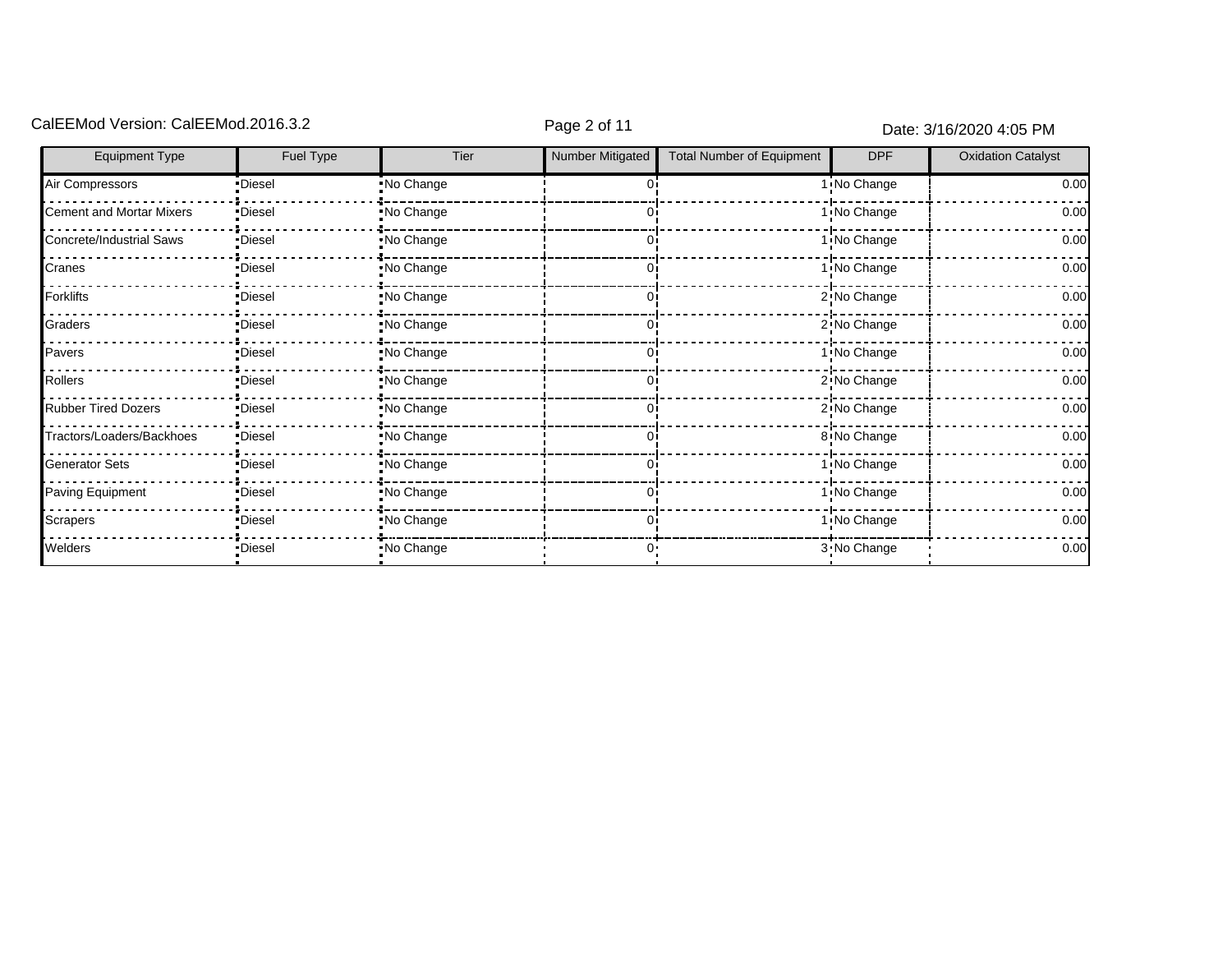CalEEMod Version: CalEEMod.2016.3.2 example 2 and 2016.3.2 Page 3 of 11 Date: 3/16/2020 4:05 PM

| <b>Equipment Type</b>                | <b>ROG</b>           | <b>NO<sub>x</sub></b> | CO.                             | SO <sub>2</sub> |              | Exhaust PM10 Exhaust PM2.5                                                                                                                      | Bio-CO <sub>2</sub>                    | NBio-CO <sub>2</sub>                                  | Total CO <sub>2</sub> | CH <sub>4</sub>   | N <sub>2</sub> O                           | CO <sub>2e</sub> |
|--------------------------------------|----------------------|-----------------------|---------------------------------|-----------------|--------------|-------------------------------------------------------------------------------------------------------------------------------------------------|----------------------------------------|-------------------------------------------------------|-----------------------|-------------------|--------------------------------------------|------------------|
|                                      |                      |                       | Unmitigated tons/yr             |                 |              |                                                                                                                                                 |                                        |                                                       |                       | Unmitigated mt/yr |                                            |                  |
| Air Compressors 1.31300E-002         |                      |                       | 9.16100E-002   1.09050E-001     | 1.80000E-004    | 5.65000E-003 |                                                                                                                                                 | 5.65000E-003 0.00000E+000 1.53195E+001 |                                                       | 1.53195E+001          |                   |                                            |                  |
| Cement and<br><b>Mortar Mixers</b>   | 1.18000E-003         |                       | 7.36000E-003 6.17000E-003       |                 |              | 1.00000E-005 i 2.90000E-004 i 2.90000E-004 i 0.00000E+000 · 9.16550E-001                                                                        |                                        |                                                       | 9.16550E-001          |                   | 1.00000E-004 0.00000E+000 0.18930E-001     |                  |
| Concrete/Industria •<br>I Saws       | 6.16000E-003         | 4.85700E-002          | 5.52500E-002                    |                 |              | 9.00000E-005 2.88000E-003 2.88000E-003 0.00000E+000 8.06484E+000 8.06484E+000 5.00000E-004 0.00000E+000 8.07737E+000                            |                                        |                                                       |                       |                   |                                            |                  |
| Cranes                               | $-2.47700E-002$      | 2.90960E-001          | 1.18970E-001                    | 3.50000E-004    | 1.18100E-002 |                                                                                                                                                 | 1.08700E-002 0.00000E+000 3.04128E+001 |                                                       | ! 3.04128E+001        |                   | 9.84000E-003   0.00000E+000   3.06587E+001 |                  |
| Forklifts                            | 1.35800E-002         | 1.23810E-001          | 1.22620E-001                    | 1.60000E-004    | 8.79000E-003 |                                                                                                                                                 | 8.09000E-003 0.00000E+000 1.41006E+001 |                                                       | ! 1.41006E+001        | 4.56000E-003      | 0.00000E+000 ! 1.42146E+001                |                  |
| <b>Generator Sets</b>                | 2.14400E-002         | 1.89970E-001          | 2.21080E-001                    | 3.90000E-004    | 1.00600E-002 |                                                                                                                                                 | 1.00600E-002 0.00000E+000 3.39125E+001 |                                                       | $13.39125E + 001$     | 1.73000E-003      | 0.00000E+000 3.39557E+001                  |                  |
| Graders                              | $+6.79000E-003$      | 8.88700E-002          | 2.65100E-002                    | 1.00000E-004    | 2.82000E-003 |                                                                                                                                                 |                                        | 2.59000E-003 0.00000E+000 8.73189E+000 8.73189E+000   |                       | 2.82000E-003      | 0.00000E+000 ! 8.80249E+000                |                  |
| Pavers                               | $\cdot$ 4.92000E-003 | 5.19000E-002          | 5.81000E-002                    | 9.00000E-005    | 2.51000E-003 |                                                                                                                                                 |                                        | 2.31000E-003 0.00000E+000 8.25649E+000 8.25649E+000 9 |                       |                   | 2.67000E-003   0.00000E+000   8.32324E+000 |                  |
| Paving Equipment 3.84000E-003        |                      | 3.88100E-002          | 5.08300E-002                    | 8.00000E-005    | 1.92000E-003 |                                                                                                                                                 |                                        | 1.76000E-003 0.00000E+000 7.15688E+000 7.15688E+000 9 |                       | 2.31000E-003      | 0.00000E+000 7.21475E+000                  |                  |
| Rollers                              | $-7.58000E-003$      | 7.69700E-002          | 7.52200E-002                    | 1.00000E-004    | 4.71000E-003 |                                                                                                                                                 |                                        | 4.33000E-003 0.00000E+000 9.22022E+000 9.22022E+000 9 |                       |                   | 2.98000E-003   0.00000E+000   9.29477E+000 |                  |
| <b>Rubber Tired</b><br>Dozers        | 2.65400E-002         | 2.78430E-001          | 1.02020E-001                    | 2.10000E-004    |              | 1.35700E-002 i 1.24800E-002 i 0.00000E+000 i 1.87639E+001 i 1.87639E+001 i                                                                      |                                        |                                                       |                       |                   | 6.07000E-003 i 0.00000E+000 i 1.89157E+001 |                  |
| Scrapers                             | $+4.65000E-003$      | 5.35100E-002          | 3.50200E-002                    | 8.00000E-005    | 2.08000E-003 |                                                                                                                                                 |                                        | 1.92000E-003 0.00000E+000 6.65833E+000 6.65833E+000 9 |                       | 2.15000E-003      | 0.00000E+000 6.71217E+000                  |                  |
| Tractors/Loaders/<br><b>Backhoes</b> | 2.54600E-002 i       | 2.57230E-001          | $12.98740E-001$ $14.10000E-004$ |                 |              | 1.54800E-002 1.42400E-002 0.00000E+000 3.59941E+001                                                                                             |                                        |                                                       | 3.59941E+001          |                   | 1.16400E-002 0.00000E+000 3.62851E+001     |                  |
| Welders                              | 5.44800E-002         |                       |                                 |                 |              | 2.71600E-001 0.411000E-001 0.00000E-004 1.33400E-002 1.33400E-002 0.00000E+000 3.38797E+001 3.38797E+001 4.41000E-003 0.00000E+000 3.39900E+001 |                                        |                                                       |                       |                   |                                            |                  |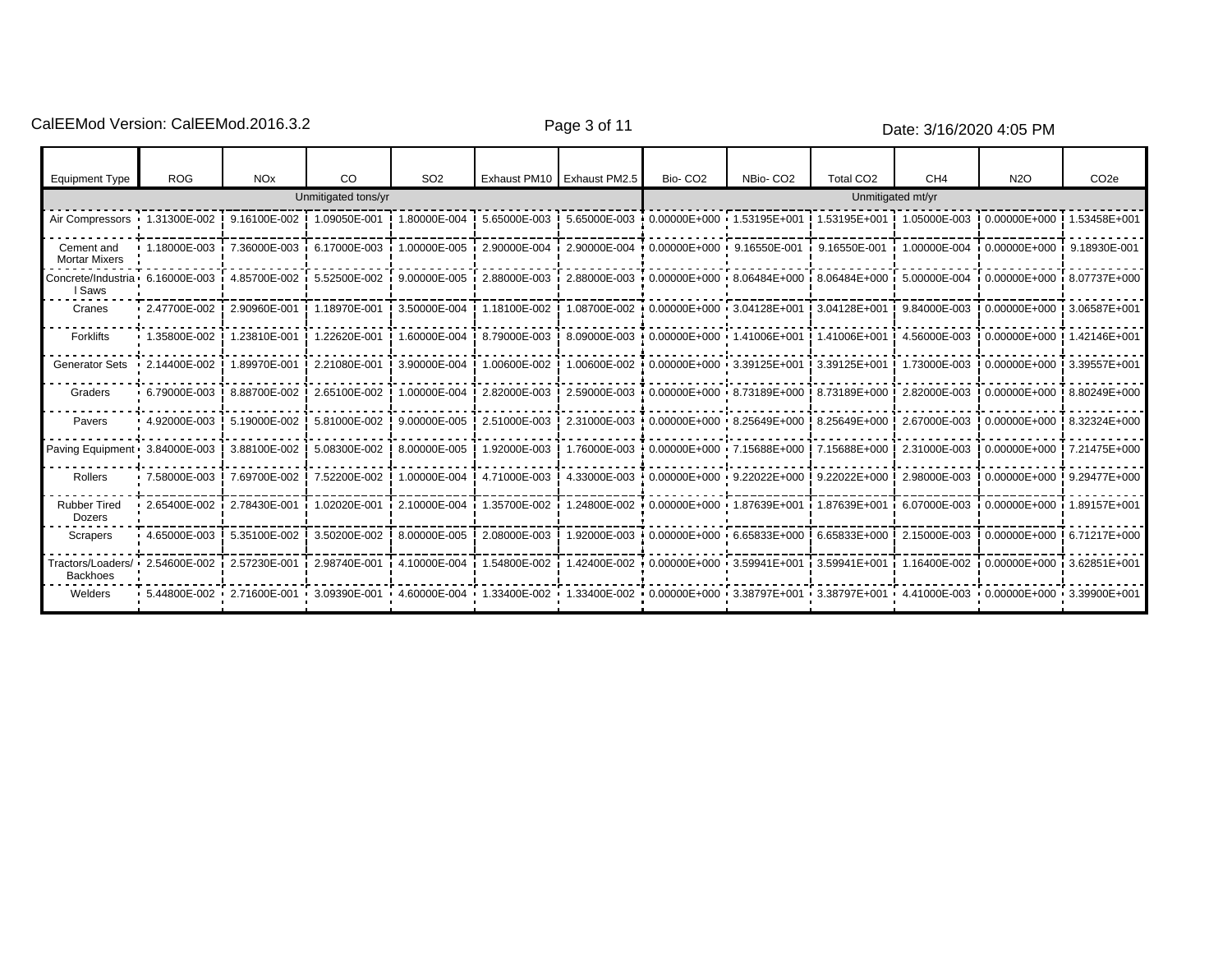CalEEMod Version: CalEEMod.2016.3.2 example 2018 Page 4 of 11 Page 4 of 11 Date: 3/16/2020 4:05 PM

| <b>Equipment Type</b>                        | <b>ROG</b>             | <b>NO<sub>x</sub></b>                    | <b>CO</b>         | SO <sub>2</sub>                                                                                                      |              | Exhaust PM10   Exhaust PM2.5 | Bio-CO <sub>2</sub>                                                                                       | NBio-CO <sub>2</sub> | Total CO <sub>2</sub>                                  | CH <sub>4</sub> | <b>N2O</b>                                                                                                            | CO <sub>2e</sub> |
|----------------------------------------------|------------------------|------------------------------------------|-------------------|----------------------------------------------------------------------------------------------------------------------|--------------|------------------------------|-----------------------------------------------------------------------------------------------------------|----------------------|--------------------------------------------------------|-----------------|-----------------------------------------------------------------------------------------------------------------------|------------------|
|                                              |                        |                                          | Mitigated tons/yr |                                                                                                                      |              |                              |                                                                                                           |                      |                                                        | Mitigated mt/yr |                                                                                                                       |                  |
| Air Compressors                              | $\cdot$ 1.31300E-002 ! | 9.16100E-002 !                           | 1.09050E-001      | 1.80000E-004                                                                                                         | 5.65000E-003 |                              | ! 5.65000E-003 0.00000E+000 1.53195E+001                                                                  |                      | 1.53195E+001                                           |                 | 1.05000E-003   0.00000E+000                                                                                           | 1.53458E+001     |
| Cement and Mortar<br>Mixers                  | 1.18000E-003           | 7.36000E-003 6.17000E-003 i              |                   |                                                                                                                      |              |                              | $1.00000E - 005$ $12.90000E - 004$ $12.90000E - 004$ $10.00000E + 000$ $9.16550E - 001$ $19.16550E - 001$ |                      |                                                        |                 | 1.00000E-004 0.00000E+000 9.18930E-001                                                                                |                  |
| Concrete/Industrial<br>Saws                  | $6.16000E-003$         | 4.85700E-002                             | 5.52500E-002      |                                                                                                                      |              |                              |                                                                                                           |                      |                                                        |                 | 9.00000E-004 i 0.00000E+000 i 8.07736E+000 i 8.06484E+000 i 8.06484E+000 i 5.00000E-004 i 0.00000E+000 i 8.07736E+000 |                  |
| Cranes                                       | 2.47700E-002           | 2.90960E-001                             | 1.18970E-001      | 3.50000E-004                                                                                                         | 1.18100E-002 |                              |                                                                                                           |                      |                                                        |                 | 1.08700E-002 0.00000E+000 0.04127E+001 0.04127E+001 0.04000E-003 0.00000E+000 0.0586E+001                             |                  |
| Forklifts                                    | 1.35800E-002           | 1.23810E-001                             | 1.22620E-001      | 1.60000E-004                                                                                                         | 8.79000E-003 |                              | 8.09000E-003 0.00000E+000 1.41006E+001 1.41006E+001                                                       |                      |                                                        | 4.56000E-003    | $!0.00000E + 000$                                                                                                     | 1.42146E+001     |
| <b>Generator Sets</b>                        | 2.14400E-002           | 1.89970E-001                             | 2.21080E-001      | 3.90000E-004                                                                                                         | 1.00600E-002 |                              | 1.00600E-002 0.00000E+000 3.39124E+001 3.39124E+001                                                       |                      |                                                        | 1.73000E-003    | $!0.00000E + 000!$                                                                                                    | 3.39557E+001     |
| Graders                                      | 6.79000E-003           | 8.88700E-002                             | 2.65100E-002      | 1.00000E-004                                                                                                         | 2.82000E-003 |                              |                                                                                                           |                      | 2.59000E-003 0.00000E+000 8.73188E+000 8.73188E+000 9  | 2.82000E-003    | $\frac{1}{2}$ 0.00000E+000 $\frac{1}{2}$ 8.80248E+000                                                                 |                  |
| Pavers                                       | $4.92000E-003$         | 5.19000E-002                             | 5.81000E-002      | 9.00000E-005                                                                                                         | 2.51000E-003 |                              | 2.31000E-003 0.00000E+000 8.25648E+000 8.25648E+000                                                       |                      |                                                        | 2.67000E-003    | $!0.00000E + 000!$                                                                                                    | 8.32323E+000     |
| <b>Paving Equipment</b>                      | 3.84000E-003           | 3.88100E-002                             | 5.08300E-002      | 8.00000E-005                                                                                                         | 1.92000E-003 |                              |                                                                                                           |                      | 1.76000E-003 0.00000E+000 7.15688E+000 7.15688E+000 9  |                 | 2.31000E-003 ! 0.00000E+000 !                                                                                         | 7.21474E+000     |
| Rollers                                      | 7.58000E-003           | 7.69700E-002                             | 7.52200E-002      | 1.00000E-004                                                                                                         | 4.71000E-003 |                              |                                                                                                           |                      | 4.33000E-003 0.00000E+000 9.22021E+000 9.22021E+000 9. | 2.98000E-003    | 0.00000E+000 ! 9.29476E+000                                                                                           |                  |
| Rubber Tired Dozers . 2.65400E-002           |                        | 2.78430E-001                             | 1.02020E-001      | 2.10000E-004                                                                                                         | 1.35700E-002 |                              |                                                                                                           |                      | 1.24800E-002 0.00000E+000 1.87639E+001 1.87639E+001 0  | 6.07000E-003    | ! 0.00000E+000 !                                                                                                      | 1.89156E+001     |
| Scrapers                                     | 4.65000E-003           | 5.35100E-002                             | 3.50200E-002      | 8.00000E-005                                                                                                         | 2.08000E-003 |                              |                                                                                                           |                      | 1.92000E-003 0.00000E+000 6.65833E+000 6.65833E+000 9  | 2.15000E-003    | 0.00000E+000!6.71216E+000!                                                                                            |                  |
| Tractors/Loaders/Ba · 2.54600E-002<br>ckhoes |                        | 2.57230E-001                             | 2.98740E-001      | 4.10000E-004                                                                                                         | 1.54800E-002 |                              | 1.42400E-002 0.00000E+000 3.59940E+001 3.59940E+001                                                       |                      |                                                        |                 | 1.16400E-002 i 0.00000E+000 i 3.62851E+001                                                                            |                  |
| Welders                                      |                        | 5.44800E-002  2.71600E-001  3.09390E-001 |                   | 4.60000E-004 1.33400E-002 1.33400E-002 0.00000E+000 3.38797E+001 3.38797E+001 4.41000E-003 0.00000E+000 3.39900E+001 |              |                              |                                                                                                           |                      |                                                        |                 |                                                                                                                       |                  |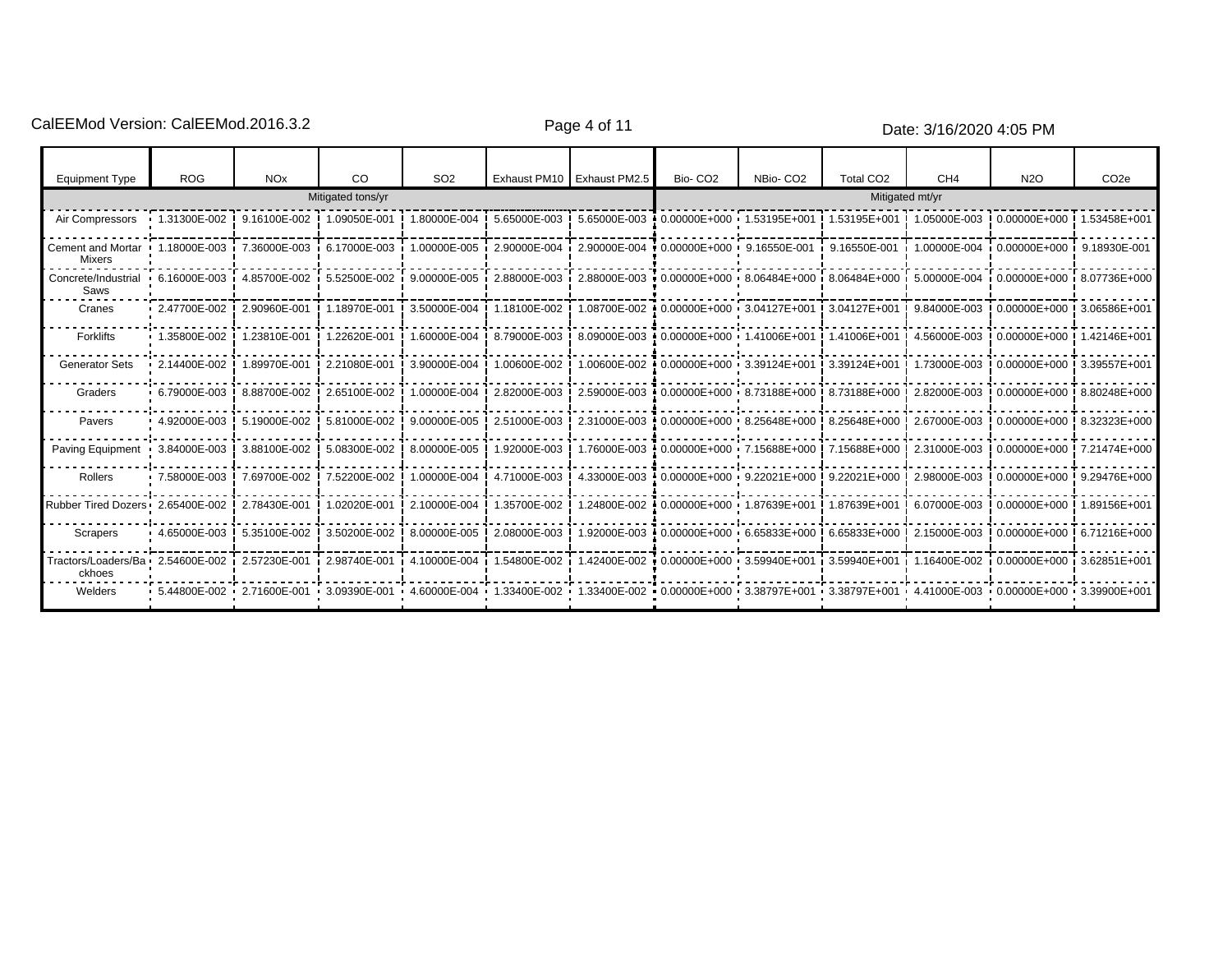CalEEMod Version: CalEEMod.2016.3.2 example 2016 Page 5 of 11 Page 5 of 11 Date: 3/16/2020 4:05 PM

| <b>Equipment Type</b>                                                                                                                                                                                             | <b>ROG</b> | <b>NO<sub>x</sub></b>                                                                                     | CO. | SO <sub>2</sub> | Exhaust PM10 Exhaust PM2.5 | Bio-CO <sub>2</sub> | NBio-CO <sub>2</sub>                                                                                                                                                                                                           | Total CO <sub>2</sub> | CH <sub>4</sub>                                     | <b>N2O</b> | CO <sub>2e</sub> |
|-------------------------------------------------------------------------------------------------------------------------------------------------------------------------------------------------------------------|------------|-----------------------------------------------------------------------------------------------------------|-----|-----------------|----------------------------|---------------------|--------------------------------------------------------------------------------------------------------------------------------------------------------------------------------------------------------------------------------|-----------------------|-----------------------------------------------------|------------|------------------|
|                                                                                                                                                                                                                   |            |                                                                                                           |     |                 | <b>Percent Reduction</b>   |                     |                                                                                                                                                                                                                                |                       |                                                     |            |                  |
| Air Compressors                                                                                                                                                                                                   |            |                                                                                                           |     |                 |                            |                     | $+0.000000E+000$ $+0.000000E+000$ $+0.000000E+000$ $+0.000000E+000$ $+0.00000E+000$ $+0.00000E+000$ $+0.000000E+000$ $+1.30552E-006$ $+0.000000E+000$ $+0.000000E+000$ $+0.000000E+000$                                        |                       |                                                     |            |                  |
| Cement and Mortar<br>Mixers                                                                                                                                                                                       |            |                                                                                                           |     |                 |                            |                     | $+0.000000E+000$ $+0.000000E+000$ $+0.000000E+000$ $+0.000000E+000$ $+0.00000E+000$ $+0.00000E+000$ $+0.00000E+000$ $+0.000000E+000$ $+0.000000E+000$ $+0.000000E+000$ $+0.000000E+000$                                        |                       |                                                     |            |                  |
| Concrete/Industrial<br>Saws                                                                                                                                                                                       |            |                                                                                                           |     |                 |                            |                     |                                                                                                                                                                                                                                |                       |                                                     |            |                  |
| Cranes                                                                                                                                                                                                            |            |                                                                                                           |     |                 |                            |                     | 0.000000E+000 !0.00000E+000 !0.00000E+000 !0.00000E+000 !0.00000E+000 !0.00000E+000 !0.00000E+000 !0.00000E+000 !1.31524E-006 !0.00000E+000 !0.00000E+000 !1.30469E-006 !0.00000E+000 !1.30469E-006 !0.00000E+000 !1.30469E-00 |                       |                                                     |            |                  |
| Forklifts                                                                                                                                                                                                         |            |                                                                                                           |     |                 |                            |                     | + 0.000000E+000 ! 0.00000E+000 ! 0.00000E+000 ! 0.00000E+000 ! 0.00000E+000 ! 0.00000E+000 ! 0.00000E+000 + 1.41838E-006 ! 1.41838E-006 ! 0.00000E+000 ! 0.00000E+000 ! 0.00000E+000 ! 0.00000E+000 ! 0.00000E+000 ! 0.00000E  |                       |                                                     |            | 1.40700E-006     |
| <b>Generator Sets</b>                                                                                                                                                                                             |            |                                                                                                           |     |                 |                            |                     | $0.000000E + 000$ $0.000000E + 000$ $0.000000E + 000$ $0.000000E + 000$ $0.000000E + 000$ $0.00000E + 000$ $0.00000E + 000$ $0.00000E + 000$ $0.00000E + 000$ $0.00000E + 000$                                                 |                       |                                                     |            | 1.17801E-006     |
| Graders                                                                                                                                                                                                           |            |                                                                                                           |     |                 |                            |                     | • 0.00000E+000!0.00000E+000!0.00000E+000!0.00000E+000!0.00000E+000!0.00000E+000!0.00000E+000 • 1.14523E-006!1.14523E-006!0.00000E+000!0.00000E+000!                                                                            |                       |                                                     |            | 1.13604E-006     |
| Pavers                                                                                                                                                                                                            |            |                                                                                                           |     |                 |                            |                     | +0.000000E+000!0.00000E+000!0.00000E+000!0.00000E+000!0.00000E+000!0.00000E+000!0.00000E+000 + 1.21117E-006!1.21117E-006!0.00000E+000!0.0000E+000!0.0000E+000! 0.00000E+000! 0.0000E+000!                                      |                       |                                                     |            | 1.20146E-006     |
| Paving Equipment                                                                                                                                                                                                  |            |                                                                                                           |     |                 |                            |                     | 0.00000E+000!0.00000E+000!0.00000E+000!0.00000E+000!0.00000E+000!0.00000E+000!0.00000E+000!0.00000E+000!0.00000E+000!0.00000E+000!0.00000E+000!0.00000E+000!0.00000E+000                                                       |                       |                                                     |            | 1.38605E-006     |
| Rollers                                                                                                                                                                                                           |            | 0.000000E+000!0.00000E+000!0.00000E+000!0.00000E+000!0.00000E+000!0.00000E+000!0.00000E+000 1.08457E-006! |     |                 |                            |                     |                                                                                                                                                                                                                                |                       | 1.08457E-006 0.00000E+000 0.00000E+000 0.00000E+000 |            | 1.07587E-006     |
| Rubber Tired Dozers · 0.00000E+000 ! 0.00000E+000 ! 0.00000E+000 ! 0.00000E+000 ! 0.00000E+000 ! 0.00000E+000 ! 0.00000E+000 · 1.06587E-006                                                                       |            |                                                                                                           |     |                 |                            |                     |                                                                                                                                                                                                                                |                       | 1.06587E-006   0.00000E+000   0.00000E+000          |            | 1.58599E-006     |
| Scrapers                                                                                                                                                                                                          |            |                                                                                                           |     |                 |                            |                     | +0.000000E+000!0.00000E+000!0.00000E+000!0.00000E+000!0.00000E+000!0.00000E+000!0.00000E+000!0.00000E+000!0.00000E+000!0.00000E+000!0.00000E+000!0.00000E+000!0.00000E+000!                                                    |                       |                                                     |            | 1.48983E-006     |
| Tractors/Loaders/Ba · 0.00000E+000 i 0.00000E+000 i 0.00000E+000 i 0.00000E+000 i 0.00000E+000 i 0.00000E+000 i 0.00000E+000 i 1.11129E-006 i 1.11129E-006 i 0.00000E+000 i 0.00000E+000 i 1.10238E-006<br>ckhoes |            |                                                                                                           |     |                 |                            |                     |                                                                                                                                                                                                                                |                       |                                                     |            |                  |
| Welders                                                                                                                                                                                                           |            |                                                                                                           |     |                 |                            |                     | 0.00000E+000 + 0.00000E+000 + 0.00000E+000 + 0.00000E+000 + 0.00000E+000 + 0.00000E+000 + 0.00000E+000 + 1.18065E-006 + 1.18065E-006 + 0.00000E+000 + 0.00000E+000 + 1.17682E-006 + 0.00000E+000 + 1.17682E-006 + 0.00000E+000 |                       |                                                     |            |                  |

# **Fugitive Dust Mitigation**

| Yes/No    | <b>Mitigation Measure</b>                                     | Mitigation Input  | Mitigation Input   | Mitigation Input          |  |
|-----------|---------------------------------------------------------------|-------------------|--------------------|---------------------------|--|
| No.       | Soil Stabilizer for unpaved<br><b>Roads</b>                   | :PM10 Reduction:  | : PM2.5 Reduction: |                           |  |
| <b>No</b> | : Replace Ground Cover of Area: PM10 Reduction:<br>:Disturbed |                   | : PM2.5 Reduction: |                           |  |
| <b>No</b> | Water Exposed Area                                            | : PM10 Reduction: | : PM2.5 Reduction: | : Frequency (per<br>:day) |  |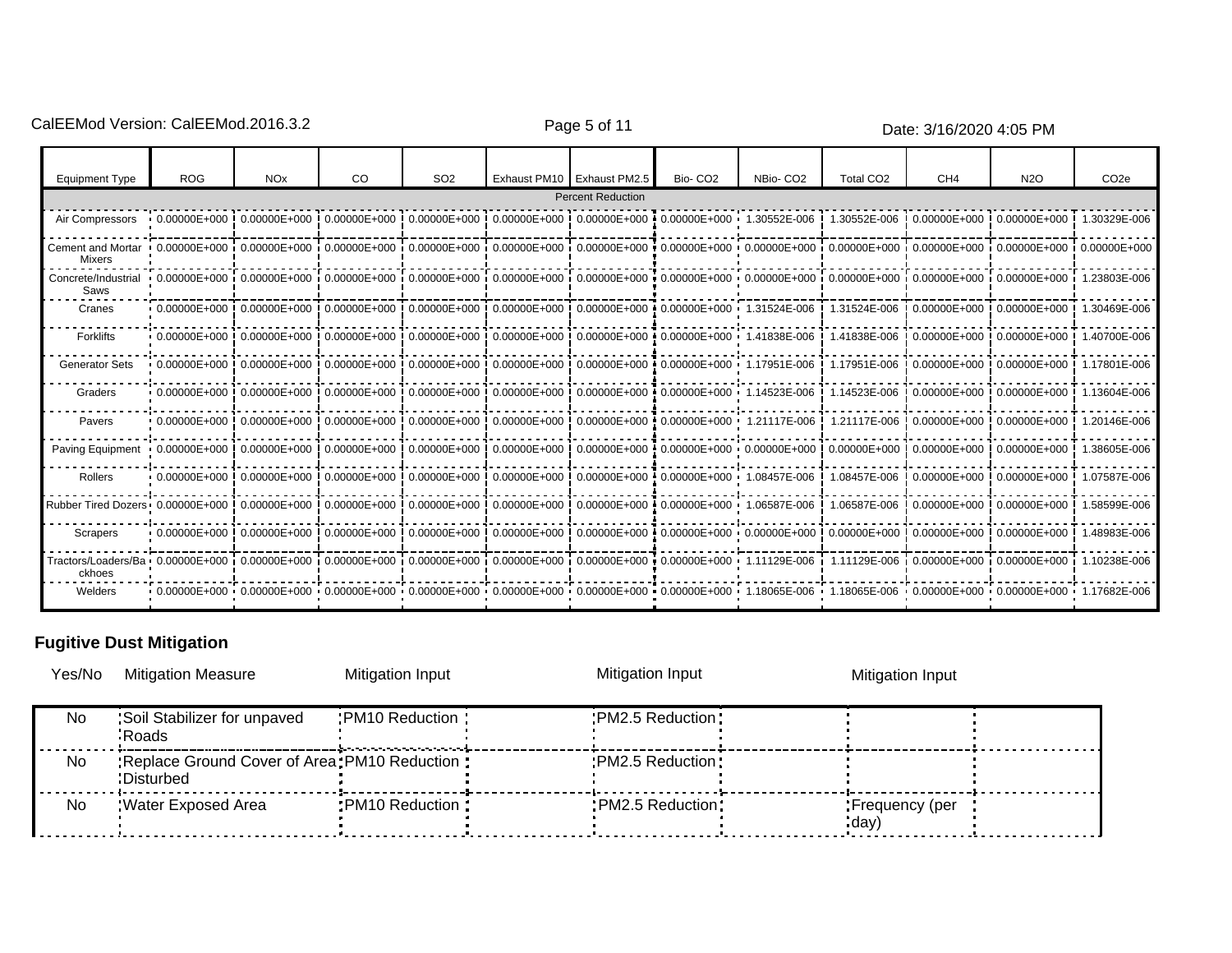|           | CalEEMod Version: CalEEMod.2016.3.2 | Page 6 of 11        |        |                        | Date: 3/16/2020 4:05 PM |  |  |  |
|-----------|-------------------------------------|---------------------|--------|------------------------|-------------------------|--|--|--|
| <b>No</b> | : Unpaved Road Mitigation           | : Moisture Content: |        | Vehicle Speed<br>(mph) | 0.00:                   |  |  |  |
| No        | Clean Paved Road:                   | ■% PM Reduction :   | 0.00 . |                        |                         |  |  |  |

|                              |                 |                   | Unmitigated  |              | Mitigated    | Percent Reduction |       |  |  |
|------------------------------|-----------------|-------------------|--------------|--------------|--------------|-------------------|-------|--|--|
| Phase                        | Source          | <b>PM10</b>       | <b>PM2.5</b> | <b>PM10</b>  | PM2.5        | <b>PM10</b>       | PM2.5 |  |  |
| <b>Architectural Coating</b> | • Fugitive Dust | 0.00 <sub>i</sub> | $0.00 -$     | 0.00         | 0.00         | $0.00$ !          | 0.00  |  |  |
| <b>Architectural Coating</b> | Roads           | 0.00              | $0.00 -$     | 0.00         | $0.00 -$     | $0.00$ !          | 0.00  |  |  |
| <b>Building Construction</b> | • Fugitive Dust | 0.00i             | $0.00 \cdot$ | 0.00         | 0.00 i       | 0.00              | 0.00  |  |  |
| <b>Building Construction</b> | Roads           | 0.01              | $0.00 \cdot$ | 0.01         | 0.00 i       | $0.00$ !          | 0.00  |  |  |
| Demolition                   | • Fugitive Dust | 0.00 <sub>i</sub> | $0.00 -$     | 0.00         | 0.00         | $0.00$ !          | 0.00  |  |  |
| Demolition                   | Roads           | 0.001             | $0.00 -$     | 0.00         | 0.00         | $0.00$ !          | 0.00  |  |  |
| Grading                      | • Fugitive Dust | 0.06              | $0.03 -$     | 0.06         | $0.03 -$     | $0.00$ !          | 0.00  |  |  |
| Grading                      | <b>Roads</b>    | 0.00i             | $0.00 \cdot$ | 0.00         | 0.00i        | $0.00$ !          | 0.00  |  |  |
| Paving                       | • Fugitive Dust | 0.00              | $0.00 -$     | 0.00         | $0.00 -$     | $0.00$ !          | 0.00  |  |  |
| Paving                       | Roads           | 0.00              | $0.00 -$     | 0.00         | 0.00         | $0.00$ !          | 0.00  |  |  |
| Site Preparation             | • Fugitive Dust | 0.00i             | $0.00 \cdot$ | 0.00         | $0.00 -$     | 0.00              | 0.00  |  |  |
| Site Preparation             | Roads           | $0.00 \cdot$      | $0.00 -$     | $0.00 \cdot$ | $0.00 \cdot$ | $0.00 \cdot$      | 0.00  |  |  |

**Operational Percent Reduction Summary**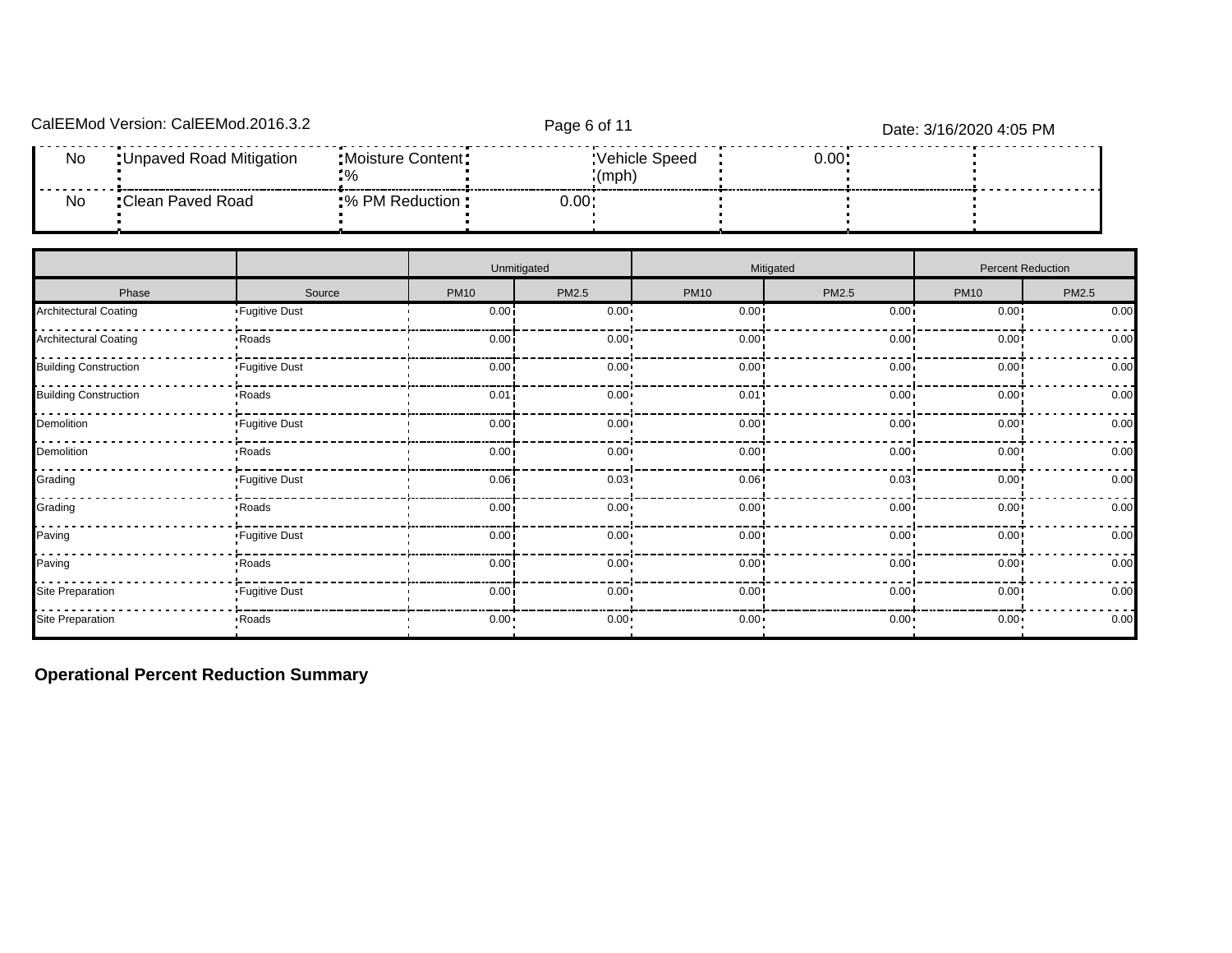# CalEEMod Version: CalEEMod.2016.3.2 CalEEMod Page 7 of 11 Date: 3/16/2020 4:05 PM

| Category                     | <b>ROG</b>   | <b>NO<sub>x</sub></b> | <sub>CO</sub> | SO <sub>2</sub>   | Exhaust<br><b>PM10</b> | Exhaust<br>PM2.5 | Bio-CO <sub>2</sub> | NBio-<br>CO <sub>2</sub> | Total CO <sub>2</sub> | CH <sub>4</sub> | N <sub>2</sub> O | CO <sub>2e</sub> |
|------------------------------|--------------|-----------------------|---------------|-------------------|------------------------|------------------|---------------------|--------------------------|-----------------------|-----------------|------------------|------------------|
|                              |              |                       |               | Percent Reduction |                        |                  |                     |                          |                       |                 |                  |                  |
| <b>Architectural Coating</b> | $0.00 -$     | $0.00 -$              | $0.00 -$      | $0.00 -$          | $0.00 -$               | $0.00 -$         | $0.00 \cdot$        | $0.00 -$                 | $0.00 -$              | $0.00 -$        | $0.00 \cdot$     | 0.00             |
| <b>Consumer Products</b>     | $0.00 -$     | $0.00 -$              | $0.00 -$      | $0.00 -$          | $0.00 -$               | $0.00 -$         | $0.00 \cdot$        | $0.00 \cdot$             | $0.00 -$              | $0.00 -$        | $0.00 \cdot$     | 0.00             |
| Electricity                  | $0.00 -$     | $0.00 -$              | $0.00 \cdot$  | $0.00 -$          | $0.00 -$               | $0.00 -$         | $0.00 \cdot$        | $5.15 -$                 | $5.15 -$              | $5.12 -$        | $3.85 -$         | 5.15             |
| Hearth                       | $0.00 -$     | $0.00 -$              | $0.00 -$      | $0.00 -$          | $0.00 -$               | $0.00 -$         | $0.00 \cdot$        | $0.00 -$                 | $0.00 -$              | $0.00 -$        | $0.00 \cdot$     | 0.00             |
| Landscaping                  | $0.00 -$     | $0.00 -$              | $0.00 -$      | $0.00 -$          | $0.00 -$               | $0.00 -$         | $0.00 \cdot$        | $0.00 -$                 | $0.00 -$              | $0.00 -$        | $0.00 \cdot$     | 0.00             |
| Mobile                       | $3.20 -$     | $4.27 -$              | $6.08 -$      | $7.09 -$          | $7.02 -$               | $7.48 -$         | $0.00 \cdot$        | $7.36 -$                 | $7.36 -$              | $6.03 -$        | $0.00 \cdot$     | 7.36             |
| <b>Natural Gas</b>           | 22.57        | $22.44 \cdot$         | $22.40 \cdot$ | $23.53 -$         | 22.27                  | 22.27            | $0.00 \cdot$        | $22.41 \cdot$            | $22.41 \cdot$         | 21.67           | $22.41 \cdot$    | 22.41            |
| Water Indoor                 | $0.00 \cdot$ | $0.00 -$              | $0.00 \cdot$  | $0.00 -$          | $0.00 -$               | $0.00 -$         | $0.00 \cdot$        | $0.00 -$                 | $0.00 -$              | $0.00 -$        | $0.00 \cdot$     | 0.00             |
| <b>Water Outdoor</b>         | $0.00 -$     | $0.00 \cdot$          | $0.00 \cdot$  | $0.00 \cdot$      | $0.00 \cdot$           | $0.00 -$         | $0.00 \cdot$        | $0.00 \cdot$             | $0.00 \cdot$          | $0.00 \cdot$    | $0.00 \cdot$     | 0.00             |

# **Operational Mobile Mitigation**

Project Setting: Suburban Center

| Mitigation | Category   | Measure                             | % Reduction | Input Value 1 | Input Value 2 | Input Value |
|------------|------------|-------------------------------------|-------------|---------------|---------------|-------------|
| No         | : Land Use | Increase Density                    | 0.00        |               |               |             |
| No         | :Land Use  | Increase Diversity:                 | 0.10        | 0.32          |               |             |
| No         | :Land Use  | Improve Walkability Design:         | 0.00        |               |               |             |
| No         | :Land Use  | Improve Destination Accessibility:  | 0.00        |               |               |             |
| Yes        | :Land Use  | Increase Transit Accessibility:     | 0.08        | 0.50          |               |             |
| No         | :Land Use  | Integrate Below Market Rate Housing | 0.00        |               |               |             |
|            | :Land Use  | :Land Use SubTotal                  | 0.08        |               |               |             |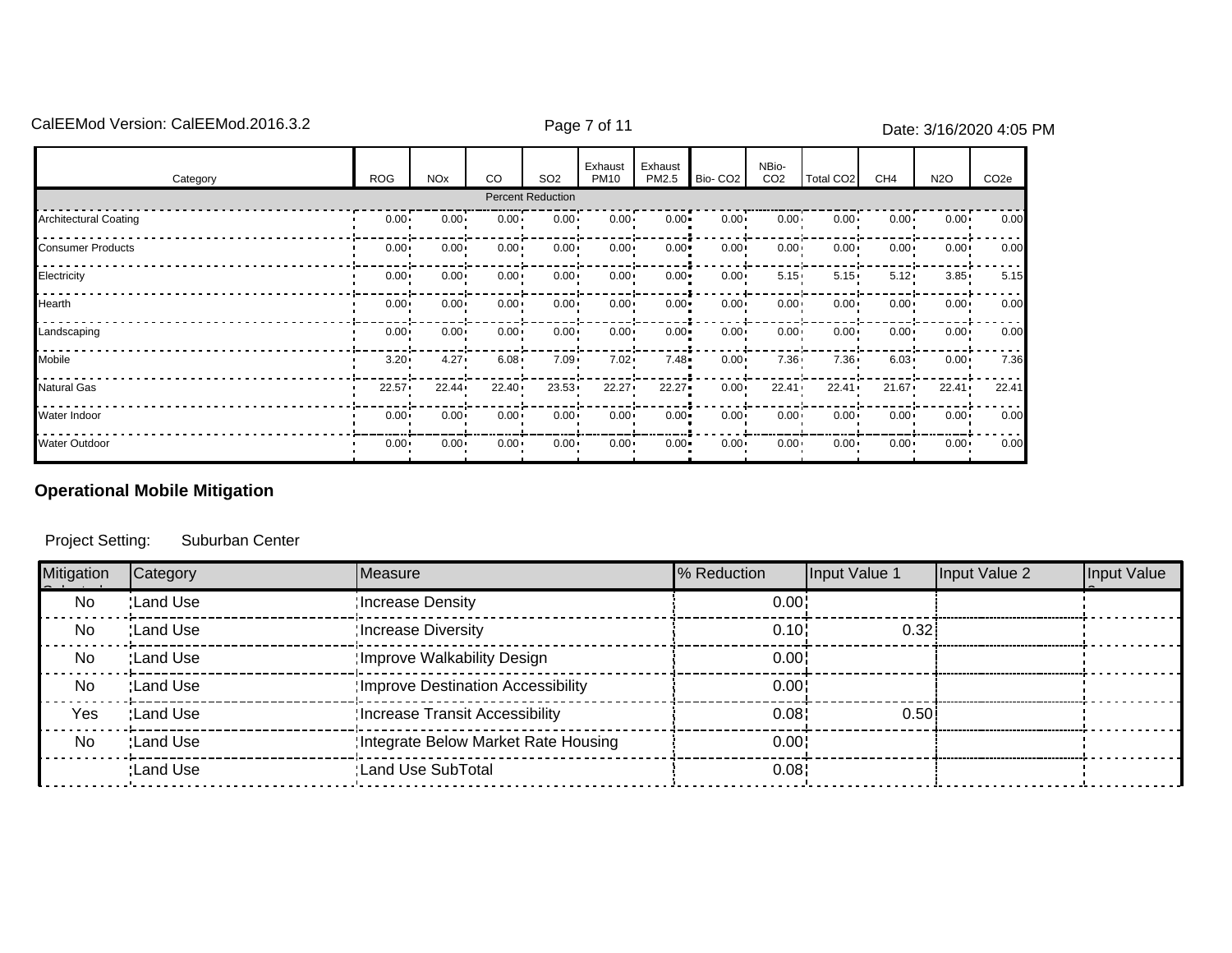|                                  | Page 8 of 11                                                     |       |                   |                         |
|----------------------------------|------------------------------------------------------------------|-------|-------------------|-------------------------|
| 'Neighborhood Enhancements       | Improve Pedestrian Network                                       |       |                   |                         |
| <b>Neighborhood Enhancements</b> | Provide Traffic Calming Measures                                 |       |                   |                         |
| Neighborhood Enhancements        | Implement NEV Network                                            | 0.00  |                   |                         |
| 'Neighborhood Enhancements       | 'Neighborhood Enhancements Subtotal                              | 0.00  |                   |                         |
| Parking Policy Pricing           | : Limit Parking Supply                                           | 0.00  |                   |                         |
| Parking Policy Pricing           | <b>Unbundle Parking Costs</b>                                    | 0.00  |                   |                         |
| Parking Policy Pricing           | On-street Market Pricing                                         | 0.00  |                   |                         |
| Parking Policy Pricing           | 'Parking Policy Pricing Subtotal                                 | 0.00  |                   |                         |
| Transit Improvements             | Provide BRT System                                               | 0.00  |                   |                         |
| Transit Improvements             | <b>Expand Transit Network</b>                                    | 0.00  |                   |                         |
| Transit Improvements             | Increase Transit Frequency                                       | 0.00  |                   |                         |
| Transit Improvements             | Transit Improvements Subtotal                                    | 0.00  |                   |                         |
|                                  | 'Land Use and Site Enhancement Subtotal                          | 0.08  |                   |                         |
| :Commute                         | Implement Trip Reduction Program                                 |       |                   |                         |
| :Commute                         | Transit Subsidy                                                  |       |                   |                         |
| :Commute                         | Implement Employee Parking "Cash Out"                            | 4.50  |                   |                         |
| :Commute                         | <b>Workplace Parking Charge</b>                                  |       |                   |                         |
| :Commute                         | Encourage Telecommuting and Alternative<br><b>Work Schedules</b> | 0.00  |                   |                         |
| :Commute                         | Market Commute Trip Reduction Option                             | 0.00  |                   |                         |
| :Commute                         | Employee Vanpool/Shuttle                                         | 0.00  | 2.00 <sub>1</sub> |                         |
| :Commute                         | Provide Ride Sharing Program                                     | 10.00 |                   |                         |
| Commute                          | Commute Subtotal                                                 | 0.00  |                   |                         |
|                                  | CalEEMod Version: CalEEMod.2016.3.2                              |       |                   | Date: 3/16/2020 4:05 PM |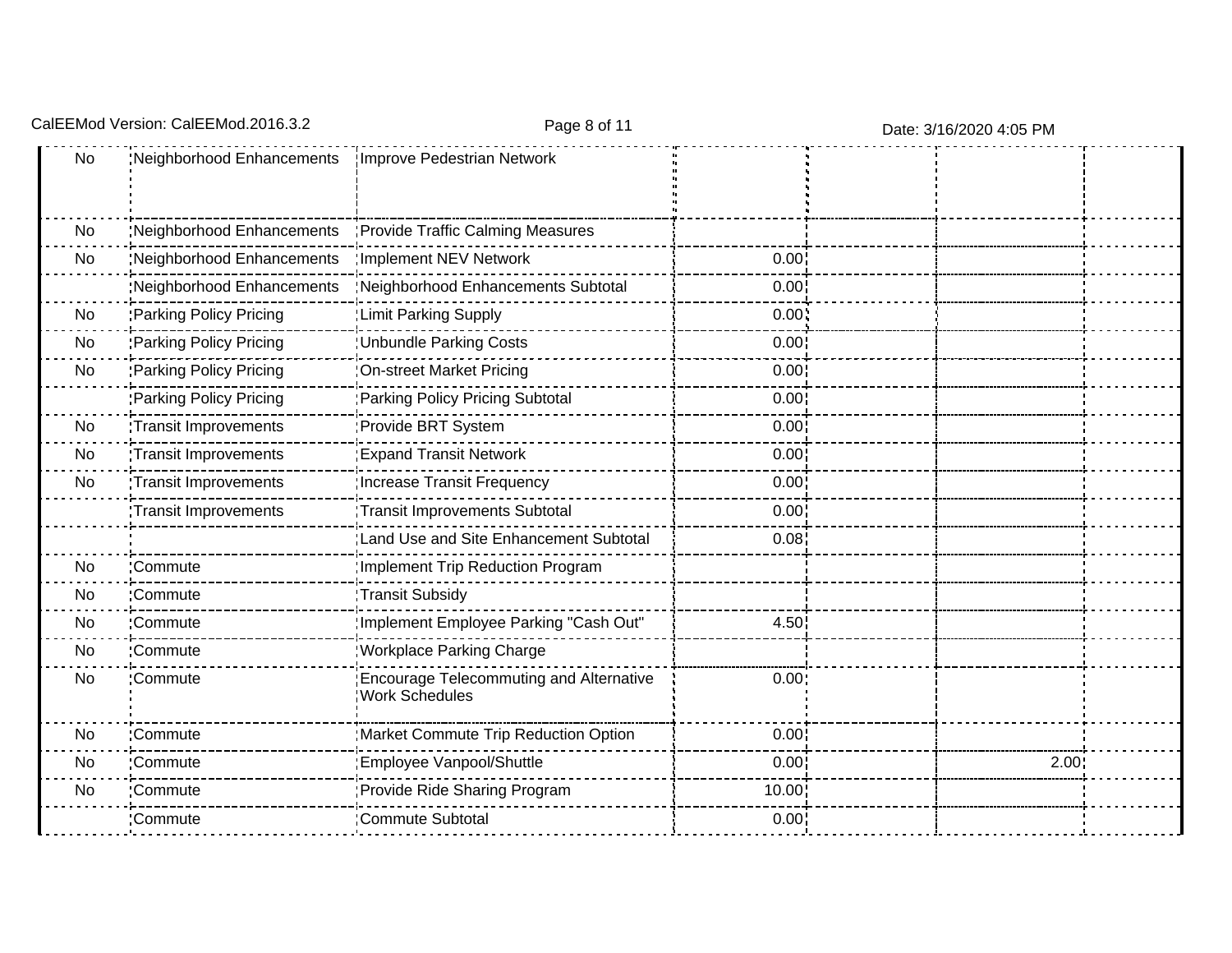| $\cap$ alFru | CalEEMod.2<br><i>Marejon</i><br>◡.◡.← | Page 9 of 11                       |       | Date: 3/16/2020 4:05 PM |  |
|--------------|---------------------------------------|------------------------------------|-------|-------------------------|--|
| N0<br>.      | Trip<br>:School                       | :Implement School Bus I<br>Program | 0.00  |                         |  |
|              |                                       | ' <sup>⊤</sup> otal VM ∟<br>uctior | 0.08' |                         |  |

# **Area Mitigation**

| <b>Measure Implemented</b> | <b>Mitigation Measure</b>                     | Input Value |
|----------------------------|-----------------------------------------------|-------------|
| No.                        | :Only Natural Gas Hearth                      |             |
| No.                        | :No Hearth                                    |             |
| No.                        | :Use Low VOC Cleaning Supplies                |             |
| No.                        | 'Use Low VOC Paint (Residential Interior)     | 100.00      |
| No.                        | 'Use Low VOC Paint (Residential Exterior)     | 150.00      |
| No.                        | 'Use Low VOC Paint (Non-residential Interior) | 100.00      |
| No.                        | 'Use Low VOC Paint (Non-residential Exterior) | 150.00      |
| No.                        | :Use Low VOC Paint (Parking)                  | 150.00      |
| No.                        | :% Electric Lawnmower                         |             |
| <b>No</b>                  | :% Electric Leafblower                        |             |
| No.                        | :% Electric Chainsaw                          |             |

# **Energy Mitigation Measures**

| Measure Implemented | Mitigation Measure               | Input Value 1 | Input Value 2 |
|---------------------|----------------------------------|---------------|---------------|
| Yes                 | Exceed Title 24                  | 30.00         |               |
| No                  | Install High Efficiency Lighting | 0.00          |               |
| Yes                 | :On-site Renewable               | 20.00:        | 0.001         |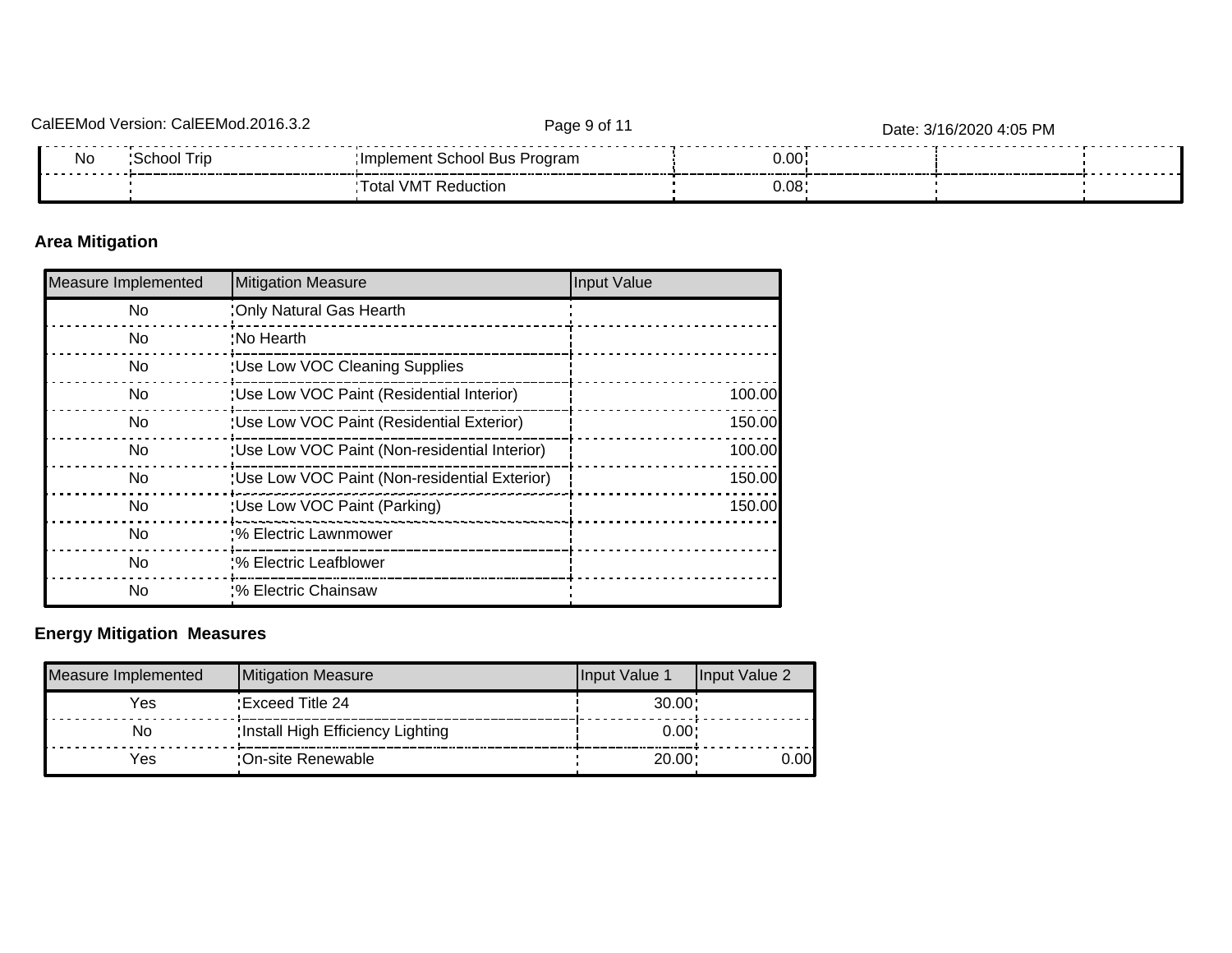# CalEEMod Version: CalEEMod.2016.3.2 example 20 page 10 of 11 cales and page 10 of 11 cales 2/16/2020 4:05 PM

| Appliance Type     | Land Use Subtype | % Improvement |
|--------------------|------------------|---------------|
| <b>ClothWasher</b> |                  | 30.00         |
| DishWasher         |                  | 15.00         |
| Fan                |                  | 50.00         |
| Refrigerator       |                  | 15.00         |

#### **Water Mitigation Measures**

| Measure Implemented | Mitigation Measure                       | Input Value 1 | Input Value 2 |
|---------------------|------------------------------------------|---------------|---------------|
| No.                 | 'Apply Water Conservation on Strategy    |               |               |
| No.                 | :Use Reclaimed Water                     |               |               |
| No.                 | : Use Grey Water                         |               |               |
| N <sub>o</sub>      | :Install low-flow bathroom faucet        | 32.00         |               |
| No.                 | Install low-flow Kitchen faucet          | 18.00:        |               |
| No.                 | :Install low-flow Toilet                 | 20.00:        |               |
| No.                 | :Install low-flow Shower                 | 20.00:        |               |
| No.                 | :Turf Reduction                          |               |               |
| No                  | : Use Water Efficient Irrigation Systems | 6.10:         |               |
| No.                 | <b>Water Efficient Landscape</b>         |               |               |

# **Solid Waste Mitigation**

Mitigation Measures **Input Value**